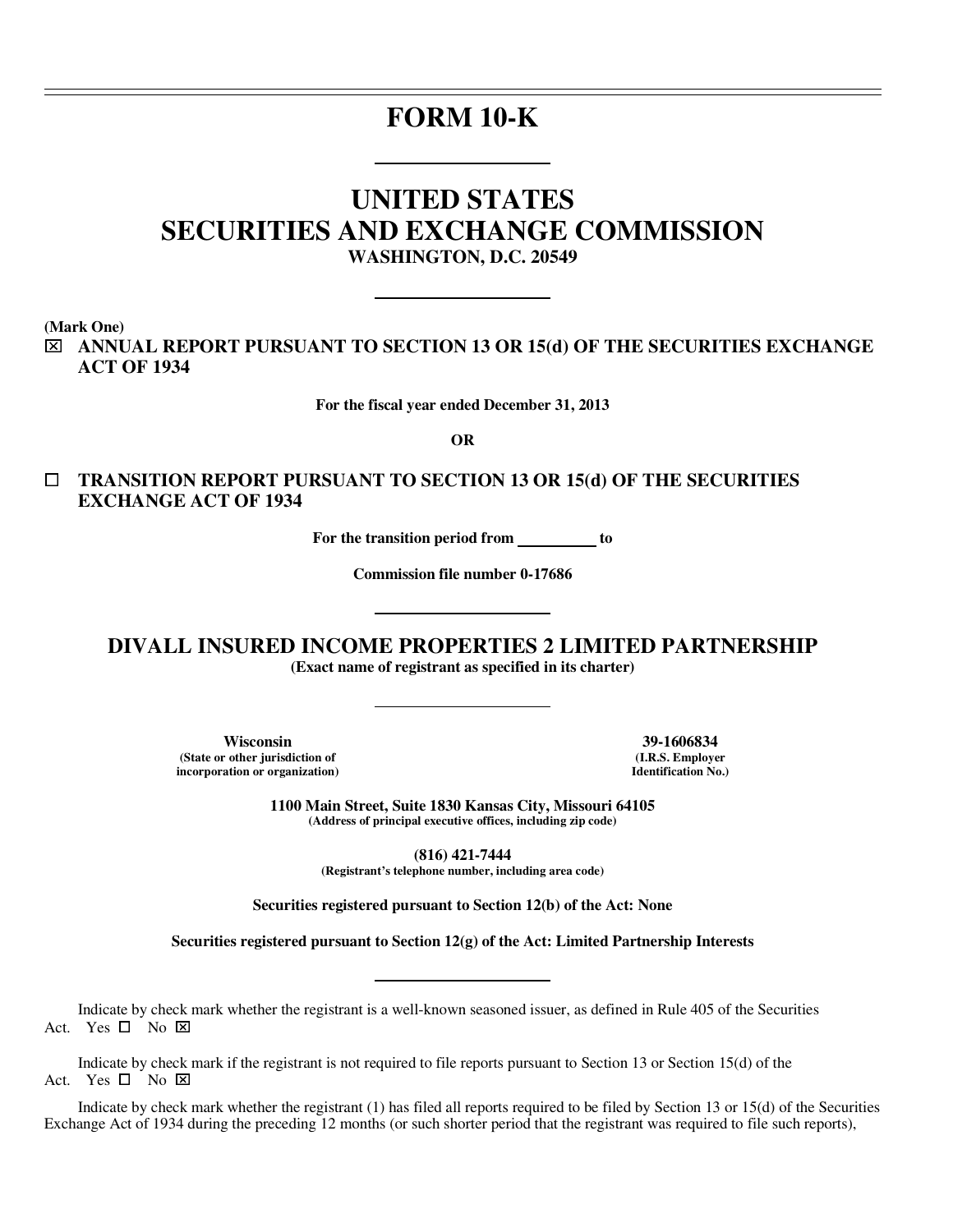and (2) has been subject to such filing requirements for the past 90 days. Yes  $\boxtimes$  No  $\Box$ 

Indicate by check mark whether the registrant has submitted electronically and posted on its corporate Website, if any, every Interactive Data File required to be submitted and posted pursuant to Rule 405 of Regulation S-T during the preceding 12 months (or for such shorter period that the registrant was required to submit and post such files). Yes  $\boxtimes$  No  $\square$ 

Indicate by check mark if disclosure of delinquent filers pursuant to Item 405 of Regulation S-K is not contained herein, and will not be contained, to the best of registrant's knowledge, in definitive proxy or information statements incorporated by reference in Part III of this Form 10-K or any amendment to this Form 10-K.  $\Box$ 

Indicate by check mark whether the registrant is a large accelerated filer, an accelerated filer, a non-accelerated filer or a smaller reporting company. See the definitions of "large accelerated filer", "accelerated filer" and "smaller reporting company" in Rule 12b-2 of the Exchange Act.

Large accelerated filer  $\Box$ 

Non-accelerated filer  $\Box$ 

 $\overline{a}$ 

Indicate by check mark whether the registrant is a shell company (as defined in Rule 12b-2 of the Exchange Act). Yes  $\square$  No  $\square$ 

The aggregate market value of the voting securities held by non-affiliates of the Registrant: The aggregate market value of limited partnership interests held by non-affiliates is not determinable since there is no public trading market for the limited partnership interests.

Index to Exhibits located on page:  $45 - 46$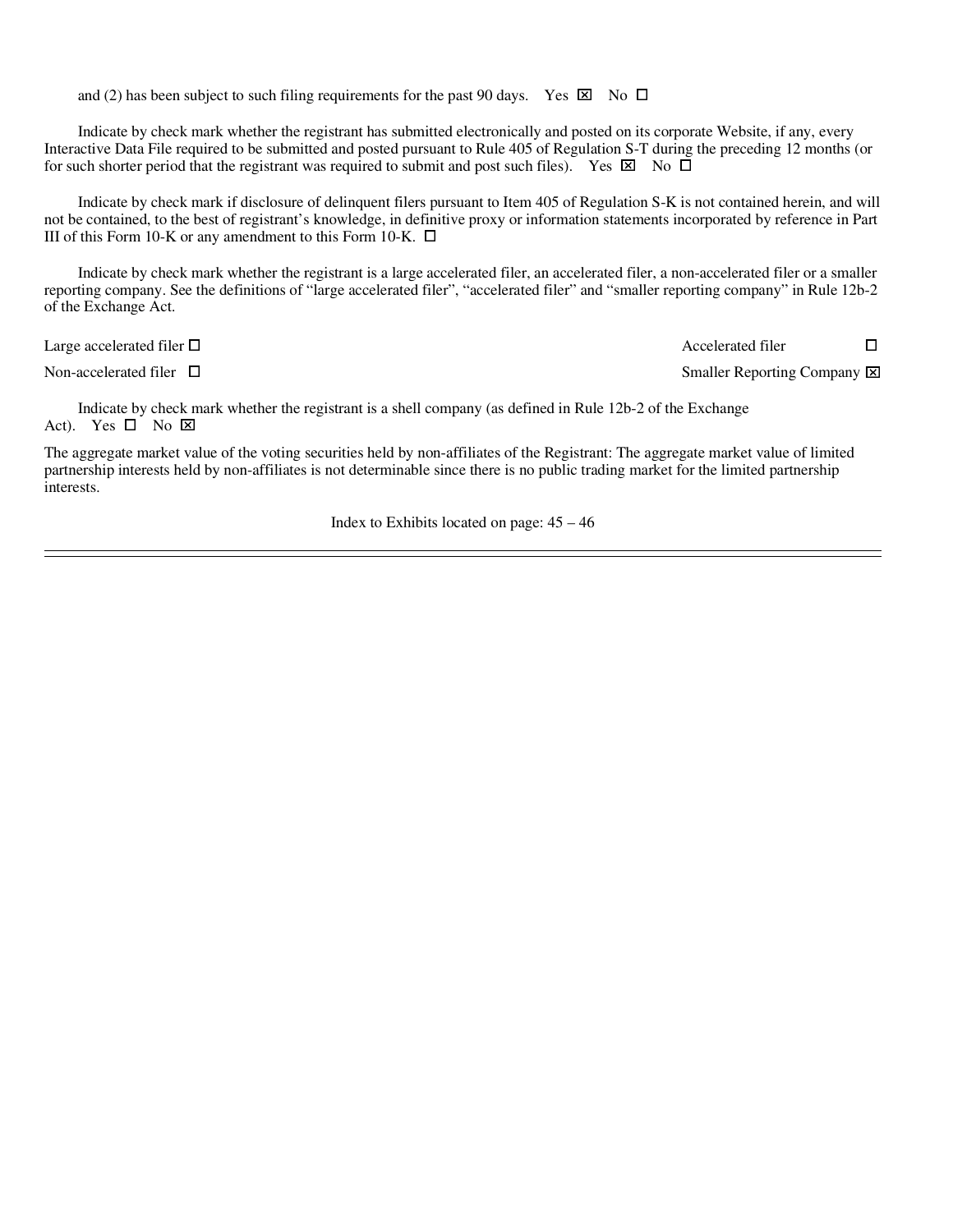## TABLE OF CONTENTS

#### DIVALL INSURED INCOME PROPERTIES 2 LIMITED PARTNERSHIP FORM 10-K FOR THE YEAR ENDED DECEMBER 31, 2013

|                                                                                                                      | Page           |
|----------------------------------------------------------------------------------------------------------------------|----------------|
| <b>PARTI</b>                                                                                                         |                |
| Item 1. Business                                                                                                     | 3              |
| Item 1A. Risk Factors                                                                                                | $\mathfrak{S}$ |
| <b>Item 1B. Unresolved Staff Comments</b>                                                                            | 5              |
| Item 2. Properties                                                                                                   | 5              |
| Item 3. Legal Proceedings                                                                                            | 10             |
| <b>Item 4. Mine Safety Disclosures</b>                                                                               | 10             |
| Part II                                                                                                              |                |
| Item 5. Market for Registrant's Common Equity, Related Stockholder Matters and Issuer Purchases of Equity Securities | 11             |
| Item 6. Selected Financial Data                                                                                      | 11             |
| Item 7. Management's Discussion and Analysis of Financial Condition and Results of Operations                        | 12             |
| Item 7A. Quantitative and Qualitative Disclosures About Market Risk                                                  | 19             |
| Item 8. Financial Statements and Supplementary Data                                                                  | 20             |
| Item 9. Changes In and Disagreements with Accountants on Accounting and Financial Disclosure                         | 39             |
| Item 9A. Controls and Procedures                                                                                     | 39             |
| Item 9B. Other Information                                                                                           | 39             |
| Part III                                                                                                             |                |
| Item 10. Directors, Executive Officers and Corporate Governance                                                      | 40             |
| Item 11. Executive Compensation                                                                                      | 41             |
| Item 12. Security Ownership of Certain Beneficial Owners and Management and Related Stockholder Matters              | 42             |
| Item 13. Certain Relationships and Related Transactions, and Director Independence                                   | 43             |
| Item 14. Principal Accountant Fees and Services                                                                      | 44             |
| Part IV                                                                                                              |                |
| Item 15. Exhibits, Financial Statement Schedules                                                                     | 45             |
| <b>Signatures</b>                                                                                                    | 49             |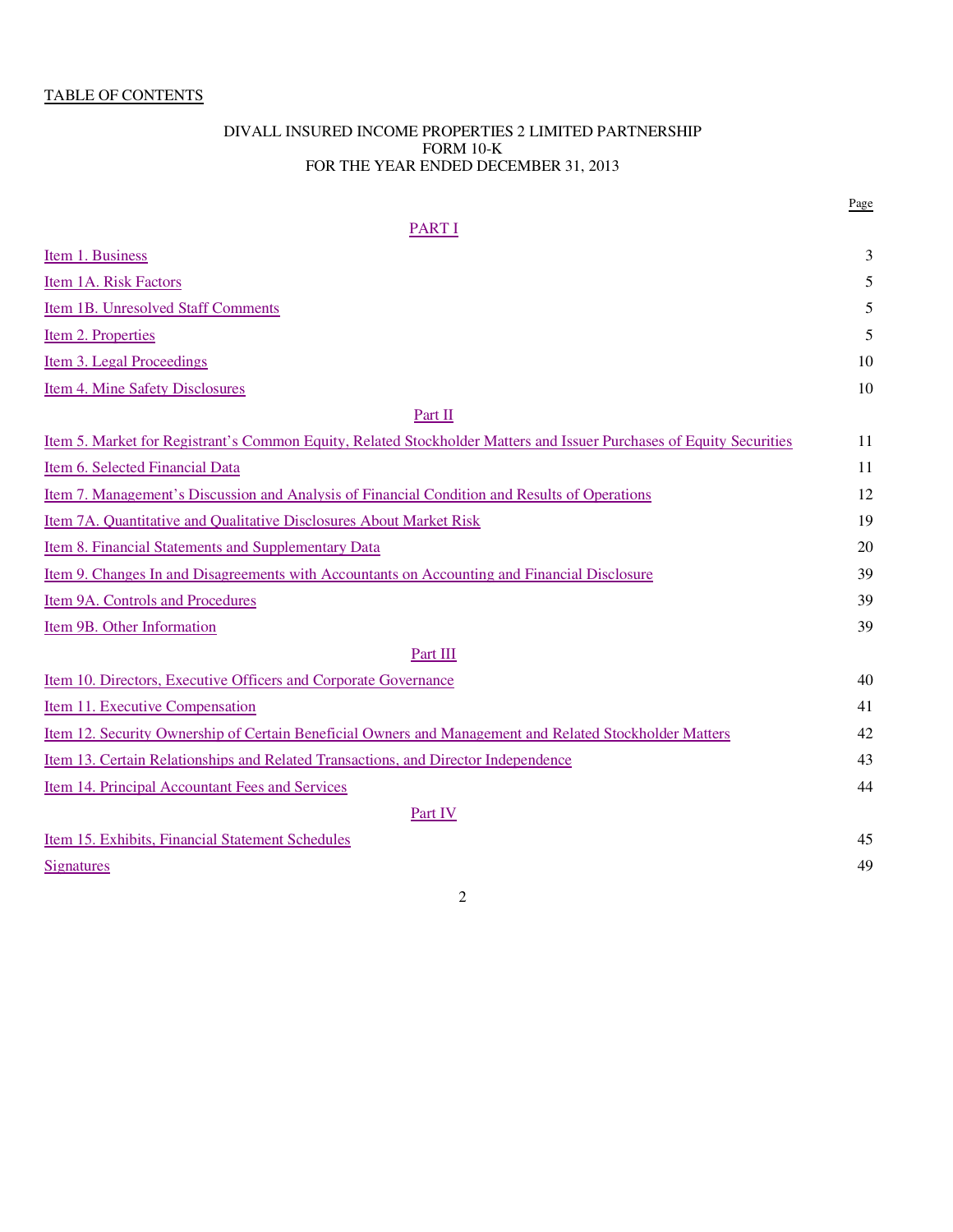#### **PART I**

## **Item 1. Business**

#### *Background*

The Registrant, DiVall Insured Income Properties 2 Limited Partnership (the "Partnership"), is a limited partnership organized under the Wisconsin Uniform Limited Partnership Act pursuant to a Certificate of Limited Partnership dated as of November 20, 1987, and governed by a Limited Partnership Agreement, as amended from time to time (collectively, the "Partnership Agreement"). The Partnership is managed by its general partner, The Provo Group, Inc. (the "General Partner"). As of December 31, 2013, the Partnership had 1,574 Limited Partners owning an aggregate of 46,280.3 Limited Partnership Interests (the "Interests").

The Partnership is engaged in the business of owning and operating its investment portfolio of commercial real estate properties (the "Properties"). At December 31, 2013, the Partnership owned twelve properties, located in a total of five states. The Properties are leased on a triple net basis primarily to, and operated by, primarily franchisees of national, regional and local retail chains under longterm leases. The lessees are predominantly fast food, family style, and casual/theme restaurants.

At December 31, 2013 nine of the twelve Properties were and continue to be leased to three Wendy's Franchisee's, with six of the Properties being leased to Wendgusta, LLC ("Wendgusta"), two of the Properties being leased to Wendcharles I, LLC ("Wendcharles I"), and one of the Properties being leased to Wendcharles II, LLC ("Wendcharles II"). Operating base rents from these nine leases comprised approximately 75% of the total 2013 operating base rents. During 2013, additional percentage rents were also generated from these nine Wendy's properties and totaled \$470,478. Additionally, the nine properties exceeded 75% of the Partnership's total Properties, both by historical asset value and number. One of the Wendy's leases is set to expire in November 2016, another seven are set to expire in November 2021, with a ninth lease set to expire in November 2026.

See Properties under Item 2 below for the table of all Properties and lease expirations and a discussion of Properties with significant developments.

During the process of leasing the Properties, the Partnership may experience competition from owners and managers of other properties. As a result, in connection with negotiating tenant leases, along with recognizing market conditions, the General Partner may offer rental concessions, or other inducements, which may have an adverse impact on the results of the Partnership's operations. The Partnership is also in competition with sellers of similar properties to locate suitable purchasers for its Properties.

The Partnership will be dissolved on November 30, 2020, or earlier upon the prior occurrence of any of the following events: (a) the disposition of all its Properties; (b) the written determination by the General Partner, that the Partnership's assets may constitute "plan assets" for purposes of ERISA; (c) the agreement of Limited Partners owning a majority of the outstanding interests to dissolve the Partnership; or (d) the dissolution, bankruptcy, death, withdrawal, or incapacity of the last remaining General Partner, unless an additional General Partner is elected previously by a majority of the Limited Partners. During the second quarters of the last six odd numbered years, consent solicitations were circulated (each being a "Consent"). If approved, any of these consents would have authorized the sale of all of the Properties and the dissolution of the Partnership. A majority of the Limited Partners did not vote in favor of any of the Consents. Therefore, the Partnership continued to operate as a going concern. Again, in the third quarter of 2013, consent solicitations were circulated (the "2013 Consent"), which if approved would have authorized the sale of all of the Properties and the dissolution of the Partnership. A majority of the Limited Partners did not vote in favor of the 2013 Consent, and the General Partner declared the 2013 Consent solicitation process concluded on August 30, 2013. Therefore, the Partnership continues to operate as a going concern.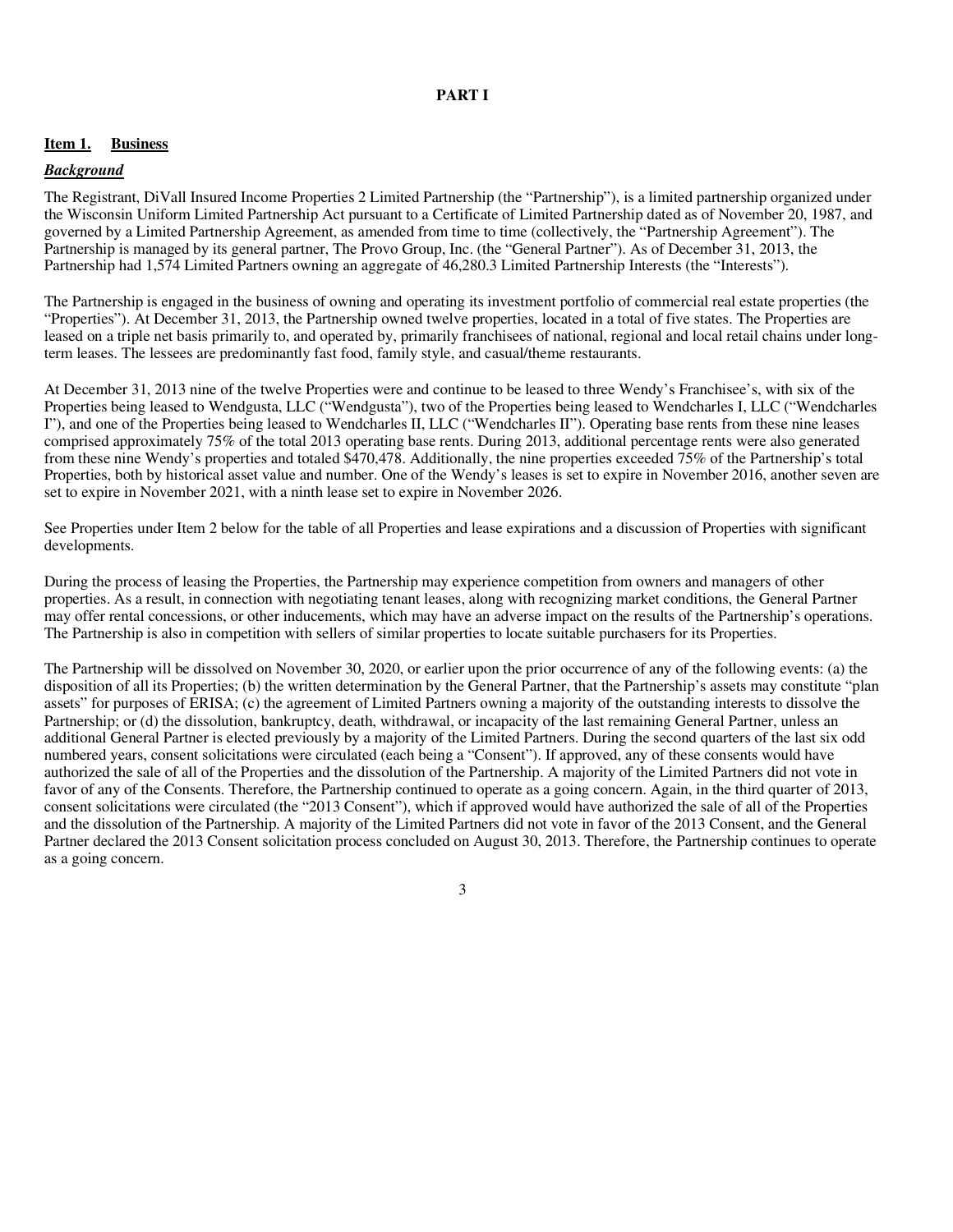## *The Permanent Manager Agreement*

The Permanent Manager Agreement ("PMA") was entered into on February 8, 1993, between the Partnership, DiVall 1 (which was dissolved in December 1998), DiVall 3 (which was dissolved in December 2003), the now former general partners, Gary J. DiVall and Paul E. Magnuson, their controlled affiliates, and TPG, naming TPG as the Permanent Manager. The PMA contains provisions allowing TPG to submit to the PMA, election of The Provo Group ("TPG") as General Partner, and the issue of acceptance of the resignations of the former general partners to a vote of the Limited Partners through a solicitation of written consents.

TPG, as the General Partner, has been operating and managing the affairs of the Partnership in accordance with the provisions of the PMA and the Partnership Agreement since February 8, 1993.

Effective January 1, 2013, the PMA was renewed by the General Partner for a two-year period ending December 31, 2014. The PMA can be terminated earlier (a) by a vote at any time by a majority interest of the Limited Partners, (b) upon the dissolution and winding up of the Partnership, (c) upon the entry of an order of a court finding that TPG has engaged in fraud or other like misconduct or has shown itself to be incompetent in carrying out its duties under the Partnership Agreement, or (d) upon sixty days written notice from TPG to the Limited Partners of the Partnership.

## *Advisory Board*

The concept of the Advisory Board was first introduced by TPG during the solicitation of written consents seeking to elect TPG as the General Partner. The first Advisory Board was appointed in October 1993, and held its first meeting in November 1993. Among other functions, the three person Advisory Board has the following rights: to review operational policies and practices; to review extraordinary transactions; to review internal financial controls and practices; and to review the performance of the independent auditors of the Partnership. The Advisory Board powers are advisory only and the Advisory Board does not have the authority to direct management decisions or policies of the Partnership or remove the General Partner. The Advisory Board has full and free access to the Partnership's books and records, and individual Advisory Board members have the right to communicate directly with the Limited Partners concerning Partnership business. Members of the Advisory Board are compensated \$1,500 annually and \$500 for each quarterly meeting attended.

The Advisory Board currently consists of a broker dealer representative, William Arnold; and Limited Partners from the Partnership: Jesse Small and Albert Kramer. For a brief description of each Advisory Board member, refer to Item 10, Directors and Executive Officers of the Registrant.

The Partnership has no employees.

All of the Partnership's business is conducted in the United States.

#### *Available Information*

The Partnership is required to file with the SEC annual reports on Form 10-K, quarterly reports on Form 10-Q and current reports on Form 8-K, along with any related amendments and supplements to these periodic and current reports. The SEC maintains a website containing these reports and other information regarding our electronic filings at www.sec.gov. These reports may also be read and copied at the SEC's Public Reference Room at 100 F Street, NE Washington, DC 20549. Further information about the operation of the Public Reference Room may be obtained by calling 1-800-SEC-0330.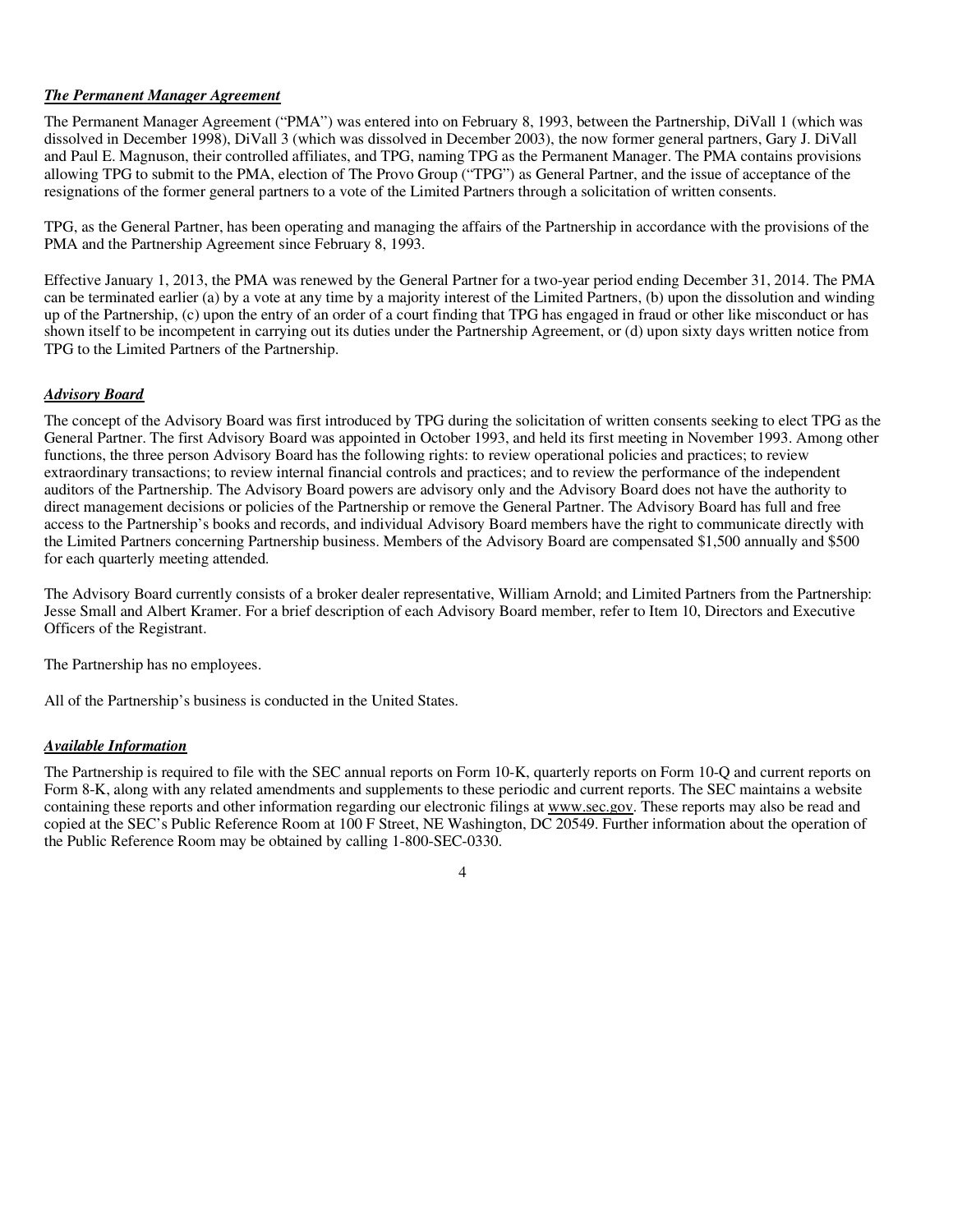We also make these reports and other information available either on or through our Internet Website at www.divallproperties.com as soon as reasonably practicable after such reports are available. Please note that any internet addresses provided in this Form 10-K are for information purposes only and are not intended to be hyperlinks. Accordingly, no information found and/or provided at such internet addresses is intended or deemed to be incorporated by reference herein.

#### **Item 1A. Risk Factors**

As a smaller reporting company, the Partnership is not required to report risk factors in its annual report on Form 10-K.

#### **Item 1B. Unresolved Staff Comments**

None.

#### **Item 2. Properties**

All of the Properties are leased to franchisees of national, regional and local fast food, family style and casual/theme restaurants.

Original lease terms for the majority of the Properties are generally five to twenty years from their inception. All leases are triple-net which require the tenant to pay all property operating costs including maintenance, repairs, utilities, property taxes, and insurance. A majority of the leases contain percentage rent provisions, which require the tenant to pay a specified percentage (five percent to eight percent) of gross sales above a threshold amount. None of the Properties are mortgaged. The Partnership owns the buildings and land and all improvements for all the Properties, except for the property leased to the franchisee of a Kentucky Fried Chicken restaurant ("KFC") in Santa Fe, New Mexico. KFC is located on land, where the Partnership has entered into a long-term ground lease, as lessee, which is set to expire in 2018. The Partnership has the option to extend the ground lease for two additional ten year periods. The Partnership owns all improvements constructed on the land (including the building and improvements) until the termination of the ground lease, at which time all constructed improvements will become the land owner's property.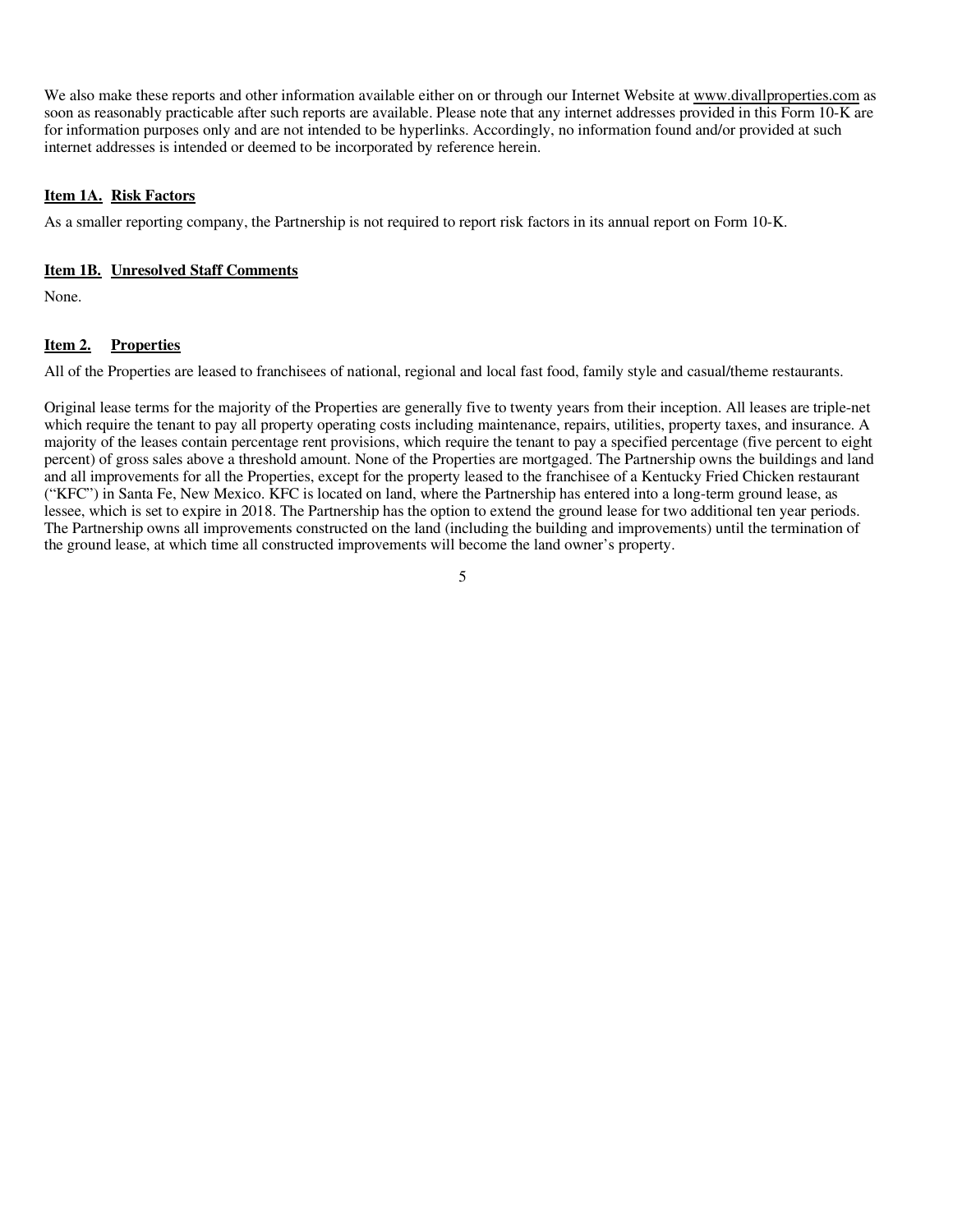| Acquisition<br>Date | Property Name<br>& Address                                              | Lessee                    | Purchase<br>Price $(1)$ | Operating<br>Rental Per<br>Annum | Lease<br>Expiration<br>Date | Renewal<br>Options |
|---------------------|-------------------------------------------------------------------------|---------------------------|-------------------------|----------------------------------|-----------------------------|--------------------|
| 10/10/88            | Kentucky Fried<br>Chicken $(5)$<br>1014 S St Francis Dr<br>Santa Fe, NM | Palo Alto, Inc,           | 451,230                 | 60,000                           | 06-30-2018                  | None               |
| 12/22/88            | Wendy's $(6)$<br>1721 Sam Rittenburg<br>Blvd<br>Charleston, SC          | Wendcharles II, LLC       | 596,781                 | 76,920                           | 11-6-2021                   | (2)                |
| 12/22/88            | Wendy's $(7)$<br>3013 Peach Orchard Rd<br>Augusta, GA                   | Wendgusta, LLC            | 649,594                 | 86,160                           | 11-6-2021                   | (3)                |
| 02/21/89            | Wendy's (7)<br>1901 Whiskey Rd<br>Aiken, SC                             | Wendgusta, LLC            | 776,344                 | 96,780                           | 11-6-2021                   | (3)                |
| 02/21/89            | Wendy's $(7)$<br>1730 Walton Way<br>Augusta, GA                         | Wendgusta, LLC            | 728,813                 | 96,780                           | 11-6-2021                   | (3)                |
| 02/21/89            | Wendy's $(8)$<br>343 Foley Rd<br>Charleston, SC                         | Wendcharles I, LLC        | 528,125                 | 70,200                           | 11-6-2021                   | (2)                |
| 02/21/89            | Wendy's $(8)$<br>361 Hwy 17 Bypass<br>Mount Pleasant, SC                | Wendcharles I, LLC        | 580,938                 | 55,333                           | 11-6-2026                   | (3)                |
| 03/14/89            | Wendy's $(7)$<br>1004 Richland Ave<br>Aiken, SC                         | Wendgusta, LLC            | 633,750                 | 90,480                           | 11-6-2021                   | (3)                |
| 04/20/89            | Daytona's All<br>Sports Café<br>4875 Merle Hay<br>Des Moines, IA        | Karl Shaen<br>Valderrama  | 897,813                 | 66,000                           | 05-31-2014                  | None               |
| 12/29/89            | Wendy's $(7)$<br>517 Martintown Rd<br>N Augusta, SC                     | Wendgusta, LLC            | 660,156                 | 87,780                           | 11-6-2021                   | (3)                |
| 12/29/89            | Wendy's $(7)$<br>3869 Washington Rd<br>Martinez, GA                     | Wendgusta, LLC            | 633,750                 | 84,120                           | 11-6-2016                   | None               |
| 05/31/90            | Applebee's<br>2770 Brice Rd<br>Columbus, OH                             | RMH Franchise Corporation | 1,434,434               | 139,178                          | 10-31-2014                  | (4)                |
|                     |                                                                         |                           | \$8,571,728             | \$1,022,534                      |                             |                    |

The Partnership owned the following Properties as of December 31, 2013:

Footnotes:

(1) Purchase price includes all costs incurred by the Partnership to acquire the property.

(2) The tenant has the option to extend the lease two additional periods of five years each.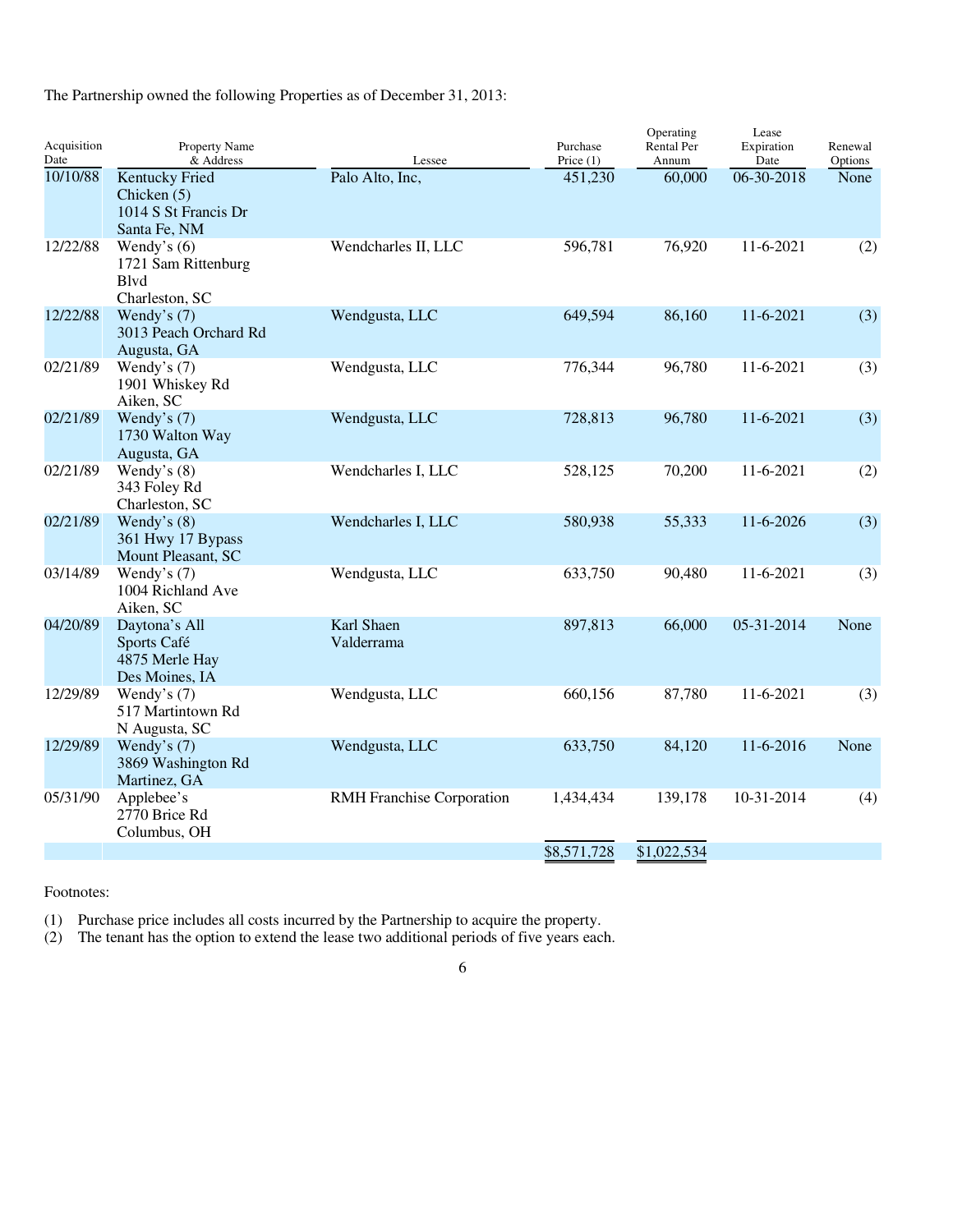- (3) The tenant has the option to extend the lease an additional period of five years.<br>(4) The tenant has the option to extend the lease four additional periods of two year
- (4) The tenant has the option to extend the lease four additional periods of two years each.<br>
(5) Ownership of lessee's interest is under a ground lease. The tenant is responsible for pay
- (5) Ownership of lessee's interest is under a ground lease. The tenant is responsible for payment of all rent obligations under the ground lease.
- (6) One of the twelve Properties owned as of December 31, 2013 was leased to Wendcharles II. Since more than 75% of the Partnership's Properties, both by historical asset value and number are leased to Wendy's franchisees the financial status of the tenant may be considered relevant to investors. At the request of the Partnership, Wendcharles II provided it with a copy of its reviewed financial statements for the fiscal years ended December 29, 2013 and December 30, 2012. Those reviewed financial statements are attached to this Annual Report on Form 10-K as Exhibit 99.2.
- (7) Six of the twelve Properties owned as of December 31, 2013 were leased to Wendgusta. Since more than 75% of the Partnership's Properties, both by historical asset value and number, are leased to Wendy's franchisees, the financial status of the tenant may be considered relevant to investors. At the request of the Partnership, Wendgusta provided it with a copy of its reviewed financial statements for the fiscal years ended December 29, 2013 and December 30, 2012. Those reviewed financial statements are attached to this Annual Report on Form 10-K as Exhibit 99.0.
- (8) Two of the twelve Properties owned by the Partnership as of December 31, 2013 were leased to Wendcharles I. Since more than 75% of the Partnership's Properties, both by historical asset value and number, are leased to Wendy's franchisees, the financial status of the tenant may be considered relevant to investors. At the request of the Partnership, Wendcharles I provided it with a copy of its reviewed financial statements for the fiscal years ended December 29, 2013 and December 30, 2012. Those reviewed financial statements are attached to this Annual Report on Form 10-K as Exhibit 99.1.

The following summarizes significant developments, by property, for properties with such developments.

## Vacant Phoenix, AZ Property

The China Super Buffet restaurant ceased operations and vacated the Phoenix, AZ property in late June of 2011. Management sent a letter of default to the former tenant in June, due to its delinquent May and June of 2011 lease obligations totaling \$12,312. Management regained possession of the property in July 2011, and although the former tenant was responsible for lease obligations through its lease end date of January 20, 2013, management did not anticipate any further rent collections and, therefore, monthly base rent charges of \$6,000 per month ceased as of June 30, 2011.

The Partnership was unsuccessful in finding a new tenant for the vacant Phoenix, AZ property, and during the third quarter of 2011, the property was reclassified to properties held for sale upon the late September of 2011 execution of an Agency and Marketing Agreement ("Agreement") with an unaffiliated Agent. The Agreement gave the Agent the exclusive right to sell the vacant Phoenix, AZ property and the Denny's, Phoenix, AZ property through auction, sealed bid, hybrid sealed bid, on-line bid or through private negotiations. The vacant, Phoenix, AZ property did not sell at the October 18, 2011 auction. Per the Agreement, the Agent had the right to continue to market the property to potential buyers until the Agreement was set to terminate upon the later of 30 days after the Live Outcry Auction date, or a closing or settlement, if applicable. A marketing fee of approximately \$7,700 was paid to the Agent in September of 2011 for the purpose of advertising, marketing and promoting the properties to the buying public. Management continued to market the property to potential buyers.

The carrying amount of the vacant Phoenix, AZ property was reduced by \$390,117 during the fiscal year 2011, to its estimated fair value of \$150,000.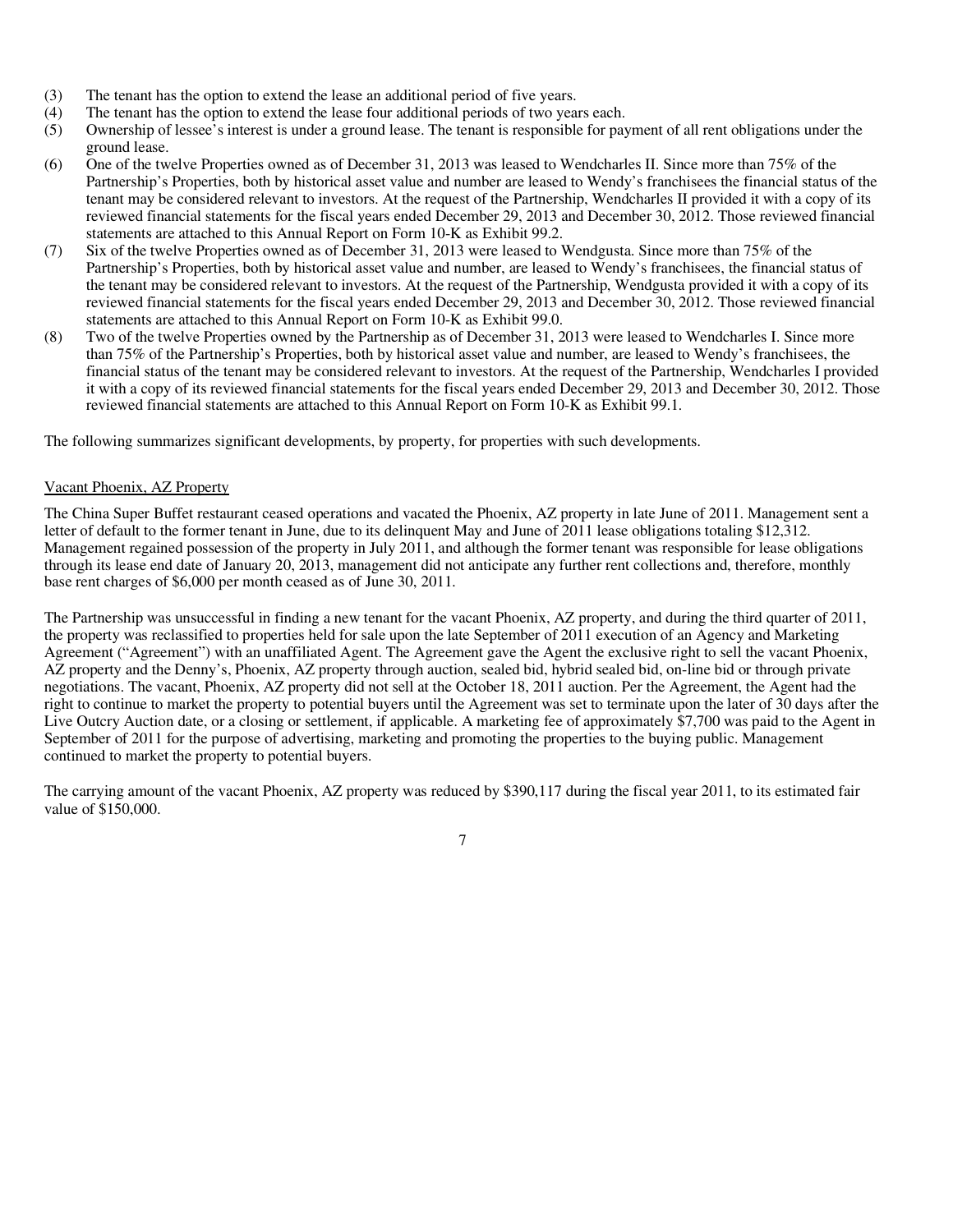A contract ("Contract") to sell the vacant Phoenix, AZ property to an unaffiliated party was executed on February 14, 2012 for the sale price of \$325,000. The sale was closed on October 22, 2012, resulting in net cash proceeds of \$293,000, after third party commissions and other selling expenses, which is greater than the Property's estimated fair value of \$150,000 as of September 30, 2012. The carrying amount of the property was increased by \$142,747 during the fourth quarter of 2012 to reflect the net proceeds of the sale.

#### Wendy's- 1721 Sam Rittenberg, Charleston, SC

The Sam Rittenberg property lease with tenant, Wencoast, was set to expire on November 6, 2016. On September 4, 2008 the lease was assumed and assigned to Wendcharles I. Per the Assumption and Assignment of Lease agreement, the monetary lease obligations and original lease expiration date remained the same. However, per a Lease Amendment agreement ("Amendment") with Wendcharles I, dated September 4, 2008, the original lease was extended five (5) years to November 6, 2021 and provided for two options to renew for additional five (5) year periods. On November 17, 2011, per a new Assumption and Assignment of Lease agreement, the lease was assumed and assigned to Wendcharles II.

#### Wendy's- 361 Highway 17 Bypass, Mt. Pleasant, SC Property

On November 30, 2010, the County of Charleston (the "County") made a purchase offer of approximately \$177,000 to the Partnership in connection with an eminent domain (condemnation) land acquisition of approximately 5,000 square feet of the approximately 44,000 square feet of the Wendy's- Mt. Pleasant, SC ("Wendy's- Mt. Pleasant") property. The Partnership received Notice that the County, filed condemnation proceedings on October 12, 2011, which resulted in a partial taking of the Wendy's- Mt. Pleasant property leased by tenant Wendcharles I, LLC ("Tenant"). In May 2013, The Partnership and Tenant settled the condemnation action for the sum of \$871,500 and the widening of the remaining curb cut at the property. Subsequently, the Partnership and Tenant settled the adjudication of lease and just compensation award allocation of the \$724,247 deposited with the Clerk of Court before a trial on the allocation of just compensation occurred. On July 19, 2013, the Partnership entered into a Release, evidencing the settlement that provides for a payout of the monies held by the Clerk of Court and an amendment to the lease with Tenant providing for a reduction in monthly rent of the property. Per the terms of the Release, on August 15, 2013 the Tenant received \$181,062 of the monies on deposit with the Clerk of Court. The Tenant will receive the balance of \$181,062 ratably over the balance of the original term of the lease effective August 1, 2013 in the form of a rent reduction in monthly savings of \$1,829 in rent on the condition that Tenant continues to lease the property without default, and the Tenant's annual rent under the lease will revert to the current annual fixed rent beginning in November 2021 at the onset of the five year renewal option lease term.

Contemporaneously with the Partnership's execution of the Release, the Partnership entered into an Amendment of Lease with Tenant, dated July 19, 2013 (the "Amendment"), which amends the original lease, as amended ("Lease"), as a condition to the Release. The Amendment renews the Lease under the first extension term, commencing on November 7, 2021 and ending on November 6, 2026. The Amendment revised the legal description of the premises under the Lease and replaces Section 1.12 of the Lease to provide that the Base Monthly Rent for the remainder of the Lease, beginning on the Effective Date and ending on November 6, 2021, shall be \$4,611.09 and for the first extension term beginning on November 7, 2021 and ending on November 6, 2026 and for the second extension term shall be \$6,440. Finally, the Amendment further provides that it, together with the Release, settles all claims relating to the apportionment of the condemnation award and Article X of the Lease is deemed satisfied with respect to such condemnation proceedings. The Lease and the Amendment were filed with the SEC as Exhibits 99.1 and 99.2, respectively to the Partnerships current report on Form 8-K on July 24, 2013.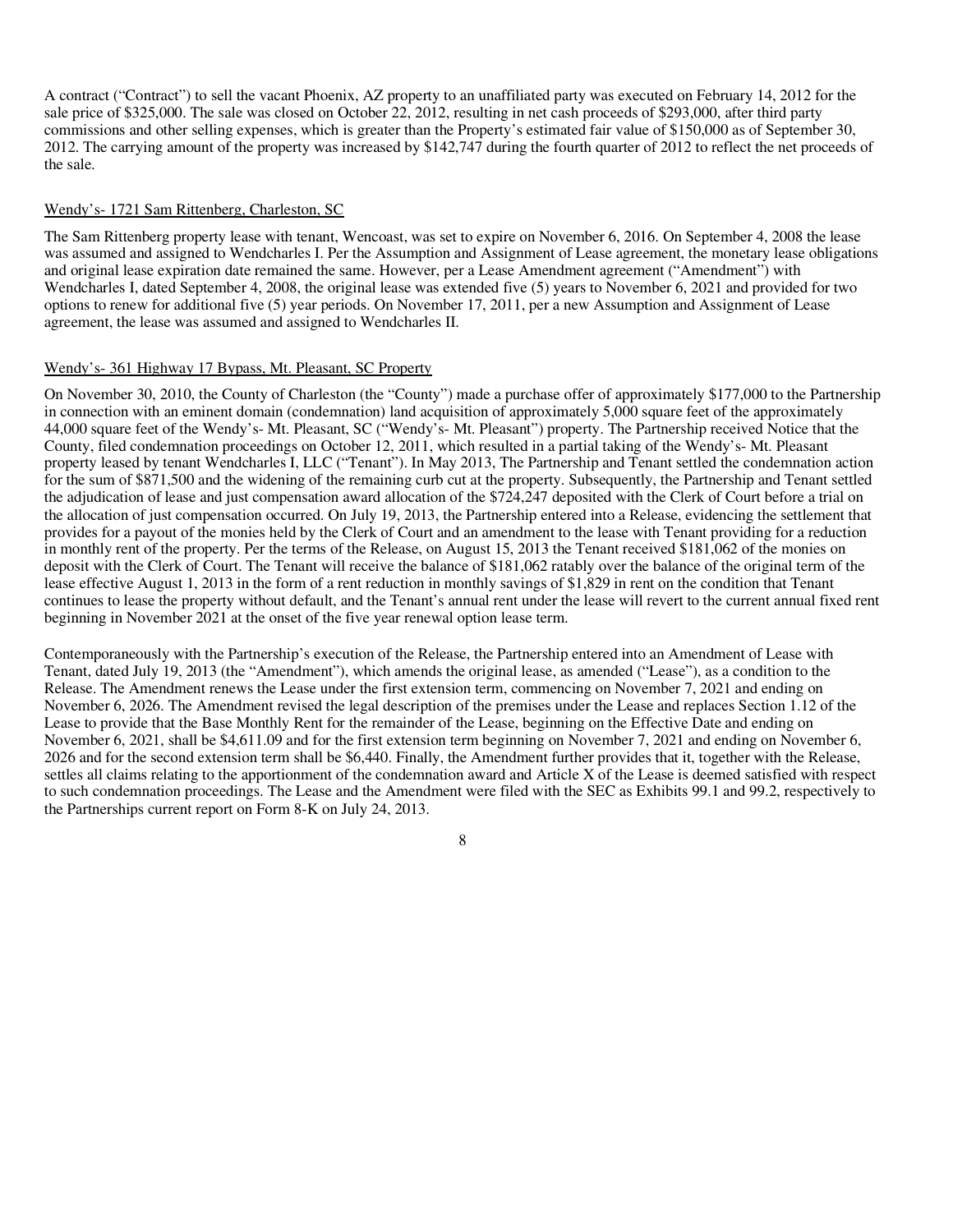#### Daytona's All Sports Café- Des Moines, IA Property

The second amendment to the lease for the Daytona's All Sports Café ("Daytona's) located in Des Moines, IA expired on May 31, 2011. In April of 2011, management and Daytona's signed a letter of intent ("LOI") which agreed to a third amendment for an additional three year lease which began on June 1, 2011 and expires on May 31, 2014. The third amendment to the lease was executed in early May of 2011 and provides for an annual base rent of \$72,000, rent abatement for June for each of the three years, and a continued potential \$600 rent credit per month for both timely payment and sales reporting. In addition, Daytona's is to pay as percentage rent 8% of its annual sales over \$850,000.

Beginning in December of 2005, management requested that Daytona's escrow its future property tax liabilities with the Partnership on a monthly basis. As of December 31, 2013, Daytona's was current on its monthly rent and property tax escrow obligations. The escrow payments held by the Partnership totaled \$24,307 and were included in property tax payable in the Partnership's condensed balance sheets. As of the date of this filing, Daytona's has only paid rent for the month of January in 2014. Management does not expect to renew the lease when it expires, and has begun prospecting for a replacement tenant.

## Applebee's- Columbus, OH Property

An Amendment and Extension of Lease ("Amendment") was executed with the Applebee's restaurant occupying the property located in Columbus, OH on November 4, 2009 and was set to expire on October 31, 2012. The Partnership waived the Amendment's 90 day notice period and allowed the tenant to exercise the first option to renew its lease for an additional two year period, effective November 1, 2012.

On December 20, 2013 the lease was assigned from Thomas & King, Inc. to RMH Franchise Corporation. Per the Assumption and Assignment of Lease agreement, the monetary lease obligations and original lease expiration date remained the same.

## Formerly Owned Panda Buffet Restaurant- Grand Forks, ND Property

A sales contract was executed on September 30, 2009 for the installment sale of the Panda Buffet restaurant property ("Panda Buffet") located in Grand Forks, ND to the owner tenant. The Partnership completed the sale of the Panda Buffet property on November 12, 2009 for \$450,000. The buyer paid \$150,000 at closing with the remaining balance of \$300,000 being delivered in the form of a Promissory note ("Buyers Note") to the Partnership. The Buyers Note reflected a term of three years, an interest rate of 7.25%, and principal and interest payments paid monthly. Principal was amortized over a period of ten years beginning December 1, 2009 with a balloon payment due on November 1, 2012. Pursuant to the Buyers Note, there will be no penalty for early payment of principal. The Buyers Note also required the buyer to escrow property taxes with the Partnership beginning January of 2010 at \$1,050 per month (lowered to \$900 beginning February 1, 2011 and \$700 beginning January 1, 2012). The Partnership amended the Buyers Note in the amount of \$232,777, to \$200,000 after a principal payment of \$32,777 was received on October 19, 2012 under the following extended terms: The principal balance of \$200,000 will be amortized over five years at an interest rate of 7.25% per annum with a full balloon payment of \$133,396 due November 1, 2014. As of December 31, 2013, the buyer was current on its 2013 monthly property tax escrow obligations and escrow payments. The property tax escrow cash balance held by the Partnership amounted to \$1,390 as December 31, 2013, after the \$9,859 payment of the 2013 property taxes in December 2013 and is included in the property tax payable in the condensed balance sheets.

Per the Buyer's Note amortization schedule, the monthly payments are to total approximately \$3,916 per month. The amortized principal payments yet to be received under the Buyer's Note amounted to \$163,491 as of December 31, 2013. During the year ended December 31, 2013, twelve note payments were received by the Partnership which totaled \$33,801 in principal and \$13,195 in interest.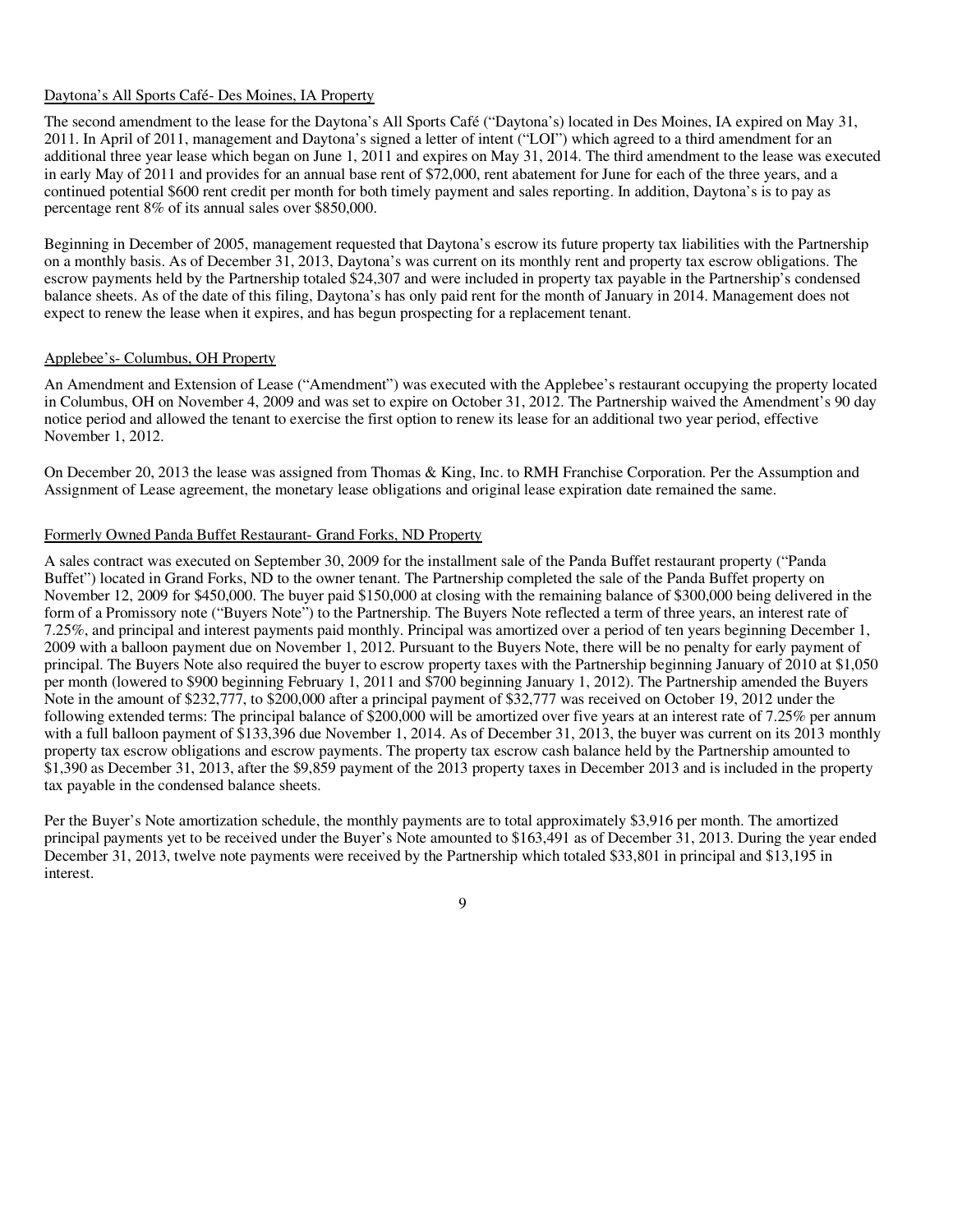## Other Property Information

Property taxes, general maintenance, insurance and ground rent on the Properties are the responsibility of the respective tenants. However, when a tenant fails to make the required tax payments or when a property becomes vacant (such as the Phoenix, AZ property, formerly operated as China Buffet,), the Partnership makes the appropriate property tax payments to avoid possible foreclosure of the property. In a property vacancy the Partnership pays for insurance and maintenance related to the vacant property.

Such taxes, insurance and ground rent are accrued in the period in which the liability is incurred. The Partnership owns one restaurant, which is located on a parcel of land where it has entered into a long-term ground lease, as lessee, which is set to expire in 2018. The Partnership has the option to extend the ground lease for two additional ten year periods. The Partnership owns all improvements constructed on the land (including the building and improvements) until the termination of the ground lease, at which time all constructed improvements will become the land owner's property. The tenant, KFC, is responsible for the \$3,400 per month ground lease payment per the terms of its lease with the Partnership.

## **Item 3. Legal Proceedings**

None.

## **Item 4. Mine Safety Disclosures**

Not applicable.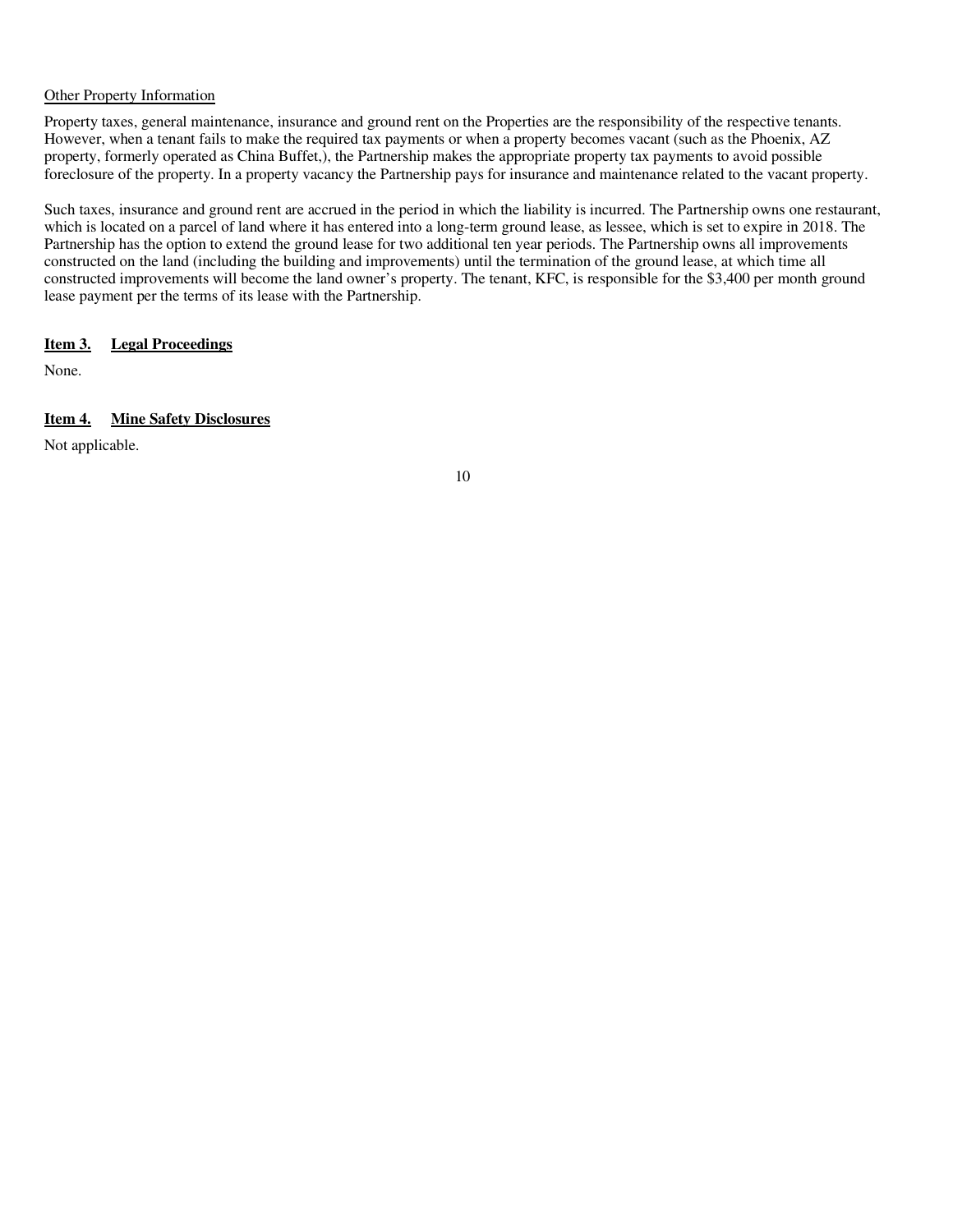#### **PART II**

#### **Item 5. Market Price and Dividends on the Registrant's Common Equity and Related Stockholder Matters**

- (a) Although some Limited Partnership Interests ("Interests") have been traded, there is no active public market for the Interests, and it is not anticipated that an active public market for the Interests will develop.
- (b) As of March 24, 2014, there were 1,544 record holders of Interests in the Partnership.
- (c) The Partnership does not pay dividends. However, the Partnership Agreement provides for net income and loss of the Partnership to be allocated on a quarterly basis, 99% to the Limited Partners and 1% to the General Partner. The Partnership Agreement provides for the distribution of net cash receipts and net proceeds to the Limited Partners and General Partner on a quarterly basis, subject to the limitations on distributions to the General Partner described in the Partnership Agreement. See Note 4 to the financial statements for further information. During 2013 and 2012, \$1,680,000 and \$1,285,000, respectively, were distributed in the aggregate to the Limited Partners. The General Partner received aggregate distributions of \$4,176 and \$2,878 in 2013 and 2012, respectively.

#### **Item 6. Selected Financial Data**

Not Applicable.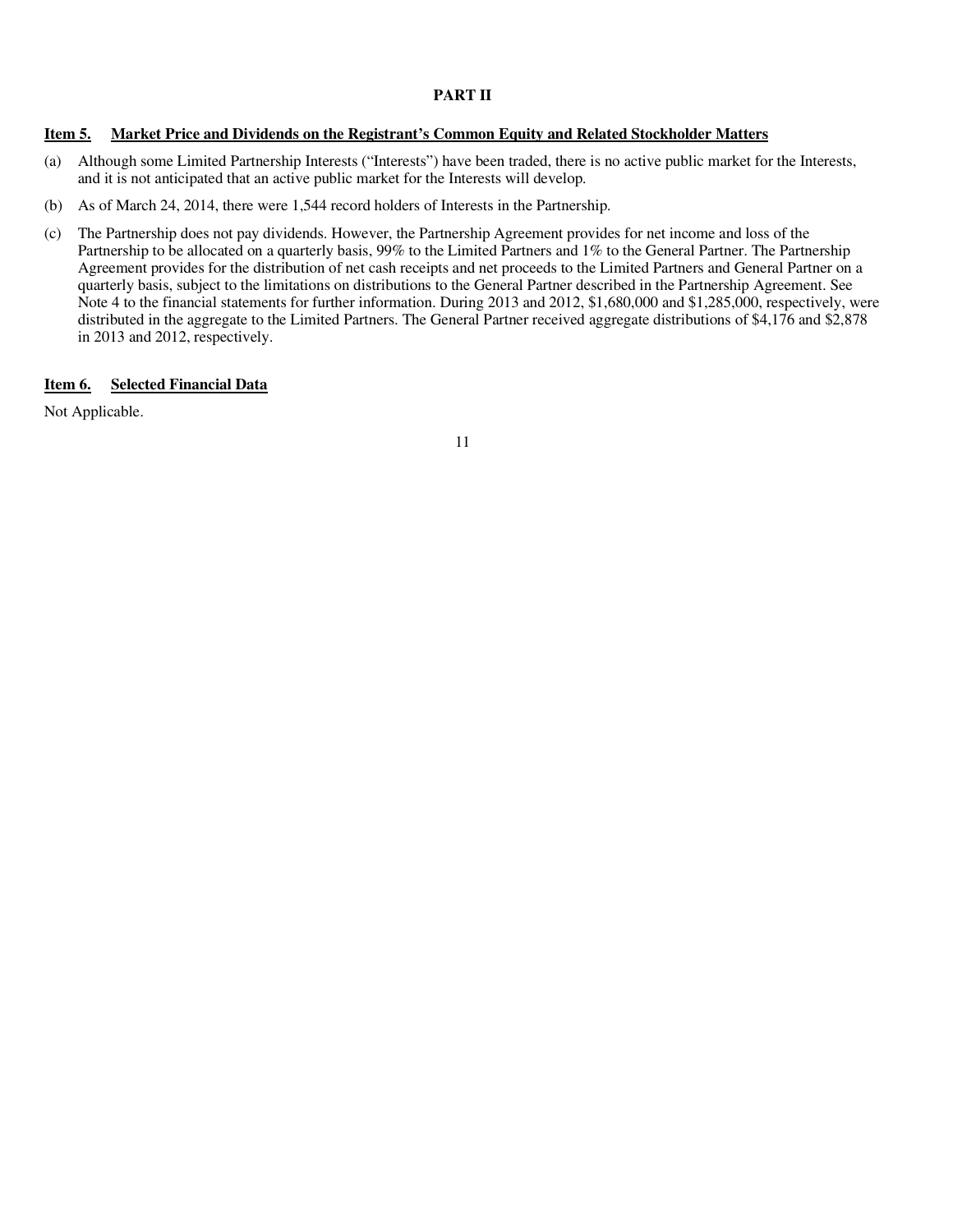#### **Item 7. Management's Discussion and Analysis of Financial Condition and Results of Operations**

## **CAUTIONARY STATEMENT**

Item 7 of this Form 10-K contains forward-looking statements within the meaning of Section 27A of the Securities Act of 1933 and Section 21E of the Securities Exchange Act of 1934. All statements, other than statements of historical facts, included in this section and located elsewhere in this Annual Report on Form 10-K regarding the prospects of our industry as well as the Partnership's prospects, plans, financial position and business strategy may constitute forward-looking statements. These forward-looking statements are not historical facts but are the intent, belief or current expectations of the General Partner based on its knowledge and understanding of the business and industry. Words such as "may," "anticipates," "expects," "intends," "plans," "believes," "seeks," "estimates," "would," "could," "should" and variations of these words and similar expressions are intended to identify forwardlooking statements. Although we believe that the expectations reflected in these forward-looking statements are reasonable, we can give no assurance that these expectations will prove to have been correct. These statements are not guarantees of the future performance and are subject to risks, uncertainties and other factors, some of which are beyond our control, are difficult to predict and could cause actual results to differ materially from those expressed or forecasted in the forward-looking statements.

Forward-looking statements that were true at the time made may ultimately prove to be incorrect or false. The Partnership cautions readers not to place undue reliance on forward-looking statements, which reflect management's view only as of the date of this Form 10-K. All subsequent written and oral forward-looking statements attributable to the Partnership, or persons acting on the Partnership's behalf, are expressly qualified in their entirety by this cautionary statement. Management undertakes no obligation to update or revise forward-looking statements to reflect changed assumptions, the occurrence of unanticipated events or changes to future operating results. Factors that could cause actual results to differ materially from any forward-looking statements made in this Form 10-K include, without limitation, changes in general economic conditions, changes in real estate conditions, including without limitation, decreases in valuations of real properties, increases in property taxes and lack of buyers should the Partnership want to dispose of a property, lease-up risks, ability of tenants to fulfill their obligations to the Partnership under existing leases, sales levels of tenants whose leases include a percentage rent component, adverse changes to the restaurant market, entrance of competitors to the Partnership's lessees in markets in which the Properties are located, inability to obtain new tenants upon the expiration of existing leases, the potential need to fund tenant improvements or other capital expenditures out of operating cash flows and our inability to realize value for Limited Partners upon disposition of the Partnership's assets.

#### **Critical Accounting Policies and Estimates**

The General Partner's discussion and analysis of financial condition and results of operations are based upon our consolidated financial statements, which have been prepared in accordance with accounting principles generally accepted in the United States of America ("GAAP"). The preparation of these financial statements requires the Partnership's management to make estimates and assumptions that affect the reported amounts of assets, liabilities, revenues and expenses, and related disclosure of contingent assets and liabilities. On a regular basis, we evaluate these estimates, including investment impairment. These estimates are based on the General Partner's historical industry experience and on various other assumptions that are believed to be reasonable under the circumstances. Actual results may differ from these estimates.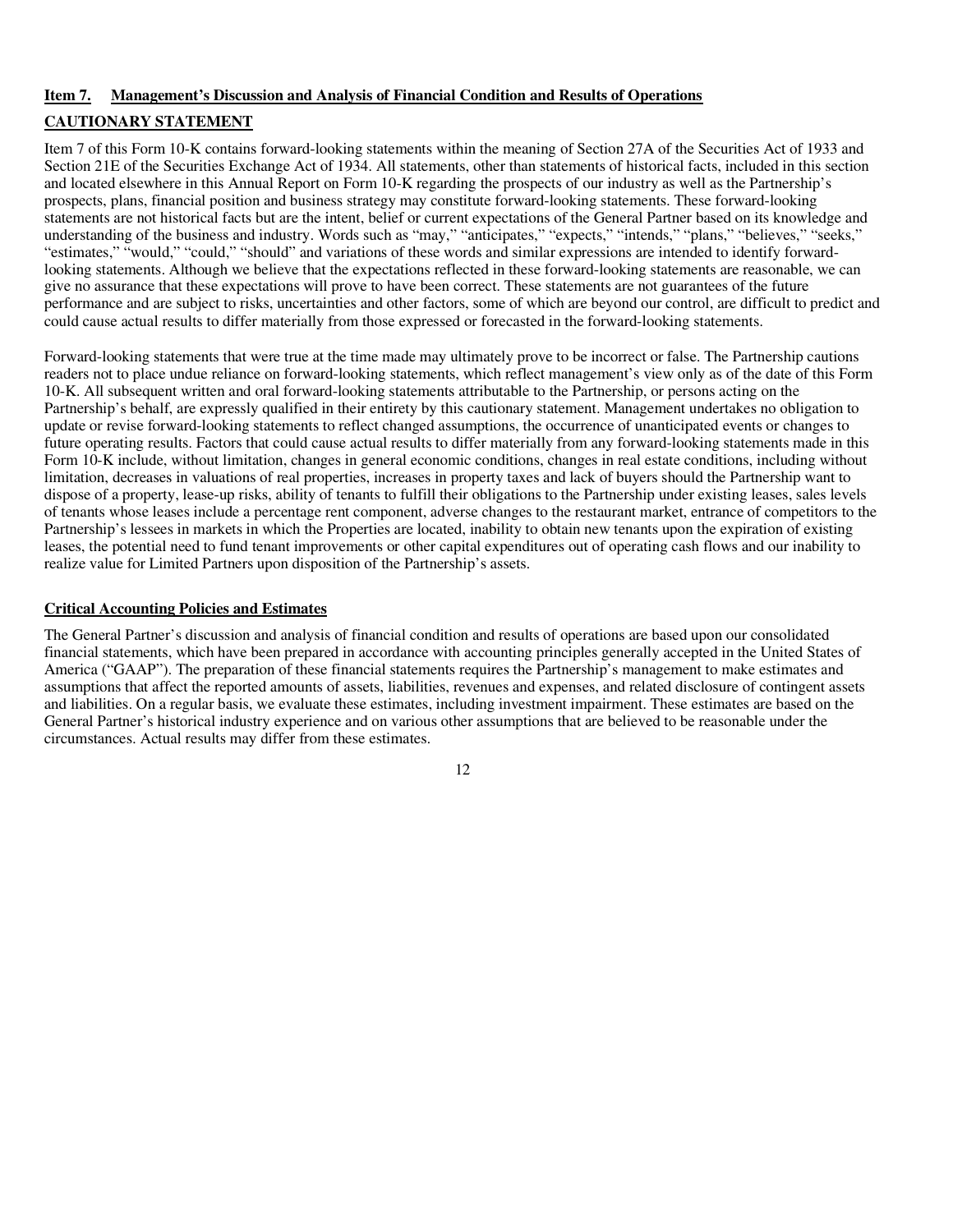The Partnership believes that its most significant accounting policies deal with:

Depreciation methods and lives- Depreciation of the properties is provided on a straight-line basis over the estimated useful life of the buildings and improvements. While the Partnership believes these are the appropriate lives and methods, use of different lives and methods could result in different impacts on net income. Additionally, the value of real estate is typically based on market conditions and property performance. As a result, depreciated book value of real estate may not reflect the market value of real estate assets.

Revenue recognition- Rental revenue from investment properties is recognized on the straight-line basis over the life of the respective lease when collectability is assured. Percentage rents are accrued only when the tenant has reached the sales breakpoint stipulated in the lease.

Impairment- The Partnership periodically reviews its long-lived assets, primarily real estate, for impairment whenever events or changes in circumstances indicate that the carrying amount of such assets may not be recoverable. The Partnership's review involves comparing current and future operating performance of the assets, the most significant of which is undiscounted operating cash flows, to the carrying value of the assets. Based on this analysis, if deemed necessary, a provision for possible loss is recognized.

#### **Investment Properties**

As of December 31, 2013, the Partnership owned twelve fully constructed fast-food restaurants. In addition, one property is located on a parcel of land which is subject to a ground lease (see paragraph below). The twelve tenants are composed of the following: nine Wendy's restaurants, an Applebee's restaurant, a KFC restaurant, and a Daytona's All Sports Café. The twelve properties are located in a total of five states.

Property taxes, general maintenance, insurance and ground rent on the Properties are the responsibility of the respective tenants. A more detailed discussion of tax payments, insurance and ground rent is provided in Item 2, and incorporated herein by this reference.

There were no building improvements capitalized during 2013 or 2012.

In accordance with Financial Accounting Standards Board ("FASB") guidance for "Accounting for the Impairment or Disposal of Long-Lived Assets", current and historical results from operations for disposed properties and assets classified as held for sale are reclassified separately as discontinued operations. The guidance also requires the adjustment to carrying value of properties due to impairment in an attempt to reflect appropriate market values.

#### Further Information

A summary of significant developments as of December 31, 2013, by property, for properties with such developments, can be found in Item 2, Properties.

As described in Item 2, related to the portion of the Wendy's – Mt. Pleasant property condemned by the County of Charleston, classified as discontinued operations in our financial statements and included in our quarterly report on Form 10-Q for the second and third quarters ended June 30, 2013 and September 30, 2013 management had reconsidered the accounting treatment for the condemnation award and, it was determined that the gain should be included in continuing operations. This change is being handled prospectively and in management's opinion is not material to the overall presentation of the financial statements.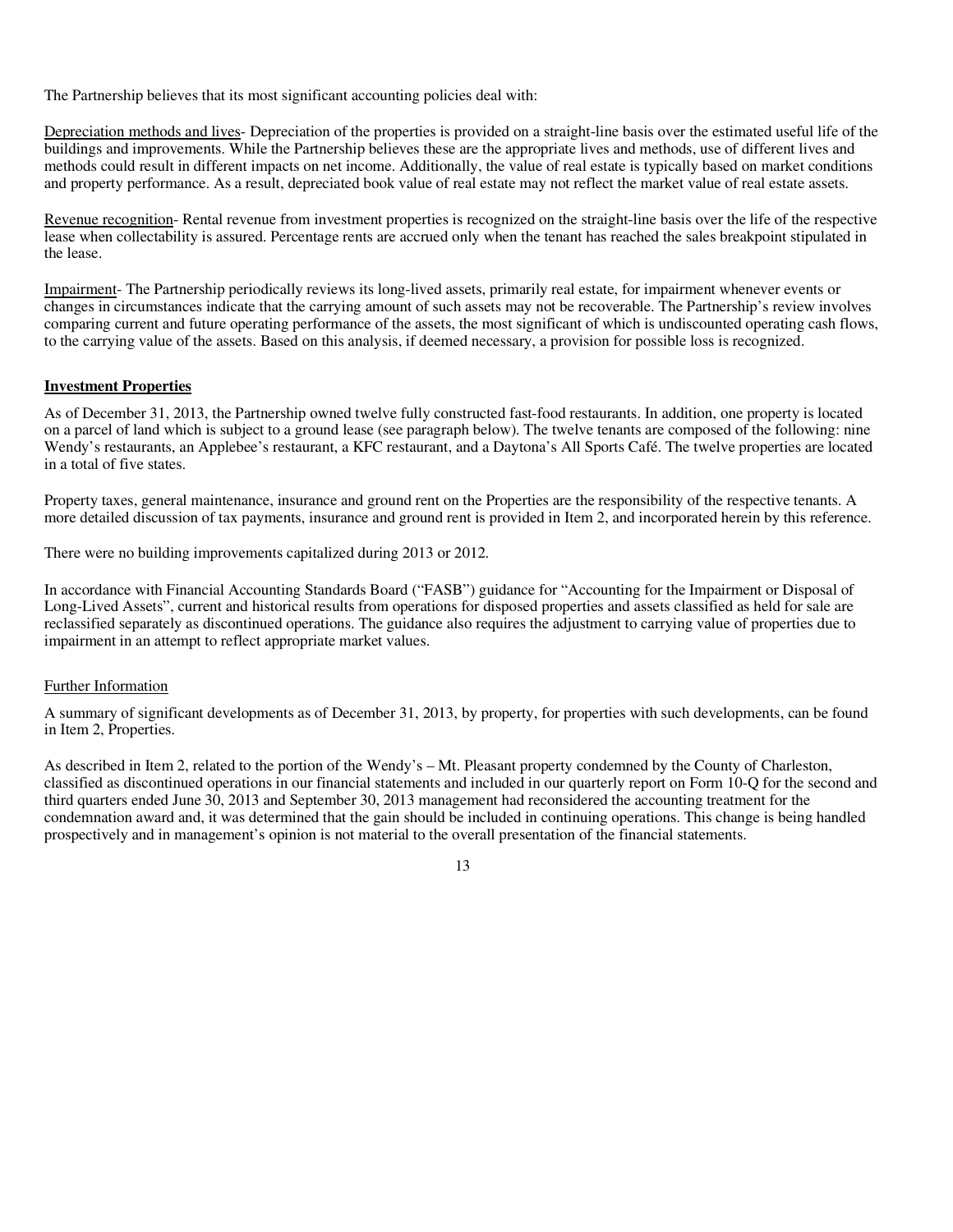#### **Net Income**

Net income for the fiscal years ended December 31, 2013, 2012 and 2011 were \$1,041,105, \$862,195, and \$275,643, respectively. Net income per Limited Partnership Interest for the fiscal years ended December 31, 2013, 2012 and 2011 were \$22.27, \$18.44, and \$5.90, respectively.

The increase in net income for 2013 over prior years is primarily due to the second quarter of 2013 gain on the sale of the condemned portion of the Mt. Pleasant, SC property. Property impairments taken in 2012 and 2011 were not repeated in 2013. The 2012 net income also includes the fiscal year 2012 property impairment write up of \$142,747 related to the vacant Phoenix, AZ property. The 2011 net income includes the fiscal year 2011 property impairment write downs of \$390,117 related to the vacant Phoenix, AZ property and \$104,705 related to the Denny's, Phoenix, AZ property.

Net income for the fiscal years ended December 31, 2012 and 2011 included the results from both operations and discontinued operations. There were no discontinued operations in 2013. Assets disposed of or deemed to be classified as held for sale require the reclassification of current and previous years' operations to discontinued operations in accordance with GAAP applicable to "Accounting for the Impairment or Disposal of Long Lived Assets". As such, prior year operating results for those properties considered as held for sale or properties no longer considered for sale have been reclassified to conform to the current year presentation without effecting total net income. When properties are considered held for sale, depreciation of the properties is discontinued, and the properties are valued at the lower of the depreciated cost or fair value, less costs to dispose.

#### **Results of Operations**

Income from continuing operations for the fiscal years ended December 31, 2013, 2012 and 2011 were \$1,041,105, \$752,954 and \$754,133, respectively. See the paragraphs below for further information as to individual operating income and expense items and explanations as to 2013, 2012 and 2011 variances.

#### *Fiscal year ended December 31, 2013 as compared to fiscal years ended December 31, 2012 and 2011:*

*Operating Rental Income:* Operating rental income for the fiscal years ended December 31, 2013, 2012 and 2011 were \$1.5 million, \$1.49 million, and \$1.46 million, respectively. The rental income was comprised of monthly lease obligations per the tenant leases, percentage rents obligations related to operating tenants who had reached their sales breakpoint, and included adjustments for straight-line rent. The slight increase in 2013 and 2012 compared to 2011 is due to an overall increase in reported 2013 and 2012 sales for tenants who had reached their sales breakpoint.

Management expects total base operating rent revenues to be approximately \$1 million for the year 2014 based on operating leases currently in place. Future operating rent revenues have the potential to either decrease or increase. They may decrease with tenants default and/or we may reclassify certain properties as properties held for sale. They may also increase with additional rents due from tenants, if those tenants experience increased sales levels, which require the payment of additional rent to the Partnership. Operating percentage rents included in operating rental income in 2013, 2012, and 2011 were \$470,478, \$465,407 and \$431,250, respectively. Management expects the 2014 percentage rents to be about the same as 2013.

*Insurance Expense:* Insurance expense for the fiscal years ended December 31, 2013, 2012 and 2011 was \$6,000. Insurance expense for all three years was comprised of general liability insurance. Each tenant is responsible for insurance protection and beginning October 31, 2010 the Partnership only purchases property insurance for an individual property if the tenant cannot provide proof of insurance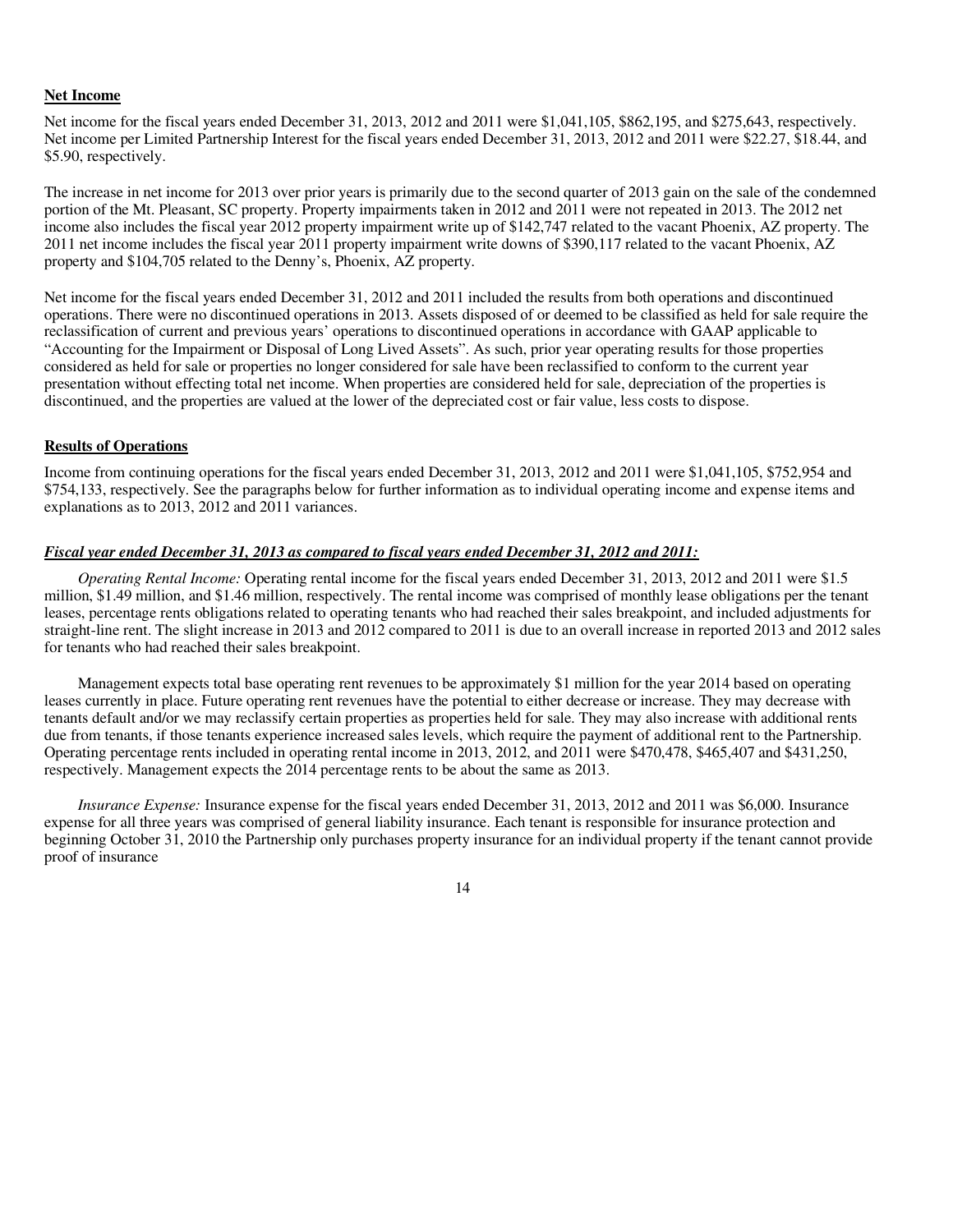protection or due to a property vacancy. For 2014, management expects operating insurance expense to again be \$6,000. This amount could increase upon a property insurance default or vacancy by a tenant or an increase in the general liability insurance premium for the 2014/2015 insurance year, which is expected to be paid in the fourth quarter of 2014.

*General and Administrative Expense:* General and administrative expenses for the fiscal years ended December 31, 2013, 2012 and 2011 were \$60,702, \$82,515 and \$63,355, respectively. General and administrative expenses were comprised of management expense, state/city registration and annual report filing fees, office supplies and printing costs, outside storage expenses, copy/fax costs, postage and shipping expenses, long-distance telephone expenses, website fees, bank fees and state income tax expenses. The variance in general and administrative expenses is primarily due to the steady decrease in state income tax since 2010 after selling the two properties in Arizona in 2011 and 2012. Lower printing and mailing expenditures were incurred in 2013 and 2012 as the 2012 and 2011 Annual Reports on Form 10-K were posted to the Partnership website for viewing and printing. Hard copies were only mailed to an investor upon request. Also, the 2013 Consent Statement materials were posted to the Partnership website in the third quarter of 2013 and hard copies were only mailed upon request. Management expects the total 2014 operating general and administrative expenses to be about the same as 2013 expenses.

*Professional services:* Professional services expenses for the fiscal years ended December 31, 2013, 2012 and 2011 were \$261,501, \$229,339, and \$226,482, respectively. Professional service expenses were primarily comprised of investor relations data processing, investor mailings processing, website design, legal, auditing and tax preparation fees, electronic tax filings, and SEC report conversion and processing fees. The variance in professional services expenses is primarily due to the SEC mandated XBRL financial statement conversion and filing requirements for the Partnership beginning in the second quarter of 2011, the 2013 and 2011 Consents and related SEC filings, and additional electronic state income tax filings in 2012 and 2011. Management anticipates that the total 2014 operating professional services expenses will be lower than 2013 because there will be no consent solicitation in 2014 and the costs related to the additional SEC mandated XBRL financial statement footnotes conversion and filing requirements for the Partnership are becoming more predictable and streamlined.

*Note Receivable Interest Income:* Note receivable interest income for the fiscal years ended December 31, 2013, 2012 and 2011 were \$13,195, \$17,370 and \$19,273, respectively. The interest income was comprised of interest income associated with the Buyer's Note from the Panda Buffet property sale in November of 2009. Management expects note receivable interest income to approximate \$10,000 in 2014. See Item 2, Properties, for further information.

*Recovery of Amounts Previously Written-off:* Recovery of amounts previously written-off for the fiscal years ended December 31, 2013, 2012 and 2011 were approximately \$0, \$1,000, and \$7,000, respectively, and were comprised of unexpected small recoveries from former general partners in connection with the misappropriation of assets by the former general partners and their affiliates. Management anticipates that such revenue type may continue to be generated until Partnership dissolution; however, no significant recoveries are anticipated.

#### **Results of Discontinued Operations**

In accordance with FASB guidance for "Accounting for the Impairment or Disposal of Long Lived Assets", discontinued operations represent the operations of properties disposed of or classified as held for sale as well as any gain or loss recognized in their disposition. During the fiscal years ended December 31, 2012 and 2011, the Partnership recognized income (loss) from discontinued operations of \$109,241, and \$(478,490), respectively. There were no discontinued operations in 2013. As discussed previously, the gain on the sale of land in the second quarter of 2013, originally reported as discontinued operations, was later determined to be part of continuing operations. The 2012 and 2011 income (loss)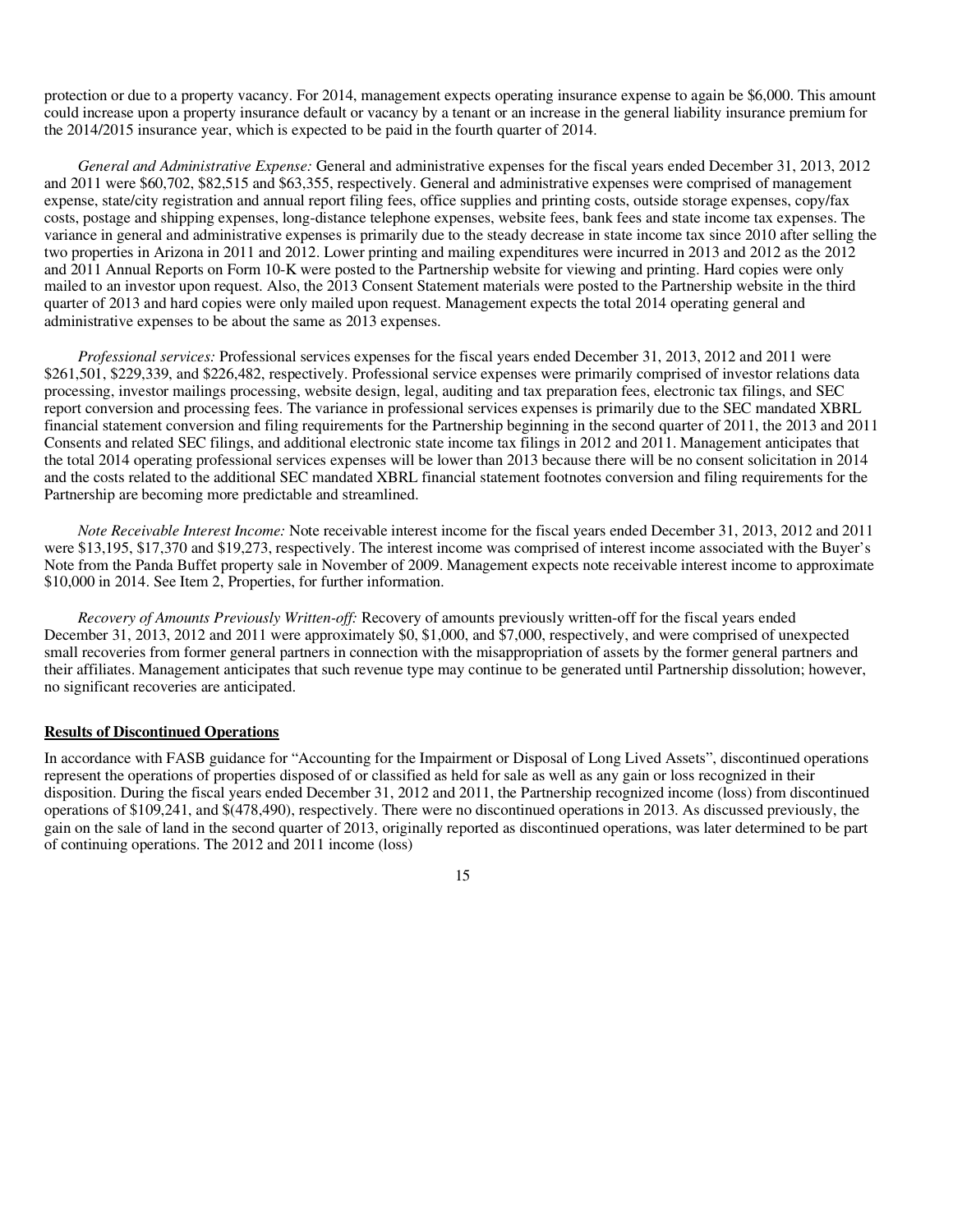from discontinued operations was attributable to the third quarter of 2012 impairment adjustments of \$142,747 due to the sale of the Vacant Phoenix, AZ property, the third quarter of 2011 reclassifications of the vacant Phoenix, AZ property and the Denny's, Phoenix, AZ property to properties held for sale upon the execution of Agency and Marketing Agreements with an unaffiliated party in September of 2011 to sell both of the properties. The 2011 loss from discontinued operations also includes the fiscal year 2011 property impairment write downs of \$390,117 related to the vacant Phoenix, AZ property and \$104,705 related to the Denny's, Phoenix, AZ property, and the fourth quarter of 2011 loss of approximately \$1,000 in relation to the sale of the Denny's, Phoenix, AZ property. See the components of discontinued operations included in the statements of income for the years ended December 31, 2013, 2012 and 2011 in Note 3 Investment Properties and Properties Held for Sale.

Management anticipates that discontinued operating expenditures in 2014 should approximate \$0, since no additional properties are expected to be classified as property held for the sale.

#### **Cash Flow Analysis**

Net cash flows provided by operating activities for the fiscal years ended December 31, 2013, 2012 and 2011 were \$698,618, \$871,443 and \$907,454. Operating cash flows in 2013 were lower than 2012 and 2011 due to the increase in the security deposit escrow and the establishment of the deferred tenant award proceeds escrow of \$181,062. The decrease in operating cash flows from 2011 to 2012 was significantly impacted by the loss of rental income from the vacancy of the Phoenix, AZ property beginning in July, 2011 and continuing through October 2012 when the property was sold. Property taxes paid were \$10,000 in 2011 and \$13,000 in 2012.

Vacant tenant expenses increased from approximately \$10,000 in 2011 to \$16,000 in 2012. Legal, audit, and data processing fees have increased from an aggregate \$186,000 to \$230,000 over the same timeframe due to the additional expense of the SEC mandated XBRL financial statement filing requirements beginning in 2011.

Property impairment write-downs, depreciation and amortization are non-cash items and do not affect the current operating cash flow of the Partnership or distributions to the Limited Partners.

Cash flows from investing activities for the fiscal years ended December 31, 2013, 2012 and 2011 were \$536,656, \$341,297, and \$468,882, respectively. Investing cash flows in 2013 were higher than 2012 and 2011 due to the deferred rent proceeds from the Mt. Pleasant, SC sale of condemned land. The 2013 amount was comprised of \$337,097 in net proceeds from the sale of the condemned land in Mt. Pleasant, SC, \$171,918 of deferred rent proceeds and the receipt of \$33,801 in note receivable principal payments from the Buyer's Note, offset by a leasing commission payment relating to the Wendy's, Mt. Pleasant, SC property. The 2012 amount was comprised of \$292,747 in net proceeds from the sale of the Vacant, Phoenix, AZ property, small recoveries from former general partners, and the receipt of \$55,955 in note receivable principal payments from the Buyer's Note, offset by a leasing commission payment in relation to the Applebee's, Columbus, OH property. The 2011 amount was comprised of \$443,773 in net proceeds from the sale of the Denny's, Phoenix, AZ property, small recoveries from former general partners, the receipt of \$22,991 in note receivable principal payments from the Buyer's Note, offset by a leasing commission payment in relation to the Daytona's, Des Moines, IA property.

During 2014, principal payments to be received by the Partnership under the Buyer's Note amortization schedule total \$163,491. The Partnership anticipates paying \$8,600 in leasing commissions in 2014 related to Applebee's anticipated lease extension.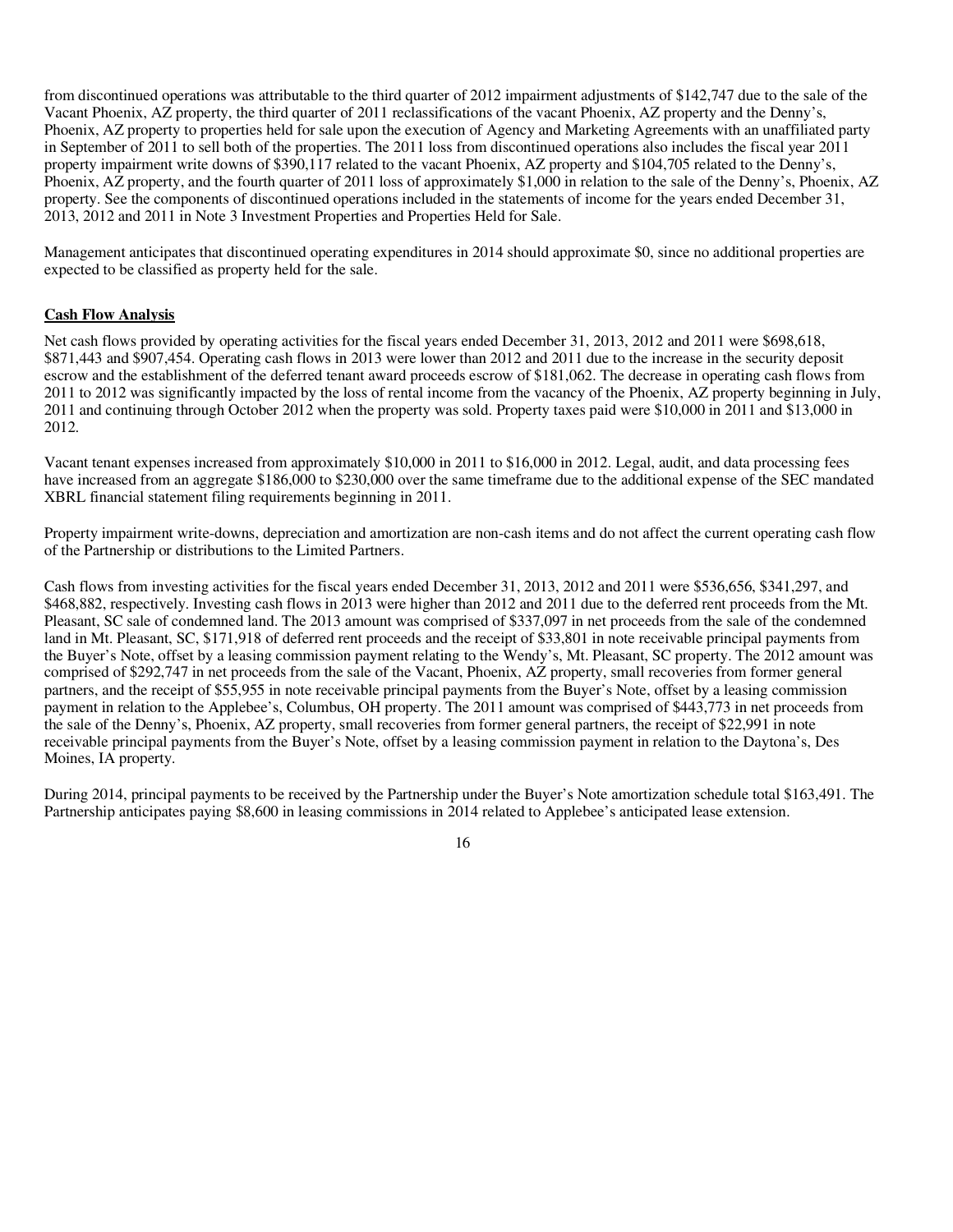For the fiscal year ended December 31, 2013, cash flows used in financing activities were \$1.684 million and consisted of aggregate Limited Partner distributions of \$1.68 million (including \$62,708 in Buyer's Note principal payments received), and General Partner distributions of \$4,176. For the fiscal year ended December 31, 2012, cash flows used in financing activities were approximately \$1.288 million and consisted of aggregate Limited Partner distributions of \$1.28 million (including \$55,000 in Buyer's Note principal payments received), and General Partner distributions of \$2,878. For the fiscal year ended December 31, 2011, cash flows used in financing activities were approximately \$1.033 million and consisted of aggregate Limited Partner distributions of \$1.03 million (including \$23,000 in Buyer's Note principal payments received), and General Partner distributions of \$3,081. Both Limited Partner and General Partner distributions have been and will continue to be made in accordance with the Partnership Agreement. Management anticipates that aggregate Limited Partner distributions could be approximately \$950,000 during 2014.

#### **Liquidity and Capital Resources**

The Partnership's cash balance was \$244,319 at December 31, 2013. Cash of \$100,000, which includes \$11,749 in Buyer's Note principal and interest payments received, will be used to fund the fourth quarter of 2013 aggregate distribution to Limited Partners in February of 2014, and cash of approximately \$51,000 is anticipated to be used for the payment of quarter-end accrued liabilities, net of property tax cash escrow, which are included in the balance sheets. The remainder represents amounts deemed necessary to allow the Partnership to operate normally.

The Partnership's principal demands for funds are expected to be for the payment of operating expenses and distributions. Management anticipates that cash generated through the operations of the Partnership's Properties and sales of Properties will primarily provide the sources for future fund liquidity and Limited Partner distributions. During the process of leasing the Properties, the Partnership may experience competition from owners and managers of other properties. As a result, in connection with negotiating tenant leases, along with recognizing market conditions, management may offer rental concessions, or other inducements, which may have an adverse impact on the results of the Partnership's operations. The Partnership is also in competition with sellers of similar properties to locate suitable purchasers for its Properties. The two primary liquidity risks in the absence of mortgage debt are the Partnership's inability to collect rent receivables and impending or chronic property vacancies. The amount of cash to be distributed to our Limited Partners is determined by the General Partner and is dependent on a number of factors, including funds available for payment of distributions, capital expenditures, and taxable income recognition matching, which is primarily attributable to percentage rents and property sales.

As of December 31, 2013 and 2012, the current twelve Properties were leased 100 percent. In addition, the Partnership collected 100% of its base rent from current operating tenants for the fiscal years ended December 31, 2013 and 2012, which we believe is a good indication of overall tenant quality and stability. There are two leases due to expire within 2014. The Daytona's lease expires May 30, 2014 and the Applebee's lease expires October 31, 2014. Applebee's has a two year option which management expects they will exercise; management does not expect to renew their lease with Daytona's. See Item 2, Investment Properties for further information regarding properties with significant developments.

Nine of the Partnership's twelve properties operate as Wendy's fast food restaurants and are franchises of the international Wendy's Company. Operating base rents from the nine Wendy's leases comprised approximately 75% of the total 2013 operating base rents included in operating rental income. As of December 31, 2013, additional 2013 percentage rents totaled 470,478, all of which were unbilled and were accrued in relation to the Wendy's properties. Therefore, during 2013, the Partnership generated approximately 83% of its total operating revenues from the nine properties. During 2012, additional 2012 percentage rents totaled \$456,896, all of which were unbilled and were accrued in relation to the Wendy's properties. Therefore, during 2012, the Partnership generated approximately 82% of its total operating revenues from the nine properties. The 2012 percentage rents were both billed and fully collected as of December 31, 2013.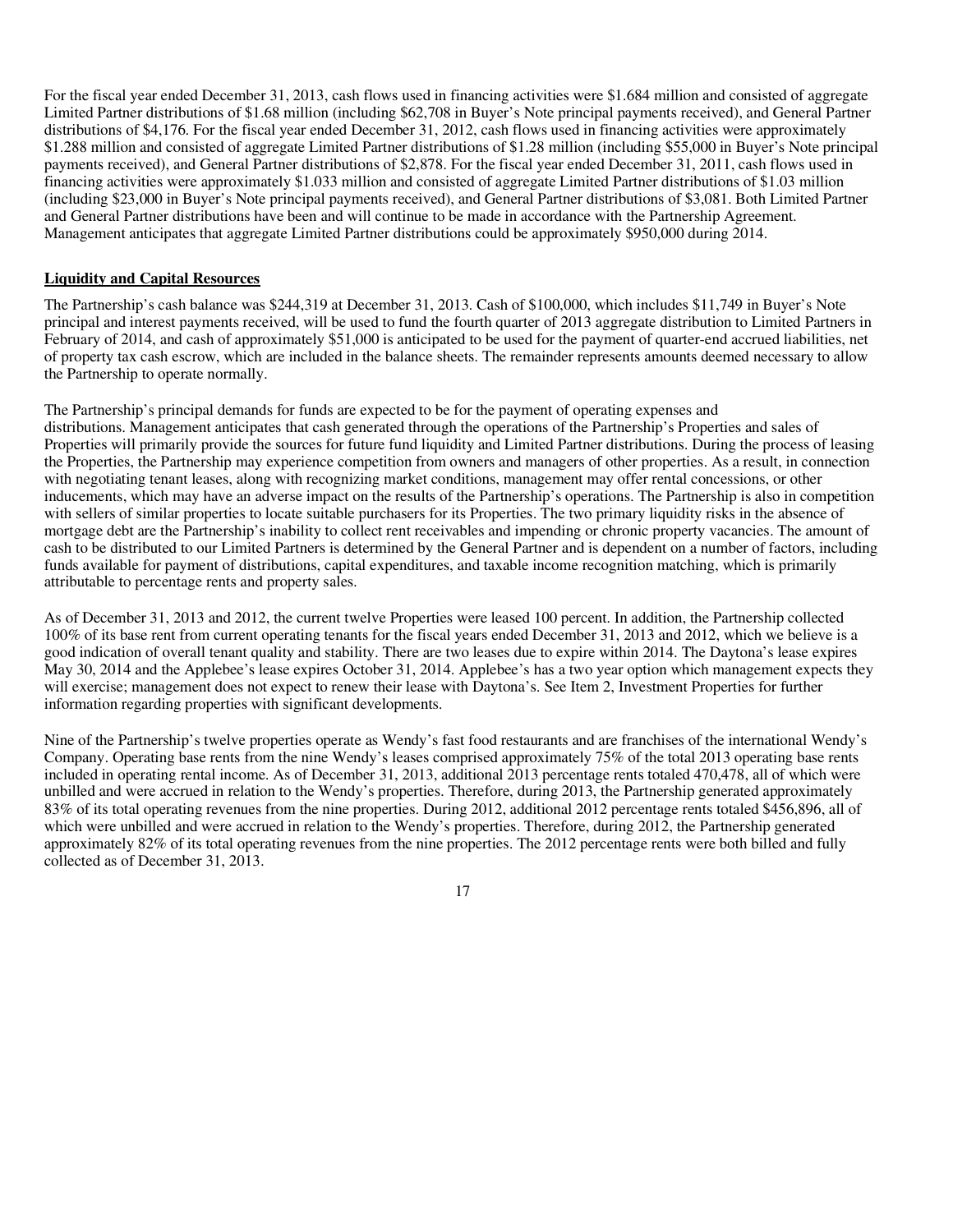The Partnership's return on its investment will be derived principally from rental payments received from its lessees. Therefore, the Partnership's return on its investment is largely dependent upon the business success of its lessees. The business success of the Partnership's individual lessees can be adversely affected on three general levels. First, the tenants rely heavily on the management contributions of a few key entrepreneurial owners. The business operations of such entrepreneurial tenants can be adversely affected by death, disability or divorce of a key owner, or by such owner's poor business decisions such as an undercapitalized business expansion. Second, changes in a local market area can adversely affect a lessee's business operation. A local economy can suffer a downturn with high unemployment. Socioeconomic neighborhood changes can affect retail demand at specific sites and traffic patterns may change, or stronger competitors may enter a market. These and other local market factors can potentially adversely affect the lessees of the Partnership Properties. Finally, despite an individual lessee's solid business plans in a strong local market, the franchise concept itself can suffer reversals or changes in management policy, which in turn can affect the profitability of operations. An overall economic recession is another factor that could affect the relative success of a lessee's business. Therefore, there can be no assurance that any specific lessee will have the ability to pay its rent over the entire term of its lease with the Partnership.

Since the Properties involve restaurant tenants, the restaurant market is the major market segment with a material impact on Partnership operations. The success of customer marketing and the operating effectiveness of the Partnership's lessee's, will impact the Partnership's future operating success in a very competitive restaurant and food service marketplace.

There is no way to determine, with any certainty, which, if any, tenants will succeed or fail in their business operations over the term of their respective leases with the Partnership. The nationwide economic downturn may affect a lessee's operational activity and its ability to meet lease obligations. Based on past experience, it can be reasonably anticipated that some lessees will default on future lease payments to the Partnership, which will result in the loss of expected lease income for the Partnership. The General Partner will use its best efforts to vigorously pursue collection of any defaulted amounts and to protect the Partnership's assets and future rental income potential by trying to re-lease any properties with rental defaults. External events, which could impact the Partnership's liquidity, are the entrance of other competitors into the market areas of our tenants; the relocation of the market area itself to another traffic area; liquidity and working capital needs of the lessees; and failure or withdrawal of any of the national franchises held by the Partnership's tenants. Each of these events, alone or in combination, would affect the liquidity level of the lessees resulting in possible default by a tenant. Since the information regarding plans for future liquidity and expansion of closely held organizations, which are tenants of the Partnership, tend to be of a private and proprietary nature, anticipation of individual liquidity problems is difficult.

Despite an apparent slow economic recovery, the nationwide economic downturn has created a continuing difficult credit environment. Fortunately, the Partnership has limited exposure to the credit markets, as the Partnership has no mortgage debt. Management monitors the depository institutions that hold the Partnership's cash on a regular basis and believes that funds have been deposited with creditworthy financial institutions. However, the economic environment and lack of available credit could delay or inhibit the General Partner's ability to dispose of the Properties, or cause management to have to dispose of the Properties for a lower than anticipated return. As a result, the General Partner continues to maintain an objective to preserve capital and sustain property values while selectively disposing of the Properties as appropriate.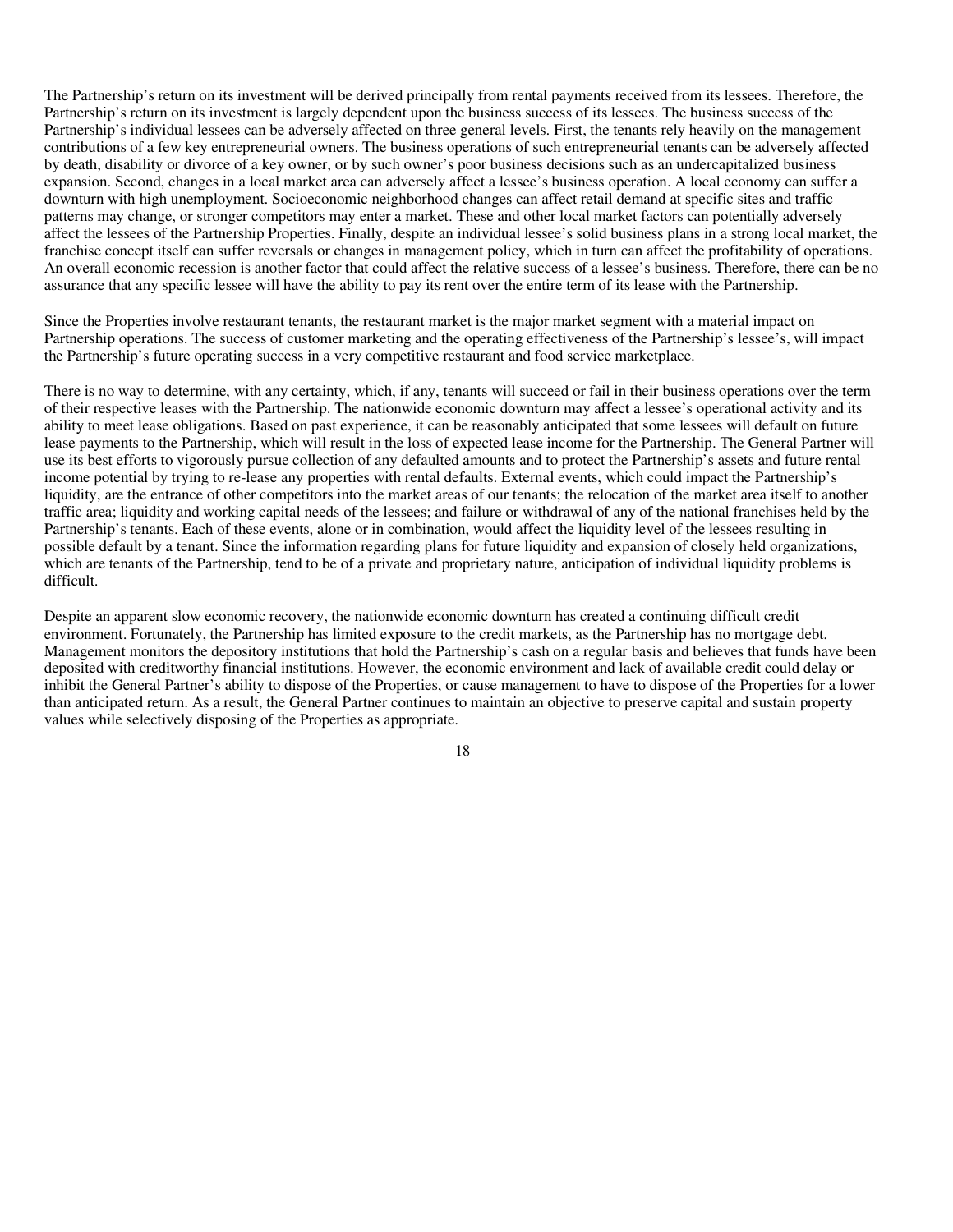#### **Off-Balance Sheet Arrangements**

The Partnership does not have any off-balance sheet arrangements that are reasonably likely to have a current or future material effect on our financial condition, changes in financial condition, revenues or expenses, results of operations, liquidity, capital expenditures or capital resources.

#### **Disposition Policies**

Management intends to hold the Properties until such time as sale or other disposition appears to be advantageous to achieve the Partnership's investment objectives or until it appears that such objectives will either currently not be met or not be met in the future. In deciding whether to sell properties, management considers factors such as potential capital appreciation or depreciation, cash flow and federal income tax considerations, including possible adverse federal income tax consequences to the Limited Partners. The General Partner may exercise its discretion as to whether and when to sell a property, and there is no obligation to sell any of the properties at any particular time, except upon Partnership termination on November 30, 2020 or if Limited Partners holding a majority of the units vote to liquidate and dissolve the Partnership in response to a formal consent solicitation to liquidate the Partnership.

#### **Inflation**

To the extent that tenants can pass through commodity inflation in their sales prices, the Partnership will benefit from additional percentage rent from increased sales. The majority of the Partnership's leases have percentage rental clauses. Revenues from operating percentage rentals represented 31% of operating rental income for the fiscal years ended December 31, 2013 and 2012, and 30% of operating rental income for the fiscal year ended December 31, 2011. If, however, inflation causes sales to decrease, operating margins to deteriorate for lessees, or if expenses grow faster than revenues, then, inflation may well negatively impact the portfolio through tenant defaults.

Due to the "triple-net" nature of the property leases, asset values generally move inversely with interest rates.

#### **Item 7A. Quantitative and Qualitative Disclosures About Market Risk**

The Partnership is not subject to market risk as defined by Item 305 of Regulation S-K.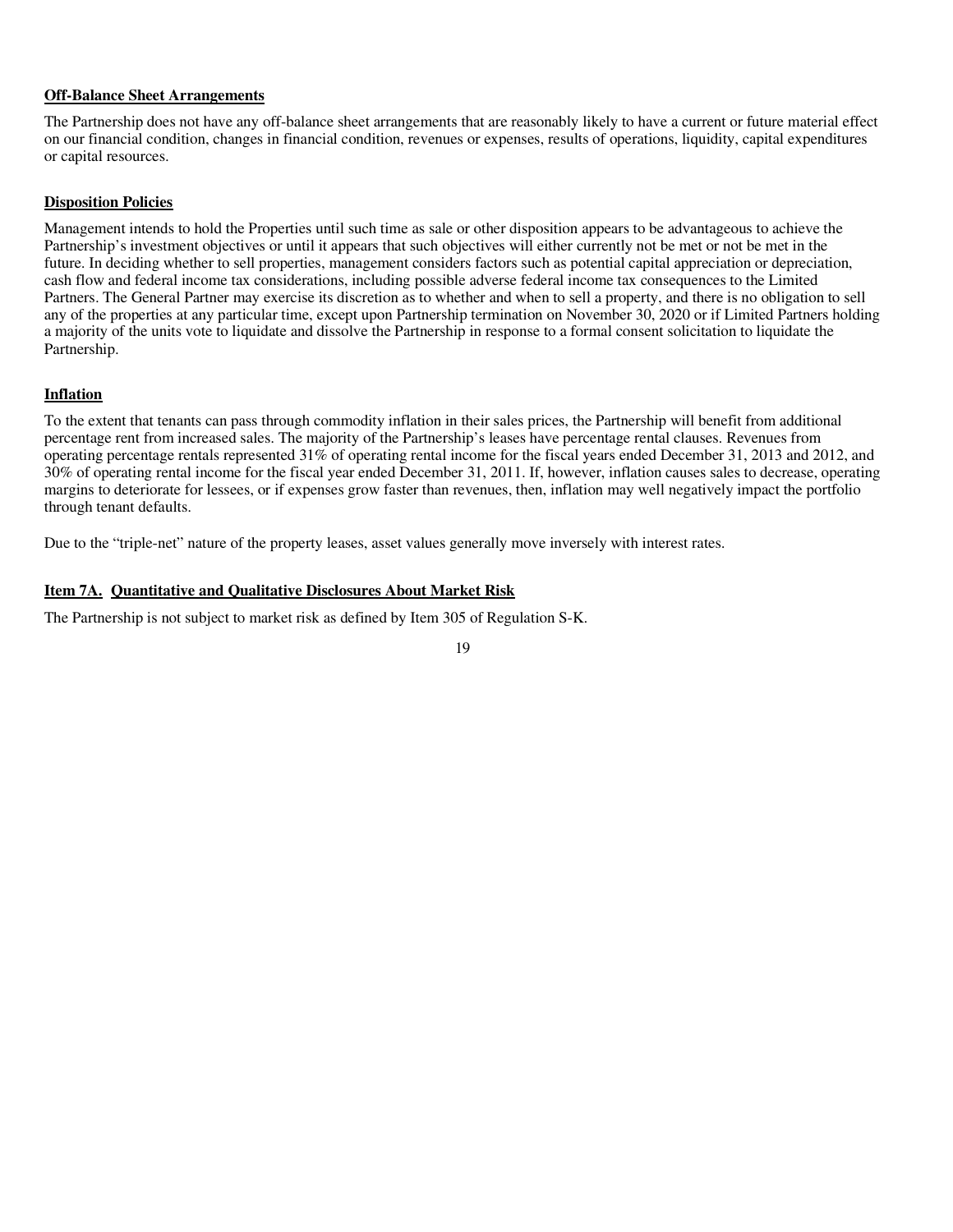## **Item 8. Financial Statements and Supplementary Data**

## DIVALL INSURED INCOME PROPERTIES 2 LIMITED PARTNERSHIP (A Wisconsin limited partnership)

## INDEX TO FINANCIAL STATEMENTS AND SCHEDULE

|                                                                                           | Page      |
|-------------------------------------------------------------------------------------------|-----------|
| Report of Independent Registered Public Accounting Firm                                   | 21        |
| Balance Sheets, December 31, 2013 and 2012                                                | $22 - 23$ |
| Statements of Income for the Years Ended December 31, 2013, 2012 and 2011                 | 24        |
| Statements of Partners' Capital for the Years Ended December 31, 2013, 2012 and 2011      | 25        |
| Statements of Cash Flows for the Years Ended December 31, 2013, 2012 and 2011             | 26        |
| <b>Notes to Financial Statements</b>                                                      | 27-38     |
| <u>Schedule III—Investment Properties and Accumulated Depreciation, December 31, 2013</u> | 47-48     |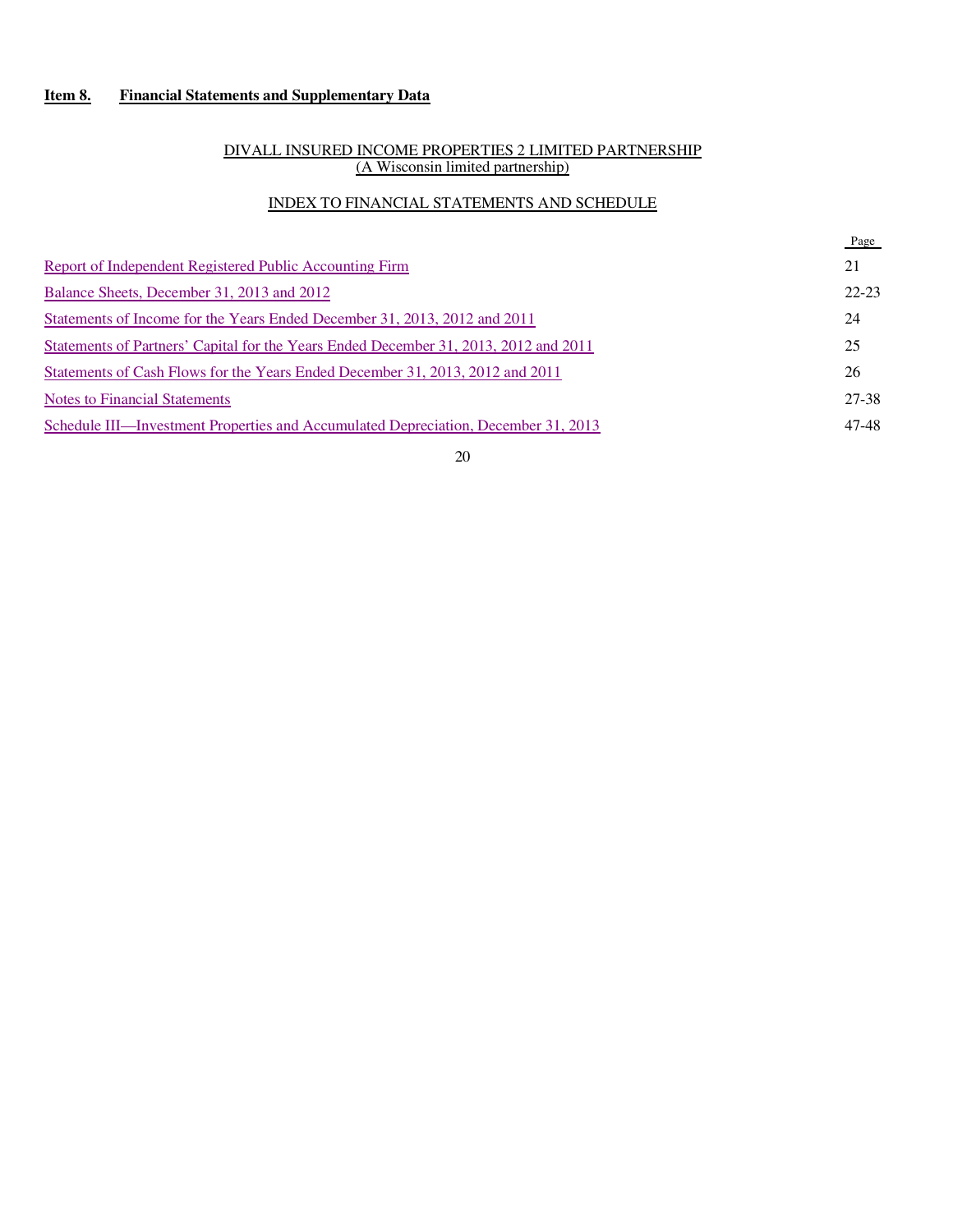#### **Report of Independent Registered Public Accounting Firm**

#### To the Partners Divall Insured Income Properties 2 Limited Partnership

We have audited the accompanying balance sheets of Divall Insured Income Properties 2 Limited Partnership (a Wisconsin limited partnership) as of December 31, 2013 and 2012, and the related statements of income, partners' capital, and cash flows for each of the three years in the period ended December 31, 2013. Our audits also included the financial statement schedules of Divall Insured Income Properties 2 Limited Partnership listed in Item 15(a)(2). These financial statements are the responsibility of the Partnership's management. Our responsibility is to express an opinion on these financial statements based on our audits.

We conducted our audits in accordance with the standards of the Public Company Accounting Oversight Board (United States). Those standards require that we plan and perform the audit to obtain reasonable assurance about whether the financial statements are free of material misstatement. The Partnership is not required to have, nor were we engaged to perform an audit of its internal control over financial reporting. Our audits included consideration of internal control over financial reporting as a basis for designing audit procedures that are appropriate in the circumstances, but not for the purpose of expressing an opinion on the effectiveness of the Partnership's internal control over financial reporting. Accordingly, we express no such opinion. An audit also includes examining, on a test basis, evidence supporting the amounts and disclosures in the financial statements, assessing the accounting principles used and significant estimates made by management, as well as evaluating the overall financial statement presentation. We believe that our audits provide a reasonable basis for our opinion.

In our opinion, the financial statements referred to above present fairly, in all material respects, the financial position of Divall Insured Income Properties 2 Limited Partnership as of December 31, 2013 and 2012, and the results of its operations and its cash flows for each of the three years in the period ended December 31, 2013, in conformity with U.S. generally accepted accounting principles. Also, in our opinion, the related financial statement schedules, when considered in relation to the basic financial statements taken as a whole, present fairly in all material respects the information set forth therein.

/S/ McGladrey LLP

Chicago, Illinois March 28, 2014

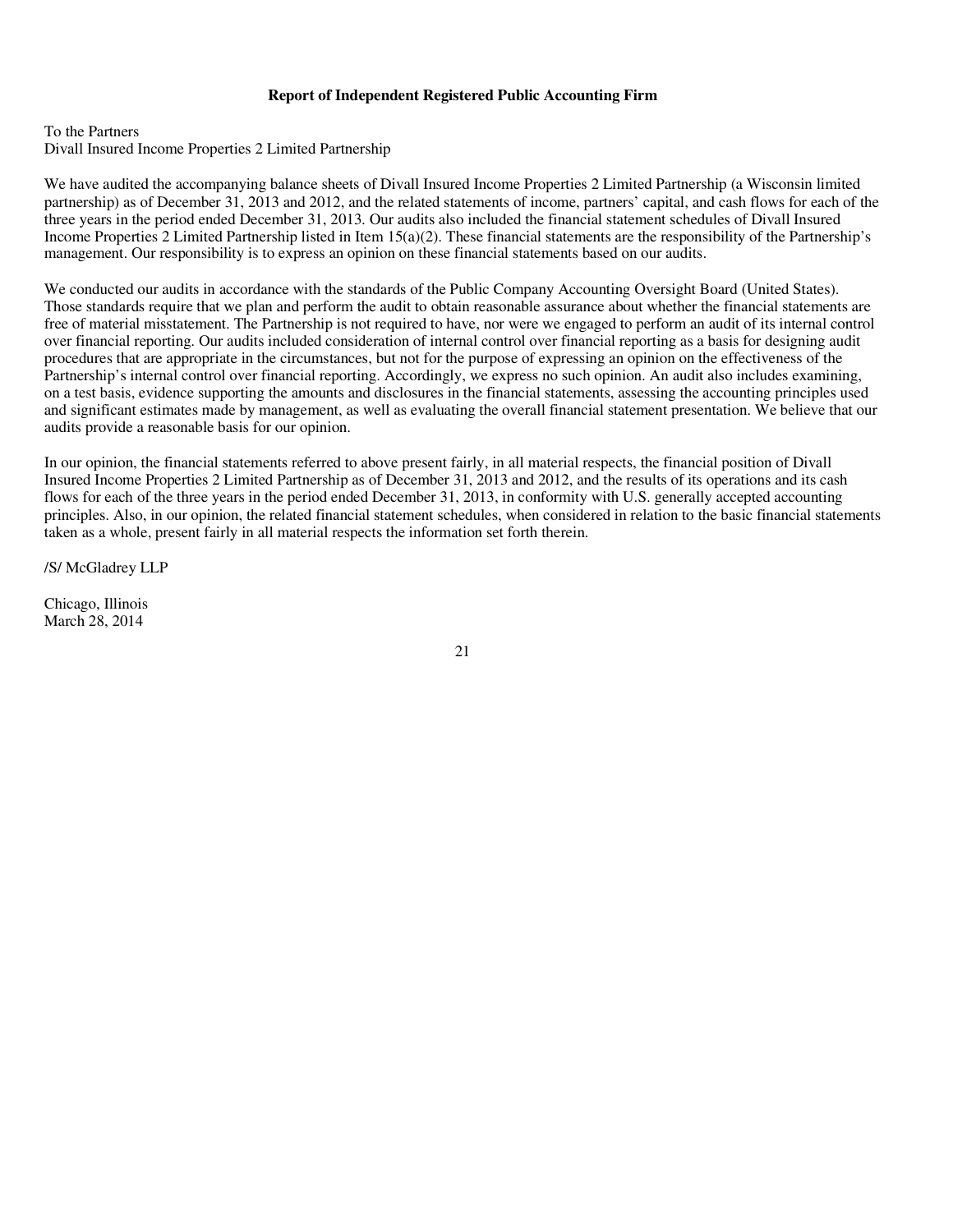## **BALANCE SHEETS**

## **December 31, 2013 and 2012**

## **ASSETS**

|                                             | December 31,<br>2013 | December 31,<br>2012    |
|---------------------------------------------|----------------------|-------------------------|
| <b>INVESTMENT PROPERTIES: (Note 3)</b>      |                      |                         |
| Land                                        | \$2,956,118          | \$2,956,118             |
| <b>Buildings</b>                            | 5,028,699            | 5,028,699               |
| Accumulated depreciation                    | (3,984,987)          | (3,834,881)             |
| Net investment properties                   | \$3,999,830          | \$4,149,936             |
| <b>OTHER ASSETS:</b>                        |                      |                         |
| Cash                                        | \$<br>244,319        | $\mathbb{S}$<br>693,221 |
| Cash held in Indemnification Trust (Note 9) | 452,645              | 452,094                 |
| Property tax cash escrow                    | 25,697               | 25,427                  |
| Security deposits escrow                    | 70,765               | 2,911                   |
| Rents and other receivables                 | 470,478              | 465,406                 |
| Property held for sale (Note 3)             | $\Omega$             | 33,991                  |
| Deferred tenant award proceeds escrow       | 171,948              | $\theta$                |
| Deferred rent receivable                    | 2,250                | 1,971                   |
| Prepaid insurance                           | 4,992                | 4,902                   |
| Deferred charges, net                       | 178,987              | 201,499                 |
| Note receivable (Note 11)                   | 163,491              | 197,292                 |
| Total other assets                          | \$1,785,572          | \$2,078,714             |
| Total assets                                | \$5,785,402          | \$6,228,650             |

The accompanying notes are an integral part of these financial statements.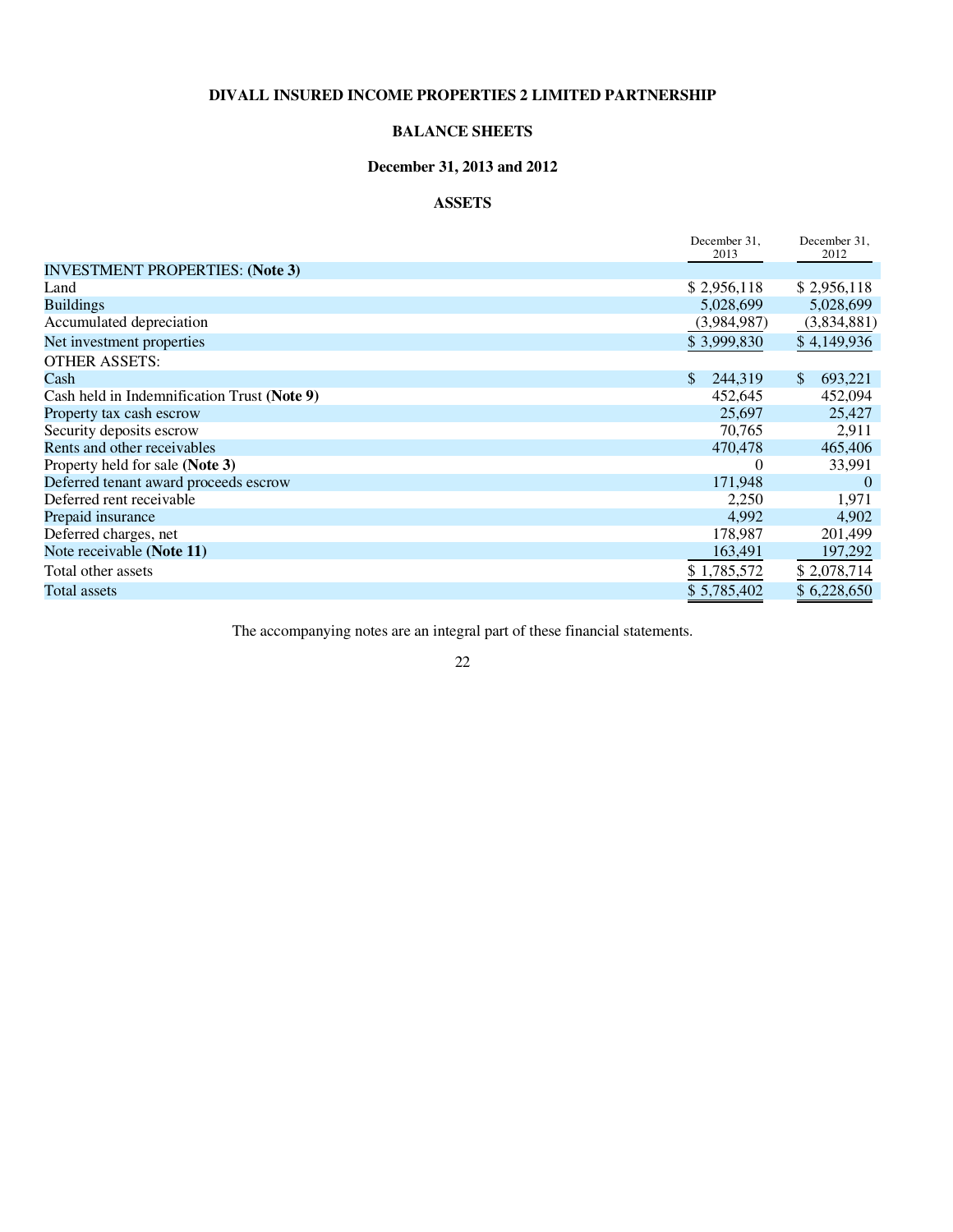## **BALANCE SHEETS**

## **December 31, 2013 and 2012**

## **LIABILITIES AND PARTNERS' CAPITAL**

|                                                                                                 |        | December 31,<br>2013 |              | December 31,<br>2012 |
|-------------------------------------------------------------------------------------------------|--------|----------------------|--------------|----------------------|
| <b>CURRENT LIABILITIES:</b>                                                                     |        |                      |              |                      |
| Accounts payable and accrued expenses                                                           | \$     | 50,979               | \$           | 23,239               |
| Property tax payable                                                                            |        | 25,701               |              | 25,431               |
| Due to General Partner (Note 6)                                                                 |        | 1,227                |              | 1,332                |
| Deferred rent                                                                                   |        | 171,918              |              | $\Omega$             |
| Security deposits                                                                               |        | 70,440               |              | 70,440               |
| Unearned rental income                                                                          |        | 5,000                |              | 5,000                |
| Total current liabilities                                                                       | \$     | 325,265              | \$           | 125,442              |
| <b>CONTINGENCIES AND COMMITMENTS (Notes 8 and 9)</b>                                            |        |                      |              |                      |
| PARTNERS' CAPITAL: (Notes 1, 4 and 10)                                                          |        |                      |              |                      |
| <b>General Partner -</b>                                                                        |        |                      |              |                      |
| Cumulative net income (retained earnings)                                                       | \$     | 334,153              | \$           | 323,742              |
| Cumulative cash distributions                                                                   |        | (139,006)            |              | (134, 830)           |
|                                                                                                 | \$     | 195,147              | $\mathbb{S}$ | 188,912              |
| Limited Partners (46,280.3 interests outstanding at December 31, 2013 and December 31,<br>2012) |        |                      |              |                      |
| Capital contributions                                                                           | \$     | 46,280,300           |              | \$46,280,300         |
| <b>Offering Costs</b>                                                                           |        | (6,921,832)          |              | (6,921,832)          |
| Cumulative net income (retained earnings)                                                       |        | 39,447,019           |              | 38,416,325           |
| Cumulative cash distributions                                                                   |        | (72,700,268)         |              | (71,020,268)         |
|                                                                                                 | \$     | 6,105,219            | \$           | 6,754,525            |
| <b>Former General Partner -</b>                                                                 |        |                      |              |                      |
| Cumulative net income (retained earnings)                                                       | \$     | 707,513              | \$           | 707,513              |
| Cumulative cash distributions                                                                   |        | (1,547,742)          |              | (1,547,742)          |
|                                                                                                 | $($ \$ | 840,229)             | $($ \$       | 840,229)             |
| Total partners' capital                                                                         | \$     | 5,460,137            | \$           | 6,103,208            |
| Total liabilities and partners' capital                                                         | \$     | 5,785,402            | \$           | 6,228,650            |

The accompanying notes are an integral part of these financial statements.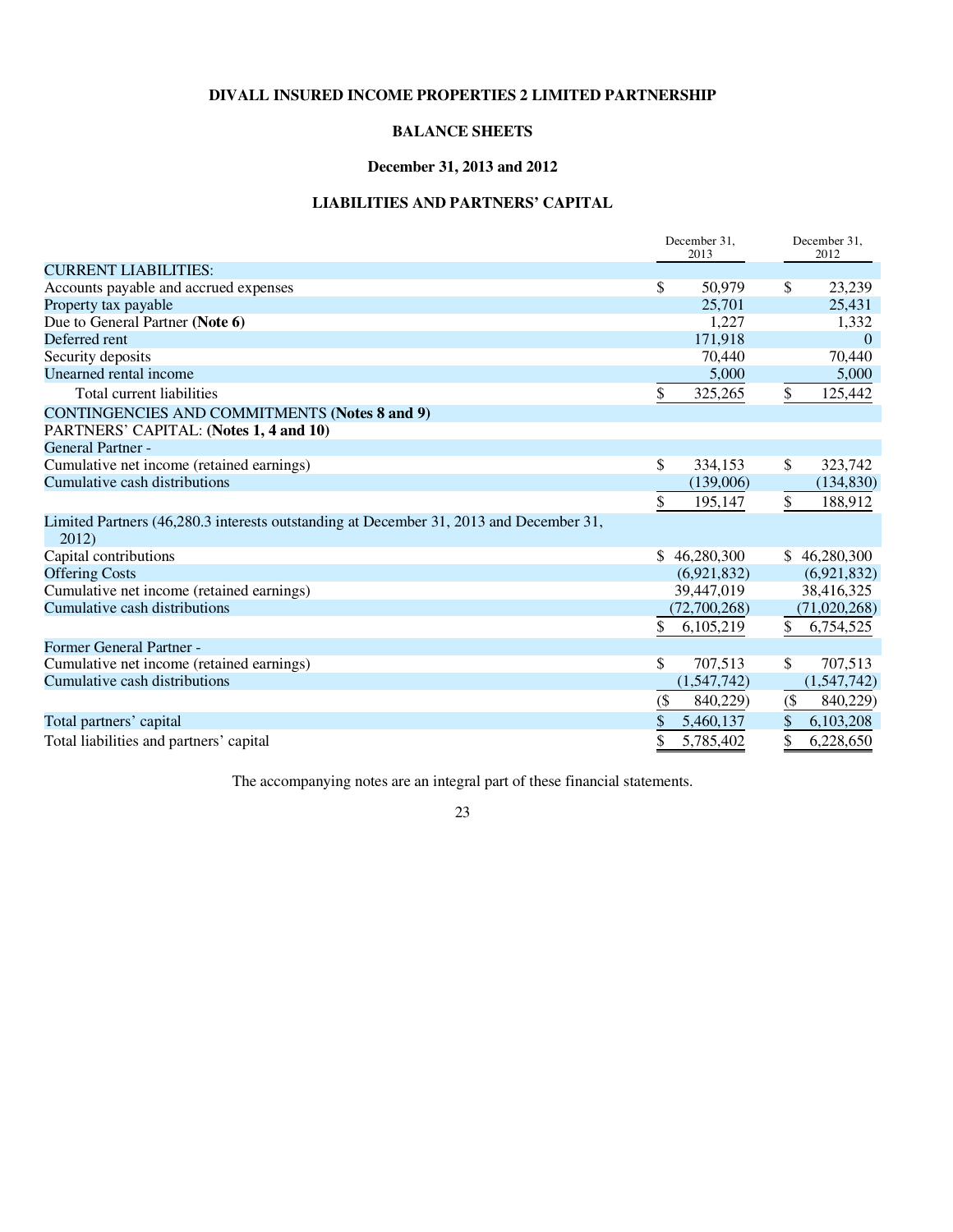## **STATEMENTS OF INCOME**

## **For the Years Ended December 31, 2013, 2012, and 2011**

|                                                     | 2013             | 2012                  | 2011                   |
|-----------------------------------------------------|------------------|-----------------------|------------------------|
| <b>OPERATING REVENUES:</b>                          |                  |                       |                        |
| Rental income (Note 5)                              | \$1,495,835      | \$1,489,160           | \$1,456,112            |
| TOTAL OPERATING REVENUES                            | \$1,495,835      | \$1,489,160           | \$1,456,112            |
| <b>EXPENSES:</b>                                    |                  |                       |                        |
| Partnership management fees (Note 6)                | 258,060          | 252,344               | 244,943                |
| Restoration fees (Note 6)                           | 0                | 40                    | 299                    |
| Insurance                                           | 5,900            | 5,890                 | 5,892                  |
| General and administrative                          | 60,702           | 82,515                | 63,355                 |
| Advisory Board fees and expenses                    | 9,500            | 10,500                | 10,500                 |
| Professional services                               | 261,501          | 229,339               | 226,482                |
| Personal property taxes                             | $\theta$         | 820                   | 820                    |
| Depreciation                                        | 150,106          | 150,106               | 150,106                |
| Amortization                                        | 28,672           | 28,695                | 29,021                 |
| <b>TOTAL OPERATING EXPENSES</b>                     | 774,441          | 760,249               | 731,418                |
| <b>OTHER INCOME</b>                                 |                  |                       |                        |
| Other interest income                               | 3,130            | 2,031                 | 2,462                  |
| Note receivable interest income (Note 11)           | 13,195           | 17,370                | 19,273                 |
| Other income                                        | 280              | 3642                  | 240                    |
| Gain on sale of land                                | 303,106          | $\theta$              | $\Omega$               |
| Recovery of amounts previously written off (Note 2) | 0                | 1,000                 | 7,464                  |
| <b>TOTAL OTHER INCOME</b>                           | 319,711          | 24,043                | 29,439                 |
| INCOME FROM CONTINUING OPERATIONS                   | 1,041,105        | 752,954               | 754,133                |
| INCOME (LOSS) FROM DISCONTINUED OPERATIONS (Note 3) | $\boldsymbol{0}$ | 109,241               | (478, 490)             |
| <b>NET INCOME</b>                                   | \$1,041,105      | \$<br>862,195         | \$<br>275,643          |
| NET INCOME- GENERAL PARTNER                         | \$<br>10,411     | $\mathbb{S}$<br>8,622 | $\mathsf{\$}$<br>2,756 |
| NET INCOME-LIMITED PARTNERS                         | 1,030,694        | 853,573               | 272,887                |
|                                                     | \$1,041,105      | \$862,195             | \$<br>275,643          |
| PER LIMITED PARTNERSHIP INTEREST,                   |                  |                       |                        |
| Based on 46,280.3 interests outstanding:            |                  |                       |                        |
| INCOME FROM CONTINUING OPERATIONS                   | \$<br>22.27      | \$<br>16.10           | \$<br>16.13            |
| (LOSS) INCOME FROM DISCONTINUED OPERATIONS          | \$<br>0.00       | \$<br>2.34            | $($ \$<br>10.23        |
| NET INCOME PER LIMITED PARTNERSHIP INTEREST         | \$<br>22.27      | \$<br>18.44           | \$<br>5.90             |
|                                                     |                  |                       |                        |

The accompanying notes are an integral part of these financial statements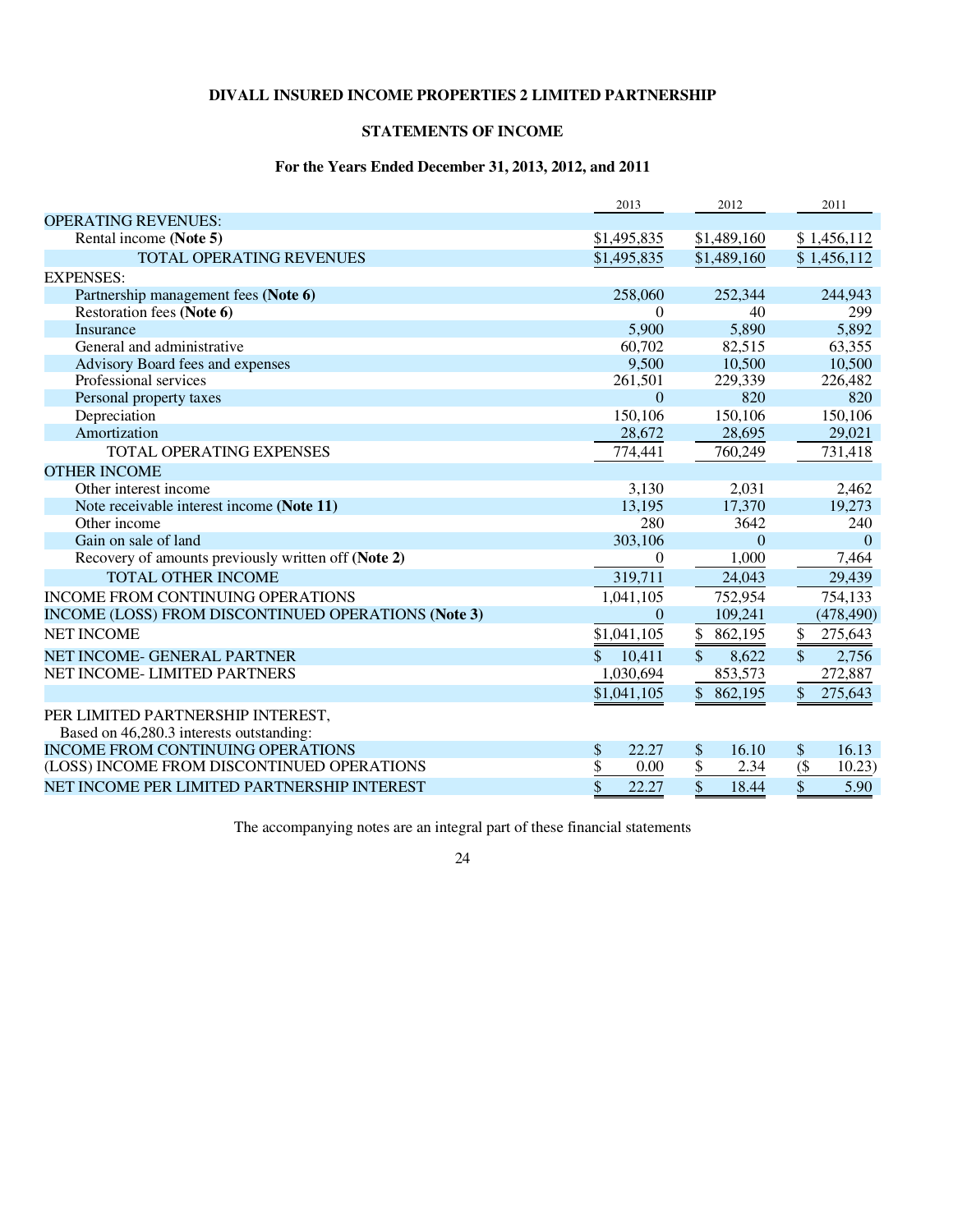#### **DIVALL INSURED INCOME PROPERTIES 2 LIMITED PARTNERSHIP STATEMENTS OF PARTNERS' CAPITAL For the years ended December 31, 2013, 2012 and 2011**

|                                         |                                        | <b>General Partner</b>                            | <b>Limited Partners</b> |                                                                            |                                        |                                                    |                            |                    |                                            |
|-----------------------------------------|----------------------------------------|---------------------------------------------------|-------------------------|----------------------------------------------------------------------------|----------------------------------------|----------------------------------------------------|----------------------------|--------------------|--------------------------------------------|
| <b>BALANCE AT DECEMBER 31, 2010</b>     | Cumulative<br>Net<br>Income<br>312,364 | Cumulative<br>Cash<br>Distributions<br>(128, 871) | Total<br>183.493        | Capital<br>Contributions,<br>Net of<br><b>Offering Costs</b><br>39,358,468 | Cumulative<br>Net Income<br>37,289,865 | Cumulative<br>Cash<br>Distribution<br>(68,705,268) | Reallocation<br>(840, 229) | Total<br>7,102,836 | Total<br>Partners'<br>Capital<br>7,286,329 |
| Cash Distributions (\$22.26 per limited |                                        |                                                   |                         |                                                                            |                                        |                                                    |                            |                    |                                            |
| partnership interest)                   |                                        | (3,081)                                           | (3,081)                 |                                                                            |                                        | (1,030,000)                                        |                            | (1,030,000)        | (1,033,081)                                |
| Net Income                              | 2,756                                  |                                                   | 2,756                   |                                                                            | 272,887                                |                                                    |                            | 272,887            | 275,643                                    |
| <b>BALANCE AT DECEMBER 31, 2011</b>     | 315,120                                | (131, 952)                                        | 183,168                 | 39,358,468                                                                 | 37,562,752                             | (69, 735, 268)                                     | (840, 229)                 | 6,345,723          | 6,528,891                                  |
| Cash Distributions (\$27.77 per limited |                                        |                                                   |                         |                                                                            |                                        |                                                    |                            |                    |                                            |
| partnership interest)                   |                                        | (2,878)                                           | (2,878)                 |                                                                            |                                        | (1,285,000)                                        |                            | (1,285,000)        | (1, 287, 878)                              |
| Net Income                              | 8,622                                  |                                                   | 8,622                   |                                                                            | 853,573                                |                                                    |                            | 853,573            | 862,195                                    |
| <b>BALANCE AT DECEMBER 31, 2012</b>     | 323,742                                | (134, 830)                                        | 188,912                 | 39,358,468                                                                 | 38,416,325                             | (71,020,268)                                       | (840, 229)                 | 5,914,296          | 6,103,208                                  |
| Cash Distributions (\$36.30 per limited |                                        |                                                   |                         |                                                                            |                                        |                                                    |                            |                    |                                            |
| partnership interest)                   |                                        | (4,176)                                           | (4,176)                 |                                                                            |                                        | (1,680,000)                                        |                            | (1,680,000)        | (1,684,176)                                |
| Net Income                              | 10,411                                 |                                                   | 10,411                  |                                                                            | 1,030,694                              |                                                    |                            | 1,030,694          | 1,041,105                                  |
| <b>BALANCE AT DECEMBER 31, 2013</b>     | \$334,153                              | (\$139,006)                                       | \$195,147               | \$39,358,468                                                               | \$39,447,019                           | $(S$ 72,700,268)                                   | $(\$840,229$               | \$5,264,990        | \$5,460,137                                |

The accompanying notes are an integral part of these financial statements.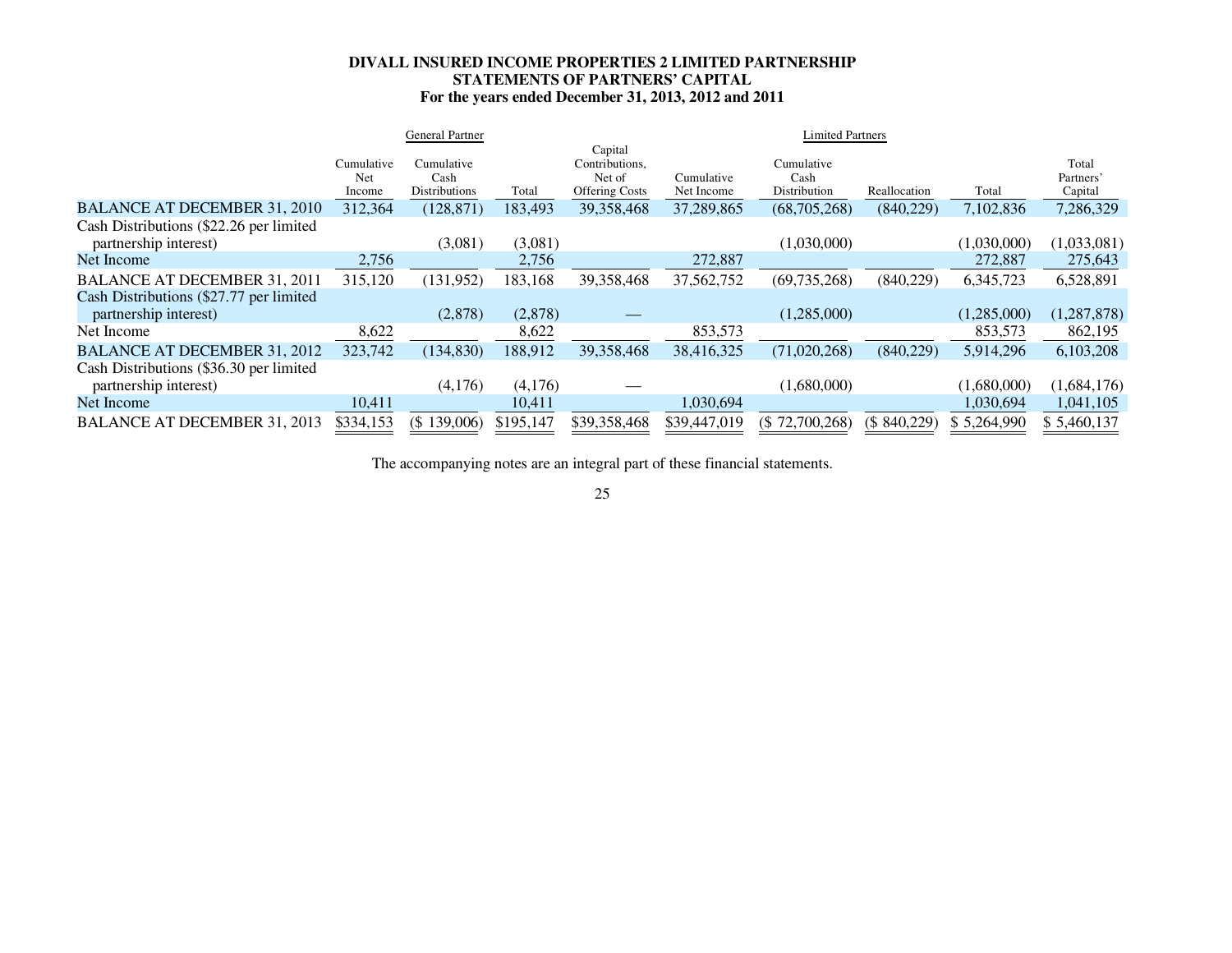## **STATEMENTS OF CASH FLOWS**

## **For the Years Ended December 31, 2013, 2012, and 2011**

|                                                                             | 2013             | 2012                     | 2011          |
|-----------------------------------------------------------------------------|------------------|--------------------------|---------------|
| CASH FLOWS FROM OPERATING ACTIVITIES:                                       |                  |                          |               |
| Net income                                                                  | \$1,041,105      | 862,195<br><sup>\$</sup> | 275,643<br>S  |
| Adjustments to reconcile net income to net cash from operating activities - |                  |                          |               |
| Depreciation and amortization                                               | 178,778          | 178,801                  | 203,868       |
| Net gain on disposal of land                                                | (303, 106)       | $\Omega$                 | $\Omega$      |
| Recovery of amounts previously written off                                  | $\boldsymbol{0}$ | (1,000)                  | (7, 464)      |
| Property impairment write-downs                                             | $\overline{0}$   | (142, 747)               | 494,822       |
| Net loss (gain) on disposal of assets                                       | $\Omega$         | $\Omega$                 | 1,227         |
| Interest applied to Indemnification Trust account                           | (551)            | (133)                    | (574)         |
| (Increase) Decrease in rents and other receivables                          | (5,072)          | (25, 412)                | (36,081)      |
| Increase in security deposit escrow                                         | (67, 854)        | (20)                     | (22)          |
| Decrease (Increase) in property tax cash escrow                             | (270)            | 2,703                    | 12,287        |
| (Increase) Decrease in prepaid insurance                                    | (90)             | 1,601                    | (1,034)       |
| Decrease in deferred rent receivable                                        | (279)            | (204)                    | 10,450        |
| (Decrease) Increase in accounts payable and accrued expenses                | 27,740           | 6,358                    | (3,217)       |
| Decrease in property tax payable                                            | 270              | (10,274)                 | (24, 383)     |
| Increase in deferred award escrow                                           | (171, 948)       |                          |               |
| Decrease in due to General Partner                                          | (105)            | (425)                    | (68)          |
| Decrease in security deposits                                               | $\Omega$         | 0                        | (18,000)      |
| Net cash from operating activities                                          | 698,618          | 871,443                  | 907,454       |
| CASH FLOWS FROM INVESTING ACTIVITIES:                                       |                  |                          |               |
| Net proceeds from sale of investment properties                             | 337,097          | 292,747                  | 443,773       |
| Note receivable, principal payment received                                 | 33,801           | 55,955                   | 22,991        |
| Deferred rent                                                               | 171,918          | $\Omega$                 | $\Omega$      |
| Payment of leasing commissions                                              | (6,160)          | (8,405)                  | (5,346)       |
| Recoveries from former General Partner affiliates                           | 0                | 1,000                    | 7,464         |
| Net cash from investing activities                                          | 536,656          | 341,297                  | 468,882       |
| CASH FLOWS USED IN FINANCING ACTIVITIES:                                    |                  |                          |               |
| Cash distributions to Limited Partners                                      | (1,680,000)      | (1,285,000)              | (1,030,000)   |
| Cash distributions to General Partner                                       | (4,176)          | (2,878)                  | (3,081)       |
| Net cash used in financing activities                                       | (1,684,176)      | (1,287,878)              | (1,033,081)   |
| NET INCREASE (DECREASE) IN CASH                                             | (448,902)        | (75, 138)                | 343,255       |
| <b>CASH AT BEGINNING OF YEAR</b>                                            | 693,221          | 768,359                  | 425,104       |
| <b>CASH AT END OF YEAR</b>                                                  | \$<br>244,319    | \$<br>693,221            | \$<br>768,359 |
|                                                                             |                  |                          |               |

The accompanying notes are an integral part of these financial statements.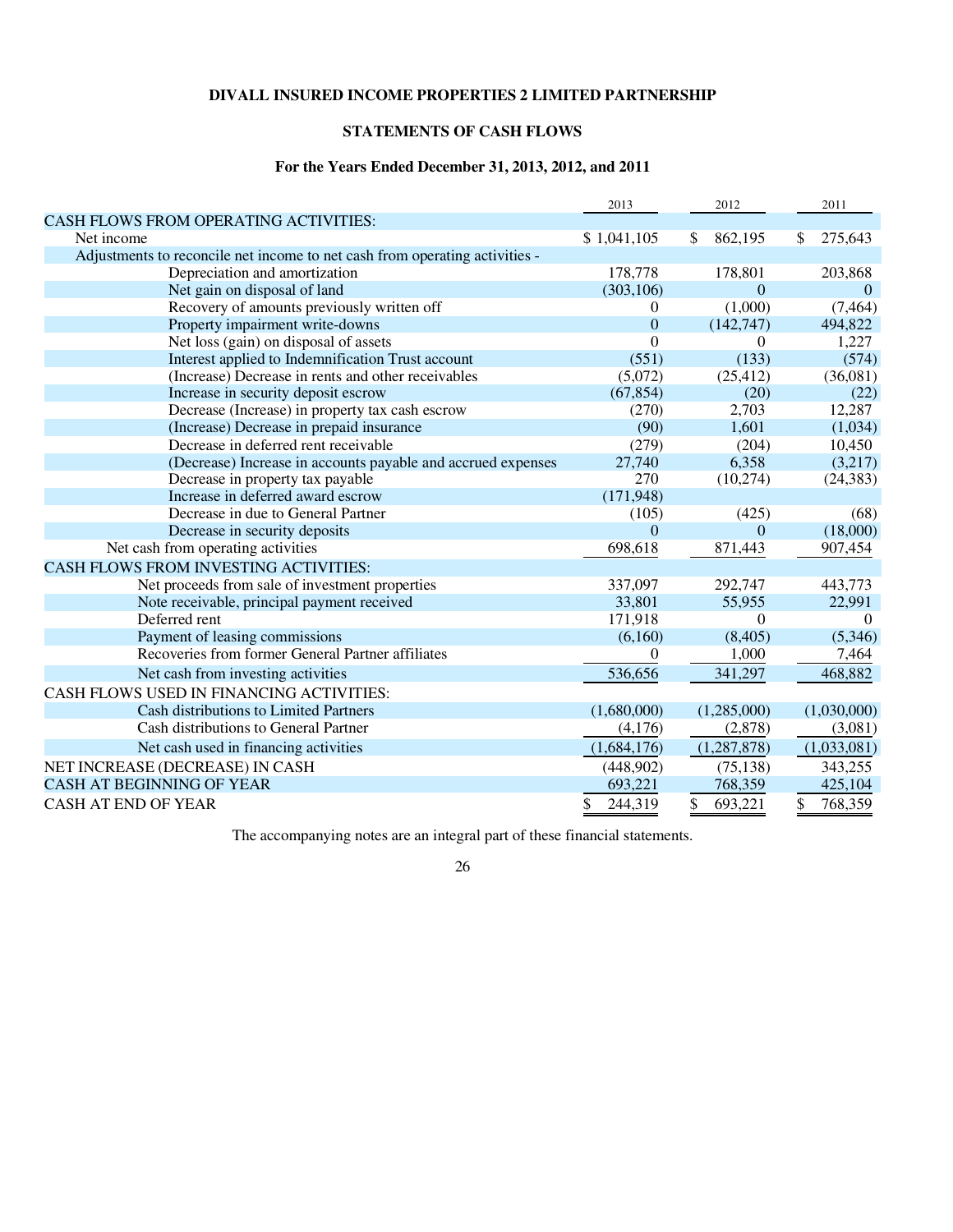#### **NOTES TO FINANCIAL STATEMENTS**

#### **DECEMBER 31, 2013, 2012 AND 2011**

#### **1. ORGANIZATION AND SIGNIFICANT ACCOUNTING POLICIES:**

DiVall Insured Income Properties 2 Limited Partnership (the "Partnership") was formed on November 20, 1987, pursuant to the Uniform Limited Partnership Act of the State of Wisconsin. The initial capital, contributed during 1987, consisted of \$300, representing aggregate capital contributions of \$200 by the former general partners and \$100 by the Initial Limited Partner. The minimum offering requirements were met and escrowed subscription funds were released to the Partnership as of April 7, 1988. On January 23, 1989, the former general partners exercised their option to increase the offering from 25,000 interests to 50,000 interests and to extend the offering period to a date no later than August 22, 1989. On June 30, 1989, the general partners exercised their option to extend the offering period to a date no later than February 22, 1990. The offering closed on February 22, 1990, at which point 46,280.3 interests had been sold, resulting in total offering proceeds, net of underwriting compensation and other offering costs, of \$39,358,468.

The Partnership is currently engaged in the business of owning and operating its investment portfolio of commercial real estate properties (the "Properties"). The Properties are leased on a triple net basis primarily to, and operated by, franchisors or franchisees of national, regional, and local retail chains under primarily long-term leases. The lessees are fast food, family style, and casual/theme restaurants. As of December 31, 2013, the Partnership owned twelve Properties, which are located in a total of five states.

The Partnership will be dissolved on November 30, 2020, or earlier upon the prior occurrence of any of the following events: (a) the disposition of all its Properties; (b) the written determination by the General Partner, that the Partnership's assets may constitute "plan assets" for purposes of ERISA; (c) the agreement of Limited Partners owning a majority of the outstanding interests to dissolve the Partnership; or (d) the dissolution, bankruptcy, death, withdrawal, or incapacity of the last remaining General Partner, unless an additional General Partner is elected previously by a majority of the Limited Partners. During the second quarters of the last six odd numbered years, consent solicitations were circulated (each being a "Consent"). If approved, any of these consents would have authorized the sale of all of the Properties and the dissolution of the Partnership. A majority of the Limited Partners did not vote in favor of any of the Consents. Therefore, the Partnership continued to operate as a going concern. Again, in the third quarter of 2013, consent solicitations were circulated (the "2013 Consent"), which if approved would have authorized the sale of all of the Properties and the dissolution of the Partnership. A majority of the Limited Partners did not vote in favor of the 2013 Consent, and the General Partner declared the 2013 Consent solicitation process concluded on August 30, 2013. Therefore, the Partnership continues to operate as a going concern.

#### *Significant Accounting Policies*

Rental revenue from the Properties is recognized on the straight-line basis over the term of the respective lease. Percentage rents are only accrued when the tenant has reached the sales breakpoint stipulated in the lease.

Rents and other receivables are comprised of billed but uncollected amounts due for monthly rents and other charges, and amounts due for scheduled rent increases for which rentals have been earned and will be collected in the future under the terms of the leases. Receivables are recorded at management's estimate of the amounts that will be collected.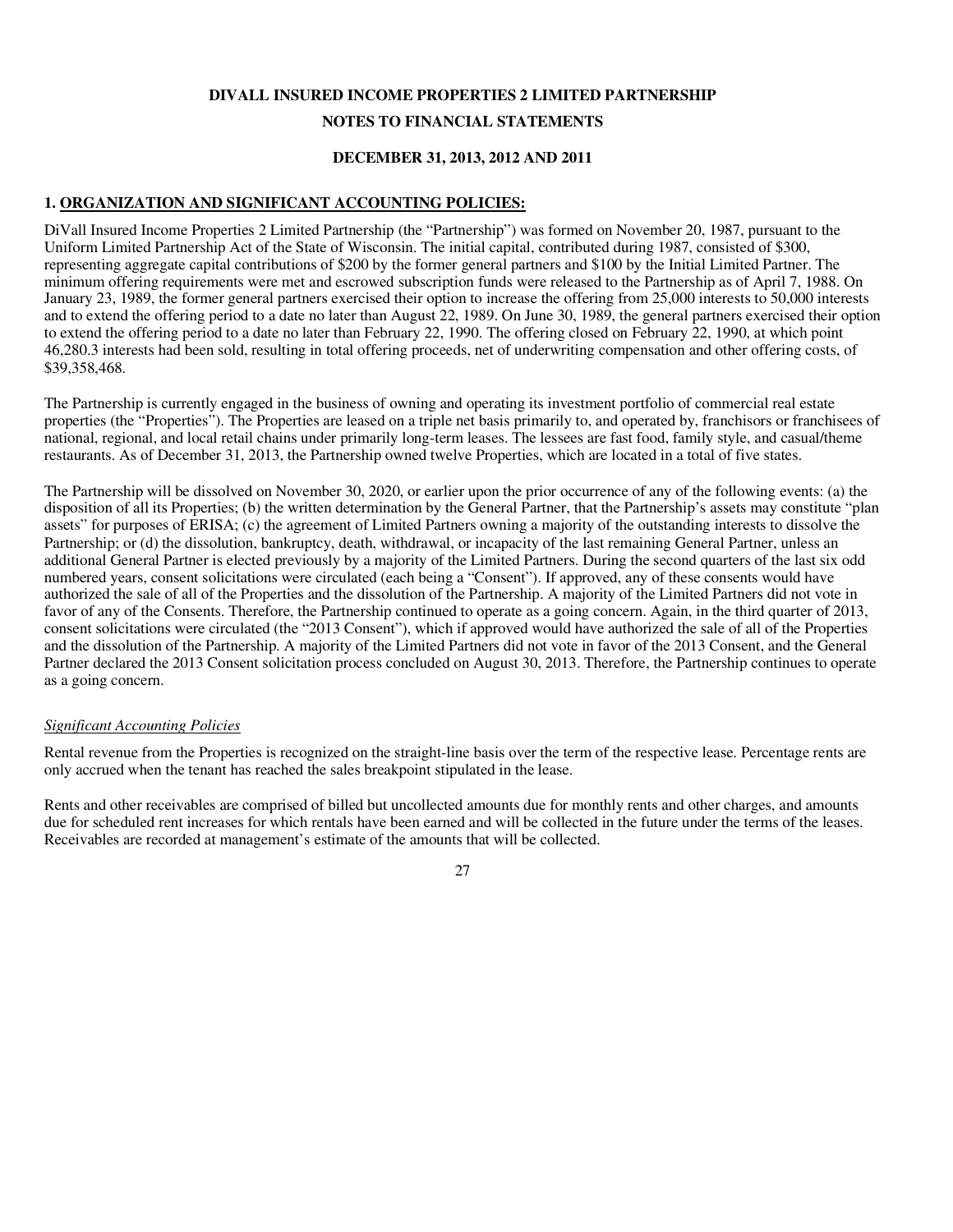As of December 31, 2013 and 2012 there were no recorded values for allowance for doubtful accounts based on an analysis of specific accounts and historical experience.

The Partnership considers its operations to be in only one segment, the operation of a portfolio of commercial real estate leased on a triple net basis, and therefore no segment disclosure is made.

Depreciation of the Properties is provided on a straight-line basis over the estimated useful lives of the buildings and improvements.

Deferred charges represent leasing commissions paid when the Properties are leased and upon the negotiated extension of a lease. Leasing commissions are capitalized and amortized over the term of the lease. As of December 31, 2013 and 2012, accumulated amortization amounted to \$129,795 and \$101,123, respectively. Fully amortized deferred charges of \$57,300, including related accumulated amortization, were removed from the condensed balance sheets as of September 30, 2011.

Deferred tenant award proceeds escrow represents the portion of the award proceeds from the sale of the portion of the Mt. Pleasant, SC property that will be paid to the tenant ratably over 99 months beginning August 1, 2013.

The Partnership generally maintains cash in federally insured accounts which, at times, may exceed federally insured limits. The Partnership has not experienced any losses in such accounts and does not believe it is exposed to any significant credit risk.

Financial instruments that potentially subject the Partnership to significant concentrations of credit risk consist primarily of cash investments and leases. Additionally, as of December 31, 2013, nine of the Partnership's twelve Properties are leased to three significant tenants, Wendgusta, LLC ("Wendgusta"), Wendcharles I, LLC ("Wendcharles I") and Wendcharles II, LLC ("Wendcharles II"), all three of whom are Wendy's restaurant franchisees. The property lease(s) for the three tenants comprised approximately 53%, 14% and 8%, respectively, of the total 2013 operating base rents reflected for the fiscal year ended December 31, 2013.

The preparation of financial statements in conformity with accounting principles generally accepted in the United States of America ("GAAP") requires management to make estimates and assumptions that affect the reported amounts of assets and liabilities (and disclosure of contingent assets and liabilities) at the date of the financial statements and the reported amounts of revenues and expenses during the reporting period. Actual results could differ from those estimates.

Assets disposed of or deemed to be classified as held for sale require the reclassification of current and previous years' operations to discontinued operations in accordance with GAAP applicable to "Accounting for the Impairment or Disposal of Long Lived Assets". As such, prior year operating results for those properties considered as held for sale or properties no longer considered for sale have been reclassified to conform to the current year presentation without affecting total income. When properties are considered held for sale, depreciation of the properties is discontinued, and the properties are valued at the lower of the depreciated cost or fair value, less costs to dispose. If circumstances arise that were previously considered unlikely, and, as a result, the property previously classified as held for sale is no longer to be sold, the property is reclassified as held and used. Such property is measured at the lower of its carrying amount (adjusted for any depreciation and amortization expense that would have been recognized had the property been continuously classified as held and used) or fair value at the date of the subsequent decision not to sell.

Assets are classified as held for sale, generally, when all criteria within GAAP applicable to "Accounting for the Impairment or Disposal of Long Lived Assets" have been met.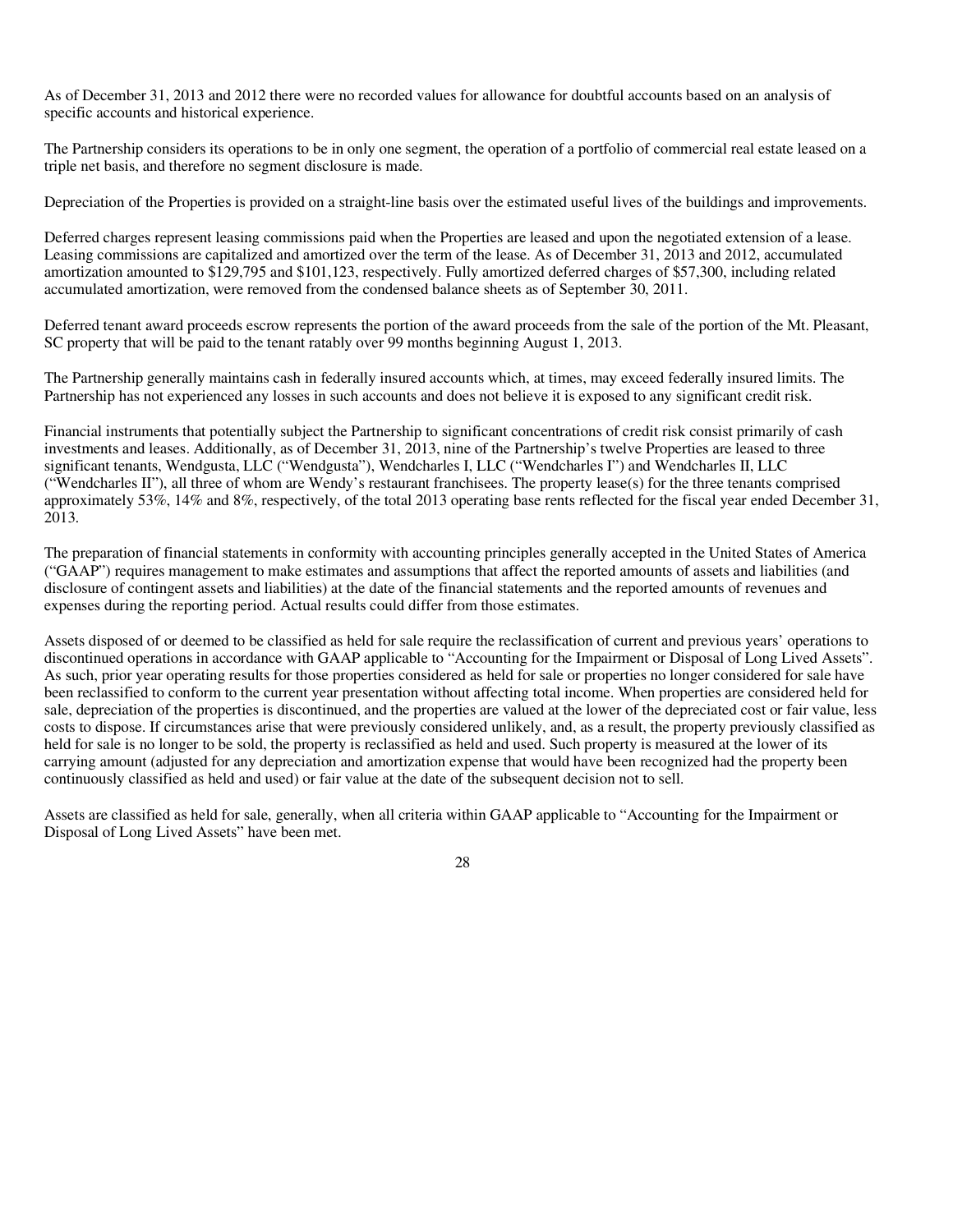The Partnership periodically reviews its long-lived assets, primarily real estate, for impairment whenever events or changes in circumstances indicate that the carrying amount of such assets may not be recoverable. The Partnership's review involves comparing current and future operating performance of the assets, the most significant of which is undiscounted operating cash flows, to the carrying value of the assets. Based on this analysis, a provision for possible loss is recognized, if any. The carrying amount of the formerly owned Denny's Phoenix, AZ property (property was sold on November 23, 2011) was reduced by \$104,705 to its estimated fair value less estimated costs to sell of \$445,000 during the third quarter of 2011. The carrying amount of the vacant Phoenix, AZ property was reduced by \$390,117 during the fiscal year 2011, to its estimated fair value of \$150,000. The carrying amount of the Vacant, Phoenix, AZ property was increased by \$142,747 to its estimated fair value less estimated costs to sell of \$293,000 during the fourth quarter of 2012. There were no adjustments to carrying values for the fiscal year ended December 31, 2013.

The Financial Accounting Standards Board ("FASB") guidance on "Fair Value Measurements and Disclosure", defines fair value, establishes a framework for measuring fair value and enhances disclosures about fair value measures required under other accounting pronouncements, but does not change existing guidance as to whether or not an instrument is carried at fair value. The adoption of the provisions of this FASB issuance, with respect to nonrecurring fair value measurements of nonfinancial assets and liabilities, including (but not limited to) the valuation of reporting units for the purpose of assessing goodwill impairment and the valuation of property and equipment when assessing long-lived asset impairment, did not have a material impact on how the Partnership estimated its fair value measurements but did result in increased disclosures about fair value measurements in the Partnership's financial statements as of and for the years ended December 31, 2013 and 2012. See Note 12 for further disclosure.

GAAP applicable to Disclosure About Fair Value of Financial Instruments requires entities to disclose the fair value of all financial assets and liabilities for which it is practicable to estimate. Fair value is defined as the amount at which the instrument could be exchanged in a current transaction between willing parties, other than in a forced or liquidation sale. The General Partner believes that the carrying value of the Partnership's assets (exclusive of the Properties) and liabilities approximate fair value due to the relatively short maturity of these instruments.

No provision for federal income taxes has been made, as any liability for such taxes would be that of the individual partners rather than the Partnership. At December 31, 2013 the tax basis of the Partnership's assets exceeded the amounts reported in the December 31, 2013 financial statements by approximately \$6,926,237.

The following represents an unaudited reconciliation of net income as stated on the Partnership statements of income to net income for tax reporting purposes:

|                                                   | 2013<br>(Unaudited) | 2012<br>(Unaudited) | 2011<br>(Unaudited) |
|---------------------------------------------------|---------------------|---------------------|---------------------|
| Net income, per statements of income.             | \$1,041,105         | \$862,195           | \$275,643           |
| Book to tax depreciation difference               | (31,709)            | (24,201)            | (26, 249)           |
| Tax over (under) Book gain from asset disposition | 352,979             | (230, 437)          | (120, 194)          |
| Straight line rent adjustment                     | (279)               | (204)               | 10,450              |
| Penalties                                         | $\mathbf{0}$        | 242                 |                     |
| Prepaid rent                                      | $^{(1)}$            |                     |                     |
| Impairment (write-down)/write-up of assets held   | $\Omega$            | (142,747)           | 494,822             |
| Net income for tax reporting purposes             | \$1,362,096         | \$464,848           | \$634,481           |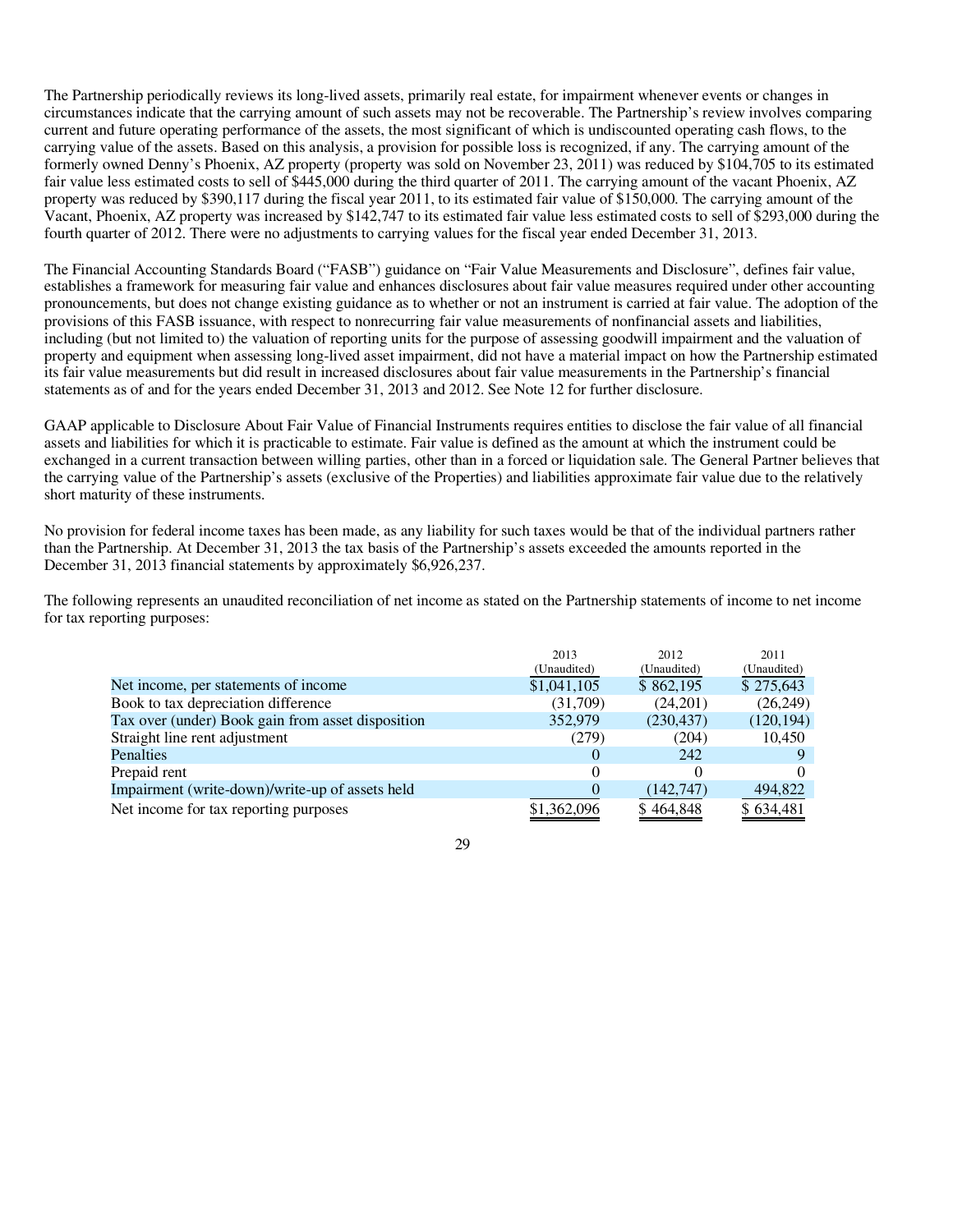The Partnership is not subject to federal income tax because its income and losses are includable in the tax returns of its partners, but may be subject to certain state taxes. FASB has provided guidance for how uncertain tax positions should be recognized, measured, disclosed and presented in the financial statements. This requires the evaluation of tax positions taken or expected to be taken in the course of preparing the entity's tax returns to determine whether the tax positions are more-likely-than-not to be sustained when challenged or when examined by the applicable taxing authority. Management has determined that there were no material uncertain income tax positions. Tax returns filed by the Partnership generally are subject to examination by U.S. and state taxing authorities for the years ended after December 31, 2009.

In May 2011, the FASB issued ASU No. 2011-04, Fair Value Measurement Amendments to Achieve Common Fair Value Measurement and Disclosure Requirements in GAAP and IFRSs (:ASU No. 2011-04"). ASU No. 2011-04 updates and further clarifies requirements in U.S. GAAP for measuring fair value and for disclosing information about fair value measurements. Additionally, ASU No. 2011-04 clarifies the FASB's intent about the application of existing fair value measurements. ASU No. 2011- 04 is effective for interim and annual periods beginning after December 15, 2011 and is applied prospectively.

#### **2. REGULATORY INVESTIGATION:**

A preliminary investigation during 1992 by the Office of Commissioner of Securities for the State of Wisconsin and the Securities and Exchange Commission (the "Investigation") revealed that during at least the four years ended December 31, 1992, the former general partners of the Partnership, Gary J. DiVall ("DiVall") and Paul E. Magnuson ("Magnuson"), had transferred substantial cash assets of the Partnership and two affiliated publicly registered limited partnerships, DiVall Insured Income Fund Limited Partnership ("DiVall 1"), which was dissolved December of 1998, and DiVall Income Properties 3 Limited Partnership ("DiVall 3"), which was dissolved December of 2003, (collectively, the "three original partnerships") to various other entities previously sponsored by or otherwise affiliated with Gary J. DiVall and Paul E. Magnuson. The unauthorized transfers were in violation of the respective Partnership Agreements and resulted, in part, from material weaknesses in the internal control system of the Partnerships.

Subsequent to discovery, and in response to the regulatory inquiries, The Provo Group ("TPG") was appointed Permanent Manager (effective February 8, 1993) to assume responsibility for daily operations and assets of the Partnerships as well as to develop and execute a plan of restoration for the three original partnerships. Effective May 26, 1993, the Limited Partners, by written consent of a majority of interests, elected TPG as General Partner. TPG terminated the former general partners by accepting their tendered resignations.

In 1993, the General Partner estimated an aggregate recovery of \$3 million for the three original partnerships. At that time, an allowance was established against amounts due from former general partners and their affiliates reflecting the estimated \$3 million receivable. This net receivable was allocated among the three original partnerships based on their pro rata share of the total misappropriation, and restoration costs and recoveries have been allocated based on the same percentage. Through December 31, 2013, approximately \$5,918,000 of recoveries have been received which exceeded the original estimate of \$3 million. As a result, from January 1, 1996 through December 31, 2013, the Partnership has recognized a total of approximately \$1,229,000 as recovery of amounts previously written off in the statements of income, which represents its share of the excess recovery. The General Partner continues to pursue recoveries of the misappropriated funds; however, no further significant recoveries are anticipated.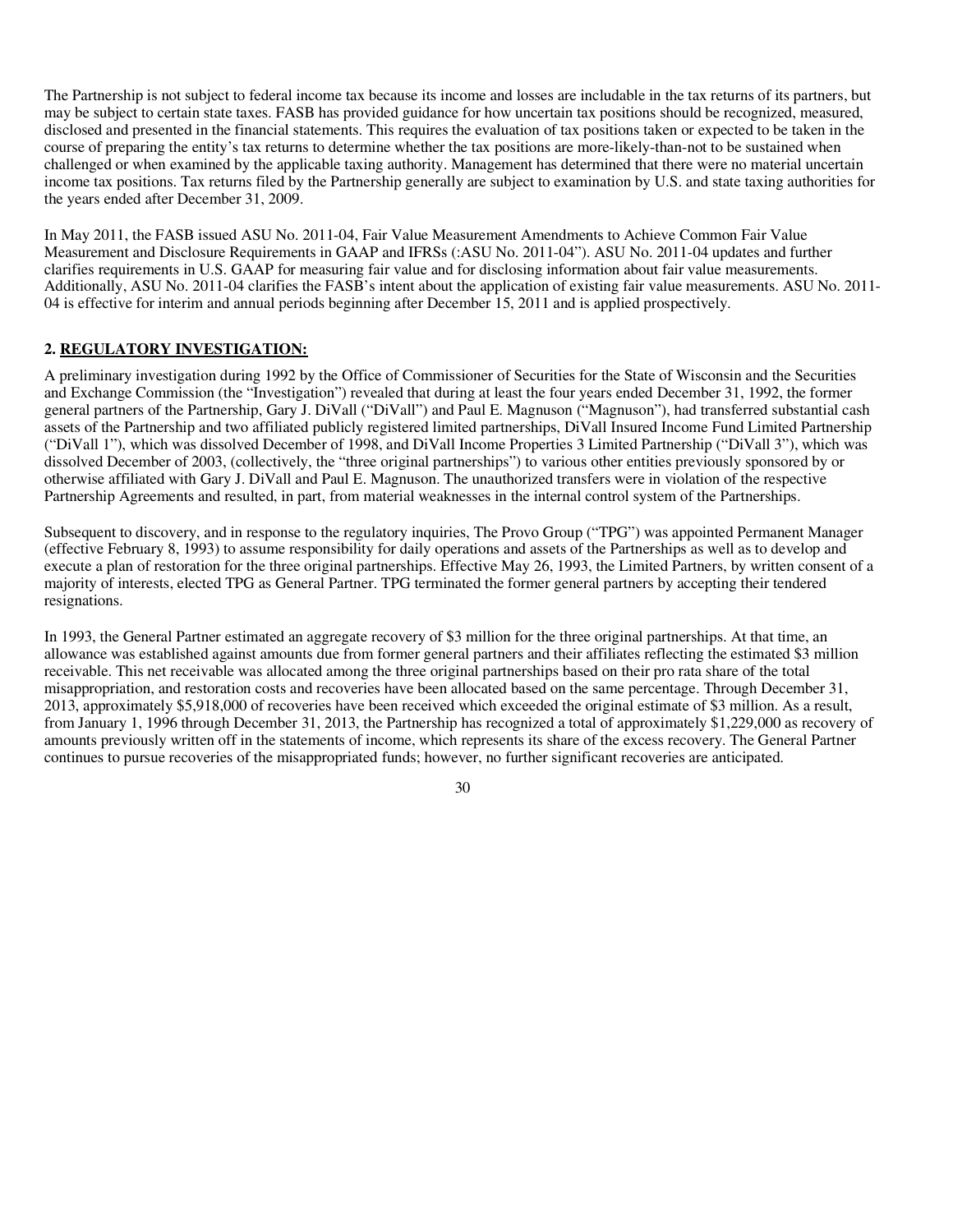## **3. INVESTMENT PROPERTIES and PROPERTY HELD FOR SALE:**

The total cost of the Properties includes the original purchase price plus acquisition fees and other capitalized costs paid to an affiliate of the former general partners.

As of December 31, 2013, the Partnership owned twelve fully constructed fast-food restaurant facilities. The twelve tenants are composed of the following: nine Wendy's restaurants, an Applebee's restaurant, a KFC restaurant, and a Daytona's All Sports Café. The twelve properties are located in a total of five states.

A summary of significant developments as of December 31, 2013, by property, for properties with such developments, can be found in Item 2, Properties.

#### Discontinued Operations

During the fiscal years ended December 31, 2012 and 2011, the Partnership recognized income (loss) from discontinued operations of \$109,241, and \$(478,490), respectively. There were no discontinued operations in 2013. The 2012 and 2011 income (loss) from discontinued operations was attributable to the third quarter of 2011 reclassifications of the vacant Phoenix, AZ property and the Denny's, Phoenix, AZ property to properties held for sale upon the execution of Agency and Marketing Agreement with an unaffiliated party in September of 2011 to sell both of the properties. The 2012 income from discontinued operations includes the fiscal year 2012 property impairment write up of \$142,747 related to the sale of the Vacant Phoenix, AZ property. The 2011 loss from discontinued operations includes the fiscal year 2011 property impairment write downs of \$390,117 related to the vacant Phoenix, AZ property and \$104,705 related to the Denny's, Phoenix, AZ property, and the 2011 loss of approximately \$1,000 on the fourth quarter of 2011 sale of the Denny's, Phoenix, AZ property.

The components of property held for sale in the balance sheets as of December 31, 2013 and 2012 are outlined below:

|                       | December 31,<br>2013 | December 31,<br>2012 |
|-----------------------|----------------------|----------------------|
| <b>Balance Sheet:</b> |                      |                      |
| Land                  |                      | 33,991               |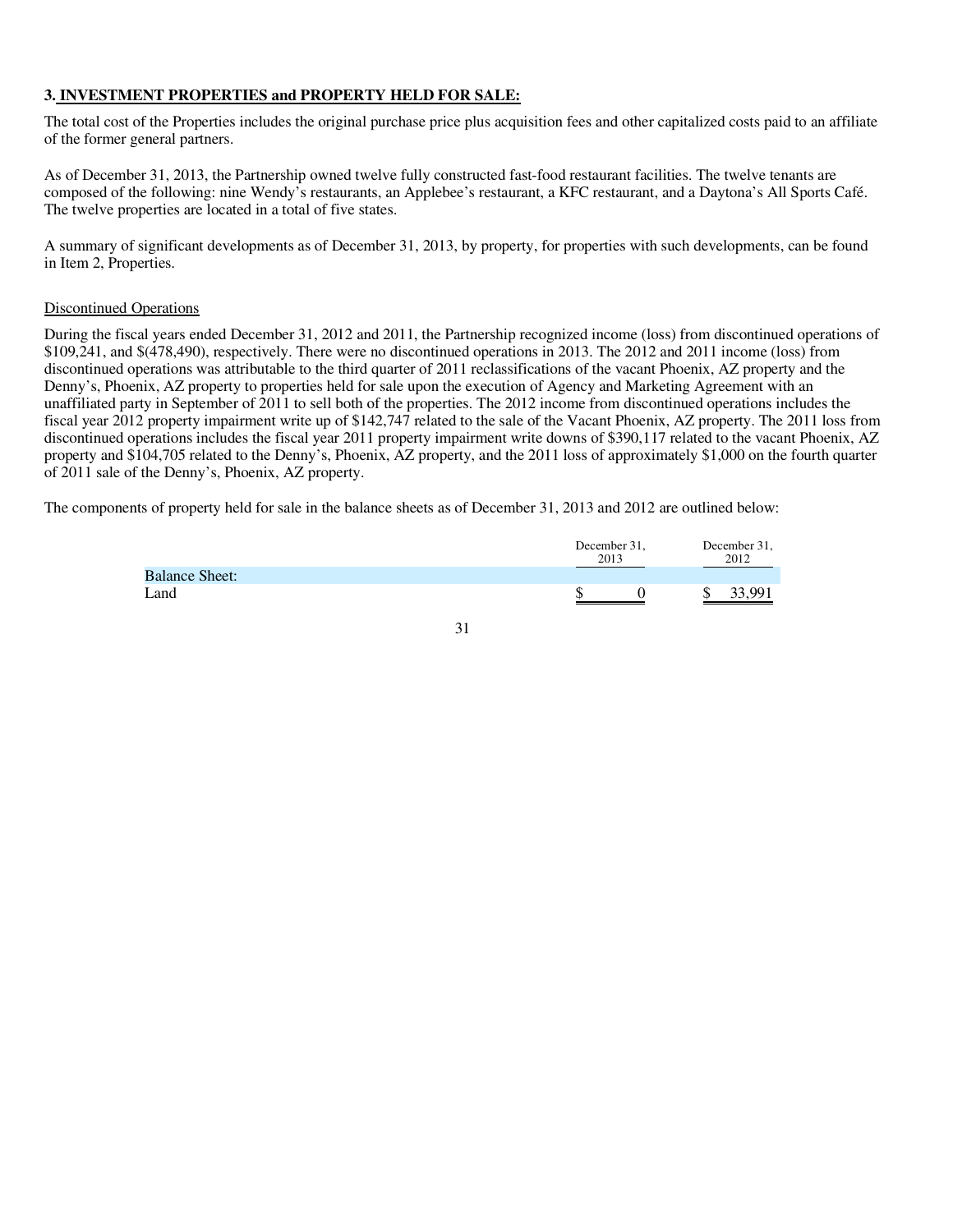The components of discontinued operations included in the statements of income for the years ended December 31, 2013, 2012 and 2011 are outlined below:

|                                                | December 31,<br>2013 | December 31,<br>2012 | December 31,<br>2011 |
|------------------------------------------------|----------------------|----------------------|----------------------|
| Revenues                                       |                      |                      |                      |
| Rental Income                                  | \$<br>0              | \$<br>$\theta$       | \$<br>70,417         |
| Other Income                                   | 0                    | 2,500                | 1,204                |
| <b>Total Revenues</b>                          | 0                    | 2,500                | 71,621               |
| Expenses                                       |                      |                      |                      |
| Insurance                                      | 0                    | 2,555                | 1,183                |
| General and Administrative                     | $\Omega$             | $\theta$             | 659                  |
| Professional services                          | 0                    | 2,060                | 3,632                |
| Property tax expense                           | $\overline{0}$       | 12,546               | 9,985                |
| Maintenance expense                            | 0                    | 15,745               | 10,012               |
| Property impairment write-(up) down            | 0                    | (142, 747)           | 494,822              |
| Depreciation                                   | 0                    |                      | 14,361               |
| Amortization                                   | 0                    | 0                    | 10,380               |
| Other expenses                                 | 0                    | 3,100                | 3,850                |
| Total (Income) Expenses                        | 0                    | (106,741)            | 548,884              |
| Net (Income) Loss from Rental Operations       | \$<br>0              | (\$109,241)          | 477,263<br>\$        |
| Net (Loss) Gain on Sale of Properties          |                      | $\mathbf{\Omega}$    | (1,227)              |
| Net Income (Loss) from Discontinued Operations |                      | 109,241              | 478,490)<br>S        |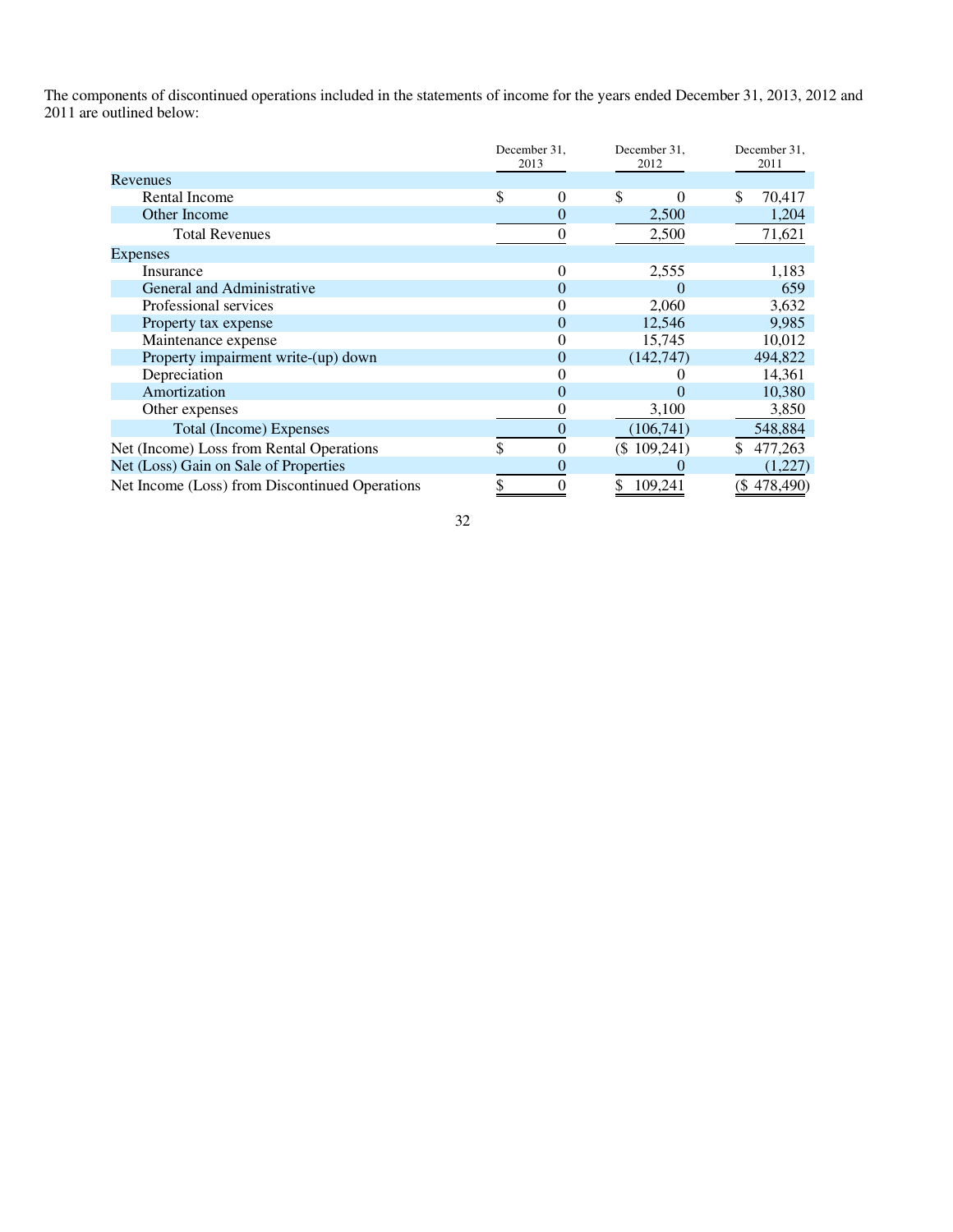#### **4. PARTNERSHIP AGREEMENT:**

The Amended Agreement of Limited Partnership was amended, effective as of November 9, 2009, to extend the term of the Partnership to November 30, 2020, or until dissolution prior thereto pursuant to the consent of the majority of the outstanding Units. The Second Amendment to the Partnership Agreement was filed as Exhibit 4.1 to the Partnership Quarterly Report on Form 10-Q filed November 12, 2009.

The Partnership Agreement, prior to an amendment effective May 26, 1993, provided that, for financial reporting and income tax purposes, net profits or losses from operations were allocated 90% to the Limited Partners and 10% to the general partners. The Partnership Agreement also provided for quarterly cash distributions from Net Cash Receipts, as defined, within 60 days after the last day of the first full calendar quarter following the date of release of the subscription funds from escrow, and each calendar quarter thereafter, in which such funds were available for distribution with respect to such quarter. Such distributions were to be made 90% to Limited Partners and 10% to the former general partners, provided, however, that quarterly distributions were to be cumulative and were not to be made to the former general partners unless and until each Limited Partner had received a distribution from Net Cash Receipts in an amount equal to 10% per annum, cumulative simple return on his or her Adjusted Original Capital, as defined, from the Return Calculation Date, as defined.

Net Proceeds, as originally defined, were to be distributed as follows: (a) to the Limited Partners, an amount equal to 100% of their Adjusted Original Capital; (b) then, to the Limited Partners, an amount necessary to provide each Limited Partner a Liquidation Preference equal to a 13.5% per annum, cumulative simple return on Adjusted Original Capital from the Return Calculation date including in the calculation of such return all prior distributions of Net Cash Receipts and any prior distributions of Net Proceeds under this clause; and (c) then, to Limited Partners, 90% and to the General Partners, 10%, of the remaining Net Proceeds available for distribution.

On May 26, 1993, pursuant to the results of a solicitation of written consents from the Limited Partners, the Partnership Agreement was amended to replace the former general partners and amend various sections of the agreement. The former general partners were replaced as General Partner by The Provo Group, Inc., an Illinois corporation. Under the terms of the amendment, net profits or losses from operations are allocated 99% to the Limited Partners and 1% to the current General Partner. The amendment also provided for distributions from Net Cash Receipts to be made 99% to Limited Partners and 1% to the current General Partner, provided that quarterly distributions are cumulative and are not to be made to the current General Partner unless and until each Limited Partner has received a distribution from Net Cash Receipts in an amount equal to 10% per annum, cumulative simple return on his or her Adjusted Original Capital, as defined, from the Return Calculation Date, as defined, except to the extent needed by the General Partner to pay its federal and state income taxes on the income allocated to it attributable to such year.

The provisions regarding distribution of Net Proceeds, as defined, were also amended to provide that Net Proceeds are to be distributed as follows: (a) to the Limited Partners, an amount equal to 100% of their Adjusted Original Capital; (b) then, to the Limited Partners, an amount necessary to provide each Limited Partner a Liquidation Preference equal to a 13.5% per annum, cumulative simple return on Adjusted Original Capital from the Return Calculation Date including in the calculation of such return on all prior distributions of Net Cash Receipts and any prior distributions of Net Proceeds under this clause, except to the extent needed by the General Partner to pay its federal and state income tax on the income allocated to it attributable to such year; and (c) then, to Limited Partners, 99%, and to the General Partner, 1%, of remaining Net Proceeds available for distribution.

Additionally, per the amendment of the Partnership Agreement dated May 26, 1993, the total compensation paid to all persons for the sale of the investment properties is limited to commissions customarily charged by other brokers in arm's-length sales transactions involving comparable properties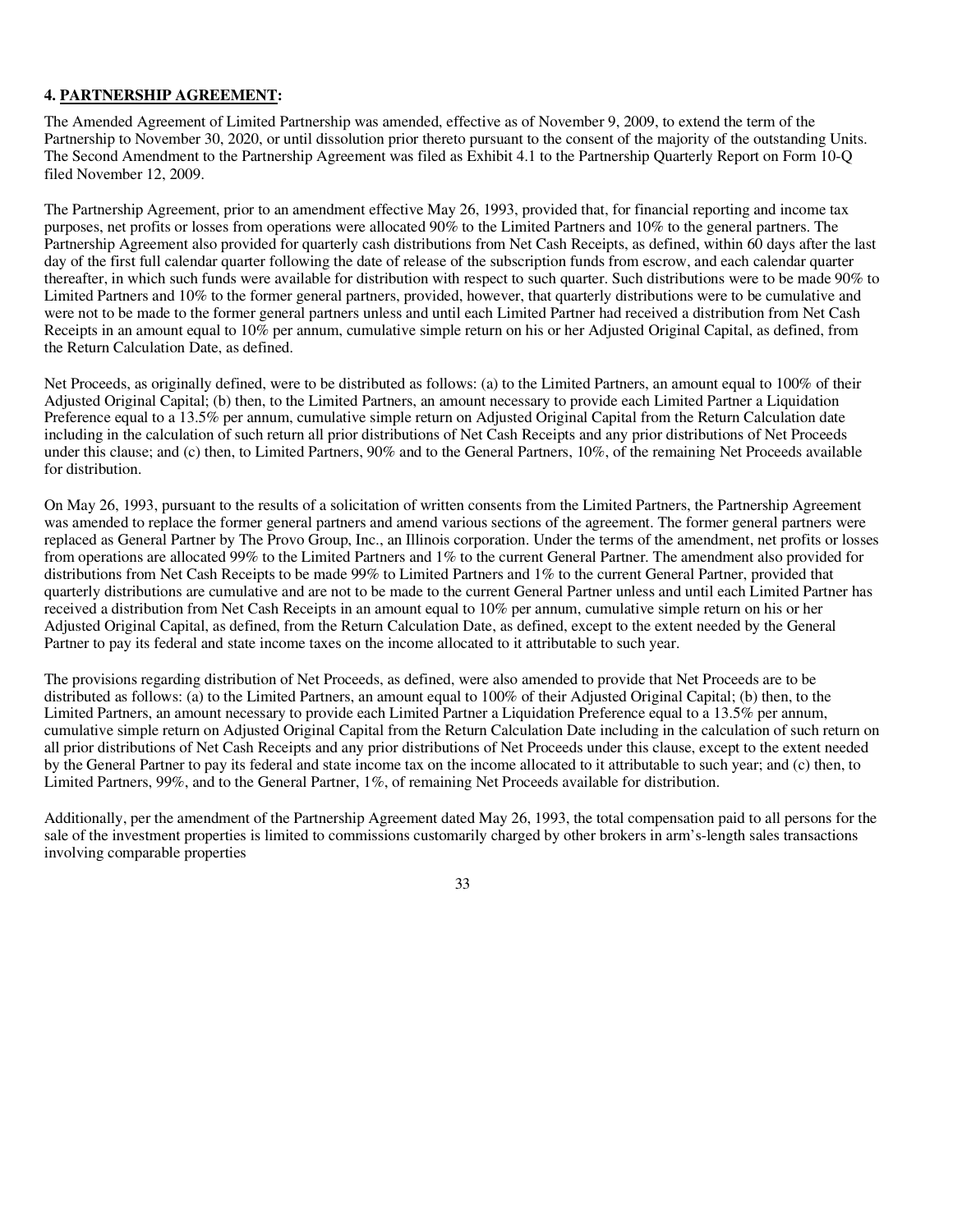in the same geographic area, not to exceed six percent of the contract price for the sale of the property. The General Partner may receive up to one-half of the competitive real estate commission, not to exceed three percent, provided that the General Partner provides a substantial amount of services in the sales effort. It is further provided that a portion of the amount of such fees payable to the General Partner is subordinated to its success in recovering the funds misappropriated by the former general partners. See Note 6 for further information.

Effective June 1, 1993, the Partnership Agreement was amended to (i) change the definition of "Distribution Quarter" to be consistent with calendar quarters, and (ii) change the distribution provisions to subordinate the General Partner's share of distributions from Net Cash Receipts and Net Proceeds, except to the extent necessary for the General Partner to pay its federal and state income taxes on Partnership income allocated to the General Partner. Because these amendments do not adversely affect the rights of the Limited Partners, pursuant to section 10.2 of the Partnership Agreement, the General Partner made the amendments without a vote of the Limited Partners.

#### **5. LEASES:**

Original lease terms for the majority of the Properties were generally five to twenty years from their inception. The leases generally provide for minimum rents and additional rents based upon percentages of gross sales in excess of specified breakpoints. The lessee is responsible for occupancy costs such as maintenance, insurance, real estate taxes, and utilities. Accordingly, these amounts are not reflected in the statements of income except in circumstances where, in the General Partner's opinion, the Partnership will be required to pay such costs to preserve its assets (i.e., payment of past-due real estate taxes). Management has determined that the leases are properly classified as operating leases; therefore, rental income is reported when earned on a straight-line basis and the cost of the property, excluding the cost of the land, is depreciated over its estimated useful life.

As of December 31, 2013, the aggregate minimum operating lease payments to be received under the current operating leases for the Partnership's Properties are as follows:

| Year ending December 31, |                           |
|--------------------------|---------------------------|
| 2014                     | 952,462<br>$\mathbb{S}^-$ |
| 2015                     | 804,553                   |
| 2016                     | 791,935                   |
| 2017                     | 720,433                   |
| 2018                     | 690,433                   |
| Thereafter               | 2,268,849                 |
|                          | \$6,228,665               |

#### **6. TRANSACTIONS WITH GENERAL PARTNER AND ITS AFFILIATES:**

Pursuant to the terms of the Permanent Manager Agreement ("PMA") executed in 1993 and renewed for an additional two year term as of January 1, 2013, the General Partner receives a Base Fee for managing the Partnership equal to four percent of gross receipts, subject to an initial annual minimum amount of \$159,000. The PMA also provides that the Partnership is responsible for reimbursement of the General Partner for office rent and related office overhead ("Expenses") up to an initial annual maximum of \$13,250. Both the Base Fee and Expense reimbursement are subject to annual Consumer Price Index based adjustments. Effective March 1, 2013, the minimum annual Base Fee and the maximum Expense reimbursement increased by 2.07% from the prior year, which represents the allowable annual Consumer Price Index adjustment per the PMA. Therefore, as of March 1, 2013, the minimum monthly Base Fee paid by the Partnership was raised to \$21,578 and the maximum monthly Expense reimbursement was increased to \$1,741.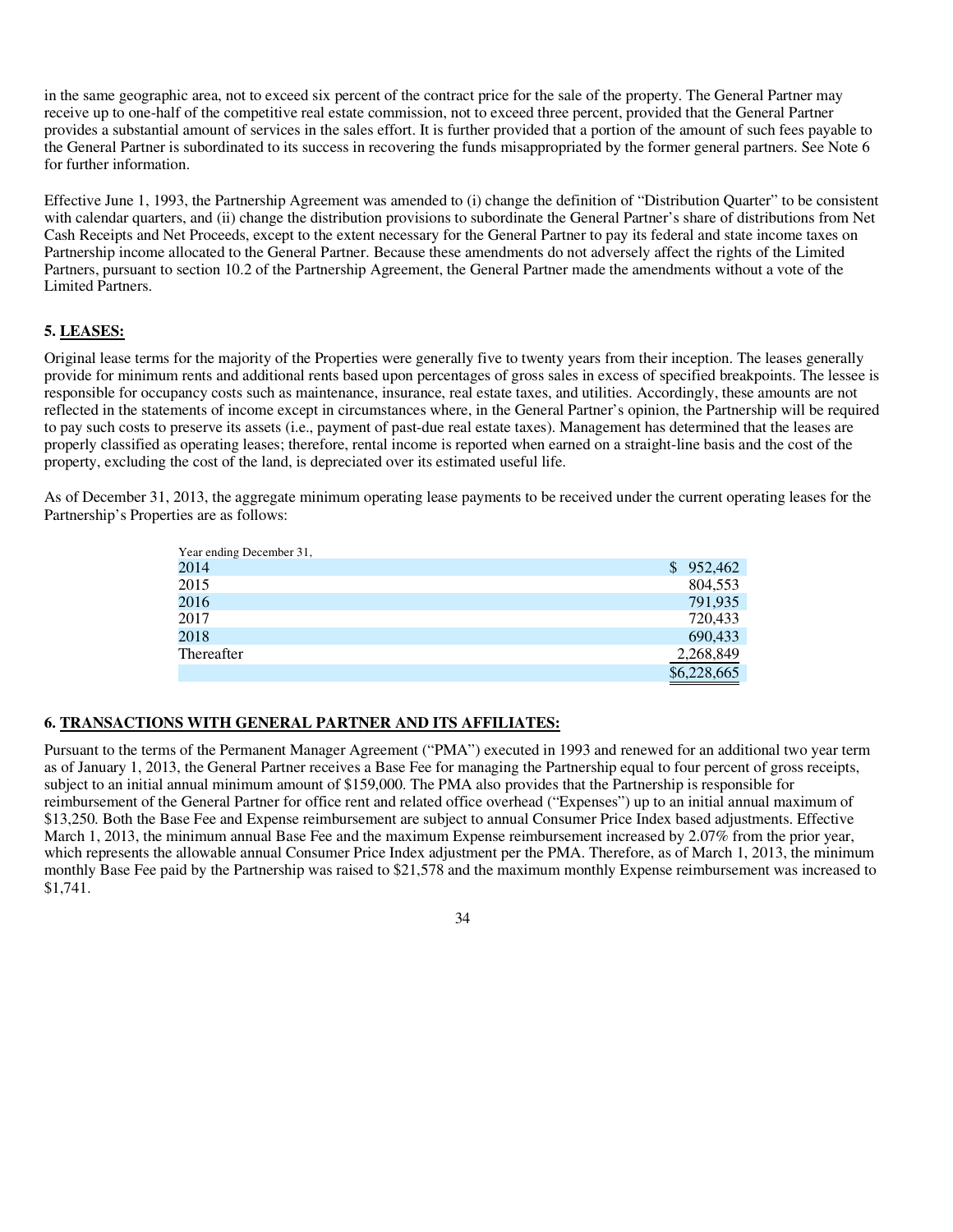For purposes of computing the four percent overall fees, gross receipts include amounts recovered in connection with the misappropriation of assets by the former general partners and their affiliates. To date, TPG has received fees from the Partnership totaling \$59,729 on the amounts recovered, which includes restoration fees received for 2013, 2012 and 2011 of \$0, \$40, and \$299, respectively. The fees received from the Partnership on the amounts recovered reduce the four percent minimum fee by that same amount.

Amounts paid and/or accrued to the General Partner and its affiliates for the years ended December 31, 2013, 2012, and 2011, are as follows:

|                                          | Incurred for<br>the<br>Year ended<br>December 31,<br>2013 | Incurred for<br>the<br>Year ended<br>December 31,<br>2012 | Incurred for<br>the<br>Year ended<br>December 31,<br>2011 |
|------------------------------------------|-----------------------------------------------------------|-----------------------------------------------------------|-----------------------------------------------------------|
| General Partner                          |                                                           |                                                           |                                                           |
| Management fees                          | 258,060<br>\$                                             | 252,344<br>\$                                             | 244,943<br>\$.                                            |
| <b>Restoration fees</b>                  | $\theta$                                                  | 40                                                        | 299                                                       |
| Overhead allowance                       | 20,820                                                    | 20.356                                                    | 19,782                                                    |
| Advisory fee on sale                     | 16,296                                                    | $\theta$                                                  | 14,250                                                    |
| <b>Outsourced XBRL Fees</b>              | 6.038                                                     | 6,200                                                     | $\theta$                                                  |
| Leasing commissions                      | 6,160                                                     | 8,405                                                     | 5,346                                                     |
| Reimbursement for out-of-pocket expenses | 5,285                                                     | 6,849                                                     | 5,822                                                     |
| Cash distribution                        | 4,176                                                     | 2,878                                                     | 3,081                                                     |
|                                          | 316,835                                                   | 297,072                                                   | 293,523                                                   |

At December 31, 2013 and 2012 \$1,227 and \$1,332, respectively, was payable to the General Partner, which primarily represented the applicable year's fourth quarter distribution.

As of December 31, 2013, TPG Finance Corp. owned 200 limited partnership interests of the Partnership. The President of the General Partner, Bruce A. Provo, is also the President of TPG Finance Corp., but he is not a shareholder of TPG Finance Corp.

#### **7. TRANSACTIONS WITH OWNERS WITH GREATER THAN TEN PERCENT BENEFICIAL INTERESTS:**

As of December 31, 2013, Advisory Board Member, Jesse Small, owns beneficially greater than ten percent of the Partnership's Units. Amounts paid to Mr. Small for the fiscal years ended December 31, 2013, 2012, and 2011 are as follows: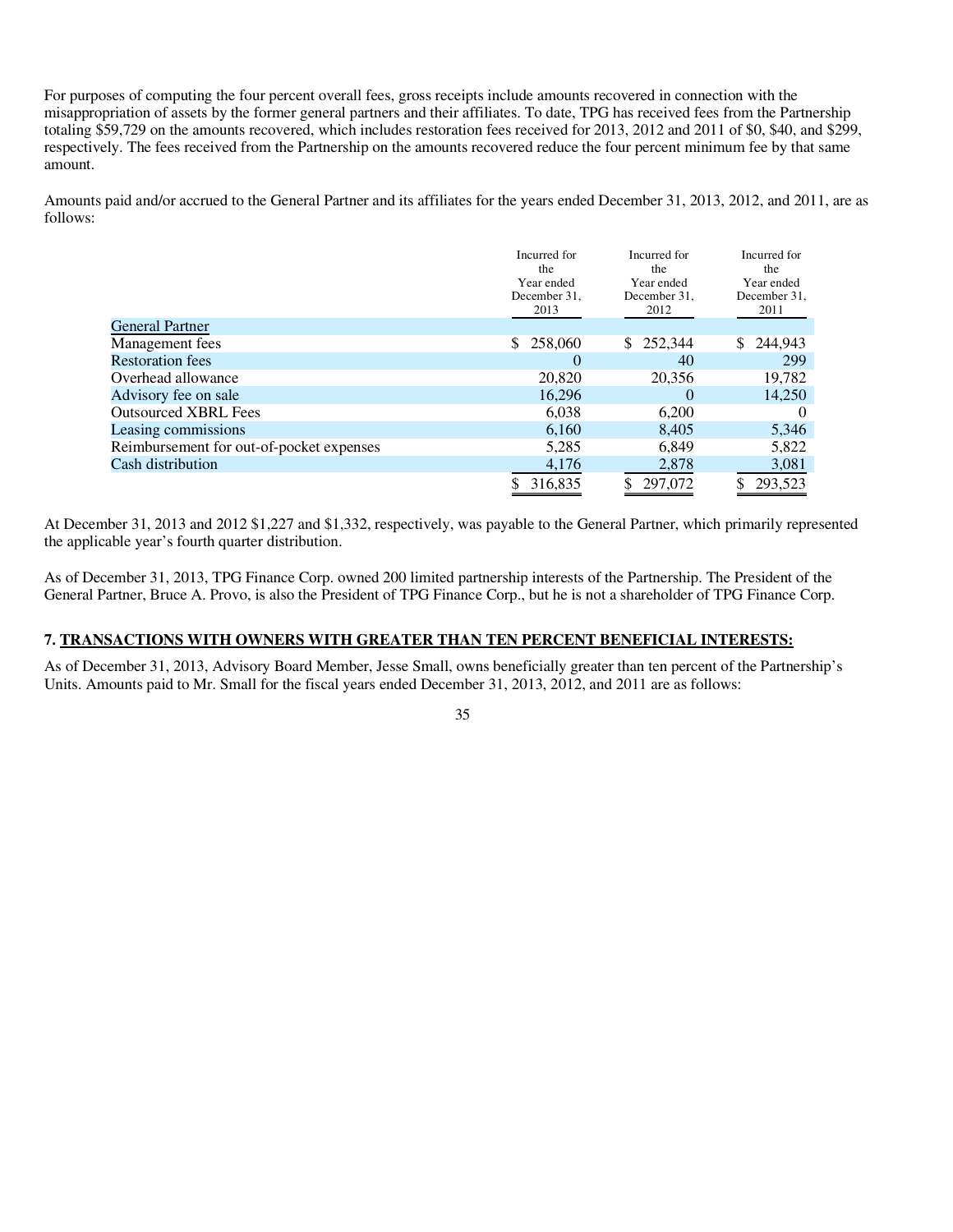|                                 | Incurred for the | Incurred for the | Incurred for the |  |  |
|---------------------------------|------------------|------------------|------------------|--|--|
|                                 | Year ended       | Year ended       | Year ended       |  |  |
|                                 | December 31,     | December 31,     | December 31,     |  |  |
|                                 | 2013             | 2012             | 2011             |  |  |
| <b>Advisory Board Fees paid</b> | 3.500            | 3.500            | 3.500<br>ιD      |  |  |
|                                 | 3.500            | 3.500            | 3.500            |  |  |

At December 31, 2013 and 2012, there were no outstanding Advisory Board Fees accrued and payable to Jesse Small.

# **8. CONTINGENT LIABILITIES:**

According to the Partnership Agreement, as amended, TPG, as General Partner, may receive a disposition fee not to exceed three percent of the contract price on the sale of the three original Partnerships' properties (See Note 2 for further information as to the original partnerships). In addition, fifty percent of all such disposition fees earned by TPG were to be escrowed until the aggregate amount of recovery of the funds misappropriated from the Partnerships by the former general partners was greater than \$4,500,000. Upon reaching such recovery level, full disposition fees would thereafter be payable and fifty percent of the previously escrowed amounts would be paid to TPG. At such time as the recovery exceeded \$6,000,000 in the aggregate, the remaining escrowed disposition fees were to be paid to TPG. If such levels of recovery were not achieved, TPG would contribute the amounts escrowed toward the recovery until the Partnership's were made whole. In lieu of a disposition fee escrow, the fifty percent of all such disposition fees previously discussed were paid directly to a restoration account and then distributed among the three original Partnerships; whereby the Partnerships recorded the recoveries as income (Note 2). After the recovery level of \$4,500,000 was exceeded, fifty percent of the total disposition fee amount paid to the Partnerships recovery through the restoration account (in lieu of the disposition fee escrow) was refunded to TPG during March 1996. The remaining fifty percent amount allocated to the Partnership through the restoration account, and which was previously reflected as Partnership recovery income, may be owed to TPG if the \$6,000,000 recovery level is met. As of December 31, 2012, the Partnership may owe TPG \$16,296 if the \$6,000,000 recovery level is achieved. TPG does not expect any future refund, as it is uncertain that such a \$6,000,000 recovery level will be achieved.

# **9. PMA INDEMNIFICATION TRUST:**

The PMA provides that TPG will be indemnified from any claims or expenses arising out of or relating to TPG serving in such capacity or as substitute general partner, so long as such claims do not arise from fraudulent or criminal misconduct by TPG. The PMA provides that the Partnership fund this indemnification obligation by establishing a reserve of up to \$250,000 of Partnership assets which would not be subject to the claims of the Partnership's creditors. An Indemnification Trust ("Trust") serving such purposes has been established at United Missouri Bank, N.A. The corpus of the Trust has been fully funded with Partnership assets. Funds are invested in U.S. Treasury securities. In addition, \$202,645 of earnings has been credited to the Trust as of December 31, 2013. The rights of TPG to the Trust will be terminated upon the earliest to occur of the following events: (i) the written release by TPG of any and all interest in the Trust; (ii) the expiration of the longest statute of limitations relating to a potential claim which might be brought against TPG and which is subject to indemnification; or (iii) a determination by a court of competent jurisdiction that TPG shall have no liability to any person with respect to a claim which is subject to indemnification under the PMA. At such time as the indemnity provisions expire or the full indemnity is paid, any funds remaining in the Trust will revert back to the general funds of the Partnership.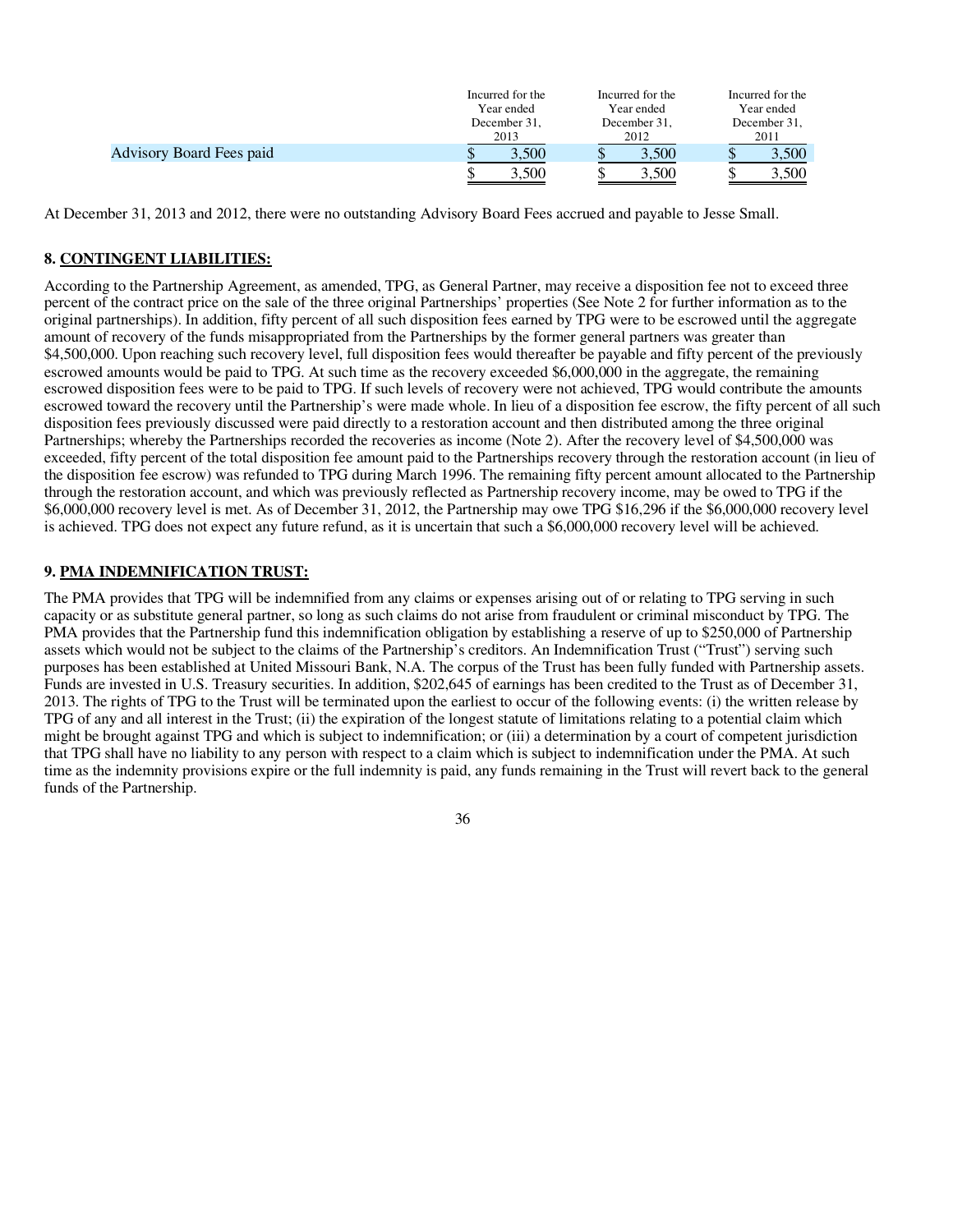# **10. FORMER GENERAL PARTNERS' CAPITAL ACCOUNTS:**

The capital account balance of the former general partners as of May 26, 1993, the date of their removal as general partners pursuant to the results of a solicitation of written consents from the Limited Partners, was a deficit of \$840,229. At December 31, 1993, the former general partners' deficit capital account balance in the amount of \$840,229 was reallocated to the Limited Partners.

# **11. NOTE RECEIVABLE:**

A sales contract was executed on September 30, 2009 for the installment sale of the Panda Buffet restaurant property ("Panda Buffet") located in Grand Forks, ND to the owner tenant. The Partnership completed the sale of the Panda Buffet property on November 12, 2009 for \$450,000. The buyer paid \$150,000 at closing with the remaining balance of \$300,000 being delivered in the form of a Promissory note ("Buyers Note") to the Partnership. The Buyers Note reflected a term of three years, an interest rate of 7.25%, and principal and interest payments paid monthly. Principal was amortized over a period of ten years beginning December 1, 2009 with a balloon payment due on November 1, 2012. Pursuant to the Buyers Note, there was no penalty for early payment of principal. The Buyers Note also required the buyer to escrow property taxes with the Partnership beginning January of 2010 at \$1,050 per month (lowered to \$900 beginning February 1, 2011 and \$700 beginning January 1, 2012). The Partnership amended the Buyers Note in the amount of \$232,777, to \$200,000 after a principal payment of \$32,777 was received on October 19, 2012 under the following extended terms: The principal balance of \$200,000 will be amortized over five years at an interest rate of 7.25% per annum with a full balloon payment of \$133,396 due November 1, 2014. As of December 31, 2013, the buyer was current on its 2013 monthly property tax escrow obligations and escrow payments. The property tax escrow cash balance held by the Partnership amounted to \$1,390 as December 31, 2013, after the \$9,859 payment of the 2013 property taxes in December 2013 and is included in the property tax payable in the condensed balance sheets.

Per the Buyer's Note amortization schedule, the monthly payments are to total approximately \$3,916 per month. The amortized principal payments yet to be received under the Buyer's Note amounted to \$163,491 as of December 31, 2013. During the year ended December 31, 2013, twelve note payments were received by the Partnership and totaled \$33,801 in principal and \$13,195 in interest.

# **12. FAIR VALUE DISCLOSURES**

The Partnership has determined the fair value based on hierarchy that gives the highest priority to quoted prices in active markets for identical assets and liabilities (Level 1) and the lowest priority to unobservable inputs (Level 3). Inputs are broadly defined as assumptions market participants would use in pricing an asset or liability. The three levels of the fair value hierarchy under the accounting principle are described below:

- Level 1. Quoted prices in active markets for identical assets or liabilities.
- Level 2. Quoted prices for similar investments in active markets, quoted prices for identical or similar investments in markets that are not active, and inputs other than quoted prices that are observable for the investment.
	- 37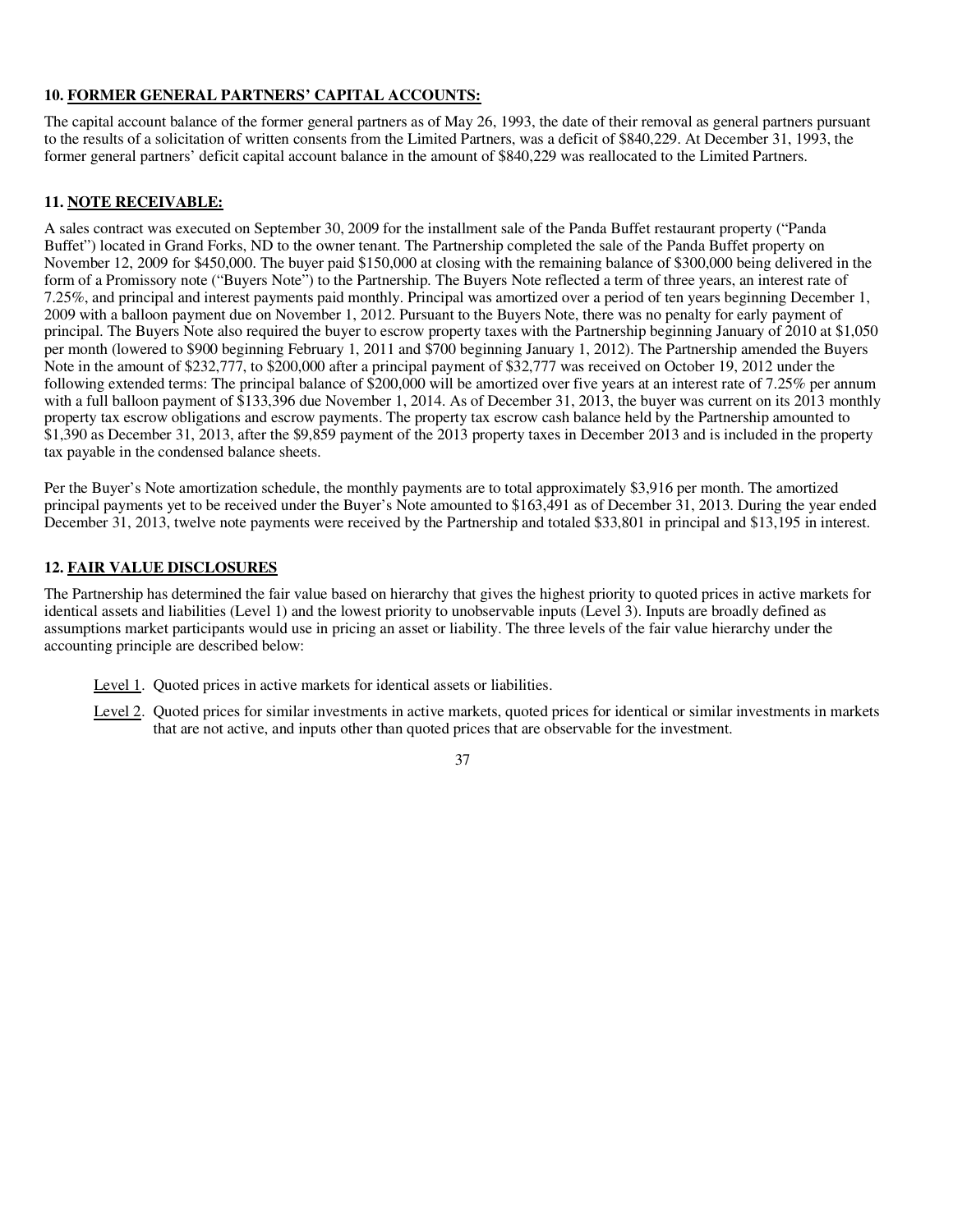Level 3. Unobservable inputs for which there is little, if any, market activity for the investment. The inputs into the determination of fair value are based upon the best information in the circumstances and may require significant management judgment or estimation and the use of discounted cash flow models to value the investment.

The fair value hierarchy is based on the lowest level of input that is significant to the fair value measurements. The Partnership's assessment of the significance of a particular input to the fair value measurement in its entirety requires judgment, and considers factors specific to the investment.

The Partnership assesses the levels of the Investments at each measurement date, and transfers between levels are recognized on the actual date of the event or change in circumstances that caused the transfer in accordance with the Partnership's accounting policy regarding the recognition of transfers between levels of the fair value hierarchy. For the years ended December 31, 2013 and 2012, there were no such transfers.

### Fair Value on a Nonrecurring Basis- Vacant and formerly owned Denny's, Phoenix, AZ Properties

Certain assets and liabilities are measured at fair value on a nonrecurring basis; that is, the instruments are not measured at fair value on an ongoing basis but are subject to fair value adjustments in certain circumstances (for example, when there is evidence of impairment). The following table presents the assets and liabilities carried on the balance sheet by caption as of December 31, 2012, for which a nonrecurring change in fair values (related to impairment) was recorded during the fiscal year 2012 for the vacant Phoenix, AZ property (sold on October 22, 2012).

|                                             |       |         |                                     |         | Incurred for the<br>Year Ended<br>December 31, | Incurred for the<br>Year Ended<br>December 31, |
|---------------------------------------------|-------|---------|-------------------------------------|---------|------------------------------------------------|------------------------------------------------|
|                                             |       |         | Carrying Value at December 31, 2013 |         | 2013                                           | 2012                                           |
|                                             | Total | Level 1 | Level 2                             | Level 3 | <b>Total Gains</b>                             | <b>Total Gains</b>                             |
| Formerly owned, Vacant Phoenix, AZ Property |       |         |                                     |         |                                                | 142,747                                        |
| Total properties                            | \$0   |         |                                     |         |                                                | 142.747                                        |

Investment property measured at fair value on a nonrecurring basis relates to land, building and improvements that were held for investment or held for sale. In 2012, a gain of \$142,747 represents the property impairment adjustment related to the sale of the Vacant, Phoenix, AZ property. The fair value of these assets was determined by management and incorporates management's knowledge of comparable properties, past experience and future expectations.

# **13. SUBSEQUENT EVENTS**

#### Limited Partner Distributions

On February 14, 2014, the Partnership made a distribution to the Limited Partners of \$100,000, which amounted to \$2.16 per Limited Partner Interest.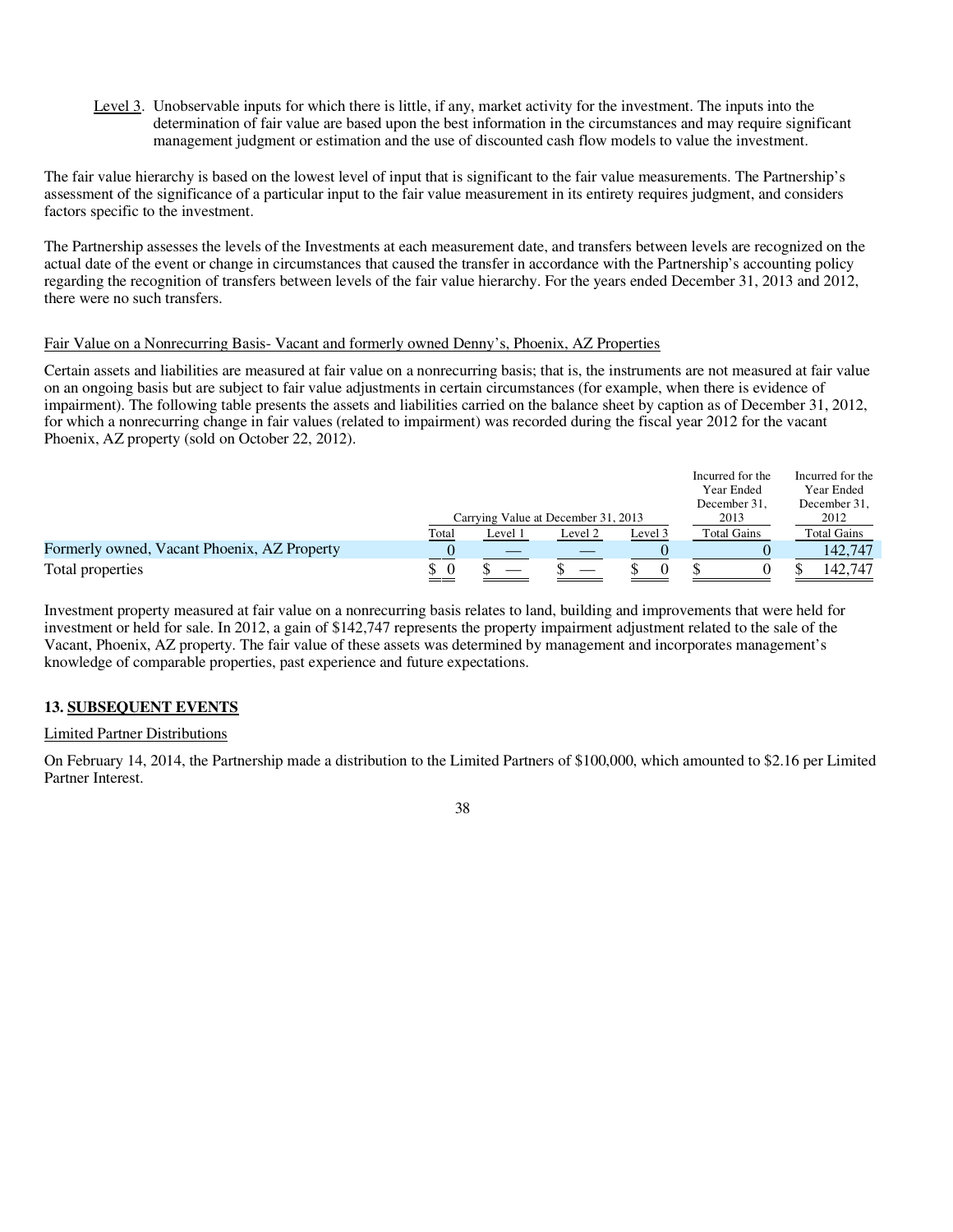# **Item 9. Changes in and Disagreements With Accountants on Accounting and Financial Disclosure**

None.

# **Item 9A. Control and Procedures**

#### Controls and Procedures

As of December 31, 2013, the Partnership's management, and the Partnership's principal executive officer and principal financial officer have concluded that the Partnership's disclosure controls and procedures (as defined in Rules 13a-15(e) and 15d-15 (e) under the Securities Exchange Act of 1934, as amended) as of the end of the period covered by this report were effective based on the evaluation of these controls and procedures as required by paragraph (b) of Rule 13a-15 or Rule 15d-15 under the Securities Exchange Act of 1934, as amended.

### Management's Report on Internal Control over Financial Reporting

The Partnership's management is responsible for establishing and maintaining adequate internal control over financial reporting (as defined in Rule 13a-15(f) and 15d- 15(f) under the Securities Exchange Act of 1934, as amended). The Partnership's management assessed the effectiveness of the internal control over financial reporting as of December 31, 2013. In making this assessment, the Partnership's management used the criteria set forth in the original Framework issued in 1992, by the Committee of Sponsoring Organizations of the Treadway Commission (COSO) in Internal Control-Integrated Framework. The Partnership's management has concluded that, as of December 31, 2013, the internal control over financial reporting is effective based on these criteria. Further, there were no changes in the Partnership's controls over financial reporting during the year ended December 31, 2013, that have materially affected, or are reasonably likely to materially affect, the Partnership's internal controls over financial reporting.

The Partnership's management does not expect that the disclosure controls and procedures of the internal controls will prevent all error and misstatements. A control system, no matter how well conceived and operated, can provide only reasonable, not absolute, assurance that the objectives of the control system are met. Further, the design of a control system must reflect the fact that there are resource constraints, and the benefits of controls must be considered relative to their costs. Because of the inherent limitations in all control systems, no evaluation of controls can provide absolute assurance that all control issues and instances of fraud, if any, have been detected.

This Form 10-K does not include an attestation report of the Partnership's registered public accounting firm regarding internal control over financial reporting. As a non-accelerated filer, management's report was not subject to attestation by the Partnership's registered public accounting firm pursuant to rules in the Dodd Frank Act that permit the Partnership to provide only management's report in this Annual Report.

#### **Item 9B. Other Information**

None.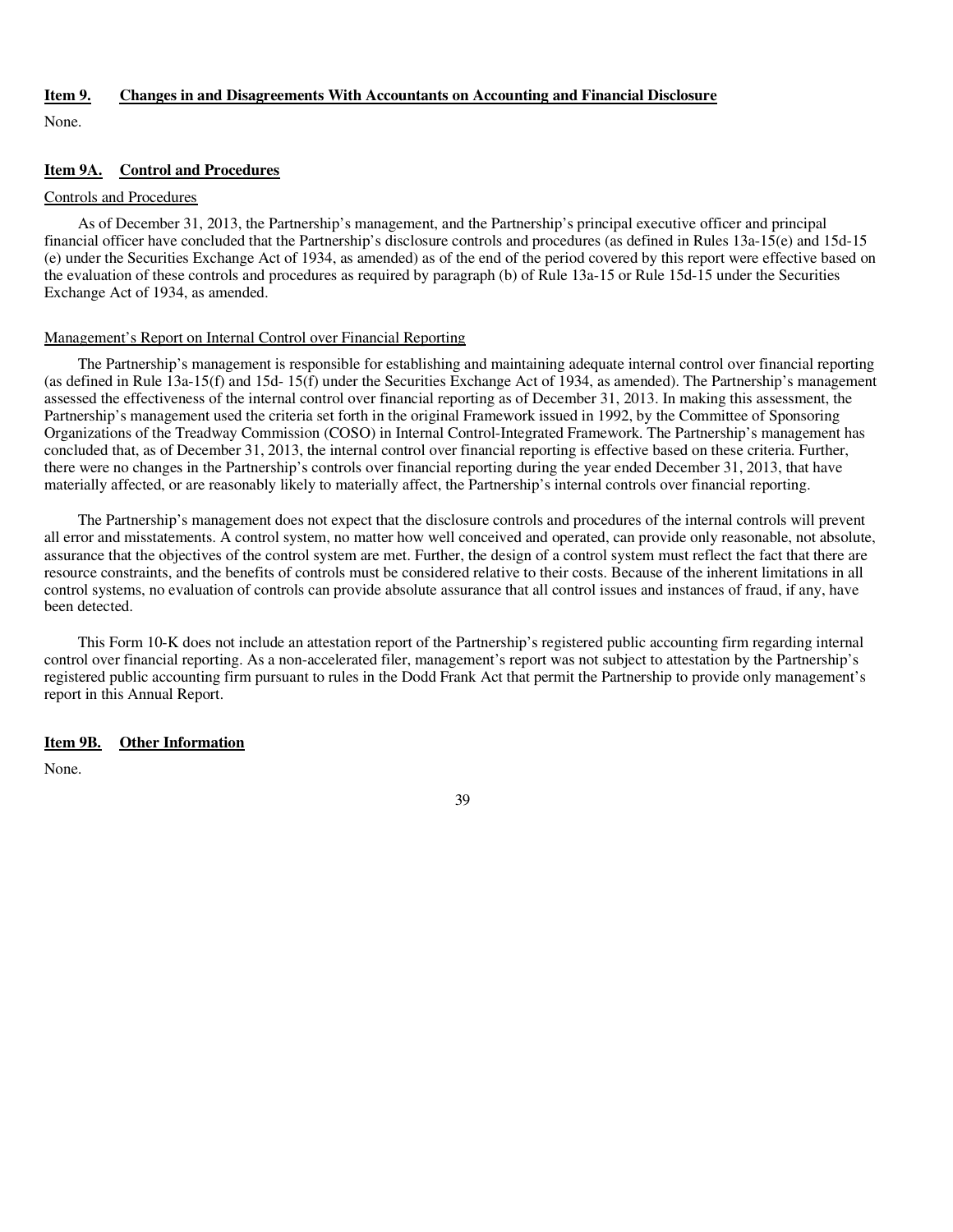### **PART III**

#### **Item 10. Directors and Executive Officers of the Registrant**

The Partnership does not have any employees, executive officers, or directors and, therefore, no board committees.

TPG is an Illinois corporation with its principal office at 1100 Main Street, Suite 1830, in Kansas City, Missouri 64105. TPG was elected General Partner by vote of the Limited Partners effective on May 26, 1993. Prior to such date, TPG had been managing the Partnership since February 8, 1993, under the terms of the Permanent Manager Agreement as amended ("PMA"), which remains in effect. See Items 1 and 13 hereof for additional information about the PMA and the election of TPG as General Partner.

The executive officer and director of the General Partner who controls the affairs of the Partnership is as follows:

#### *Bruce A. Provo, Age 63—President, Founder and Director, TPG.*

Mr. Provo has been involved in the management of real estate and other asset portfolios since 1979. TPG was founded by Mr. Provo in 1985 and he has served as its President since its formation. TPG's focus has been to provide professional real estate services to outside clients. Since the founding of TPG in 1985, Mr. Provo has also founded various entities engaged in unique businesses such as Rescue Services, Owner Representation, Asset Management, Managed Financial and Accounting Systems, Investments, and Virtual Resort Services. The entities are generally grouped under an informal umbrella known as The Provo Group of Companies. Since TPG was appointed General Partner to the Partnership in 1993, Mr. Provo has been primarily responsible for making management, leasing and disposition decisions on behalf of the Partnership.

From 1982 to 1986, Mr. Provo also served as President and Chief Operating Officer of the North Kansas City Development Company ("NKCDC"), North Kansas City, Missouri. NKCDC was founded in 1903 and the assets of the company were sold in December 1985 for \$102,500,000. NKCDC owned commercial and industrial properties, including an office park and a retail district, as well as apartment complexes, motels, recreational facilities, fast food restaurants, and other properties. NKCDC's holdings consisted of over 100 separate properties and constituted approximately 20% of the privately held real property in North Kansas City, Missouri (a four square mile municipality). Following the sale of the company's real estate, Mr. Provo served as the President, Chief Executive Officer and Liquidating Trustee of NKCDC from 1986 to 1991.

Mr. Provo graduated from Miami University, Oxford, Ohio in 1972 with a B.S. in Accounting. He became a Certified Public Accountant in 1974 and was a manager in the banking and financial services division of Arthur Andersen LLP prior to joining Rubloff Development Corporation in 1979. From 1979 through 1985, Mr. Provo served as Vice President—Finance and then as President of Rubloff Development Corporation.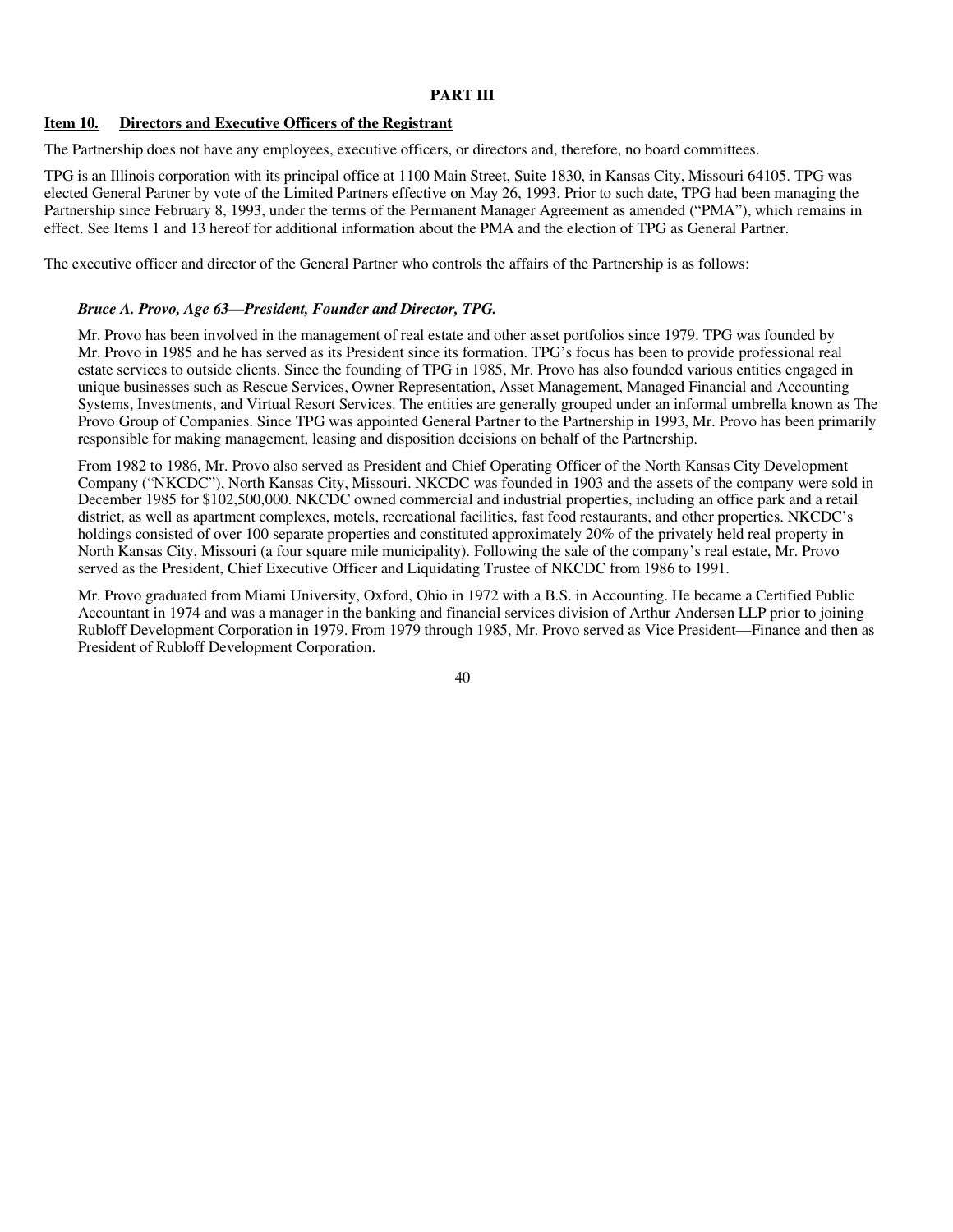The Advisory Board, although its members are not "Directors" or "Executive Officers" of the Partnership, provides advisory guidance to management of the Partnership and consists of:

*William Arnold—Investment Broker.* Mr. Arnold works as a financial planner, real estate broker, and investment advisor at his company, Arnold & Company. Mr. Arnold graduated with a Master's Degree from the University of Wisconsin and is a Certified Financial Planner. He serves as a board representative for the brokerage community.

*Jesse Small—CPA*. Mr. Small has been a tax and business consultant in Hallandale, FL for more than 30 years. Mr. Small has a Master's Degree in Economics. Mr. Small is a Limited Partner representing the Partnership's Partners. During the past five years after retiring from the accounting profession, Mr. Small has been developing property on the east and west coast of Florida.

*Albert Kramer—Retired.* Mr. Kramer is now retired, but previously worked as Tax Litigation Manager for Phillips Petroleum Company, now known as ConocoPhillips. His education includes undergraduate and MBA degrees from Harvard and a J.D. Degree from South Texas College of Law. Mr. Kramer is a Limited Partner representing the Partnership's Partners.

# **Code of Ethics**

The Partnership has no executive officers or any employees and, accordingly, has not adopted a formal code of ethics.

Mr. Provo and TPG require that all personnel, including all employees, officers and directors of TPG: engage in honest and ethical conduct; ensure full, fair, accurate, timely and understandable disclosure; comply with all applicable governmental laws, rules and regulations; and report to Mr. Provo any deviation from these principles. Because TPG has two employees (including Mr. Provo), and because Mr. Provo is the ultimate decision maker in all instances, TPG has not adopted a formal code of ethics. Mr. Provo, as Chief Executive Officer and Chairman of the Board of Directors of TPG, negotiates and resolves all conflicts to the best of his ability and determines appropriate actions if necessary to deter violations and promote accountability, consistent with his fiduciary obligations to TPG and the fiduciary obligations of TPG to the Partnership.

# **Section 16(a) Beneficial Ownership Reporting Compliance**

Section 16(a) of the Securities Exchange Act of 1934 requires the officers and directors of TPG, and persons who own 10% or more of the Interests, to report their beneficial ownership of such Interests to the SEC. Their initial reports are required to be filed using the SEC's Form 3, and they are required to report subsequent purchases, sales, and other changes using the SEC's Form 4, which must be filed within two business days of most transactions. Officers, directors, and persons owning more than 10% of the Interests are required by SEC regulations to furnish the Partnership with copies of all of reports they file pursuant to Section 16(a).

As of December 31, 2013, Jesse Small was a beneficial owner of more than 10% of the Partnership Interests. Three Form 4s which included 13 transactions with respect to 2013 were filed late by Jesse Small in 2013.

#### **Item 11. Executive Compensation**

The Partnership has not paid any executive compensation to the corporate General Partner or to the directors and officers of the General Partner. The General Partner's participation in the income of the Partnership is set forth in the Partnership Agreement, which is filed as Exhibits 3.1, 3.2, 3.3, 3.4, 3.5 and 3.6 hereto. The General Partner received management fees and expense reimbursements during the year.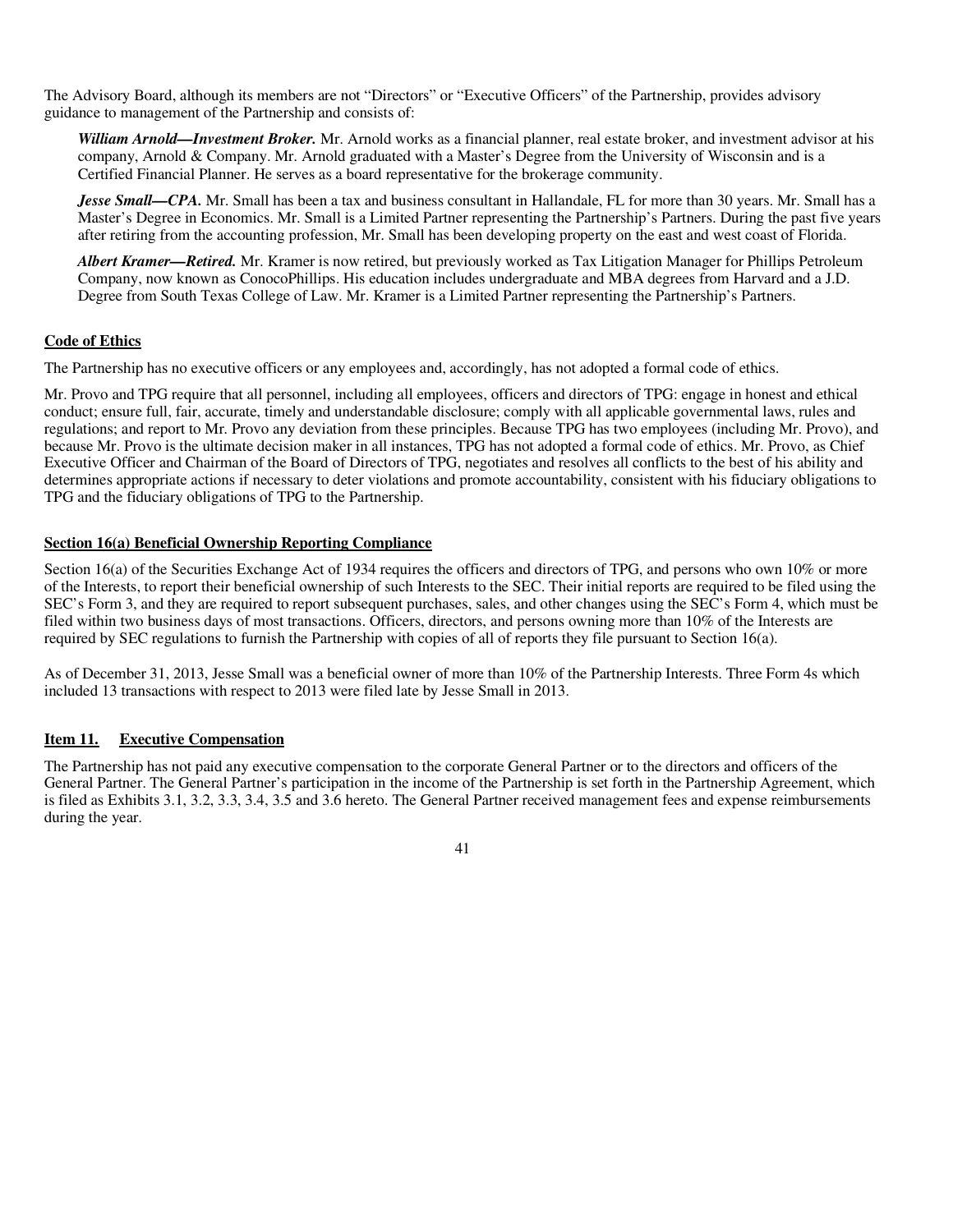See Item 13, below, and Note 6 to the Financial Statements in Item 8 hereof for further discussion of payments by the Partnership to the General Partner and the former general partners. The principal executive officer is not directly compensated by the Partnership for controlling the affairs of the Partnership.

# **Item 12. Security Ownership of Certain Beneficial Owners and Management**

(a) The following table sets forth certain information with respect to such beneficial ownership as of March 24, 2014. Based on information known to the Partnership and filed with the SEC, the following person is known to beneficially own 5% or more of the outstanding Interests as follows:

|                               |                                 | Interests    | Percentage of  |
|-------------------------------|---------------------------------|--------------|----------------|
| Title of                      | Name and Address of             | Beneficially | Interests      |
| <b>Class</b>                  | <b>Beneficial Owner</b>         | Owned(2)     | Outstanding(1) |
| Limited Partnership Interests | Jesse Small (3)                 | 6.682.24     | 14.44%         |
|                               | 401 NW 10 <sup>th</sup> Terrace |              |                |
|                               | Hallandale, FL 33009            |              |                |

(1) Based on 46,280.3 Limited Partnership Interests outstanding as of March 24, 2014.

(2) Based on Form 4s filed with the SEC in March of 2014.

(3) Jesse Small may be deemed to beneficially own such voting and investment power over the Interests listed in the table above.

(b) As of December 31, 2013, the General Partner did not own any Limited Partnership Interests in the Partnership. The following chart identifies the security ownership of the Partnership's principal executive officer and principal financial officer as the sole named executive officer:

|                              |                     | Amount and        |                   |
|------------------------------|---------------------|-------------------|-------------------|
|                              |                     | Nature of         | Percentage of     |
| Title of                     | Name of             | <b>Beneficial</b> | Interests         |
| Class                        | Beneficial Owner(1) | Ownership         | Outstanding $(4)$ |
| Limited Partnership Interest | Bruce A. Provo      | 200(2)(3)         | $0.43\%$          |

- (1) A beneficial owner of a security includes a person who, directly or indirectly, has or shares voting or investment power with respect to such security. Voting power is the power to vote or direct the voting of the security and investment power is the power to dispose or direct the disposition of the security.
- (2) Bruce A. Provo is deemed to have beneficial ownership of all of TPG Finance Corp.'s Limited Partnership interests in the Partnership due to his control as President of TPG Finance Corp.
- (3) Bruce A. Provo may be deemed to beneficially own with the Interests listed above due to such voting and investment power.

(4) Based on 46,280.3 Interests outstanding as of December 31, 2013.

(c) Management knows of no contractual arrangements, the operation or the terms of which may at a subsequent date result in a change in control of the Partnership, except for provisions in the PMA.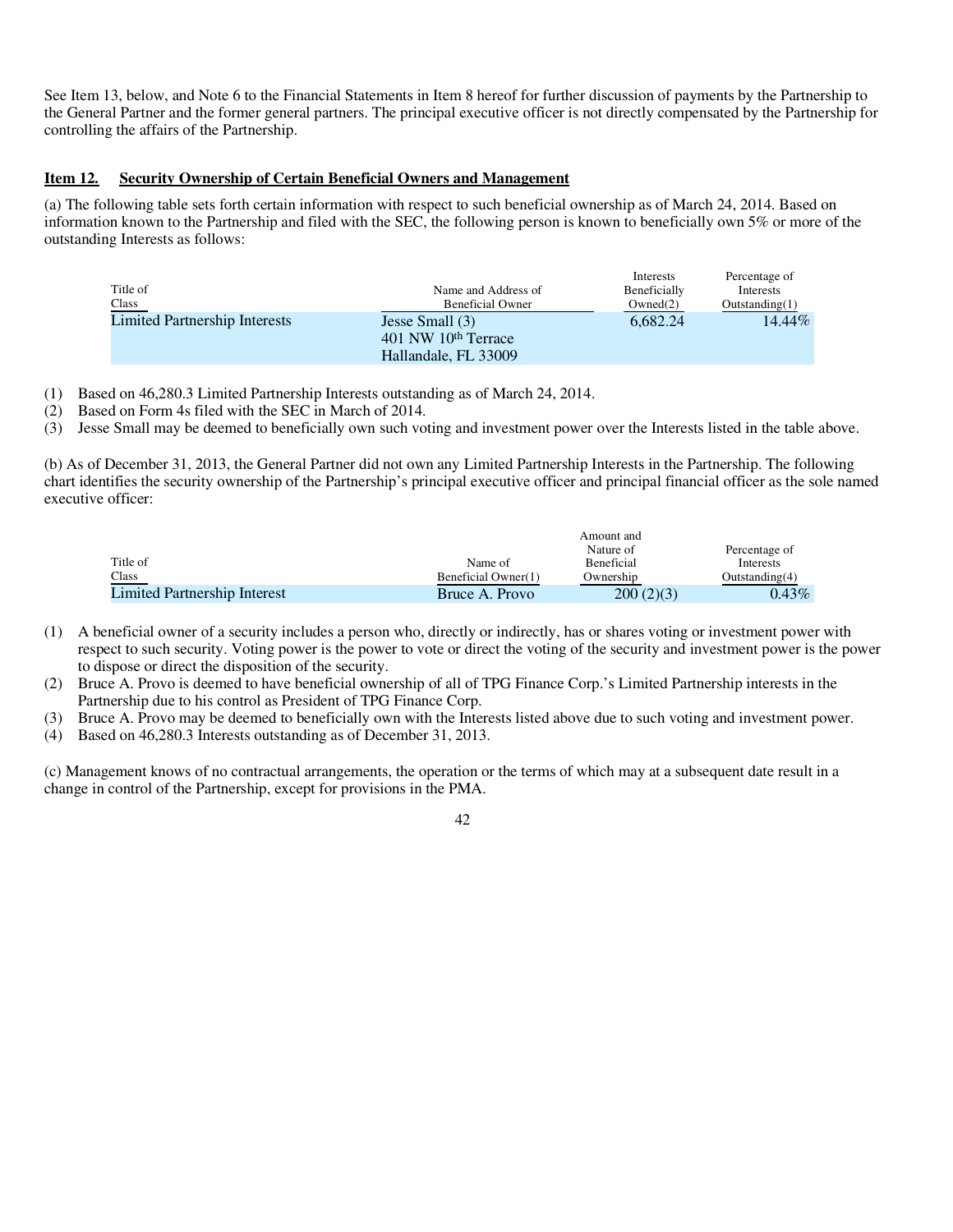# **Item 13. Certain Relationships and Related Transactions and Director Independence**

Pursuant to the terms of the PMA, the General Partner receives a Base Fee for managing the Partnership equal to four percent of gross receipts, subject to a \$159,000 minimum, annually. The PMA also provides that the Partnership is responsible for reimbursement for office rent and related office overhead ("Expenses") up to a maximum of \$13,250 annually. Both the Base Fee and Expense reimbursement are subject to annual Consumer Price Index based adjustments. Effective March 1, 2013, the minimum annual Base Fee and the maximum Expense reimbursement increased by 2.07% from the prior year, which represents the allowable annual Consumer Price Index adjustment per the PMA. Therefore, as of March 1, 2013, the minimum monthly Base Fee paid by the Partnership was raised to \$21,578 and the maximum monthly Expense reimbursement was raised to \$1,741.

Additionally, TPG, or its affiliates, are allowed up to one-half of the commissions customarily charged by other brokers in arm'slength sales transactions involving comparable properties in the same geographic area, but such TPG commissions are not to exceed three percent of the contract price on the sale of an investment property. The payment of a portion of such fees is subordinated to TPG's success at recovering the funds misappropriated by the former general partners. See Note 8 to the financial statements for further information.

The PMA had an original expiration date of December 31, 2002. At the end of the original term, it was extended three years by TPG to an expiration date of December 31, 2005, an additional three years to an expiration date of December 31, 2008, an additional two years to an expiration date of December 31, 2010, and then an additional two years to an expiration date of December 31, 2012. Effective January 1, 2013, the PMA was renewed by TPG for the two-year period ending December 31, 2014. The PMA can be terminated earlier (a) by a vote at any time by a majority in interest of the Limited Partners, (b) upon the dissolution and winding up of the Partnership, (c) upon the entry of an order of a court finding that TPG has engaged in fraud or other like misconduct or has shown itself to be incompetent in carrying out its duties under the Partnership Agreement, or (d) upon sixty (60) days written notice from TPG to the Limited Partners of the Partnership. Upon termination of the PMA, other than by the voluntary action of TPG, TPG shall be paid a termination fee of one month's Base Fee allocable to the Partnership, subject to a minimum of \$13,250. In the event that TPG is terminated by action of a substitute general partner, TPG shall also receive, as part of this termination fee, 4% of any proceeds recovered with respect to the obligations of the former general partners, whenever such proceeds are collected.

Under the PMA, TPG shall be indemnified by the Partnership, DiVall and Magnuson, and their controlled affiliates, and shall be held harmless from all claims of any party to the Partnership Agreement and from any third party including, without limitation, the Limited Partners of the Partnership, for any and all liabilities, damages, costs and expenses, including reasonable attorneys' fees, arising from or related to claims relating to or arising from the PMA or its status as Permanent Manager. The indemnification does not extend to claims arising from fraud or criminal misconduct of TPG as established by court findings. To the extent possible, the Partnership is to provide TPG with appropriate errors and omissions, officer's liability or similar insurance coverage, at no cost to TPG. In addition, TPG was granted the right to establish an Indemnification Trust in an original amount, not to exceed \$250,000, solely for the purpose of funding such indemnification obligations. Once a determination has been made that no such claims can or will be made against TPG, the balance of the Trust will become unrestricted property of the Partnership. The corpus of the Trust has been fully funded with Partnership assets.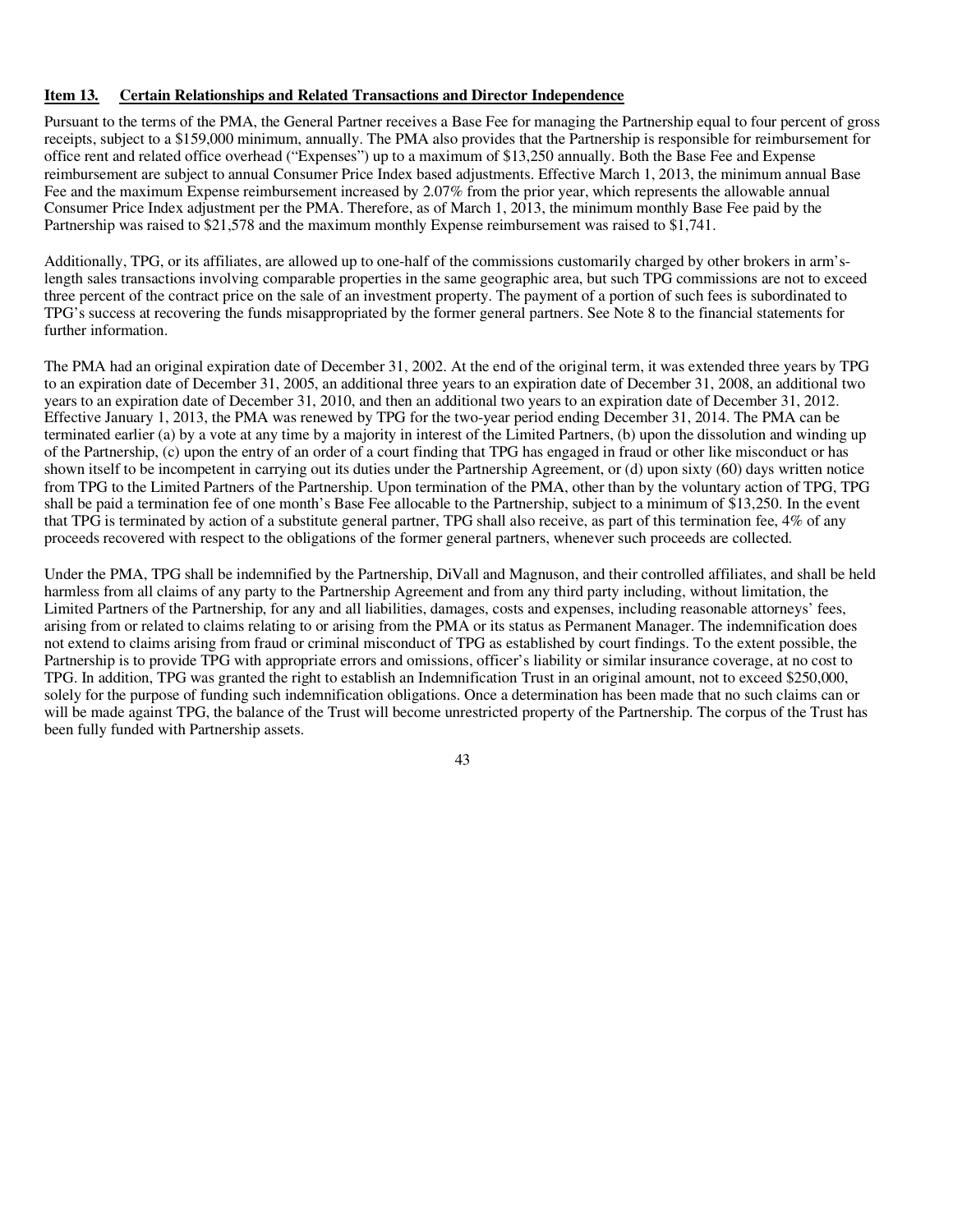The Partnership paid and/or accrued the following to the General Partner and its affiliates in 2013 and 2012:

The Provo Group, Inc.:

|                             | Incurred for the<br>Year ended<br>December 31.<br>2013 | Incurred for the<br>Year ended<br>December 31.<br>2012 |
|-----------------------------|--------------------------------------------------------|--------------------------------------------------------|
| Management fees             | 258,060<br>$\mathbb{S}$                                | 252,344                                                |
| <b>Restoration fees</b>     |                                                        | 40                                                     |
| Overhead allowance          | 20,820                                                 | 20,356                                                 |
| Advisory Fee on Sale        | 16,296                                                 |                                                        |
| <b>Outsourced XBRL Fees</b> | 6,038                                                  | 6,200                                                  |
| Leasing commissions         | 6,160                                                  | 8,405                                                  |
| Direct Cost Reimbursement   | 5,285                                                  | 6,849                                                  |
| Cash Distributions          | 4,176                                                  | 2,878                                                  |
|                             | 316,835<br>\$                                          | 297,072                                                |

# **Item 14. Principal Accountant Firm Fees and Services**

# Audit Fees

Aggregate billings during the years 2013 and 2012 for audit and interim review services provided by the Partnership's principal accounting firm, McGladrey LLP ("McGladrey"), to the Partnership, amounted to \$71,956 and \$73,003, respectively.

# Audit-Related Fees

For the years ended December 31, 2013 and 2012, McGladrey did not perform any assurance and related services that were reasonably related to the performance of the audit or interim reviews.

# Tax Fees

Tax compliance services billed during 2013 and 2012 were \$24,500 and \$25,750, respectively, provided by McGladrey.

# All Other Fees

For the years ended December 31, 2013 and 2012, McGladrey did not perform any management consulting or other services for the Partnership.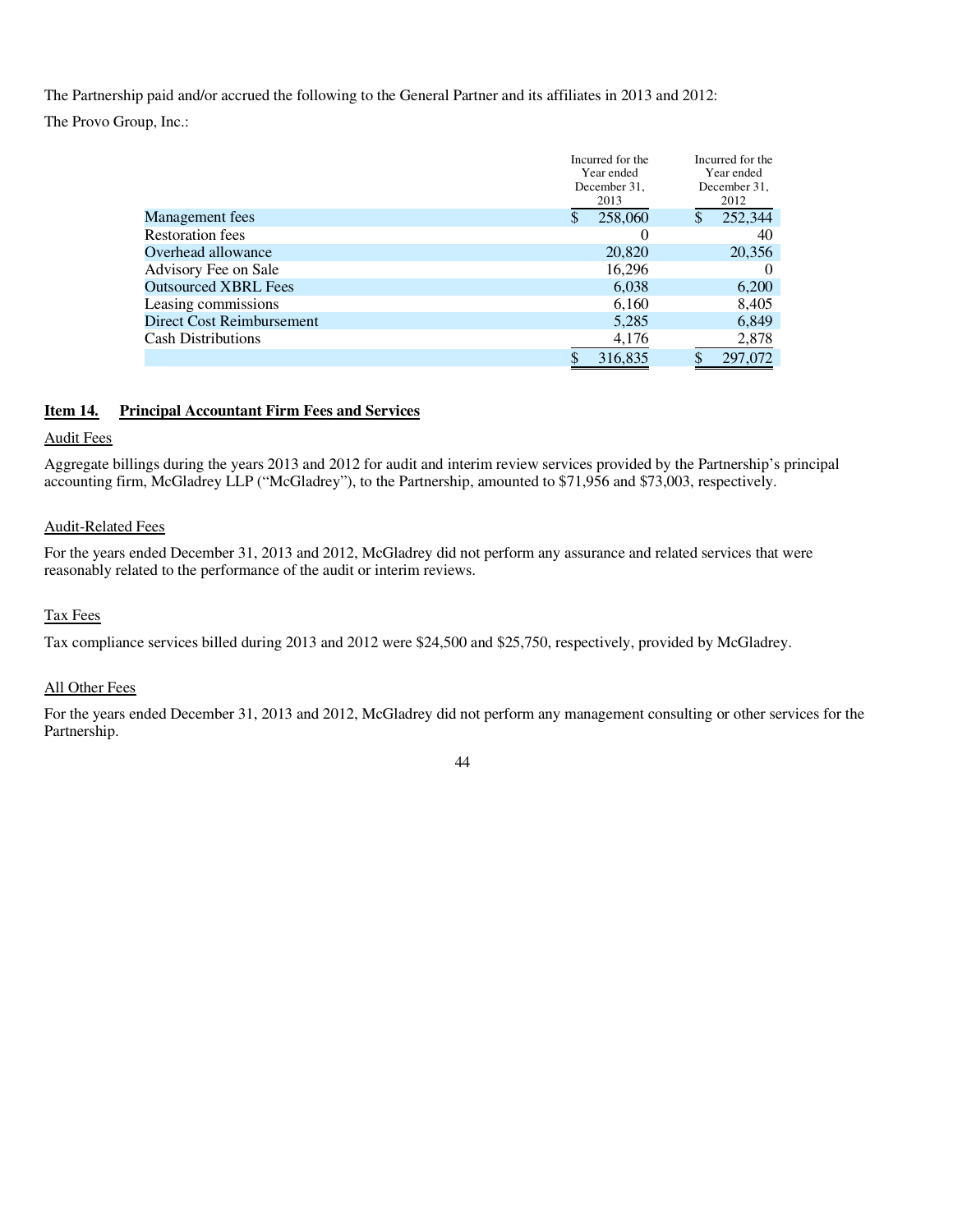# **PART IV**

### **Item 15. Exhibits and Financial Statement Schedule**

(a) 1. Financial Statements

The following financial statements of DiVall Insured Income Properties 2 Limited Partnership are included in Part II, Item 8 of this annual report on Form 10-K:

Report of Independent Registered Public Accounting Firm

Independent Auditors' Report

Balance Sheets, December 31, 2013 and 2012

Statements of Income for the Years Ended December 31, 2013, 2012, and 2011

Statements of Partners' Capital for the Years Ended December 31, 2013, 2012, and 2011

Statements of Cash Flows for the Years Ended December 31, 2013, 2012, and 2011

Notes to Financial Statements

2. Financial Statement Schedule

Schedule III – Investment Properties and Accumulated Depreciation, December 31, 2013

All other schedules for which provision is made in the applicable accounting regulation of the Securities and Exchange Commission are not required under the related instruction or are inapplicable and, therefore, have been omitted.

- 3. Listing of Exhibits
	- 3.1 Agreement of Limited Partnership dated as of November 20, 1987, amended as of November 25, 1987, and February 20, 1988, filed as Exhibit 3A to Amendment No. 1 to the Partnership's Registration Statement on Form S-11 as filed on February 22, 1988, and incorporated herein by reference.
	- 3.2 Amendments to Amended Agreement of Limited Partnership dated as of June 21, 1988, included as part of Supplement dated August 15, 1988, filed under Rule 424(b)(3), incorporated herein by reference.
	- 3.3 Amendment to Amended Agreement of Limited Partnership dated as of February 8, 1993, filed as Exhibit 3.3 to the Partnership's 10-K for the year ended December 31, 1992, Commission File 0-17686, and incorporated herein by reference.
	- 3.4 Amendment to Amended Agreement of Limited Partnership dated as of May 26, 1993, filed as Exhibit 3.4 to the Partnership's 10-K for the year ended December 31, 1993, Commission File 0-17686, and incorporated herein by reference.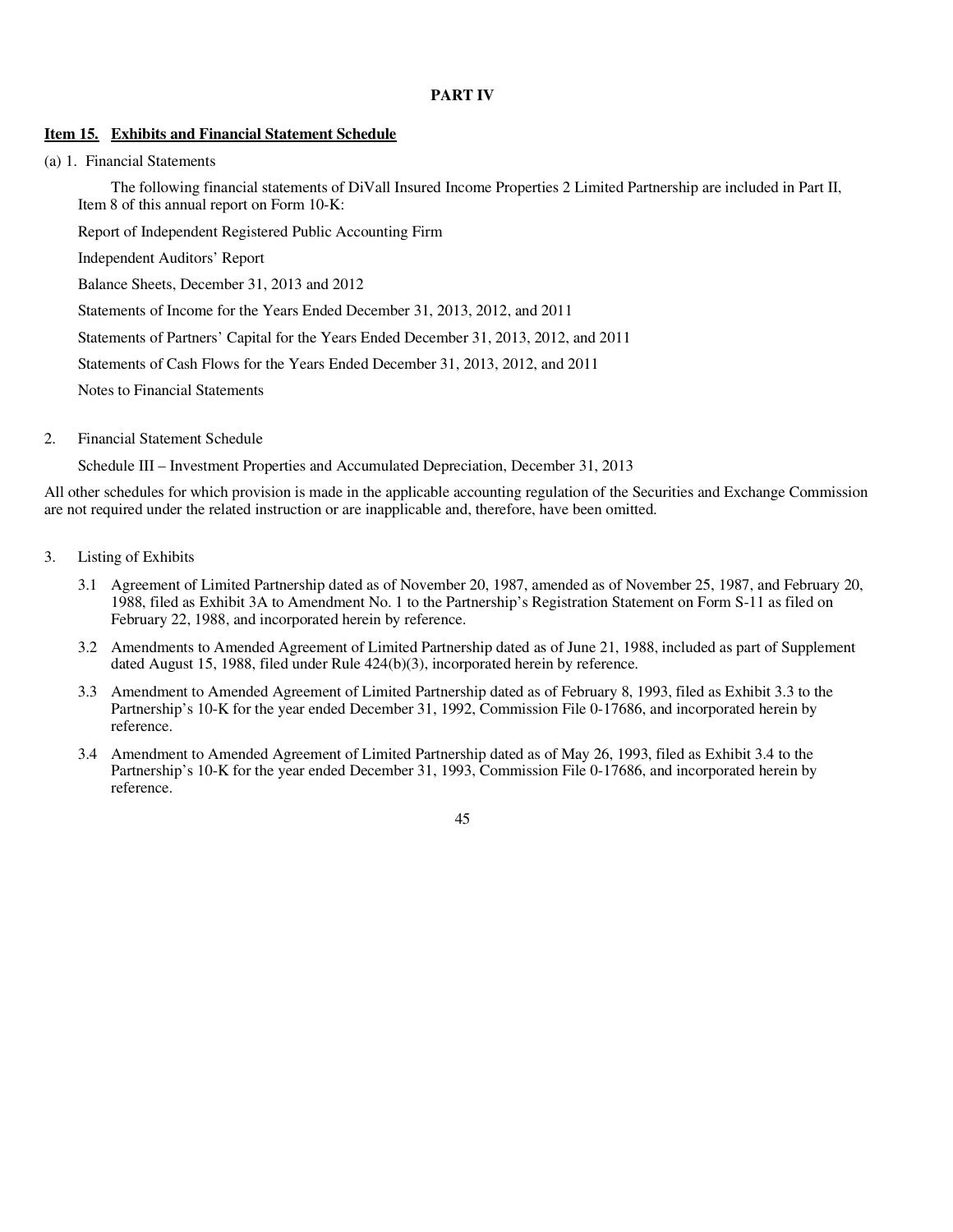- 3.5 Amendment to Amended Agreement of Limited Partnership dated as of June 30, 1994, filed as Exhibit 3.5 to the Partnership's 10-K for the year ended December 31, 1994, Commission File 0-17686, and incorporated herein by reference.
- 3.6 Amendment to Amended Agreement of Limited Partnership dated as of November 9, 2009, filed as Exhibit 4.1 to the Partnership Quarterly Report on Form 10-Q filed November 12, 2009, Commission File 0-17686, and incorporated herein by reference.
- 3.7 Certificate of Limited Partnership dated November 20, 1987. Commission File 0-17686, filed March 22, 2013, and incorporated herein by reference.
- 10.0 Permanent Manager Agreement filed as an exhibit to the Current Report on Form 8-K dated January 22, 1993, Commission File 33-18794, and incorporated herein by reference.
- 10.1 Release dated as of July 19, 2013, filed as Exhibit 99.1 to the Current Report on Form 8-K, filed July 24, 2013, and incorporated herein by reference.
- 10.2 Amendment to Lease dated as of July 19, 2013, filed as Exhibit 99.2 to the Current Report on Form 8-K, filed July 24, 2013, and incorporated herein by reference.
- 31.1 Sarbanes Oxley Section 302 Certifications.
- 31.2 Sarbanes Oxley Section 302 Certifications.
- 32.1 Certification of Periodic Financial Report Pursuant to 18 U.S.C. Section 1350.
- 99.0 Reviewed Financial Statements of Wendgusta, LLC for the fiscal years ended December 29, 2013 and December 30, 2012 prepared by Vrona & Van Schuyler, CPAs, PLLC.
- 99.1 Reviewed Financial Statements of Wendcharles I, LLC for the fiscal years ended December 29, 2013 and December 30, 2012 prepared by Vrona &Van Schuyler, CPAs, PLLC.
- 99.2 Reviewed Financial Statements of Wendcharles II, LLC for the fiscal years ended December 29, 2013 and December 30, 2012 prepared by Vrona &Van Schuyler, CPAs, PLLC.
- 101 The following materials from the Partnership's Annual Report on Form 10-K for the year ended, formatted in XBRL (Extensible Business Reporting Language): (i) Balance Sheets at December 31, 2013 and December 31, 2012, (ii) Statements of Income for the three years ended December 31, 2013, 2012 and 2011, (iii) Statement of Cash Flows for the years ended December 31, 2013, 2012 and 2011, and (v) Notes to the Condensed Financial Statements.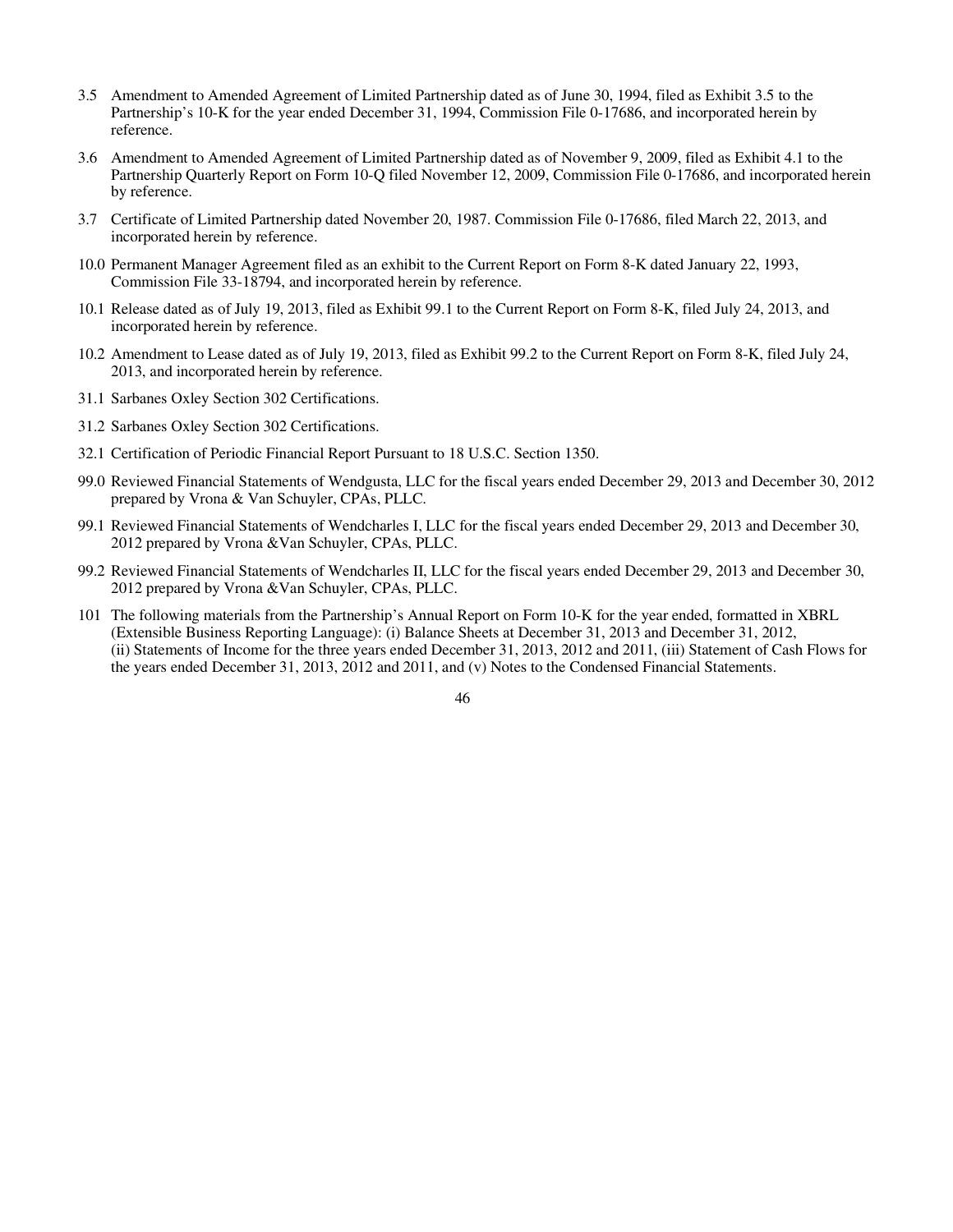# **DIVALL INSURED INCOME PROPERTIES 2 LIMITED PARTNERSHIP SCHEDULE III – INVESTMENT PROPERTIES AND ACCUMULATED DEPRECIATION DECEMBER 31, 2013**

|                            |                                 |             |                             |               |                                 |             |                        |             |              |                               |            | Life on<br>which |
|----------------------------|---------------------------------|-------------|-----------------------------|---------------|---------------------------------|-------------|------------------------|-------------|--------------|-------------------------------|------------|------------------|
|                            |                                 |             |                             |               |                                 |             | Gross Amount at which  |             |              |                               |            | Depreciation     |
|                            |                                 |             | Initial Cost to Partnership |               |                                 |             | Carried at End of Year |             |              |                               |            | 1n               |
|                            |                                 |             |                             |               | Costs                           |             |                        |             |              |                               |            | latest           |
|                            |                                 |             |                             |               | Capitalized                     |             |                        |             |              |                               |            | statement of     |
|                            |                                 |             |                             |               | Subsequent                      |             |                        |             |              |                               |            | operations is    |
|                            |                                 |             | Building and                |               | to                              |             | Building and           |             | Accumulated  | Date of                       | Date       | computed         |
| Property                   | Encumbrances                    | Land        | Improvements                |               | Acquisitions                    | Land        | Improvements           | Total       | Depreciation | Construction                  | Acquired   | (years)          |
| Santa Fe, NM               |                                 |             | 451,230                     |               |                                 |             | 451,230                | 451,230     | 361,133      |                               | 10/10/1988 | 31.5             |
| Augusta, GA (2)            |                                 | 215,416     | 434,178                     |               | $\hspace{0.05cm}$               | 213,226     | 434,177                | 647,403     | 350,009      |                               | 12/22/1988 | 31.5             |
| Charleston, SC             | $\overline{\phantom{a}}$        | 273,619     | 323,162                     |               | $\overline{\phantom{m}}$        | 273,619     | 323,162                | 596,781     | 260,514      |                               | 12/22/1988 | 31.5             |
| Aiken, SC                  |                                 | 402,549     | 373,795                     |               | $\overline{\phantom{m}}$        | 402,549     | 373,795                | 776,344     | 300,257      | $\overbrace{\phantom{13333}}$ | 2/21/1989  | 31.5             |
| Augusta, GA                |                                 | 332,154     | 396,659                     |               | $\overline{\phantom{m}}$        | 332,154     | 396,659                | 728,813     | 318,623      |                               | 2/21/1989  | 31.5             |
| Mt. Pleasant, SC           | $\hspace{0.1mm}-\hspace{0.1mm}$ | 286,060     | 294,878                     |               | $\hspace{0.1mm}-\hspace{0.1mm}$ | 252,069     | 294,878                | 546,947     | 236,866      | $\overbrace{\phantom{13333}}$ | 2/21/1989  | 31.5             |
| Charleston, SC             | $\overline{\phantom{0}}$        | 273,625     | 254,500                     |               | $\overline{\phantom{m}}$        | 273,625     | 254,500                | 528,125     | 204,432      |                               | 2/21/1989  | 31.5             |
| Aiken, SC                  |                                 | 178,521     | 455,229                     |               | $\overbrace{\phantom{12332}}$   | 178,521     | 455,229                | 633,750     | 365,671      |                               | 3/14/1989  | 31.5             |
| Des Moines, IA $(1)$ $(3)$ | $\overline{\phantom{a}}$        | 164,096     | 448,529                     | <sup>\$</sup> | 296,991                         | 161,996     | 560,057                | 722,053     | 452,784      | 1989                          | 8/1/1989   | 31.5             |
| North Augusta, SC          |                                 | 250,859     | 409,297                     |               |                                 | 250,859     | 409,297                | 660,156     | 315,644      |                               | 12/29/1989 | 31.5             |
| Martinez, GA               |                                 | 266,175     | 367,575                     |               | $\hspace{0.1mm}-\hspace{0.1mm}$ | 266,175     | 367,575                | 633,750     | 283,469      |                               | 12/29/1989 | 31.5             |
| Columbus, OH               |                                 | 351,325     | 708,141                     |               |                                 | 351,325     | 708,140                | 1,059,465   | 535,585      |                               | 6/1/1990   | 31.5             |
|                            |                                 | \$2,994,399 | 4,917,173                   |               | 296,991                         | \$2,956,118 | 5,028,699              | \$7,984,817 | 3,984,987    |                               |            |                  |

(1) This pro pert y was written down to its estimated net realizable value at December 31, 1998.

(2) In the Fourth Quarter of 2001, a portion of the land was purchased from the Partnership by the County Commission for utility and maintenance easement.

(3) Building improvements were incurred at the pro pert y during the fourth quarter of 2009.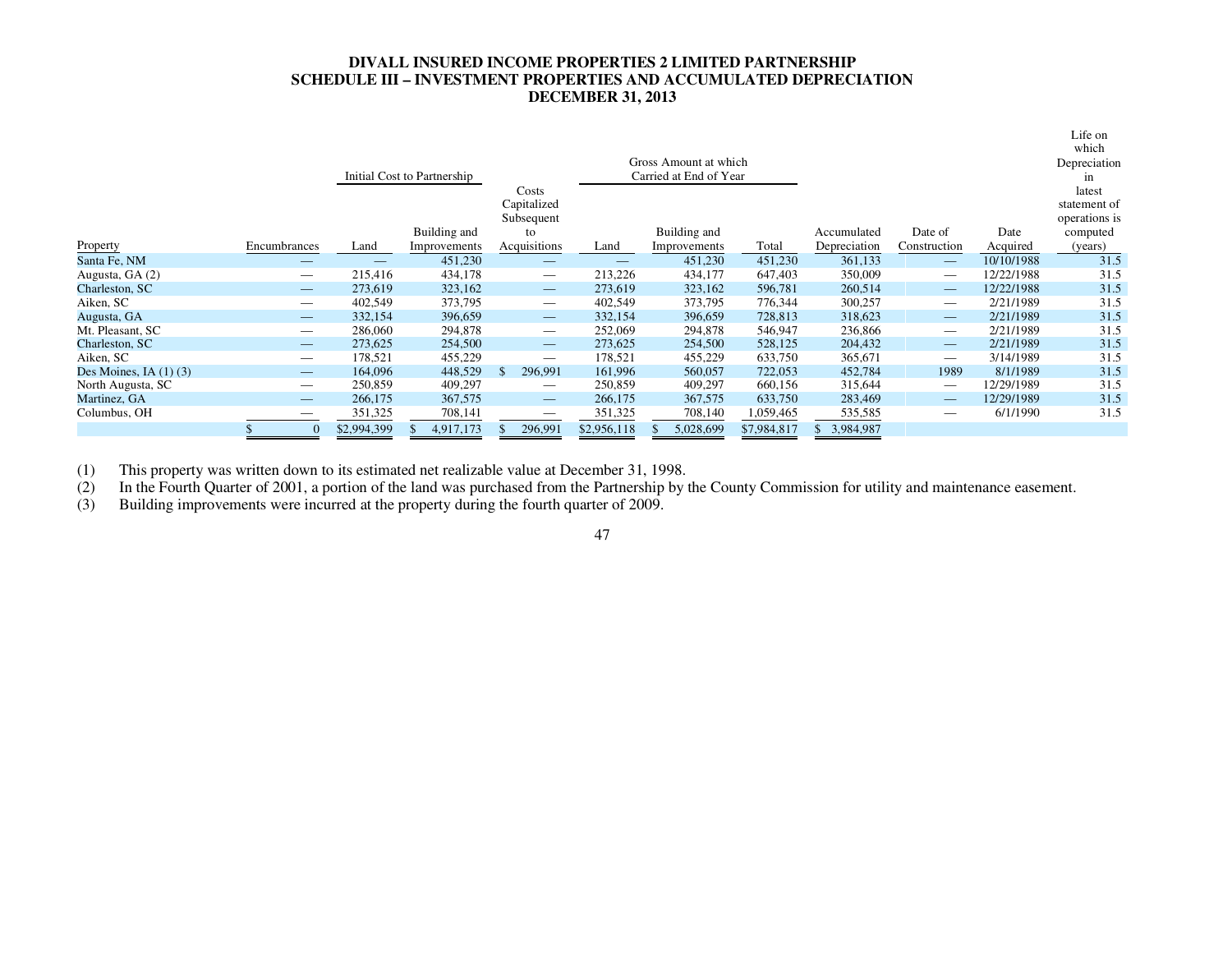# **DIVALL INSURED INCOME PROPERTIES 2 LIMITED PARTNERSHIP SCHEDULE III – INVESTMENT PROPERTIES AND ACCUMULATED DEPRECIATION**

# **DECEMBER 31, 2013**

# **(B) Reconciliation of "Investment Properties and Accumulated Depreciation":**

|                                      | <b>Year Ended</b><br>December 31. | <b>Year Ended</b><br>December 31. |                                 | <b>Year Ended</b><br>December 31. | <b>Year Ended</b><br>December 31, |
|--------------------------------------|-----------------------------------|-----------------------------------|---------------------------------|-----------------------------------|-----------------------------------|
| <b>Investment Properties</b>         | 2013                              | 2012                              | <b>Accumulated Depreciation</b> | 2013                              | 2012                              |
| Balance at beginning of year         | \$7,984,817                       | \$7,984,817                       | Balance at beginning of year    | \$3,834,881                       | \$3,684,775                       |
| Additions:                           |                                   |                                   | Additions charged to costs and  |                                   |                                   |
|                                      |                                   |                                   | expenses                        | 150.106                           | 150,106                           |
| Deletions:                           |                                   |                                   |                                 |                                   |                                   |
| Vacant-Phoenix, AZ property sold (2) |                                   |                                   | Vacant-Phoenix, AZ property     |                                   |                                   |
|                                      | $\theta$                          | (142, 747)                        | sold $(2)$                      | $\Omega$                          | (142, 747)                        |
| Vacant-Phoenix, AZ property          |                                   |                                   | Vacant-Phoenix, AZ property     |                                   |                                   |
| impairment write-down (1)            | $\overline{0}$                    | 142,747                           | impairment write-down (1)       | $\Omega$                          | 142,747                           |
| Balance at end of year (3)           | \$7,984,817                       | \$7,984,817                       | Balance at end of year          | \$3,984,987                       | \$3,834,881                       |

(1) The property was written-down to its estimated fair value of \$150,000 during the fiscal year 2011.

(2) The property was reclassified to property held for sale in the third quarter of 2011 and sold in the fourth quarter of 2012.

(3) The land cost of \$33,991, applicable to the eminent domain proceedings, was classified as Property Held for Sale beginning in 2010. As a result, the land cost, and the resulting sale in 2013, is not reflected in the balances in the table above.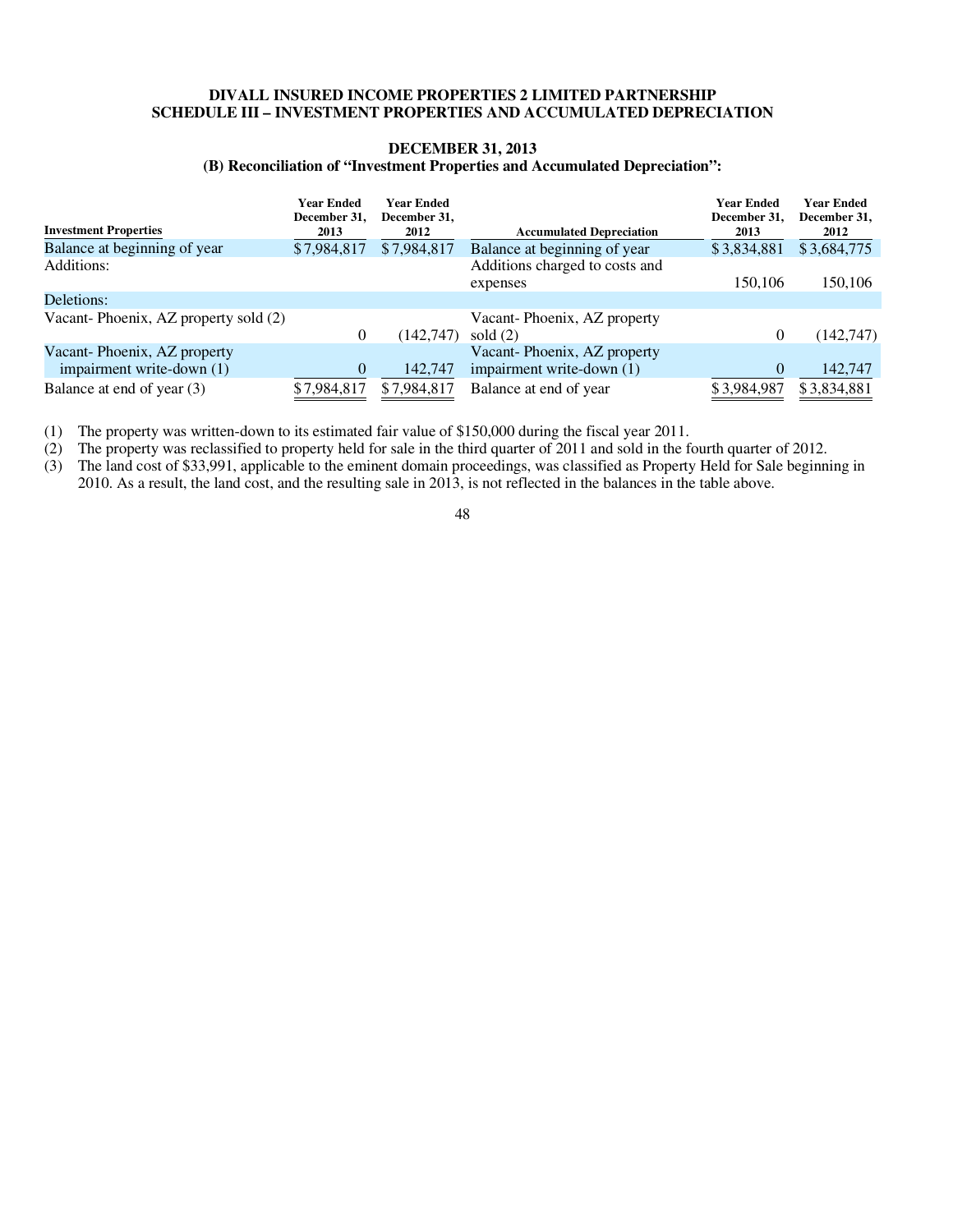### **SIGNATURES**

Pursuant to the requirements of Section 13 or 15(d) of the Securities Exchange Act of 1934, the Registrant has duly caused this report to be signed on its behalf by the undersigned, thereunto duly authorized.

#### **DIVALL INSURED INCOME PROPERTIES 2, L.P.**

- By: /s/ Bruce A. Provo President, Chief Executive Officer and Director of The Provo Group, Inc., the General Partner of the Partnership (principal executive officer of the registrant)
- By: /s/ Lynette L. DeRose Chief Financial Officer of the Partnership (principal financial officer of the registrant)

By: THE PROVO GROUP, INC., General Partner

By: /s/ Bruce A. Provo President, Chief Executive Officer and Director of The Provo Group, Inc., the General Partner of the Partnership (principal executive officer of the registrant)

Dated: March 28, 2014

Pursuant to the requirements of the Securities Exchange Act of 1934, the report has been signed below by the following persons on behalf of the Registrant and in the capacities and on the dates indicated.

- By: /s/ Bruce A. Provo President, Chief Executive Officer and Director of The Provo Group, Inc., the General Partner of the Partnership
- By: /s/ Caroline E. Provo Director of The Provo Group, Inc., the General Partner of the Partnership

Date: March 28, 2014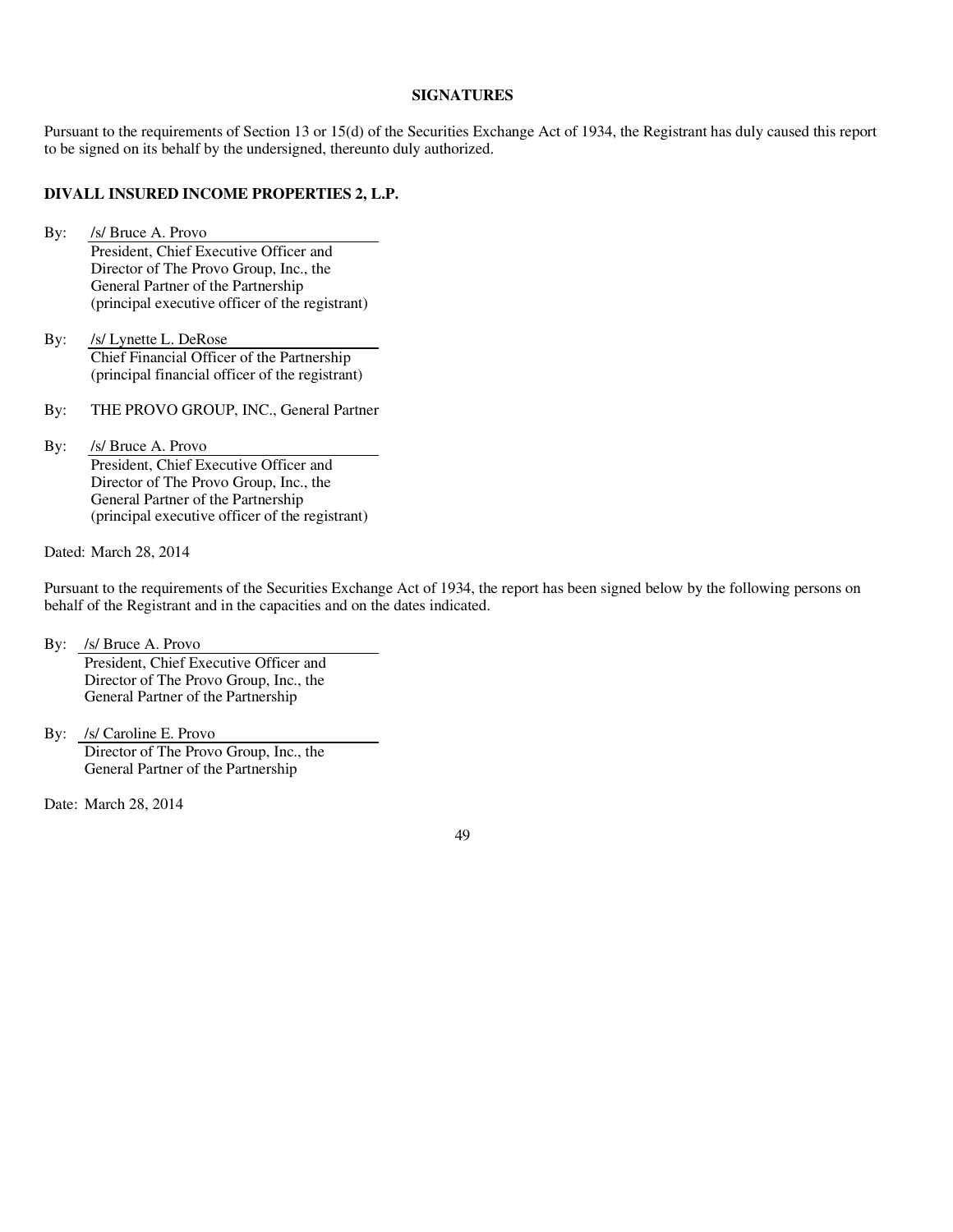# **DIVALL INSURED INCOME PROPERTIES 2 LIMITED PARTNERSHIP**

### **CERTIFICATIONS**

I, Lynette L. DeRose, certify that:

- 1. I have reviewed this annual report on Form 10-K of DiVall Insured Income Properties 2 Limited Partnership;
- 2. Based on my knowledge, this annual report does not contain any untrue statement of a material fact or omit to state a material fact necessary to make the statements made, in light of the circumstances under which such statements were made, not misleading with respect to the period covered by this report;
- 3. Based on my knowledge, the financial statements, and other financial information included in this report, fairly present in all material respects the financial condition, results of operations and cash flows of the registrant as of, and for, the periods presented in this report;
- 4. The Registrant's other certifying officer and I are responsible for establishing and maintaining disclosure controls and procedures (as defined in Exchange Act Rules 13a-15(e) and 15d-15(e)) and internal control over financial reporting (as defined in Exchange Act Rules 13a-15(f) and 15d-15(f)) for the registrant and have:
	- a) Designed such disclosure controls and procedures, or caused such disclosure controls and procedures to be designed under our supervision**,** to ensure that material information relating to the registrant, including its consolidated subsidiaries, is made known to us by others within those entities, particularly during the period in which this report is being prepared;
	- b) Designed such internal control over financial reporting, or caused such internal control over financial reporting to be designed under our supervision, to provide reasonable assurance regarding the reliability of financial reporting and the preparation of financial statements for external purposes in accordance with generally accepted accounting principles.
	- c) Evaluated the effectiveness of the registrant's disclosure controls and procedures and presented in this report our conclusions about the effectiveness of the disclosure controls and procedures, as of the end of the period covered by this report based on such evaluation;
	- d) Disclosed in this report any change in the registrant's internal control over financial reporting that occurred during the registrant's most recent fiscal quarter (the registrant's fourth fiscal quarter in the case of an annual report) that has materially affected, or is reasonably likely to materially affect, the registrant's internal control over financial reporting; and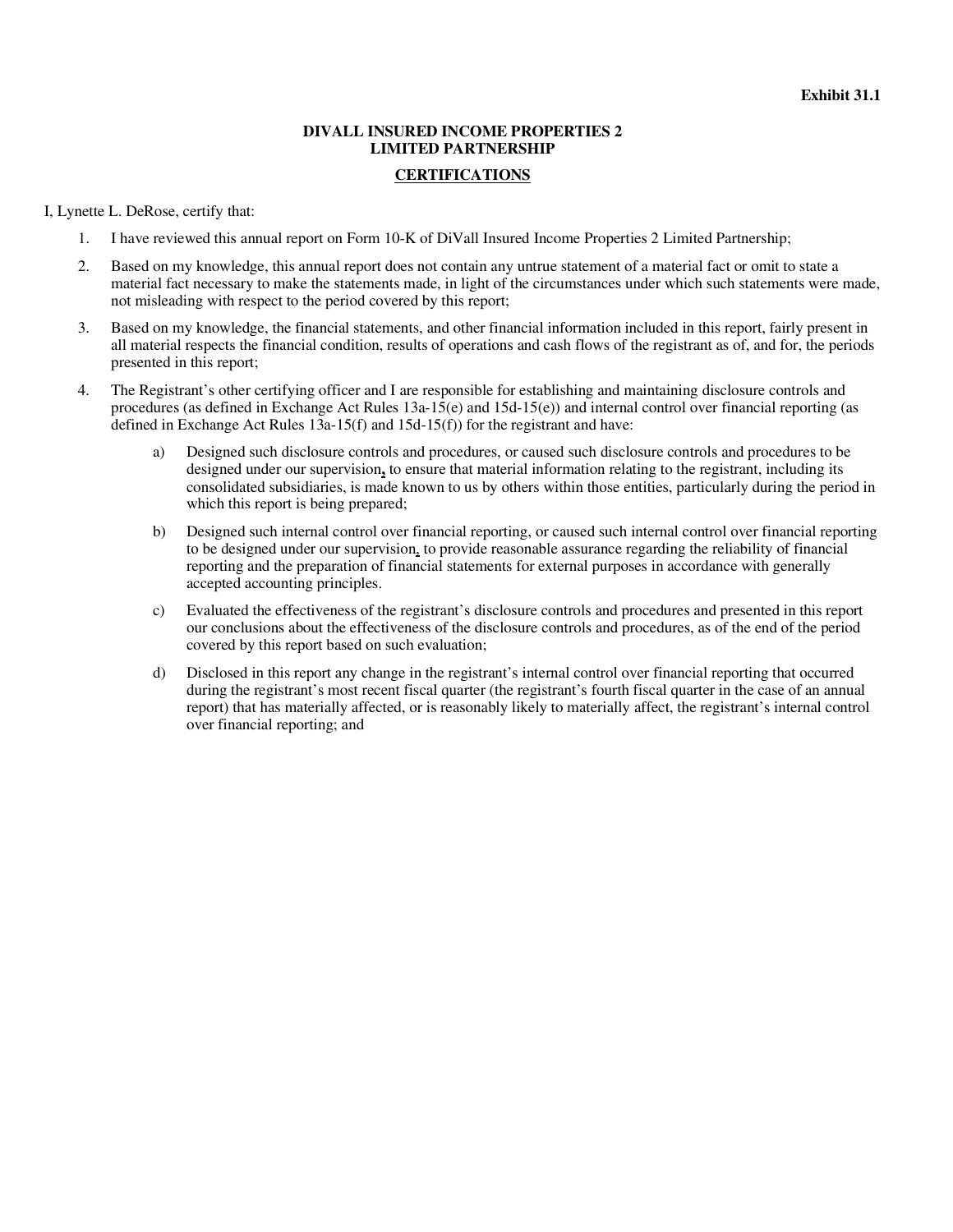- 5. The registrant's other certifying officer and I have disclosed, based on our most recent evaluation of internal control over financial reporting, to the registrant's auditors and the audit committee of the registrant's board of directors (or persons performing the equivalent functions):
	- a) All significant deficiencies and material weaknesses in the design or operation of internal control over financial reporting which are reasonably likely to adversely affect the registrant's ability to record, process, summarize and report financial information; and
	- b) Any fraud, whether or not material, that involves management or other employees who have a significant role in the registrant's internal control over financial reporting.

Dated: March 28, 2014 By: /s/ Lynette L. DeRose Chief Financial Officer of the Partnership (principal financial officer of the registrant)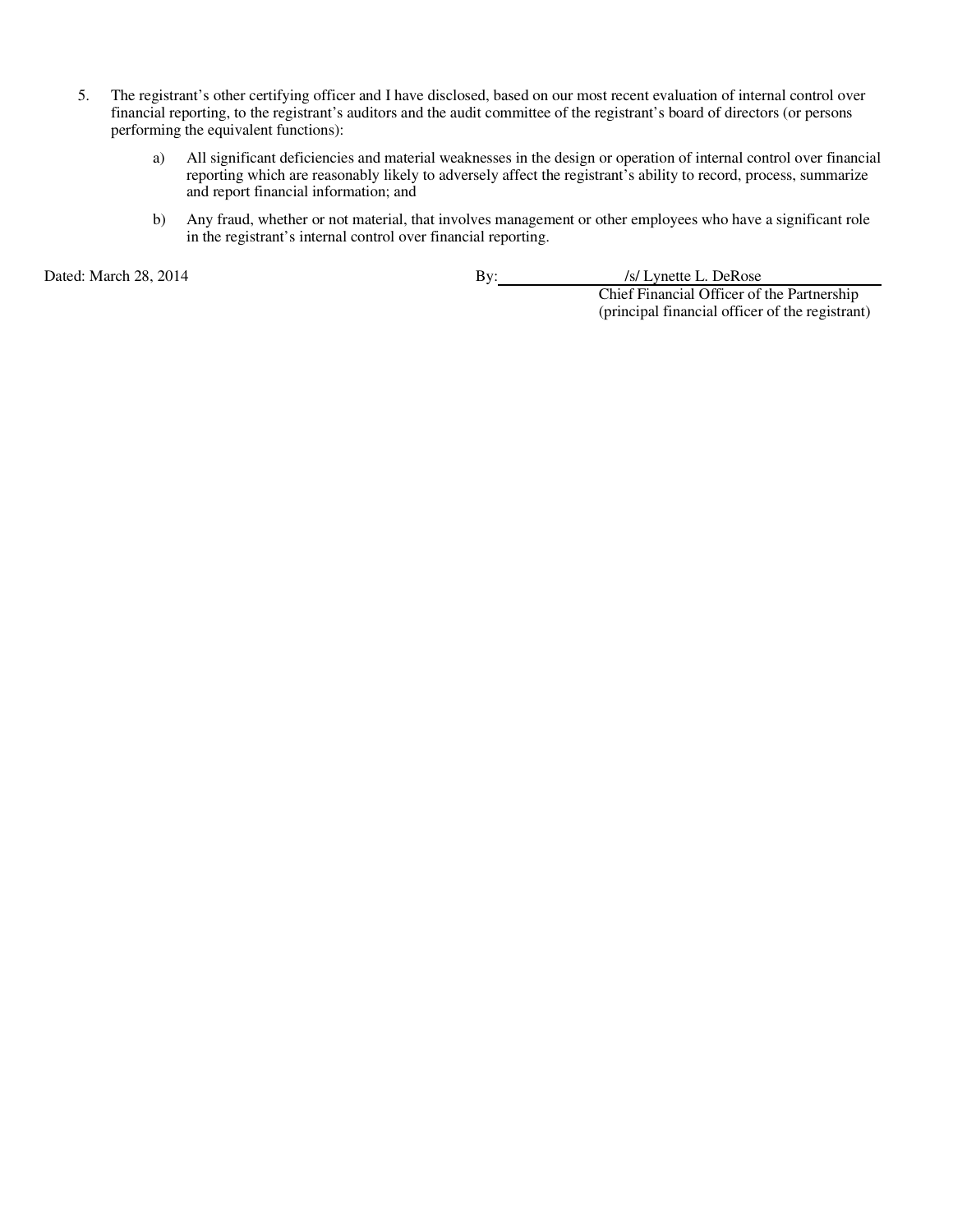# **DIVALL INSURED INCOME PROPERTIES 2 LIMITED PARTNERSHIP**

### **CERTIFICATIONS**

I, Bruce A. Provo, certify that:

- 1. I have reviewed this annual report on Form 10-K of DiVall Insured Income Properties 2 Limited Partnership;
- 2. Based on my knowledge, this annual report does not contain any untrue statement of a material fact or omit to state a material fact necessary to make the statements made, in light of the circumstances under which such statements were made, not misleading with respect to the period covered by this report;
- 3. Based on my knowledge, the financial statements, and other financial information included in this report, fairly present in all material respects the financial condition, results of operations and cash flows of the registrant as of, and for, the periods presented in this report;
- 4. The Registrant's other certifying officer and I are responsible for establishing and maintaining disclosure controls and procedures (as defined in Exchange Act Rules 13a-15(e) and 15d-15(e)) and internal control over financial reporting (as defined in Exchange Act Rules 13a-15(f) and 15d-15(f)) for the registrant and have:
	- a) Designed such disclosure controls and procedures, or caused such disclosure controls and procedures to be designed under our supervision**,** to ensure that material information relating to the registrant, including its consolidated subsidiaries, is made known to us by others within those entities, particularly during the period in which this report is being prepared;
	- b) Designed such internal control over financial reporting, or caused such internal control over financial reporting to be designed under our supervision, to provide reasonable assurance regarding the reliability of financial reporting and the preparation of financial statements for external purposes in accordance with generally accepted accounting principles.
	- c) Evaluated the effectiveness of the registrant's disclosure controls and procedures and presented in this report our conclusions about the effectiveness of the disclosure controls and procedures, as of the end of the period covered by this report based on such evaluation;
	- d) Disclosed in this report any change in the registrant's internal control over financial reporting that occurred during the registrant's most recent fiscal quarter (the registrant's fourth fiscal quarter in the case of an annual report) that has materially affected, or is reasonably likely to materially affect, the registrant's internal control over financial reporting; and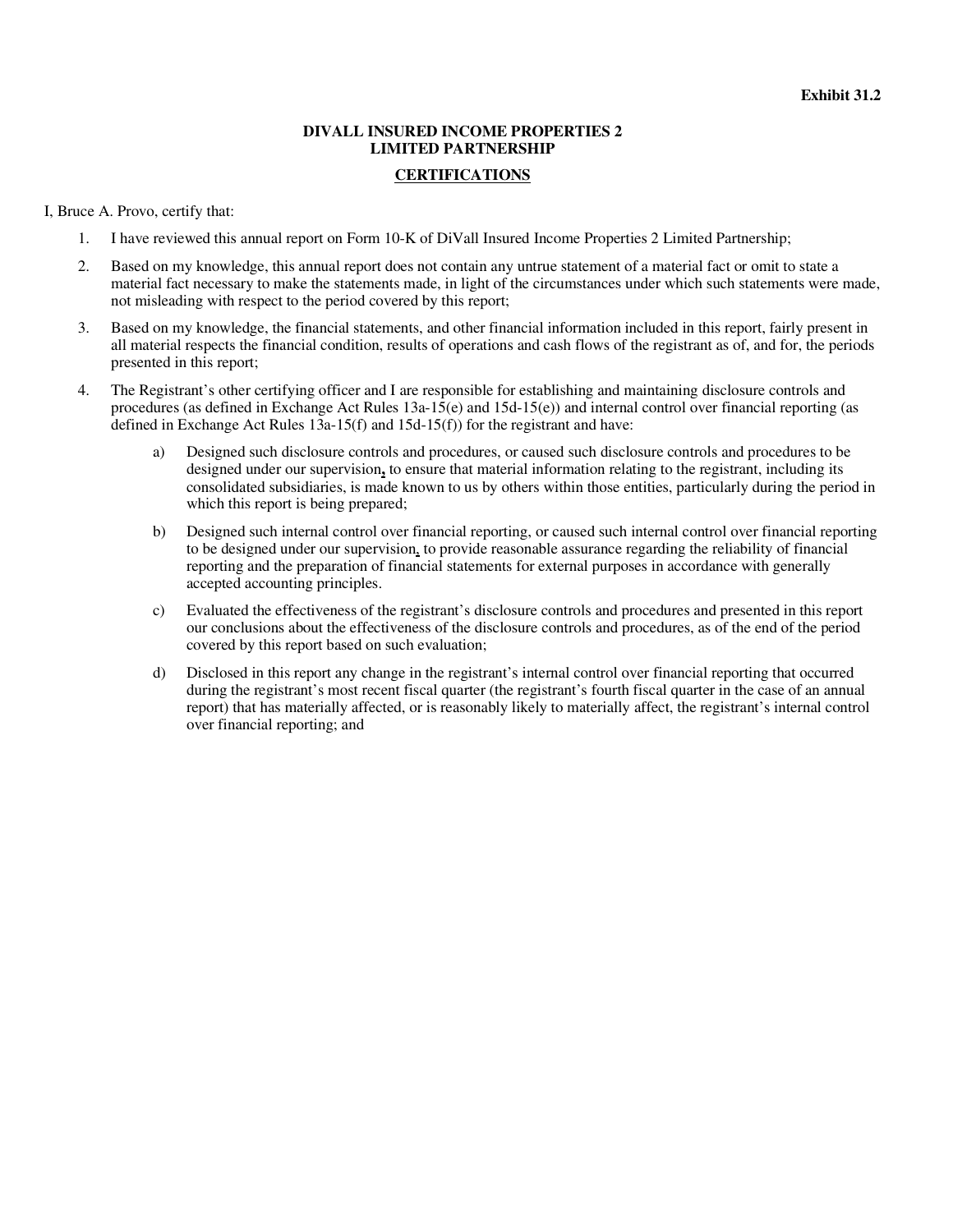- 5. The registrant's other certifying officer and I have disclosed, based on our most recent evaluation of internal control over financial reporting, to the registrant's auditors and the audit committee of the registrant's board of directors (or persons performing the equivalent functions):
	- a) All significant deficiencies and material weaknesses in the design or operation of internal control over financial reporting which are reasonably likely to adversely affect the registrant's ability to record, process, summarize and report financial information; and
	- b) Any fraud, whether or not material, that involves management or other employees who have a significant role in the registrant's internal control over financial reporting.

Dated: March 28, 2014 By: /s/ Bruce A. Provo

President, and Chief Executive Officer of The Provo Group, Inc., the General Partner of the Partnership (principal executive officer of the registrant)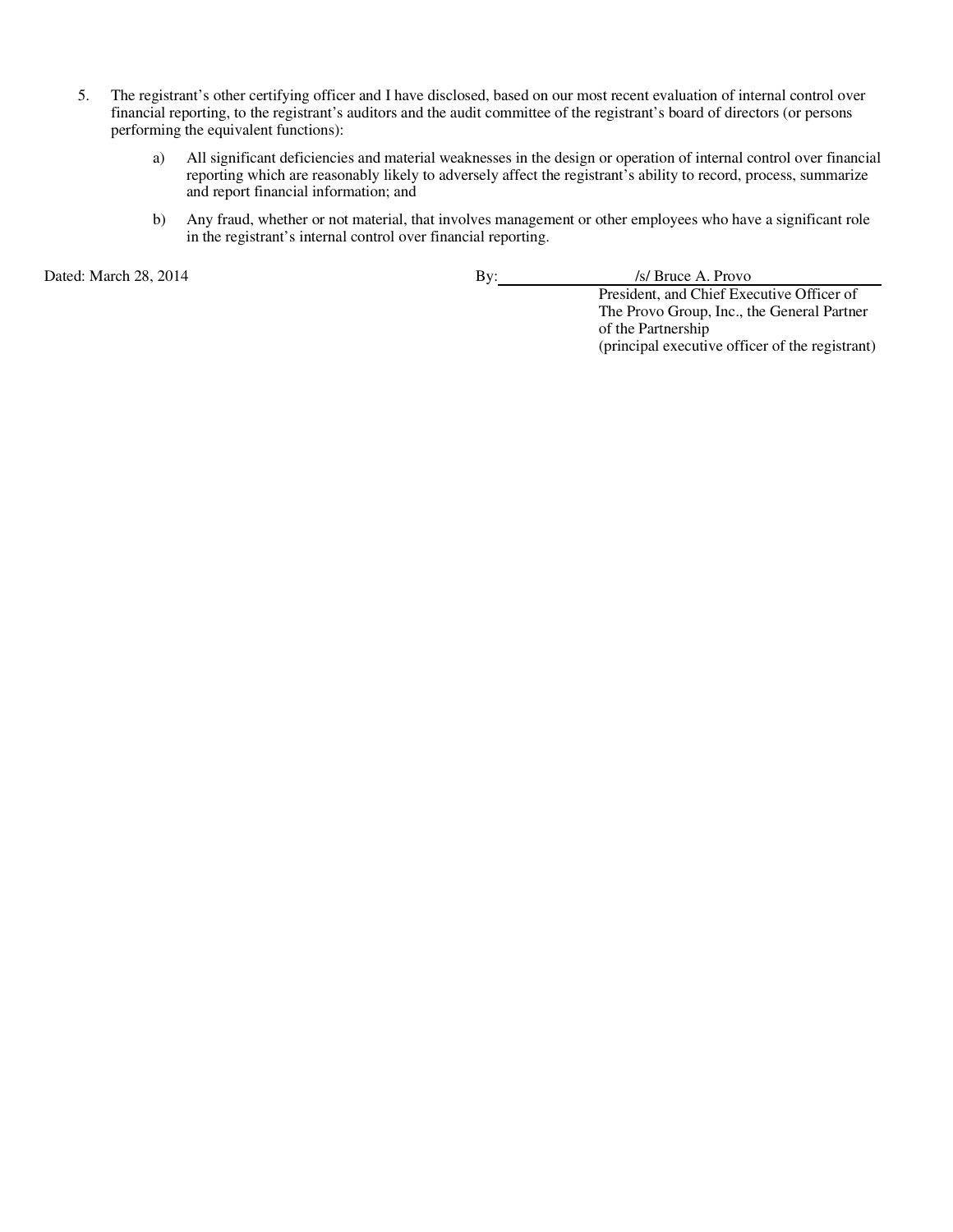#### **DIVALL INSURED INCOME PROPERTIES 2 LIMITED PARTNERSHIP**

#### **Certification of Periodic Financial Report Pursuant to 18 U.S.C. Section 1350**

Pursuant to 18 U.S.C. Section 1350, as adopted pursuant to Section 906 of the Sarbanes-Oxley Act of 2002, the undersigned principal executive officer and principal financial officer of Divall Insured Income Properties 2 Limited Partnership (the "Company") certify that the Annual Report on Form 10-K of the Company for the period ended December 31, 2013 fully complies with the requirements of Section 13(a) or 15(d) of the Securities Exchange Act of 1934 and that information contained in the periodic report fairly presents, in all material respects, the financial condition and results of operations of the Company.

Dated: March 28, 2014

| Chief Financial Officer of the Partnership      |
|-------------------------------------------------|
|                                                 |
| (principal financial officer of the registrant) |
|                                                 |
| President, and Chief Executive Officer of the   |
|                                                 |
|                                                 |
| (principal executive officer of the registrant) |
|                                                 |

This certification is made solely for the purpose of 18 U.S.C. Section 1350, subject to the knowledge standard contained therein, and not for any other purpose.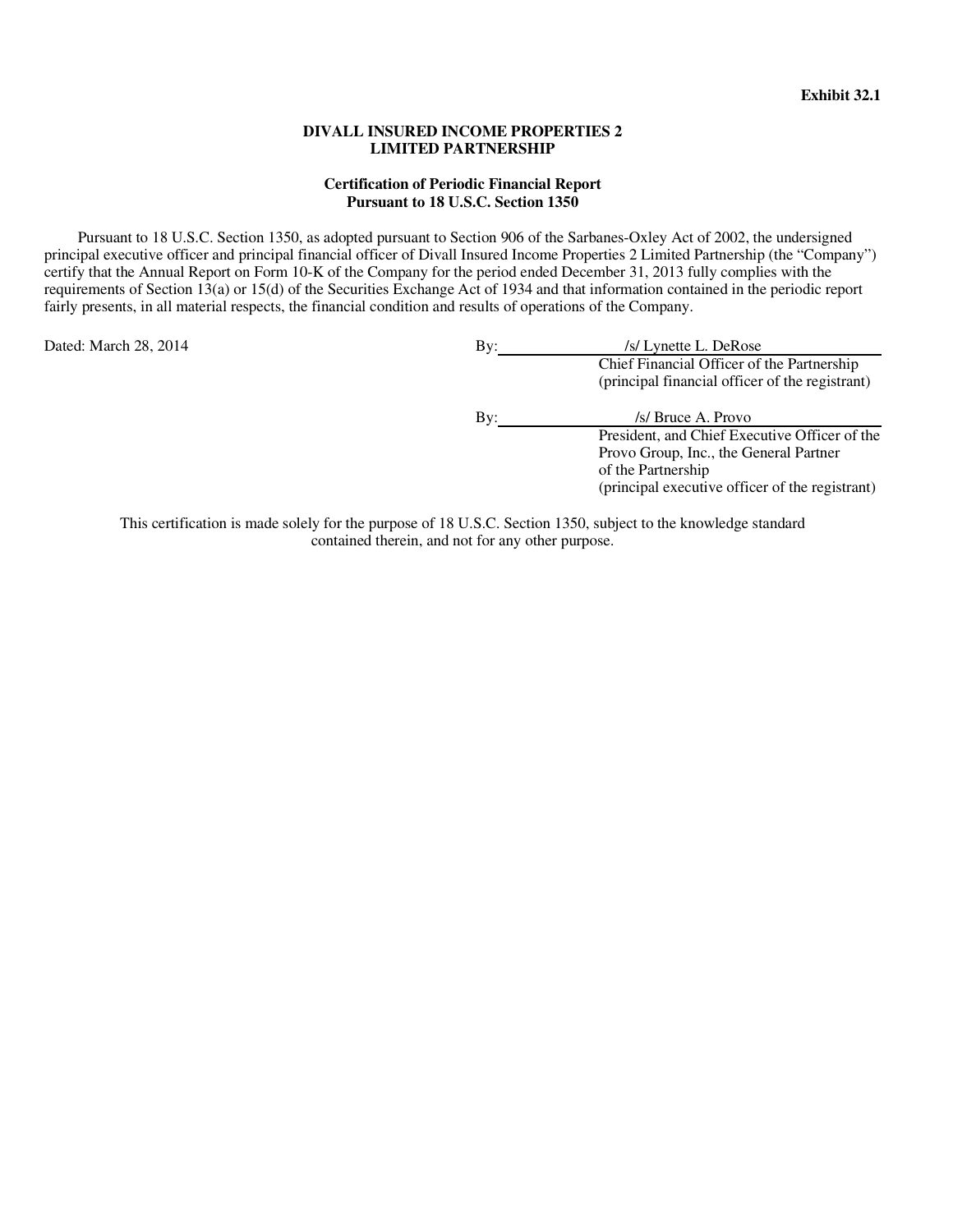**Exhibit 99.0** 

**VRONA & VAN SCHUYLER CPAS, PLLC** CERTIFIED PUBLIC ACCOUNTANTS

# WENDGUSTA, LLC FINANCIAL STATEMENTS—INCOME TAX BASIS DECEMBER 29, 2013 and DECEMBER 30, 2012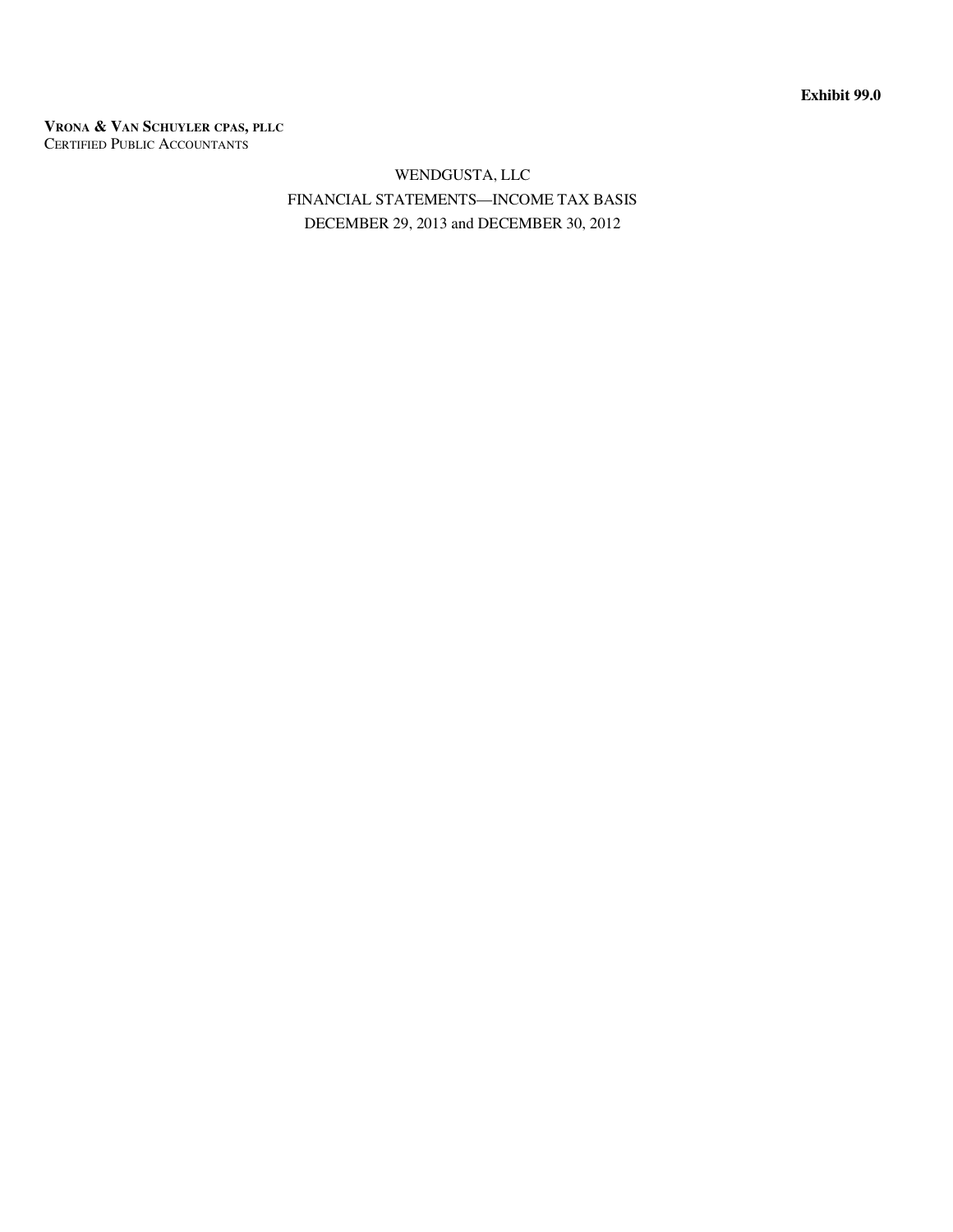### **VRONA & VAN SCHUYLER CPAS, PLLC** CERTIFIED PUBLIC ACCOUNTANTS ADMIN@VRONAVANSCHUYLERCPA.COM WWW.VRONAVANSCHUYLERCPA.COM

240 Long Beach Road (2008) 240 West 35th St. Ste 300<br>240 West 35th St. Ste 300<br>2506 New York, NY 11558-1541 ISLAND PARK, NY 11558-1541<br>Tel: 516-670-9479 Tel: 212-868-3750 TEL: 516-670-9479<br>Fax: 516-670-9477

FAX: 212-868-3727

# INDEPENDENT ACCOUNTANTS' REVIEW REPORT

To the Members Wendgusta, LLC 27 Central Avenue Cortland, New York

We have reviewed the accompanying statements of assets, liabilities and members' capital-income tax basis of Wendgusta, LLC as of December 29, 2013 and December 30, 2012 and the related statements of revenues and expenses-income tax basis, changes in members' capital-income tax basis and cash flows-income tax basis for the years then ended. A review includes primarily applying analytical procedures to management's financial data and making inquiries of company management. A review is substantially less in scope than an audit, the objective of which is the expression of an opinion regarding the financial statements as a whole. Accordingly, we do not express such an opinion.

Management is responsible for the preparation and fair presentation of the financial statements in accordance with the income tax basis of accounting and for designing, implementing, and maintaining internal control relevant to the preparation and fair presentation of the financial statements.

Our responsibility is to conduct the reviews in accordance with Statements on Standards for Accounting and Review Services issued by the American Institute of Certified Public Accountants. Those standards require us to perform procedures to obtain limited assurance that there are no material modifications that should be made to the financial statements. We believe that the results of our procedures provide a reasonable basis for our report.

Based on our reviews, we are not aware of any material modifications that should be made to the accompanying financial statements in order for them to be in conformity with the income tax basis of accounting, as described in Note 1.

Vronce & Van Schwyler CAAs, PLc

CERTIFIED PUBLIC ACCOUNTANTS

January 27, 2014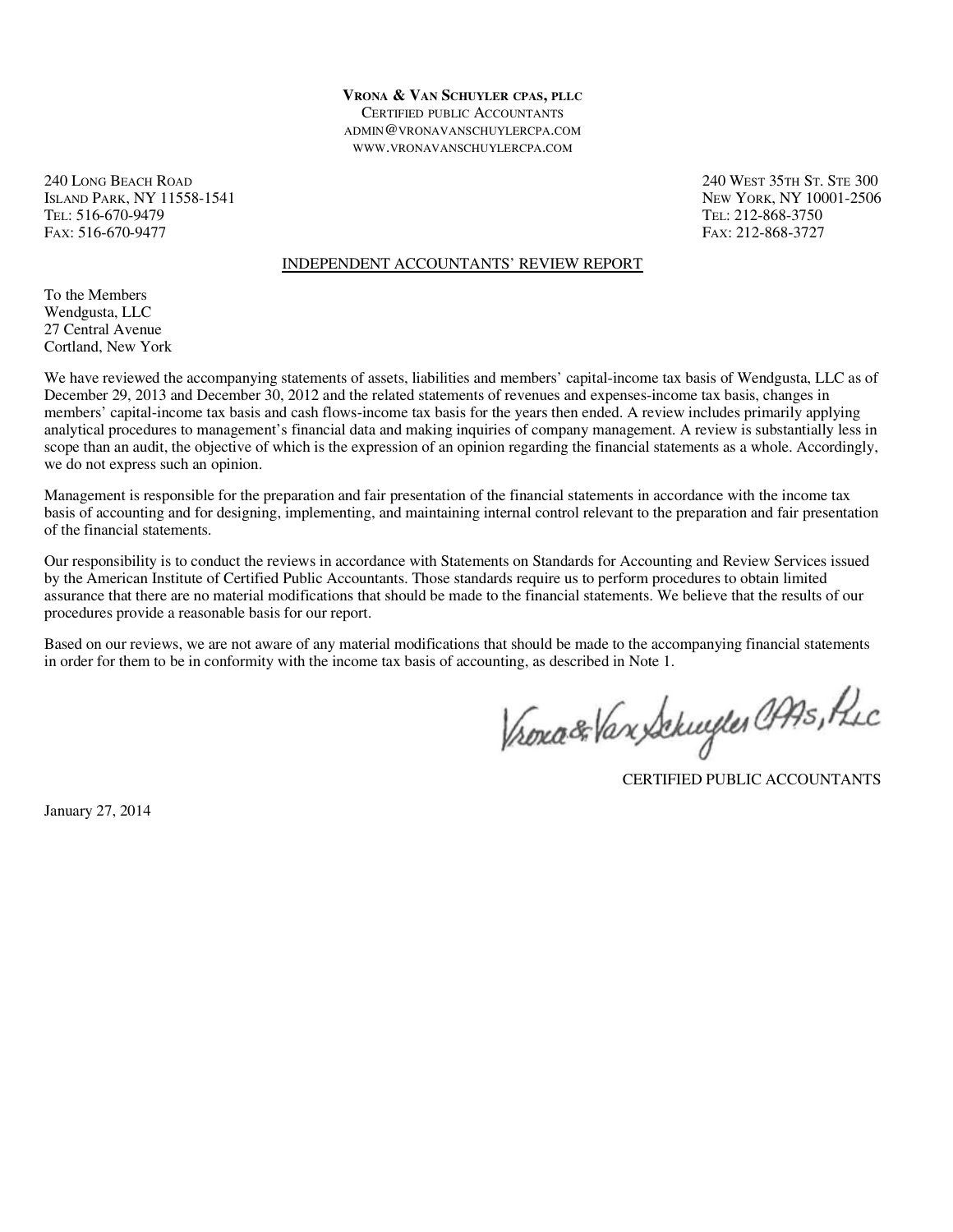#### Wendgusta, LLC Statements of Assets, Liabilities and Members' Capital-Income Tax Basis December 29, 2013 and December 30, 2012

|                                                                                              | 2013        | 2012        |
|----------------------------------------------------------------------------------------------|-------------|-------------|
| <b>ASSETS</b>                                                                                |             |             |
| Current assets:                                                                              |             |             |
| Cash—(Note 1J)                                                                               | \$1,014,836 | \$1,075,796 |
| Inventories—(Note 1C)                                                                        | 74,581      | 73,399      |
| Prepaid expenses and other current assets                                                    | 128,546     | 85,410      |
| Total current assets                                                                         | 1,217,963   | 1,234,605   |
| Property and equipment, net of accumulated depreciation—(Notes 1D and 2)                     | 966,348     | 947,119     |
| Other assets:                                                                                |             |             |
| Goodwill, net of accumulated amortization of $$2,581,202$ in 2013 and $$2,184,094$ in 2012—  |             |             |
| (Note 1E)                                                                                    | 3,375,425   | 3,772,533   |
| Loan cost, net of accumulated amortization of \$6,862 in 2013 and \$40,733 in 2012—(Note 1G) | 96,065      | 25,920      |
| Tech fees, net of accumulated amortization of \$312 in 2013 and \$0 in 2012                  | 14,688      | $\Omega$    |
| Deposits                                                                                     | 17,207      | 17,108      |
| Total other assets                                                                           | 3,503,385   | 3,815,561   |
| <b>TOTAL ASSETS</b>                                                                          | \$5,687,696 | \$5,997,285 |
| <b>LIABILITIES AND MEMBERS' CAPITAL</b>                                                      |             |             |
| Current liabilities:                                                                         |             |             |
| Current maturities of long-term debt—(Note 3)                                                | \$410,161   | \$415,407   |
| Accounts payable, accrued expenses and taxes payable                                         | 1,077,339   | 1,050,742   |
| Total current liabilities                                                                    | 1,487,500   | 1,466,149   |
| Long-term liabilities:                                                                       |             |             |
| Long-term debt, less current maturities—(Note 3)                                             | 4,124,223   | 4,450,029   |
| <b>Total liabilities</b>                                                                     | 5,611,723   | 5,916,178   |
| Commitments and contingencies—(Notes 3,4,5, 6 and 7)                                         |             |             |
| Members' capital—(Notes 1A, 5, 6B and 6C)                                                    | 75,973      | 81,107      |
| TOTAL LIABILITIES AND MEMBERS' CAPITAL                                                       | \$5,687,696 | \$5,997,285 |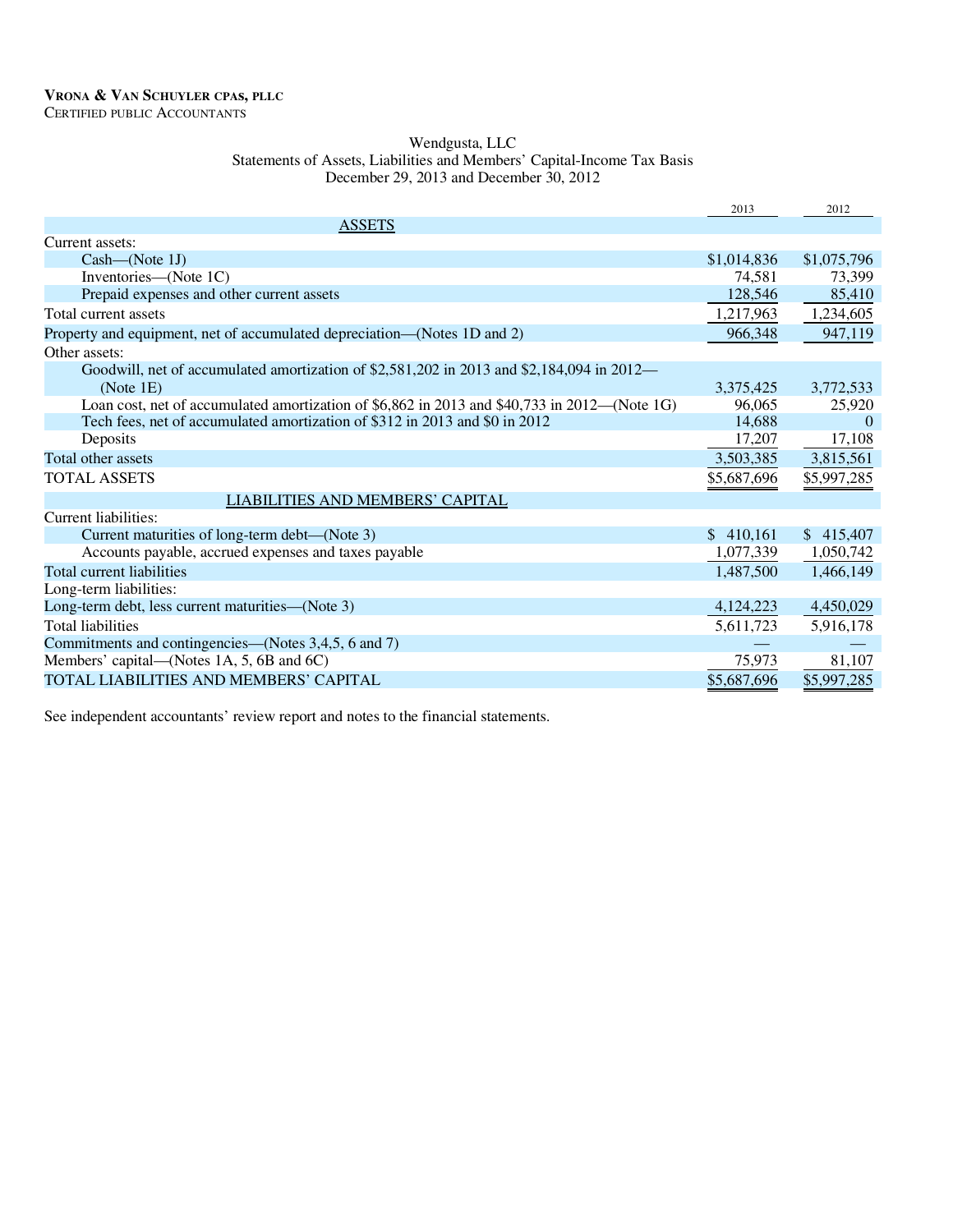#### Wendgusta, LLC Statements of Revenues and Expenses-Income Tax Basis For the Years Ended December 29, 2013 and December 30, 2012

|                                                         | 2013         | 2012         |
|---------------------------------------------------------|--------------|--------------|
| Sales—net                                               | \$15,064,037 | \$15,373,261 |
| Cost of sales—net                                       | 4,603,129    | 4,763,426    |
| Gross profit                                            | 10,460,908   | 10,609,835   |
| Labor expenses                                          | 4,438,869    | 4,497,065    |
| Store operating and occupancy expenses                  | 2,623,364    | 2,631,526    |
| General and administrative expenses                     | 679.983      | 645,994      |
| Advertising expenses—(Note 4A)                          | 728,069      | 742,691      |
| Royalty expense—(Note 4A)                               | 602.561      | 614,930      |
| Depreciation and amortization—(Notes 1D, 1E, 1F and 1G) | 744,976      | 807,147      |
| Interest expense—(Note 3)                               | 151,321      | 242,766      |
| Total operating expenses                                | 9,969,143    | 10,182,119   |
| Operating income (loss)                                 | 491,765      | 427,716      |
| Gain/(loss) on sale/(disposal) of assets                | (60,000)     | (4,616)      |
| Other income                                            | 56,451       | 48,696       |
| Excess (deficiency) of revenues over expenses—(Note 1H) | 488,216      | 471,796      |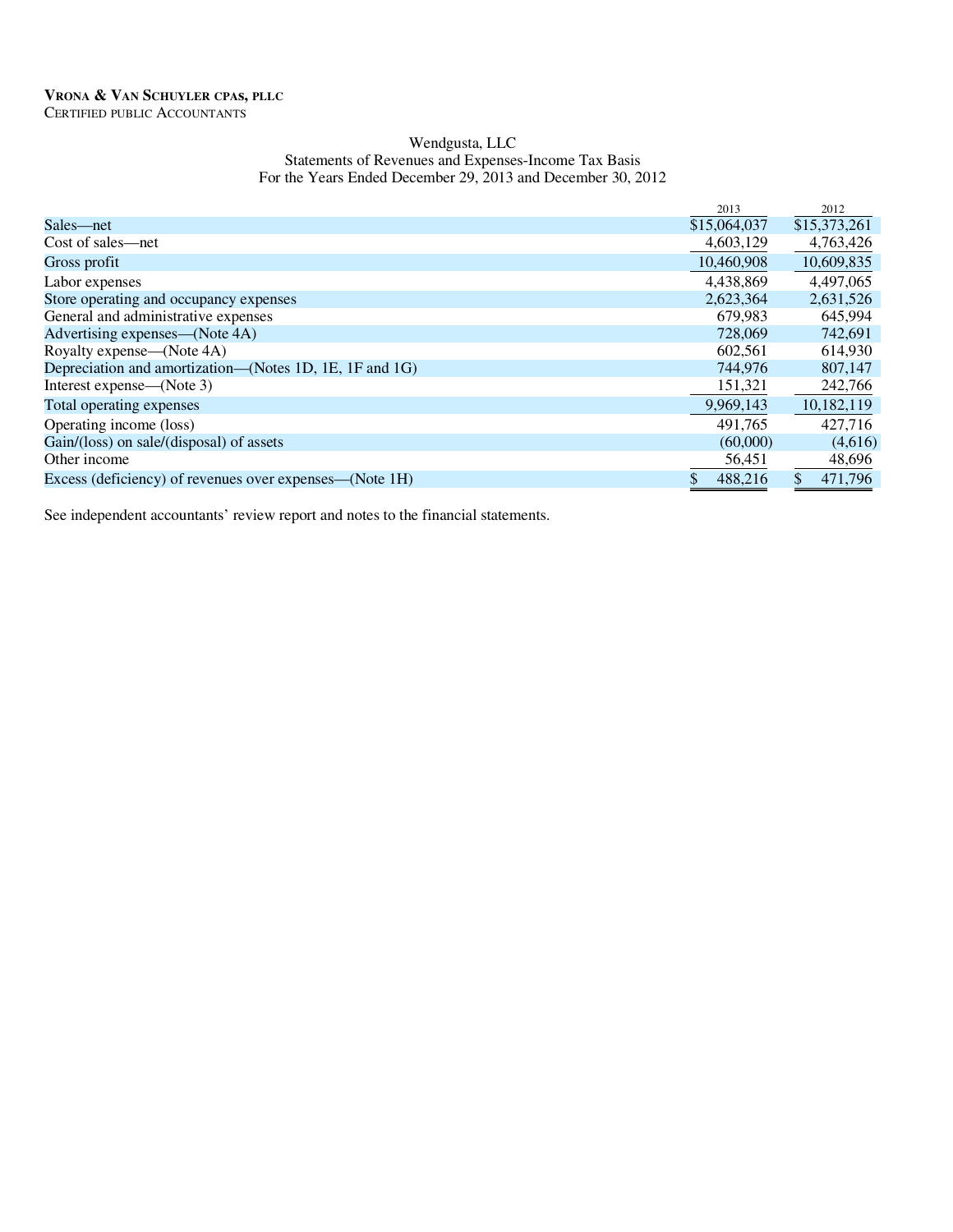### Wendgusta, LLC

Statements of Changes in Members' Capital—Income Tax Basis For the Years Ended December 29, 2013 and December 30, 2012

| Members' Capital, December 25, 2011                                  | \$231,111  |
|----------------------------------------------------------------------|------------|
| Excess of revenues over expense for the year ended December 30, 2012 | 471,796    |
| Distributions paid to members                                        | (532, 100) |
| Purchase of member's interest                                        | (89,700)   |
| Members' Capital, December 30, 2012                                  | 81.107     |
| Excess of revenues over expense for the year ended December 29, 2013 | 488.216    |
| Distributions paid to members                                        | (493,350)  |
| Purchase of member's interest                                        |            |
| Members' Capital, December 29, 2013                                  | 75,973     |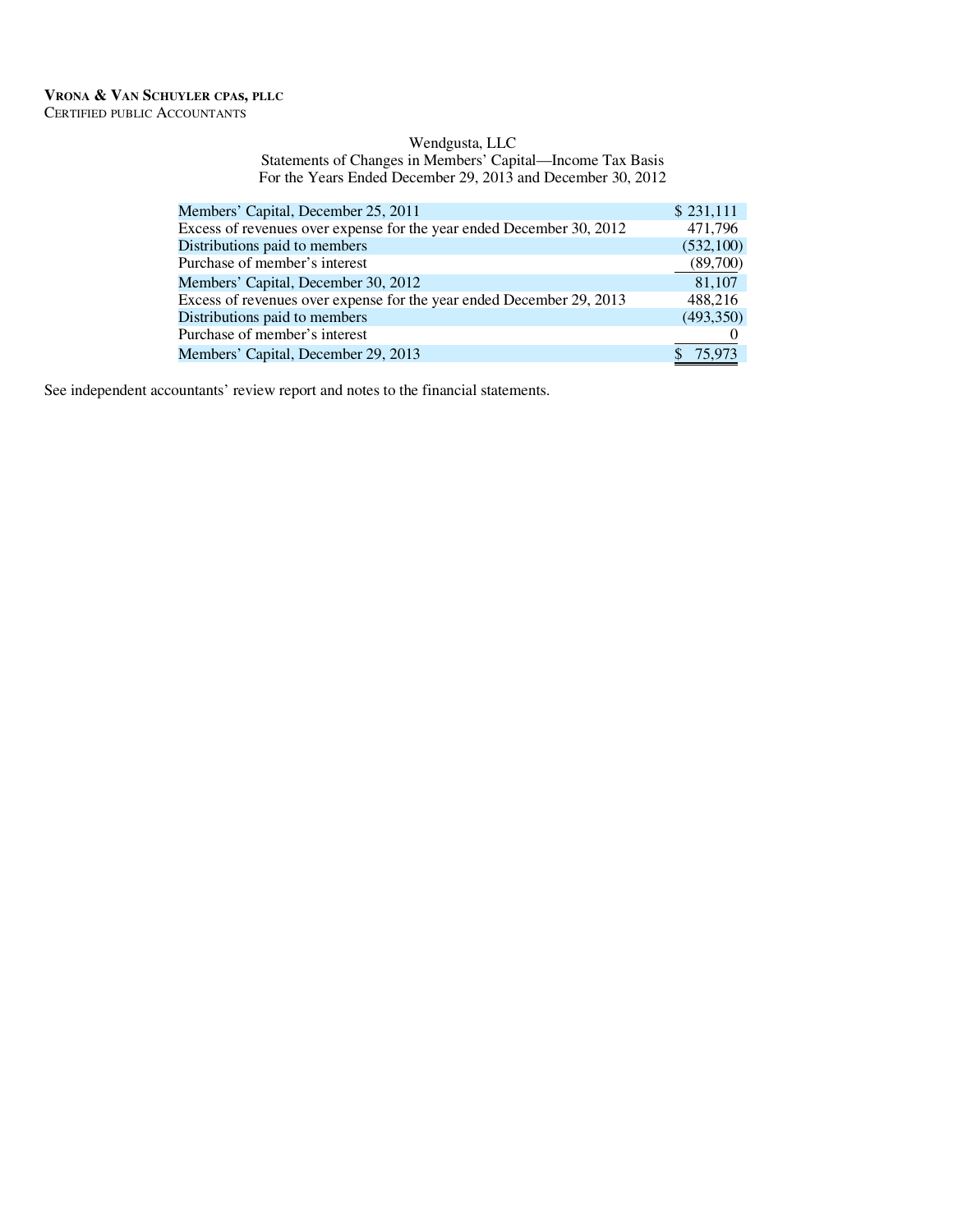#### Wendgusta, LLC Statements of Cash Flows-Income Tax Basis For the Years Ended December 29, 2013 and December 30, 2012

|                                                                                 | 2013          | 2012          |
|---------------------------------------------------------------------------------|---------------|---------------|
| Cash flows from operating activities:                                           |               |               |
| Excess (deficiency) of revenues over expenses                                   | 488,216       | 471,796<br>S  |
| Adjustments to reconcile to net cash provided by                                |               |               |
| operating activities:                                                           |               |               |
| Depreciation and amortization                                                   | 744,976       | 807,147       |
| (Gain)/loss on (sale)/disposal of assets                                        | 60,000        | 4,616         |
| Increase (decrease) in cash attributed to<br>changes in assets and liabilities: |               |               |
| Decrease (increase) in inventories                                              | (1,182)       | 11,476        |
| Decrease (increase) in prepaid expenses and                                     |               |               |
| other current assets                                                            | (43, 136)     | (6,008)       |
| Increase (decrease) in accounts payable,                                        |               |               |
| accrued expenses and taxes                                                      | 26,597        | (20, 179)     |
| Total adjustments                                                               | 787,255       | 797,052       |
| Net cash provided by operating activities                                       | 1,275,471     | 1,268,848     |
| Cash flows from investing activities:                                           |               |               |
| Capital expenditures, tangible and intangible assets                            | (511, 930)    | (374, 718)    |
| Net cash used in investing activities                                           | (511, 930)    | (374,718)     |
| Cash flows from financing activities:                                           |               |               |
| Repayments of note payable                                                      | (331,052)     | (396, 213)    |
| Increase in deposits                                                            | (99)          | (461)         |
| Members' distributions                                                          | (493,350)     | (532, 100)    |
| Purchase of member's interest                                                   | $\Omega$      | (89,700)      |
| Net cash provided by (used in) financing activities                             | (824, 501)    | (1,018,474)   |
| Net increase (decrease) in cash                                                 | (60,960)      | (124, 344)    |
| Cash, beginning of year                                                         | 1,075,796     | 1,200,140     |
| Cash, end of year                                                               | \$1,014,836   | \$1,075,796   |
| Supplemental Information: Interest paid during the year                         | 160,773<br>\$ | \$<br>244,198 |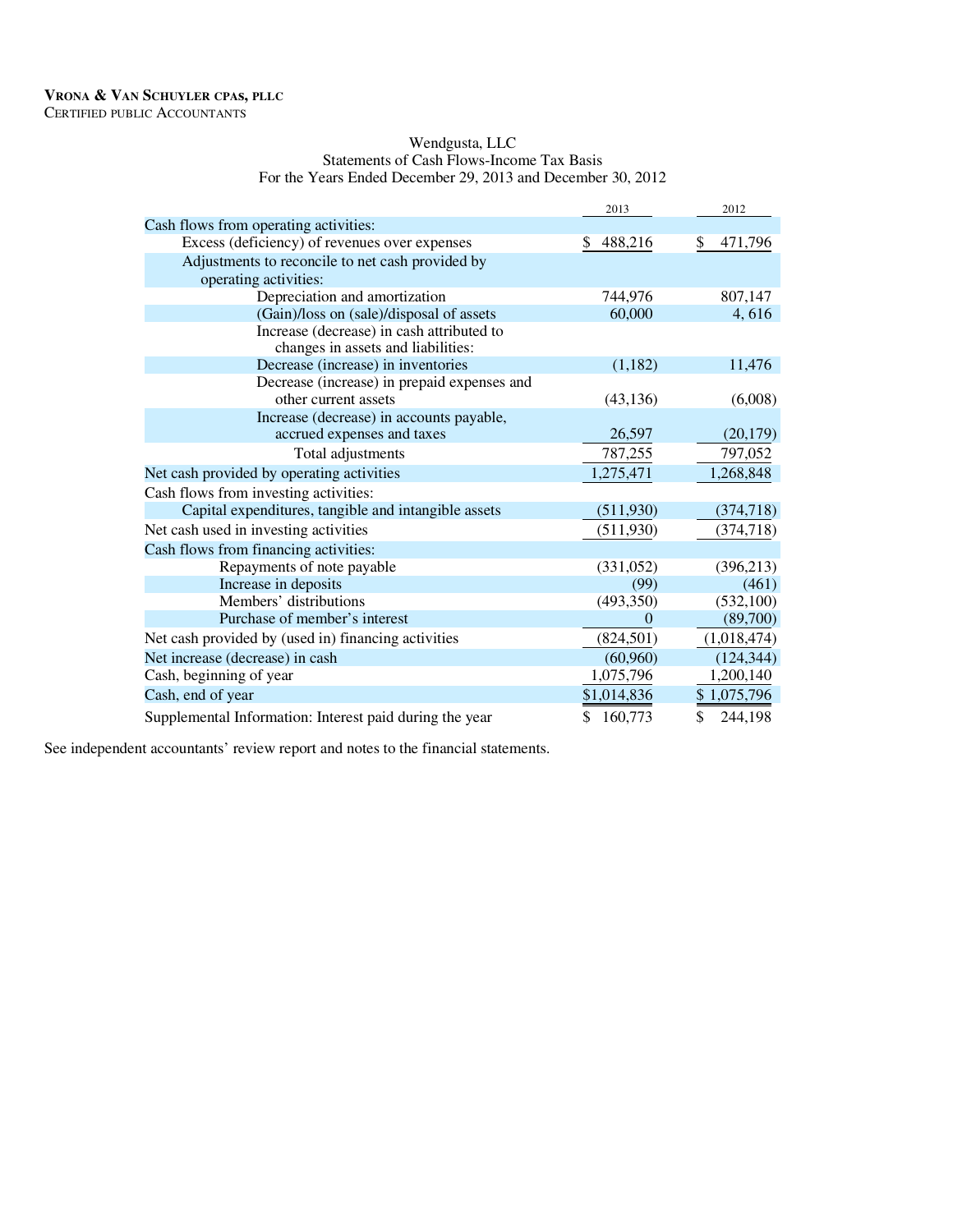# Note 1—Summary of Significant Accounting Policies

(A) The Company:

Wendgusta, LLC was formed on May 16, 2007 pursuant to the Georgia Limited Liability Company Act to acquire, own and operate eleven existing Wendy's Old Fashioned Hamburger Restaurants in Augusta and Martinez, Georgia and Aiken and North Augusta, South Carolina. The restaurants were acquired from one seller for an aggregate purchase price of \$7,650,000, plus various adjustments in the net aggregate amount of approximately \$50,000. The Company recorded goodwill in the amount of approximately \$6,527,000. The purchase price was financed principally by a \$7,250,000 equipment loan from General Electric Capital Corporation, ("GECC") with the balance provided by capital contributions of the members. The acquisition closed on July 2, 2007. (See Note 3).

In October 2007 the Company closed the Dean Bridge Road restaurant.

The Company currently operates ten restaurants, all of which are leased. (See Note 4B).

The Company is to continue in perpetuity, except it is to be dissolved as a result of the sale of all business operations or the sale of all or substantially all of its assets, in each of such cases upon the receipt of the consideration therefor in cash or the reduction to cash of non-cash consideration, or upon the occurrence of certain events as set forth in the operating agreement. (See Note 5B).

(B) Income Tax Basis of Accounting:

The Company is treated as a partnership for federal, Georgia and South Carolina income tax purposes. The accompanying financial statements have been prepared on the basis of accounting used to prepare the Company's federal partnership return. Such other comprehensive basis of accounting differs in certain respects from generally accepted accounting principles. Accordingly, the accompanying financial statements are not intended to present financial position and results of operations in accordance with generally accepted accounting principles.

(C) Inventories:

Inventories represent food and supplies and are stated at cost.

(D) Property, Equipment and Depreciation:

Property and equipment are stated at cost. Depreciation is provided by application of the straight-line and declining balance methods over depreciable lives as follows:

| Leasehold improvements          | 15 to 39 years |
|---------------------------------|----------------|
| Restaurant and office equipment | 5 to 7 years   |
| Automobile                      | 5 years        |
| Land improvements               | 15 years       |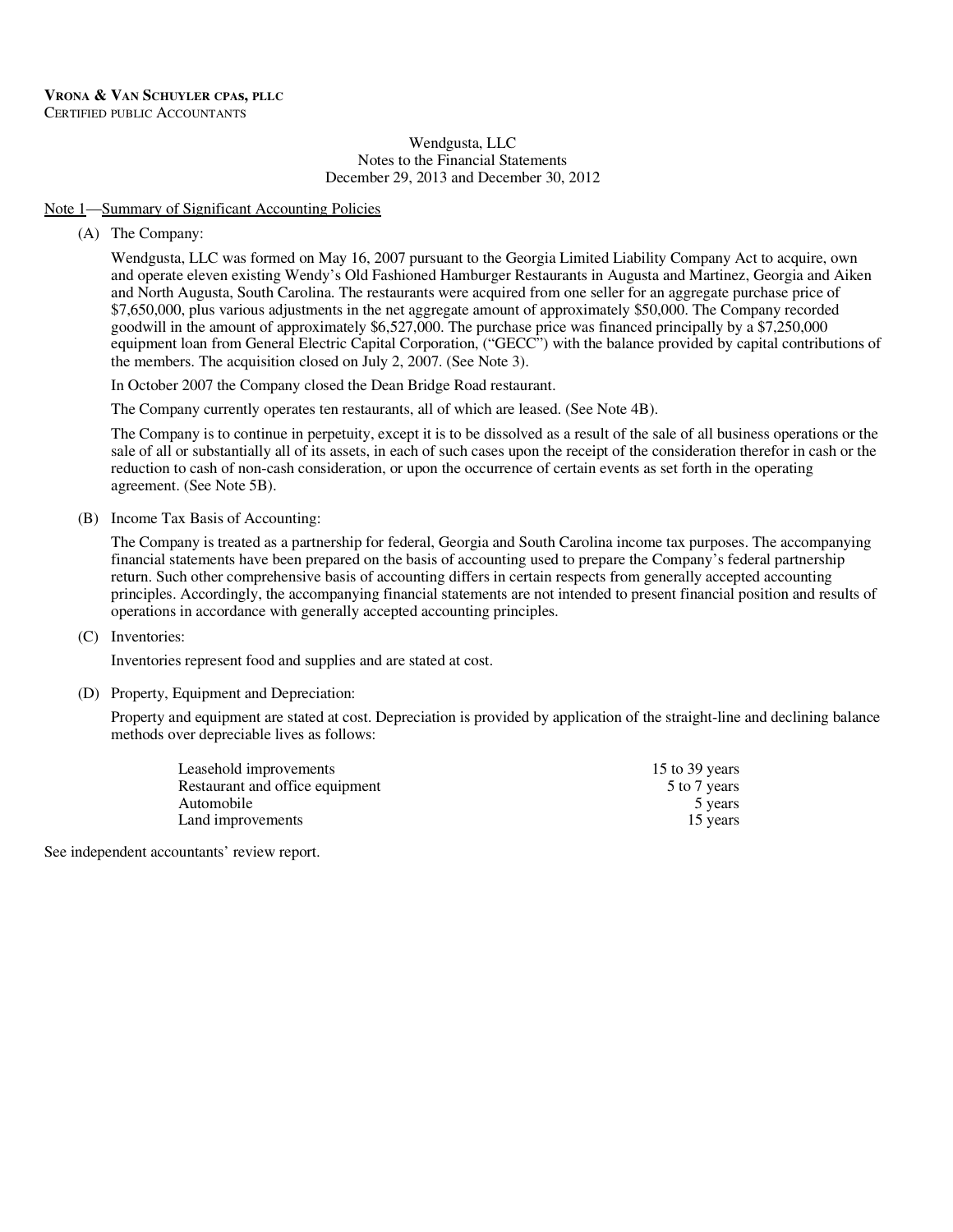### Note 1—Summary of Significant Accounting Policies—(Continued):

(D) Property, Equipment and Depreciation—continued:

If it had qualifying property placed in service during the year, the Company has taken additional depreciation deductions in accordance with the federal government's enactment of the Economic Stimulus Act of 2008, amended by the American Recovery and Reinvestment Act of 2009, the Small Business Jobs Act of 2010, and the Tax Relief, Unemployment Insurance Reauthorization and Job Creation Act of 2010.

(E) Goodwill:

Goodwill, representing the excess of the purchase price over the fair value of the assets acquired, is amortized over fifteen years.

(F) Organizational and Start-Up Costs:

The Company capitalized the costs incurred in the formation of the company. These costs are amortized over 5 years.

(G) Loan Cost:

The Company capitalized the costs incurred in obtaining the acquisition debt. These costs are amortized over 9 years. (See Note 3).

(H) Income Taxes:

The Company was organized as a Limited Liability Company under the laws of Georgia and is not subject to any federal or state income tax. For federal, Georgia and South Carolina income tax purposes, the Company is treated as a partnership. Accordingly, each member is required to report on his federal and applicable state income tax return his distributive share of all items of income, gain, loss, deduction, credit and tax preference of the Company for any taxable year, whether or not any cash distribution has been or will be made to such member.

The Company's tax returns are subject to examination by the Federal and State taxing authorities. The tax rules and regulations governing these returns are complex, technical and subject to varying interpretations. If an examination required the Company to make adjustments, the profit or loss allocated to the members would be adjusted accordingly. Management believes the Company is no longer subject to tax examinations for the years prior to 2010.

Although income tax rules are used to determine the timing of the reporting revenues and expenses, non-taxable revenues and non-deductible expenses are included in the determination of net income in the accompanying financial statements.

(I) Fiscal Year:

The Company's annual accounting period is a fiscal year ending on the last Sunday of December. The 2013 fiscal year represents 52 weeks and the 2012 fiscal year represents 53 weeks.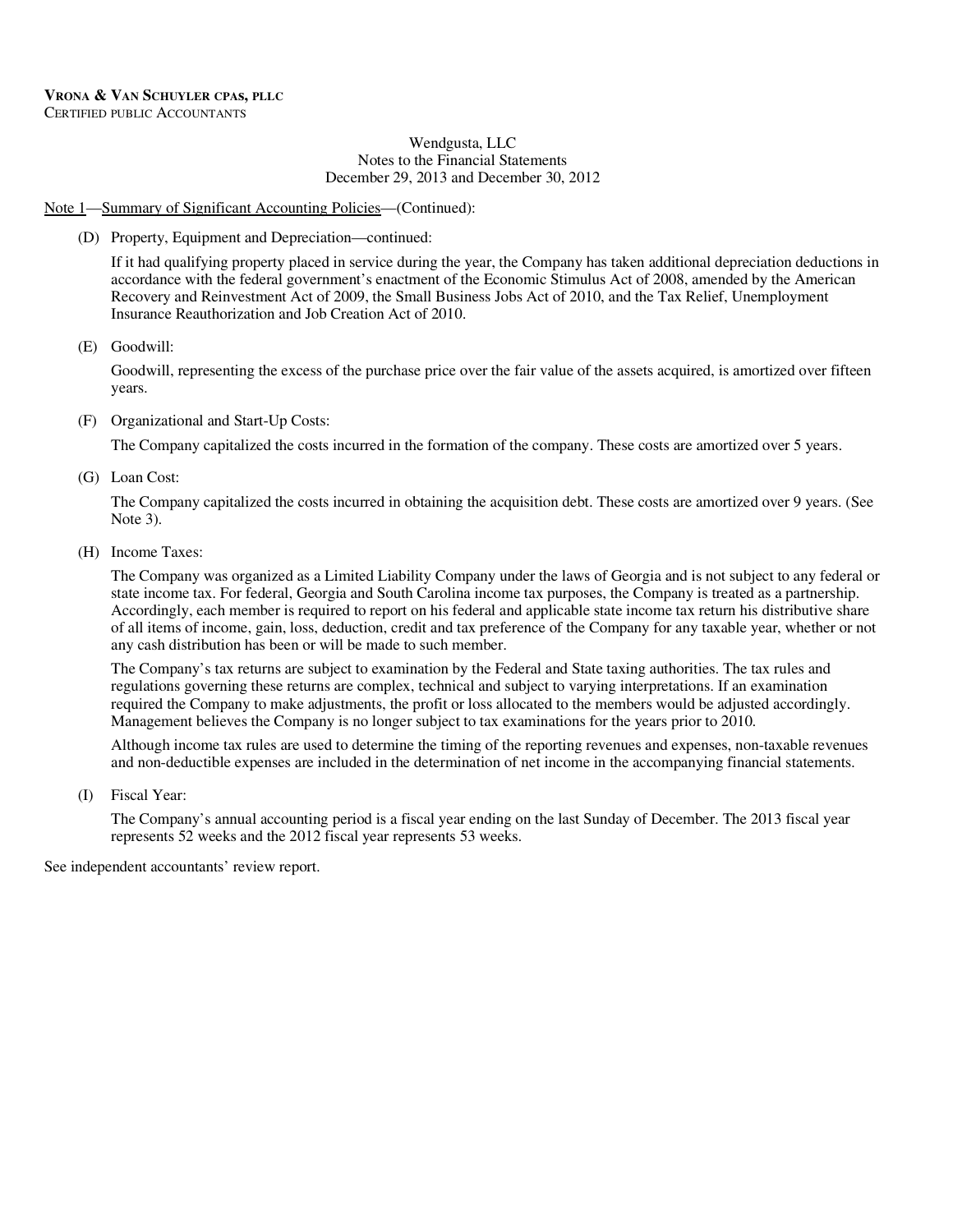# Note 1—Summary of Significant Accounting Policies—(Continued):

(J) Cash:

The Company maintains its cash in various banks. The accounts at each bank are guaranteed by the Federal Deposit Insurance Corporation, to a maximum of \$250, 000. At any time during the year, the cash balance may exceed \$250,000.

(K) Use of Estimates:

The preparation of financial statements in conformity with the income tax accrual basis of accounting requires management to make estimates and assumptions that affect certain reported amounts and disclosures. Accordingly, actual results could differ from these estimates.

(L) Advertising:

The Company expenses all advertising costs when incurred.

(M) Sales Tax:

The Company collects sales tax and remits to the states of Georgia and South Carolina. The liability is reflected in taxes payable on the balance sheet.

### Note 2—Property and Equipment

Property and equipment consist of the following:

|                                 | 2013        | 2012        |
|---------------------------------|-------------|-------------|
| Restaurant and office equipment | \$1,927,775 | \$1,719,849 |
| Automobile                      | 13,413      | 13,413      |
| Leasehold improvements          | 1,575,343   | 1,502,232   |
| Land improvements               | 113,249     | 87,812      |
| Construction in progress        | 2,550       |             |
| Total                           | 3,632,330   | 3,323,306   |
| Less: Accumulated depreciation  | 2,665,982   | 2,376,187   |
| Property and equipment, net     | 966,348     | 947,119     |

# Note 3—Acquisition Debt

At the time of the acquisition closing, the Company borrowed \$7,250,000 from GECC. The loan maturity date was August 1, 2016 and was payable in monthly installments assuming a 13.5 year amortization period with a balloon payment due at maturity. In December 2009 the Company made an additional principal payment of \$491,190 reducing the amount owed to \$6,000,000 and restructured the terms of the loan. The loan bears interest at a rate of LIBOR plus 4.5% and is payable in monthly installments based upon a 12.5 year amortization with a balloon payment of approximately \$2,050,919 plus interest due on January 1, 2019. The loan was repaid in April 2013.

On April 19, 2013 the Company refinanced the GECC loan with a new note from Wells Fargo for \$4,800,000. Repayment terms are monthly principal payments of \$33,202 plus interest at 2.417% with a balloon payment of approximately \$2,638,000 due April 3, 2018.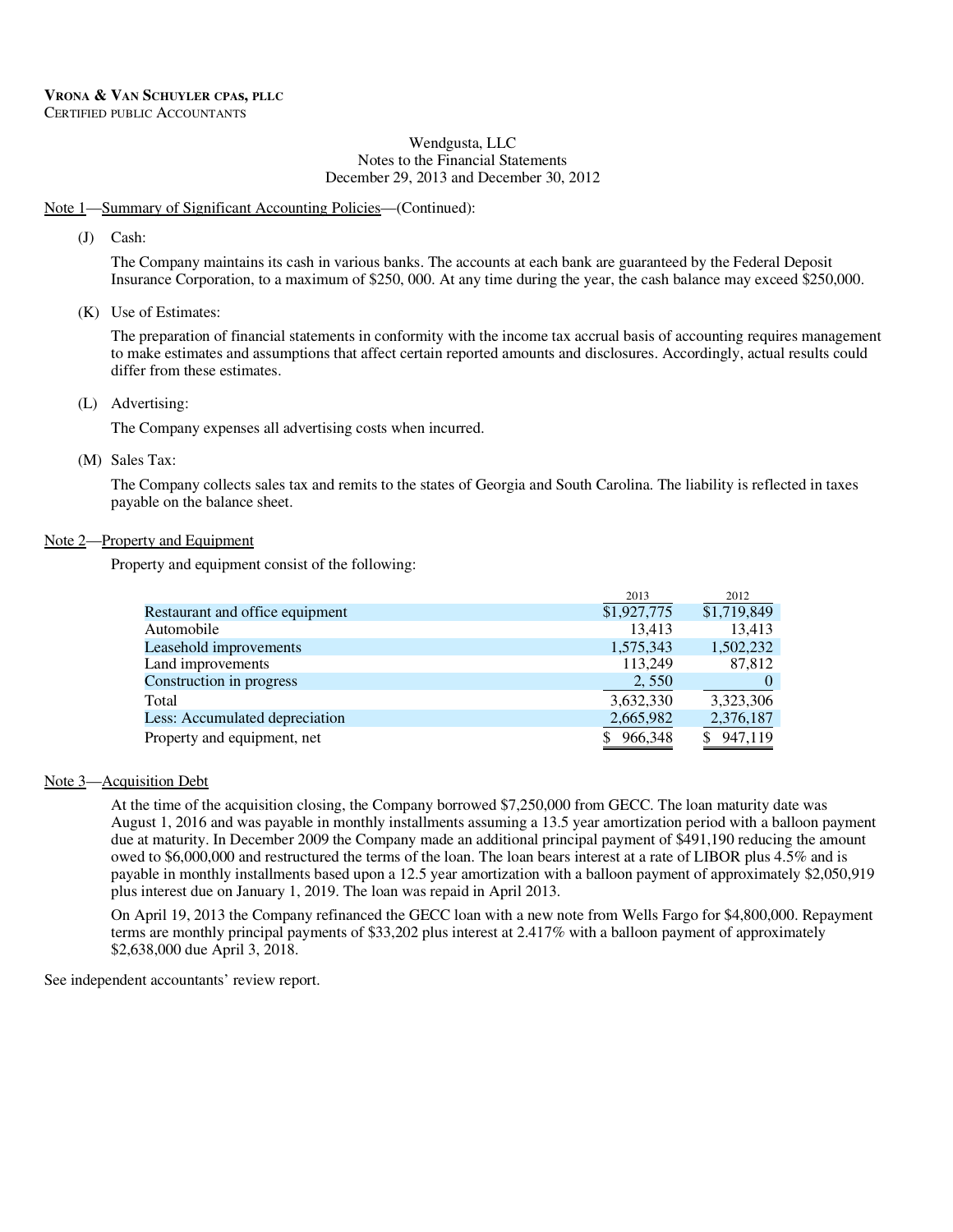#### **VRONA & VAN SCHUYLER CPAs, PLLC** CERTIFIED PUBLIC ACCOUNTANTS

#### Wendgusta, LLC Notes to the Financial Statements December 29, 2013 and December 30, 2012

#### Note 3—Acquisition Debt—(Continued):

The future annual principal payments are as follows:

| 410,161<br>$\mathbb{S}$ |
|-------------------------|
| 425.916                 |
| 443,272                 |
| 461,336                 |
| 2,793,699               |
| \$4,534,384             |
|                         |

### Note 4—Commitments and Contingencies

(A) Franchise Agreement Commitments:

The Company is the franchisee for the ten Wendy's restaurants it owns and operates. The franchise agreements obligate the Company to pay to Wendy's International a monthly royalty equal to 4% of the gross sales of each restaurant, or \$250, whichever is greater. The Company must also pay to Wendy's National Advertising Program 3.25% of the gross sales and spend not less than .75% of the gross sales of each restaurant for local and regional advertising.

(B) Minimum Operating Lease Commitments:

The lease for the restaurant located at 517 Martintown Road in North Augusta expires on November 6, 2021. The annual rent is \$87,780. In addition the Company is required to pay percentage rent equal to 7% of gross sales in excess of \$746,181.

The lease for the restaurant located at 1730 Walton Way in Augusta expires on November 6, 2021. The annual rent is \$96,780. In addition the Company is required to pay percentage rent equal to 7% of gross sales in excess of \$768,937.

The lease for the restaurant located at 2738 Washington Road in Augusta had a primary term that expired on October 31, 2004. The current term expires on October 31, 2014 and includes two remaining five-year renewal options. The annual rent is \$71,573 for all terms of the lease. In addition the Company is required to pay percentage rent equal to 5% of gross sales in excess of \$900,000.

The lease for the restaurant located at 1004 Richland Avenue in Aiken expires on November 6, 2021. The annual rent is \$90,480. In addition the Company is required to pay percentage rent equal to 7% of gross sales in excess of \$752,048.

The lease for the restaurant located at 3342 Wrightsboro Road in Augusta had a primary term that expired on October 31, 2004. The current term expires on October 31, 2014 and includes two remaining five-year renewal options. The annual rent is \$68,581 for all terms of the lease. In addition the Company is required to pay percentage rent equal to 5% of gross sales in excess of \$687,458.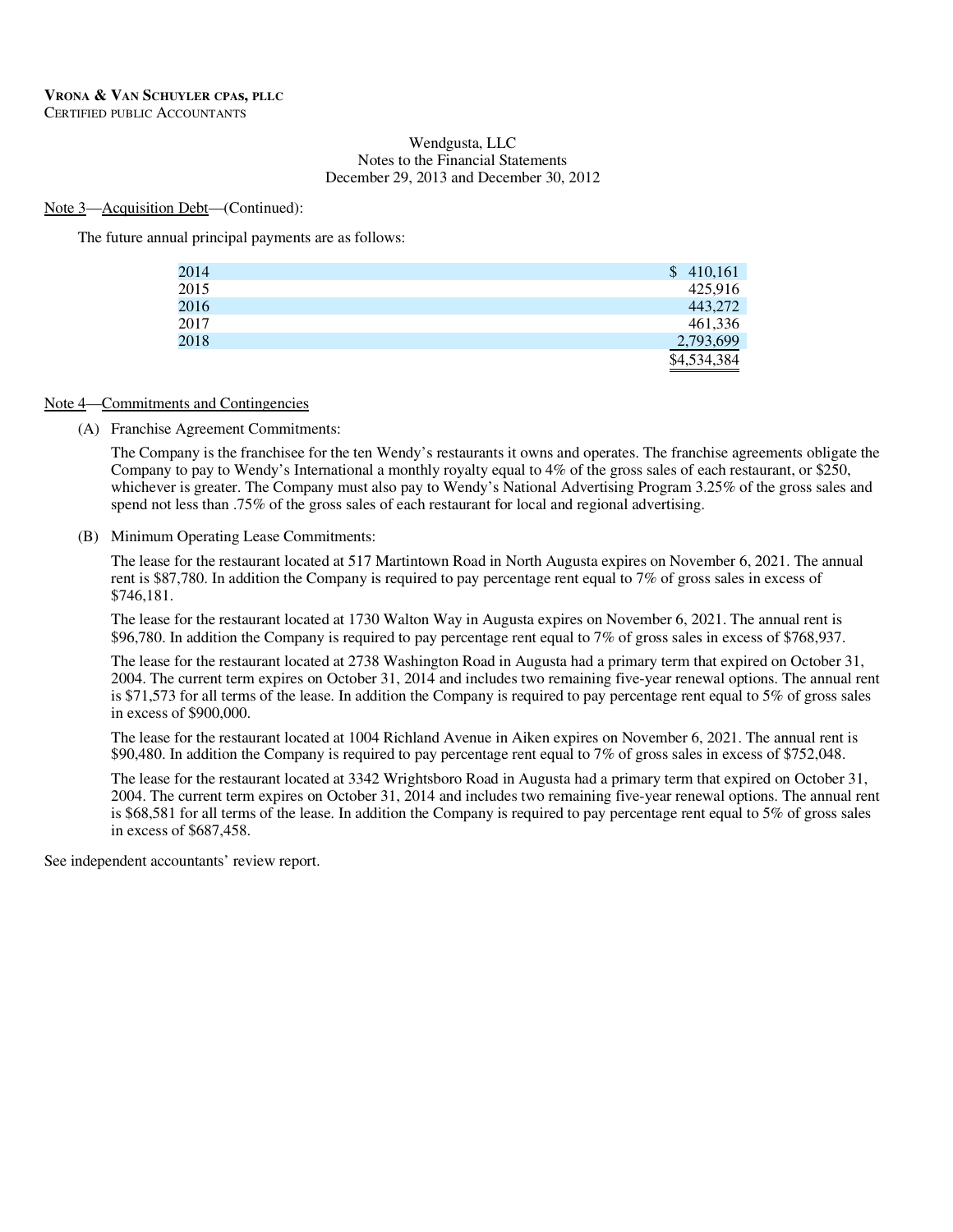#### Note 4—Commitments and Contingencies—(Continued):

#### (B) Minimum Operating Lease Commitments—continued:

The lease for the restaurant located at 3859 Washington Road in Martinez expires on November 6, 2016. The annual rent is \$84,120. In addition the Company is required to pay percentage rent equal to 7% of gross sales in excess of \$860,000.

The lease for the restaurant located at 3013 Peach Orchard Road in Augusta expires on November 6, 2021. The annual rent is \$86,160. In addition the Company is required to pay percentage rent equal to 7% of gross sales in excess of \$744,784.

The lease for the restaurant located at 1901 Whiskey Road in Aiken expires on November 6, 2021. The annual rent is \$96,780. In addition the Company is required to pay percentage rent equal to 7% of gross sales in excess of \$960,000.

The lease for the restaurant located at 449 Walton Way in Augusta had a primary term that expired on February 28, 2003. The current term expires on February 28, 2018. The annual rent is \$96, 600 for all terms of the lease. In addition the Company is required to pay percentage rent equal to 6% of gross sales less base rent.

The lease for the restaurant located at 430 South Belair Road in Augusta has a primary term that expires on November 30, 2025 and includes two five- year renewal options. The annual rent is \$156,992 through November 30, 2013. At that time and on each one year anniversary thereafter, annual rent will be increased by the previous year's annual rent multiplied by 1.5%.

The leases are all net leases and require the Company to pay real estate taxes, insurance, maintenance and other property expenses.

Rent expense was \$1,299, 564 in 2013 and \$1,303,511 in 2012 including percentage rent of \$366,038 in 2013 and \$372,271 in 2012.

Future annual minimum rentals are as follows:

| 2014       | \$912,487   |
|------------|-------------|
| 2015       | 798,047     |
| 2016       | 787,819     |
| 2017       | 718,743     |
| 2018       | 640,706     |
| Thereafter | 2,528,123   |
|            | \$6,385,925 |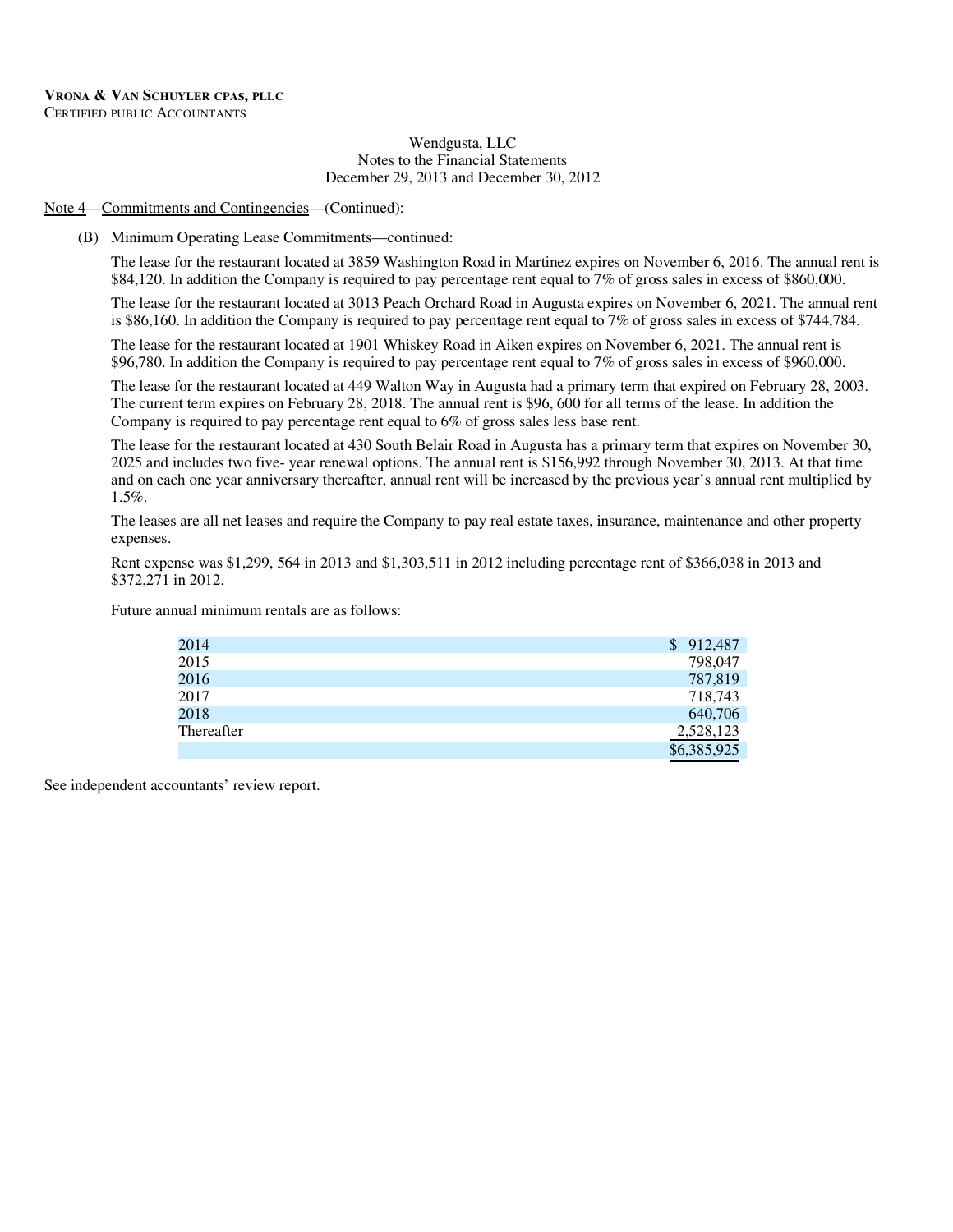# Note 4—Commitments and Contingencies—(Continued):

(C) Financial and Operational Advisory Services Agreement:

At the closing, the Company entered into a financial and operational advisory services agreement with its two managing members and another individual. The agreement provides for these three individuals to: (I) consult with and advise the Company on applicable financial and/or operational matters; and (ii) if required by the Company's debt, lease or franchise agreements, to which they are signatories, to remain ready, willing and able to maintain such status for the benefit of the Company, except where such guarantees are not needed; and (iii) remain able to provide such additional personal guarantees as, within their sole discretion, may reasonably be necessary to maintain the business of the Company. The initial term ended December 31, 2010 and is automatically renewable annually thereafter, as long as the Company remains in business. The agreement also provides for the reimbursement of reasonable expenses incurred by the individuals in fulfilling their duties. Fees paid pursuant to this agreement aggregated \$81,000 in 2013 and \$81,000 in 2012. (See Note 6A).

### Note 5—Capitalization and Operating Agreement

(A) Capitalization:

The Company's initial capitalization consisted of 800 units, of which 24 and 21 were sold to two managing members at \$25 per unit, or \$1,125 in the aggregate, and 80 units were sold to the third managing member at \$125 per unit, or \$10,000 in the aggregate. Of the remaining 675 units, 192 were sold at \$25 per unit, or \$4,800 in the aggregate, and 483 units were sold at per unit contributions of \$4,500 totaling \$2,173,500. All contributions totaled \$2,189,425. (See Note 5B).

In 2009 the Company required each member to contribute \$1,000 per unit of membership interest as an additional capital contribution. The proceeds were used in part to reduce the loan to GECC. (See Notes 3 and 6B).

(B) Operating Agreement:

All purchasers of membership interests are parties to the Company's operating agreement which provides for the capitalization and operation of the Company, distributions to members and transfers of interests. Members' consents representing 75% of all membership interests are required for the following actions: Change in the operating agreement; voluntary dissolution; sale or exchange of substantially all assets; merger or consolidation; incurrence of debt or refinancing other than in the ordinary course of business or in connection with entering new or unrelated businesses; and removal of a manager, for cause. Members are not required to make up negative capital accounts. Distributions either from cash flow generated by operations or capital transactions (as defined) other than capital contributions are made at the sole discretion of the managers,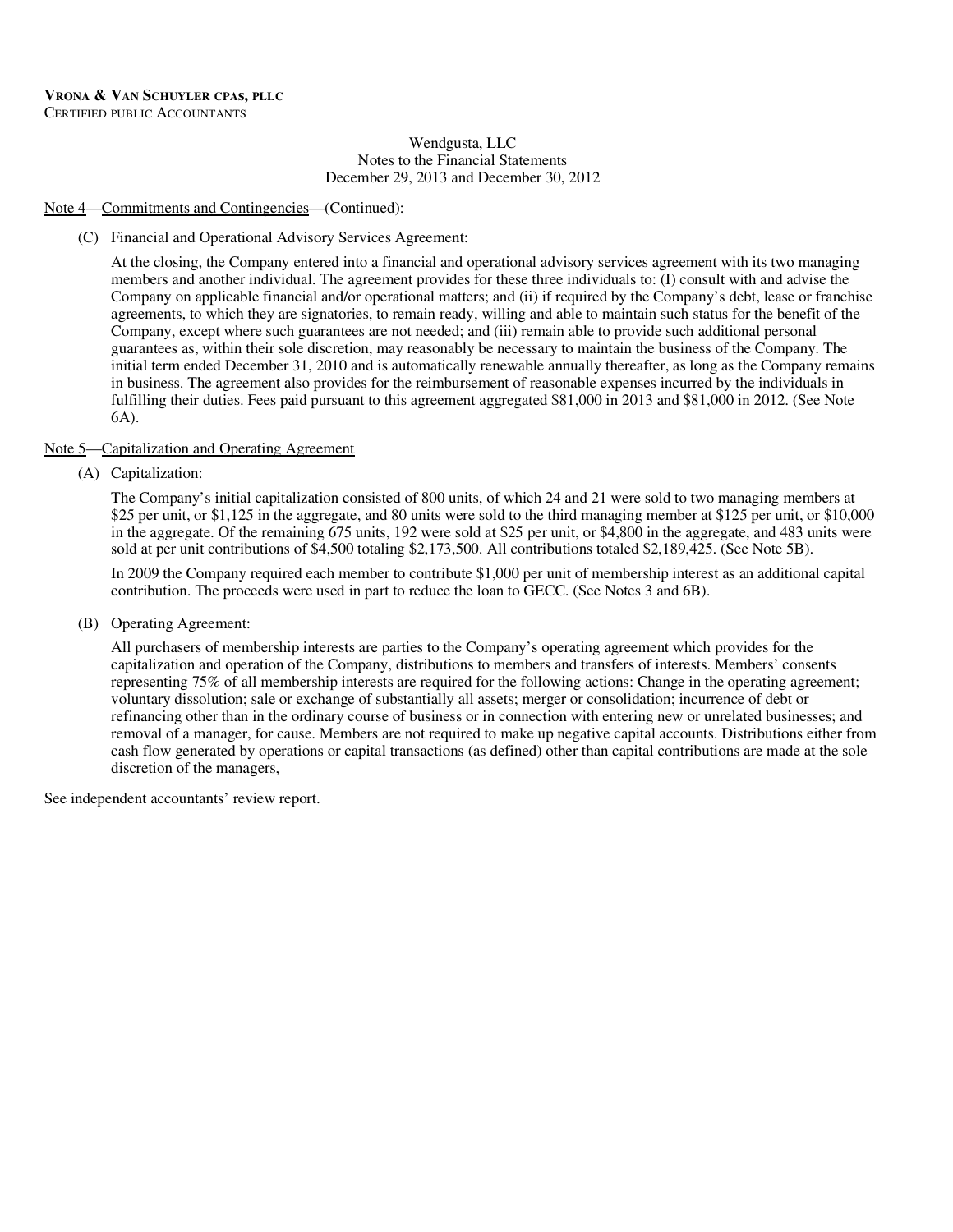### Note 5—Capitalization and Operating Agreement—(Continued):

### (B) Operating Agreement—continued:

acting unanimously. Managers are elected by the members. Outside liens against membership interests are prohibited. For permitted transfers of membership interests, book value is equal to assets less liabilities using-the income tax method/accrual basis of accounting.

Members wishing to sell their interests shall submit their request in writing, together with appropriate documentation setting forth the terms of such sale, to the managing members, who within thirty days and at their sole discretion, shall approve or disapprove of such sale. If not approved, the managing members within fourteen additional days may elect to have the Company purchase the offered units at the stated terms. Such action by the managing members is to be by simple majority. If the managing members determine that the offered interests are not to be redeemed by the Company, then the interests shall be offered to the remaining members of the Company, pro-rata at the same offered terms, who will have 14 additional days to purchase the offered shares. If the interests are not purchased by the members, then they may be sold to the third-party purchaser at the offered terms. Membership interests may also be transferred to family members or trusts or by reason of death or incompetence.

In the event of a termination of a member's interest by death, retirement, resignation, expulsion, bankruptcy, incompetence, or in the case of a member that is not a natural person—dissolution, the Company must be dissolved unless it is continued by the consent of all the remaining members. Non-consenting members are deemed to offer and authorized representatives or trustees of deceased or bankrupt members may offer the applicable membership interest, first to the Company, and then to the consenting (continuing) members. In such case, the offered interests must be purchased by either the Company or one or more of the consenting members. Such purchases, unless made by the Company, are to be made pro-rata to the existing interests of purchasing members, unless they agree otherwise or there is only one purchasing member.

In any event, all offered interests of non-consenting members or by the estate, trustee, etc. of deceased or bankrupt members, etc. must be purchased by the Company or one or more consenting members or the Company must be dissolved and liquidated.

# Note 6—Related Party Transactions

(A) Financial and Operating Advisory Service Fees:

The Company paid two of its three managing members and a third individual a total of \$81,000 in 2013 and \$81,000 in 2012 pursuant to a financial and operational advisory services agreement. (See Note 4C).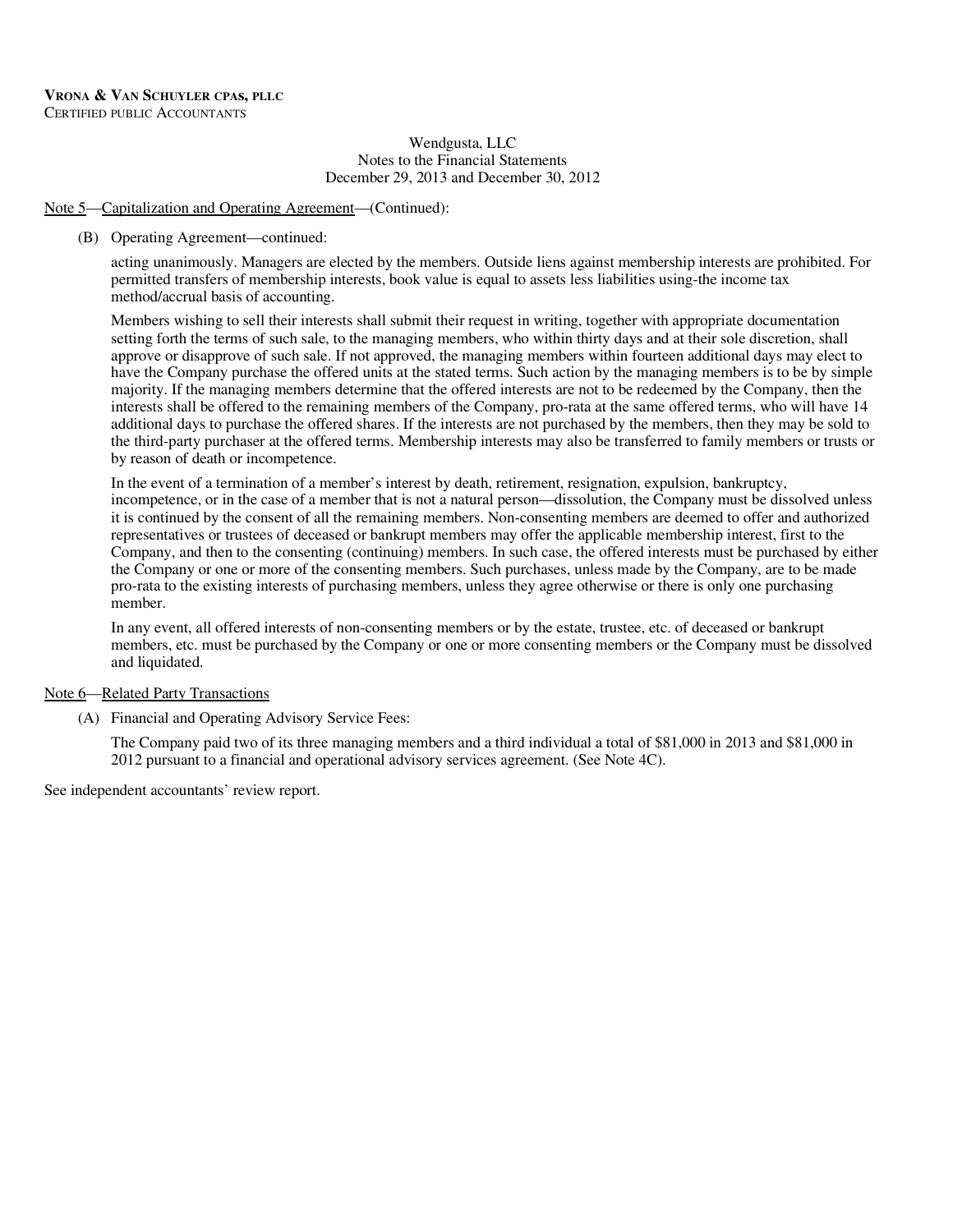#### **VRONA & VAN SCHUYLER CPAs, PLLC** CERTIFIED PUBLIC ACCOUNTANTS

#### Wendgusta, LLC Notes to the Financial Statements December 29, 2013 and December 30, 2012

### Note 6—Related Party Transactions—(Continued):

#### (B) Additional Capital Contributions:

During 2009 additional capital contributions of \$1,000 per unit of membership interest were received by the Company for a total of \$796,000.

### (C) Other:

In July 2008 the Company redeemed one member's .25% membership interest for \$2,000.

In March 2009 the Company redeemed one member's .13% membership interest for \$2,000.

In October 2009 the Company redeemed one member's .13% membership interest for \$3,600.

In 2010 the Company redeemed four members' 2.62% combined membership interest for an aggregate price of \$103,000.

In 2012 the Company redeemed four members' 5.93% combined membership for an aggregate price of \$89,700.

### Note 7—Pension Plan

The Company maintains a qualified cash or deferred compensation plan under section 401(K) of the Internal Revenue Code. Under the plan, employees may elect to defer up to (15%) of their salary, subject to Internal Revenue Service limits. A discretionary matching contribution may be made by the Company and added to each participant's account. Company contributions for the plan amounted to \$2,355 for 2013 and \$2,345 for 2012.

# Note 8—Subsequent Events

Subsequent events have been evaluated through the date the financial statements were issued, as reflected on the independent accountants' review report.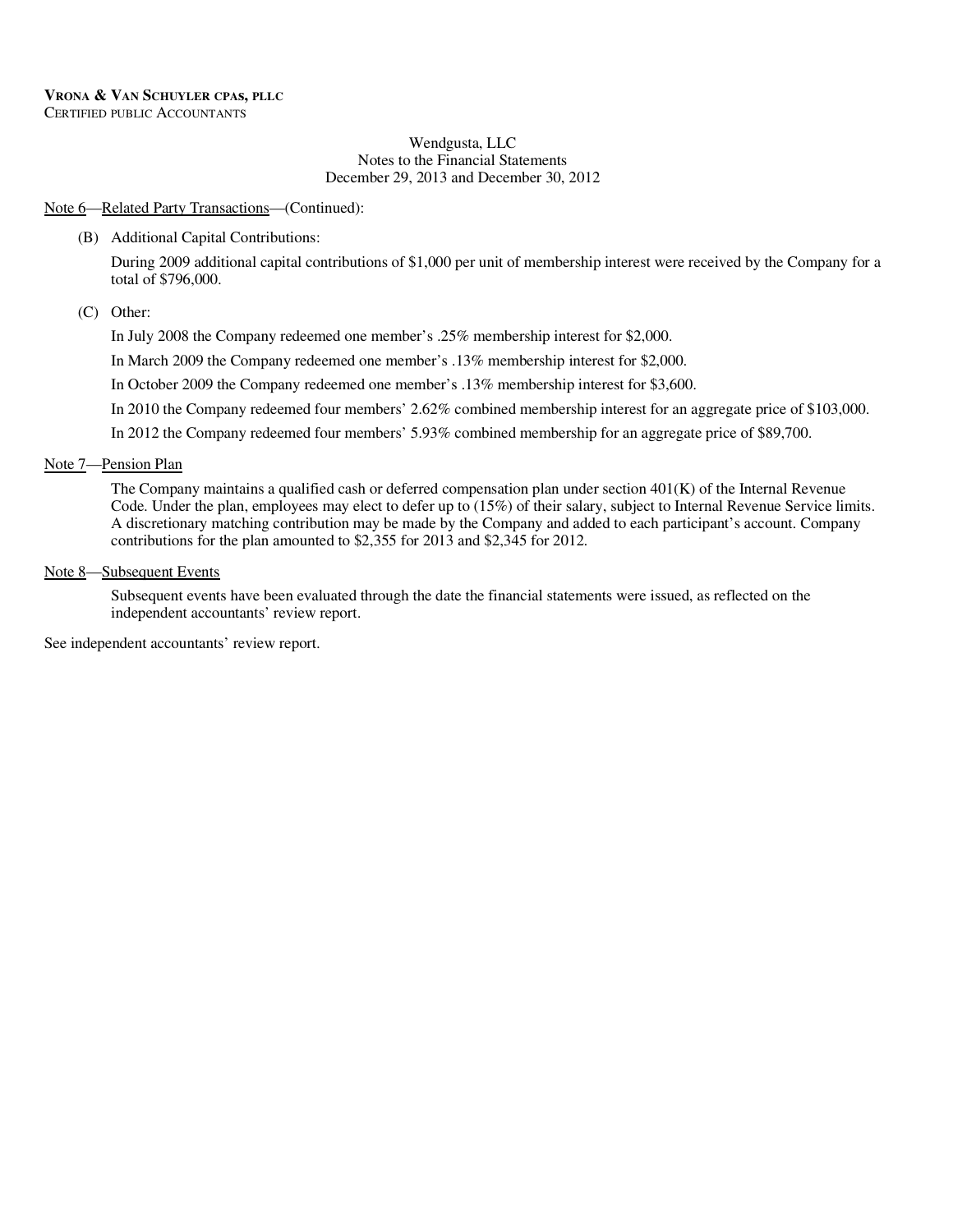**Exhibit 99.1** 

**VRONA & VAN SCHUYLER CPAS, PLLC** CERTIFIED PUBLIC ACCOUNTANTS

# WENDCHARLES I, LLC FINANCIAL STATEMENTS—INCOME TAX BASIS DECEMBER 29, 2013 AND DECEMBER 30, 2012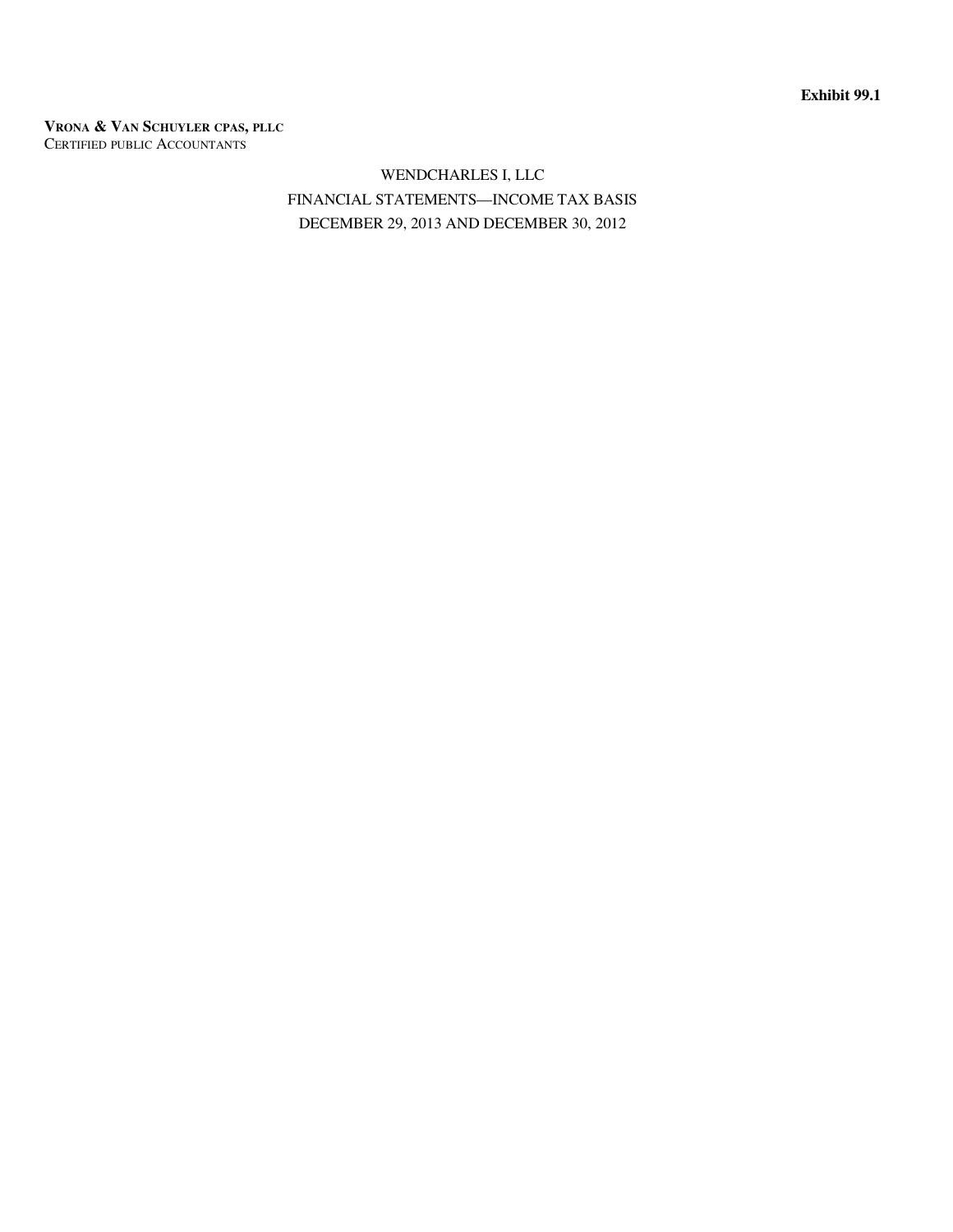### **VRONA & VAN SCHUYLER CPAS, PLLC** CERTIFIED PUBLIC ACCOUNTANTS ADMIN@VRONAVANSCHUYLERCPA.COM WWW.VRONAVANSCHUYLERCPA.COM

240 LONG BEACH ROAD 2506 2000 25 240 WEST 35TH ST. STE 300<br>240 WEST 35TH ST. STE 300<br>2506 NEW YORK, NY 11558-1541 ISLAND PARK, NY 11558-1541<br>TEL: 516-670-9479 TEL: 516-670-9479 TEL: 21 2-868-3750

FAX: 212-868-3727

# INDEPENDENT ACCOUNTANTS' REVIEW REPORT

To the Members Wendcharles I, LLC 27 Central Avenue Cortland, New York

We have reviewed the accompanying statements of assets, liabilities and members' capital-income tax basis of Wendcharles I, LLC as of December 29, 2013 and December 30, 2012 and the related statements of revenues and expenses-income tax basis, changes in members' capital-income tax basis and cash flows-income tax basis for years then ended. A review includes primarily applying analytical procedures to management's financial data and making inquiries of company management. A review is substantially less in scope than an audit, the objective of which is the expression of an opinion regarding the financial statements as a whole. Accordingly, we do not express such an opinion.

Management is responsible for the preparation and fair presentation of the financial statements in accordance with the income tax basis of accounting and for designing, implementing, and maintaining internal control relevant to the preparation and fair presentation of the financial statements.

Our responsibility is to conduct the reviews in accordance with Statements on Standards for Accounting and Review Services issued by the American Institute of Certified Public Accountants. Those standards require us to perform procedures to obtain limited assurance that there are no material modifications that should be made to the financial statements. We believe that the results of our procedures provide a reasonable basis for our report.

Based on our reviews, we are not aware of any material modifications that should be made to the accompanying financial statements in order for them to be in conformity with the income tax basis of accounting, as described in Note 1.

Vrona&VanSchuyler CAAs, PLc

CERTIFIED PUBLIC ACCOUNTANTS

January 27, 2014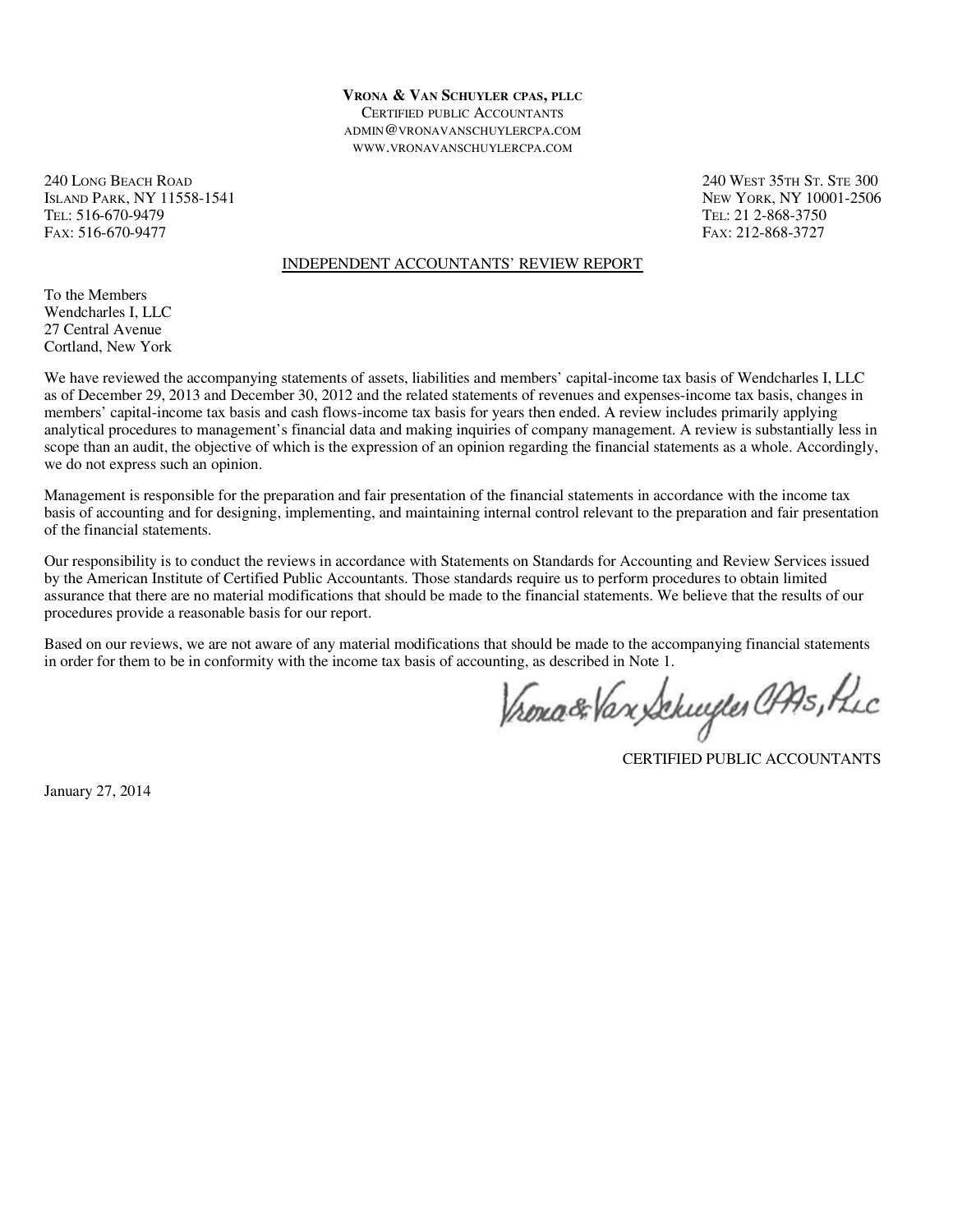### Wendcharles I, LLC Statements of Assets, Liabilities and Members' Capital-Income Tax Basis December 29, 2013 and December 30, 2012

|                                                                                               | 2013        | 2012        |
|-----------------------------------------------------------------------------------------------|-------------|-------------|
| <b>ASSETS</b>                                                                                 |             |             |
| Current assets:                                                                               |             |             |
| Cash (Note 1I)                                                                                | \$117,670   | \$285,295   |
| Inventories—(Note 1C)                                                                         | 56,625      | 74,594      |
| Prepaid expenses and other current assets                                                     | 26,667      | 6,824       |
| Total current assets                                                                          | 200,962     | 366,713     |
| Property and equipment—(Notes 1D and 2)                                                       | 491,248     | 655,205     |
| Other assets:                                                                                 |             |             |
| Goodwill, net of accumulated amortization of \$477,646 in 2013 and \$569,196 in 2012—         |             |             |
| (Note 1E)                                                                                     | 1,313,534   | 2,057,863   |
| Deferred costs, net of accumulated amortization of \$0 in 2013 and \$68,492 in 2012—(Note 1F) | $\theta$    | 34,922      |
| Deposits                                                                                      | 11,190      | 11,190      |
| Total other assets                                                                            | 1,324,724   | 2,103,975   |
| <b>TOTAL ASSETS</b>                                                                           | \$2,016,934 | \$3,125,893 |
| LIABILITIES AND MEMBERS' CAPITAL                                                              |             |             |
| <b>Current liabilities:</b>                                                                   |             |             |
| Current maturities of long-term debt—(Note 3)                                                 | \$281,742   | \$186,883   |
| Accounts payable, accrued expenses and taxes payable                                          | 700,259     | 813,842     |
| Total current liabilities                                                                     | 982,001     | 1,000,725   |
| Long-term debt, less current maturities—(Note 3)                                              | 1,028,102   | 1,642,768   |
| Total liabilities                                                                             | 2,010,103   | 2,643,493   |
| Commitments and contingencies—(Notes 3, 4, 5 and 7)                                           |             |             |
| Members' capital—(Notes 1A, 5 and 6B)                                                         | 6,831       | 482,400     |
| TOTAL LIABILITIES AND MEMBERS' CAPITAL                                                        | \$2,016,934 | \$3,125,893 |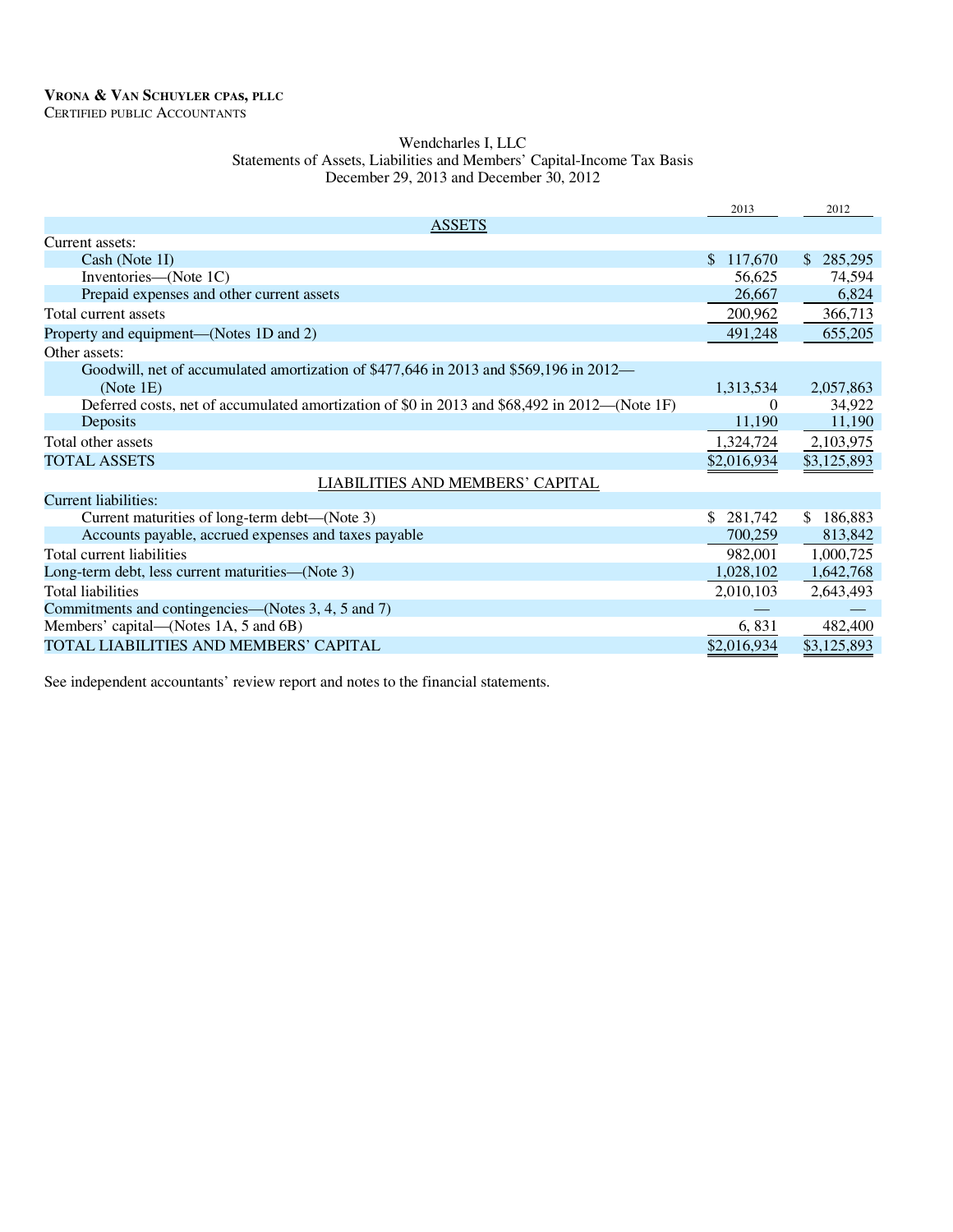## Wendcharles I, LLC Statements of Revenues and Expenses-Income Tax Basis For the Years Ended December 29, 2013 and December 30, 2012

|                                                         | 2013         | 2012             |
|---------------------------------------------------------|--------------|------------------|
| Sales—net                                               | \$11,105,515 | \$12,725,776     |
| Cost of sales—net                                       | 3,257,032    | 3,923,538        |
| Gross profit                                            | 7,848,483    | 8,802,238        |
| Labor expenses                                          | 3,701,479    | 4,308,571        |
| Store operating and occupancy expenses                  | 2,315,324    | 2,631,789        |
| General and administrative expenses                     | 737,953      | 696,211          |
| Advertising expenses—(Note 4A)                          | 602,059      | 661,776          |
| Royalty expense—(Note 4A)                               | 444,221      | 509,031          |
| Depreciation and amortization—(Notes 1D, 1E, and 1F)    | 339,014      | 625,483          |
| Interest expense—(Note 3)                               | 58,552       | 58,678           |
| Total operating expenses                                | 8,198,602    | 9,491,539        |
| Operating income (loss)                                 | (350, 119)   | (689,301)        |
| Gain/(loss) on sale/(disposal) of assets                | (131,071)    | (14, 342)        |
| Gain on sale of restaurant                              | 399,724      | 10,460           |
| Loss on closing of restaurant                           | (512, 844)   | $\theta$         |
| Workers' compensation refund                            | 140,000      | 515,000          |
| Other income                                            | 66,631       | 29,956           |
| Excess (deficiency) of revenues over expenses—(Note 1G) | (387, 679)   | (148, 227)<br>\$ |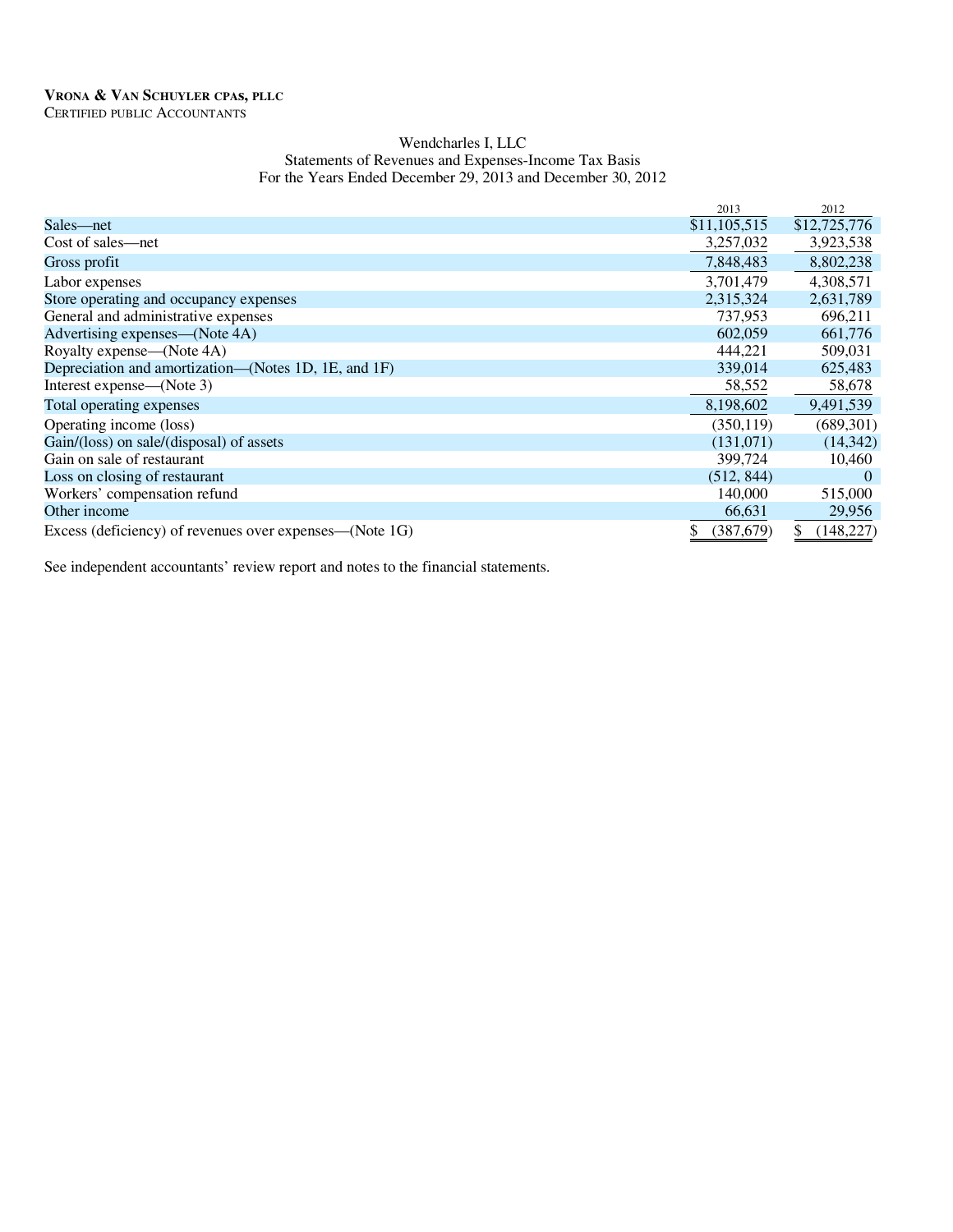# Wendcharles I, LLC

Statements of Changes in Members' Capital-Income Tax Basis For the Years Ended December 29, 2013 and December 30, 2012

| Members' Capital, December 25, 2011                             | \$758,467  |
|-----------------------------------------------------------------|------------|
| Excess (deficiency) of revenues over expenses December 30, 2012 | (148, 227) |
| Distributions paid to members                                   | (127, 840) |
| Members' Capital, December 30, 2012                             | 482,400    |
| Excess (deficiency) of revenues over expenses December 29, 2013 | (387,679)  |
| Distributions paid to members                                   | (87, 890)  |
| Members' Capital, December 29, 2013                             | \$6,831    |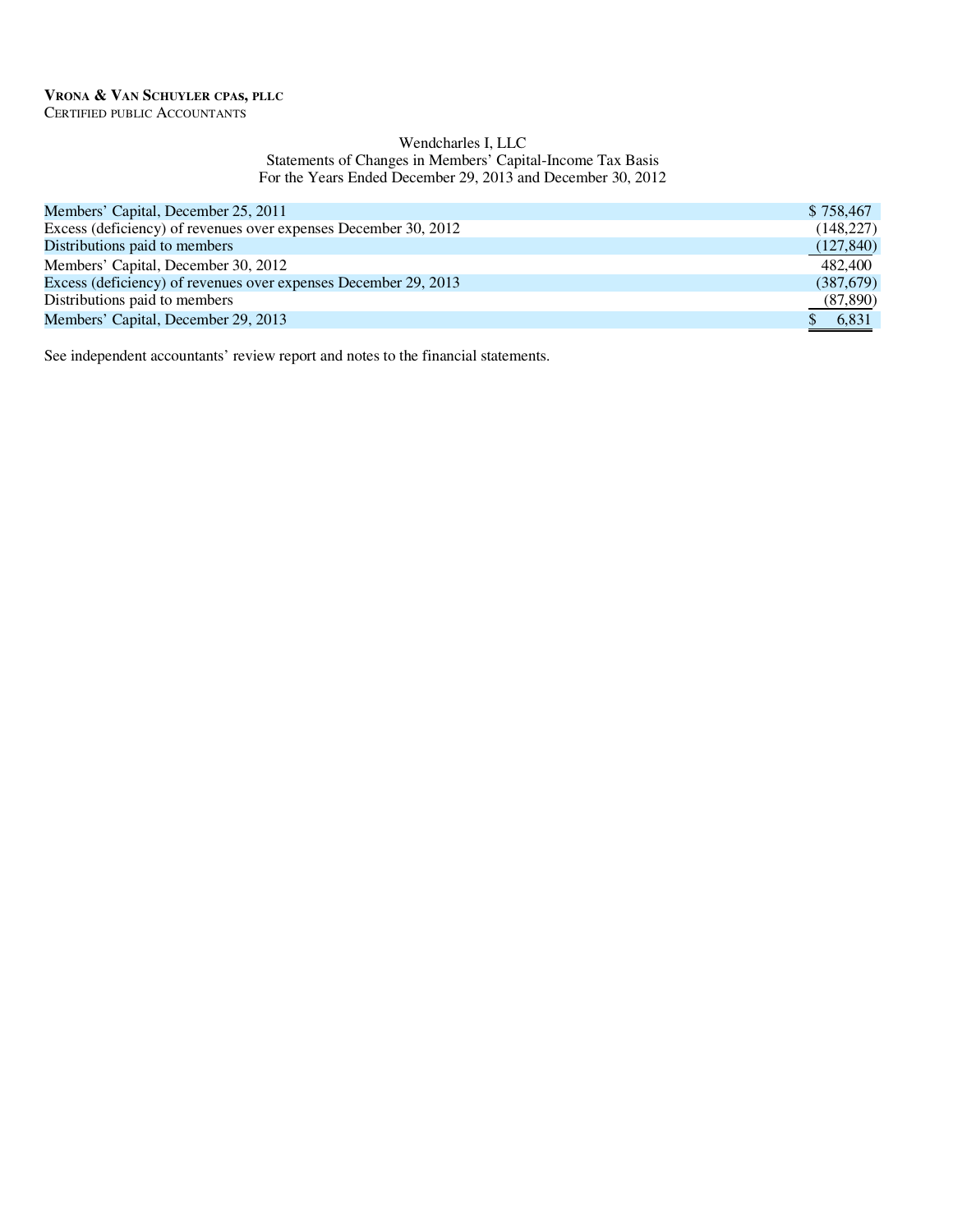## Wendcharles I, LLC Statements of Cash Flows-Income Tax Basis For the Years Ended December 29, 2013 and December 30, 2012

|                                                                              | 2013            | 2012        |
|------------------------------------------------------------------------------|-----------------|-------------|
| Cash flows from operating activities:                                        |                 |             |
| Excess (deficiency) of revenues over expenses                                | (387,679)<br>\$ | \$(148,227) |
| Adjustments to reconcile to net cash provided by operating activities:       |                 |             |
| Depreciation and amortization                                                | 339,014         | 625,483     |
| (Gain)/loss on (sale)/disposal of assets                                     | 131,071         | 14,342      |
| Gain on sale of restaurant                                                   | (399, 724)      | (10, 460)   |
| Increase (decrease) in cash attributed to changes in assets and liabilities: |                 |             |
| Decrease (increase) in inventories                                           | 17,969          | 25,819      |
| Decrease (increase) in prepaid expenses and other current assets             | (19, 843)       | 779         |
| Increase (decrease) in accounts payable, accrued expenses and taxes          | (113,583)       | (240, 660)  |
| Loss on disposal of assets, closing of restaurants                           | 209,483         | $\theta$    |
| Total adjustments                                                            | 164,387         | 415,303     |
| Net cash provided by operating activities                                    | (223, 292)      | 267,076     |
| Cash flows from investing activities:                                        |                 |             |
| Capital expenditures, tangible and intangible assets                         | (147, 197)      | (389, 143)  |
| Net cash provided by (used in) investing activities                          | (147, 197)      | (389, 143)  |
| Cash flows from financing activities:                                        |                 |             |
| Closing costs                                                                | (500)           | $\Omega$    |
| Repayments of note payable                                                   | (1,619,807)     | (175, 348)  |
| Members' distributions                                                       | (87, 890)       | (127, 840)  |
| Proceeds from sale of restaurant                                             | 811,061         | 66,922      |
| Proceeds from debt                                                           | 1,100,000       | 180,000     |
| Net cash provided by (used in) financing activities                          | 202,864         | (56,266)    |
| Net increase (decrease) in cash                                              | (167, 625)      | (178, 333)  |
| Cash, beginning of period                                                    | 285,295         | 463,628     |
| Cash, end of period                                                          | \$<br>117,670   | \$285,295   |
| <b>Additional Cash Flow Information:</b>                                     |                 |             |
| Interest paid during the year                                                | \$<br>56,359    | 58,381      |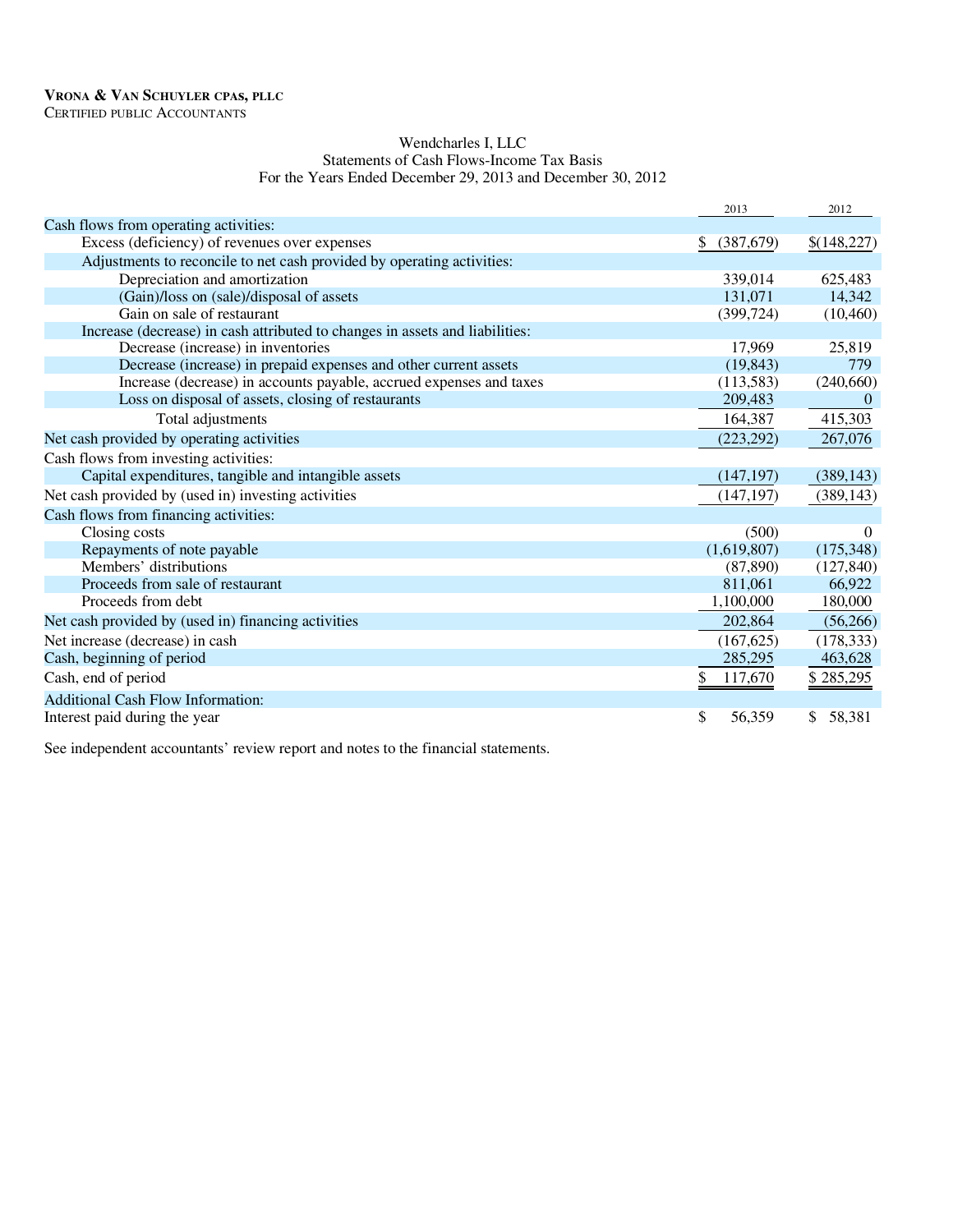## Note 1—Summary of Significant Accounting Policies

(A) The Company:

Wendcharles I, LLC was formed on June 24, 2008 pursuant to the South Carolina Code of Laws to acquire, own and operate eleven existing Wendy's Old Fashioned Hamburger Restaurants in the Charleston, South Carolina metropolitan area. As part of the same overall transaction, another South Carolina limited liability company, Wendcharles II, LLC, affiliated with the Company by certain common management and ownership interests, acquired six other existing Wendy's Old Fashioned Hamburger Restaurants in and proximate to North Charleston. The restaurants were all acquired from one unrelated seller for an aggregate purchase price of \$5,760,000, less net adjustments to the Company of approximately \$14,000. The Company's recorded goodwill in the amount of approximately \$4,060,000. The purchase price was financed principally by a \$3,500,000 loan from Bank of America, with the balance provided by capital contributions of the members. The acquisition closed and restaurant operations commenced on September 16, 2008.

The leases for the eleven leasehold estates, all in South Carolina, were assigned to the Company from different lessors. Four locations each are in Charleston and North Charleston and three are in Mt. Pleasant as follows: Charleston: 1721 Sam Rittenberg Boulevard; 194 Cannon Street; 343 Folly Road; and 5275 International Blvd; North Charleston: 4113 Rivers Avenue; 5115 Dorchester Rd; 9145 University Blvd; and 4892 Ashley Phosphate Road; Mt Pleasant: 361 Highway 17 By-Pass; 935 Chuck Dawley Boulevard; and 596 Long Point Road. (See Note 4B).

On December 26, 2011 the Company sold its Sam Rittenberg Boulevard location to Wendcharles II, LLC, a related party. (See Notes 1A and 2).

In 2013 the Company closed its 5115 Dorchester Road store and sold its 4892 Ashley Phosphate Road store to Wendcharles II, LLC.

The Company is to continue in perpetuity, except it is to be dissolved as a result of the sale of all business operations or the sale of all or substantially all of its assets, in each of such cases upon the receipt of the consideration therefor in cash or the reduction to cash of non-cash consideration, or upon the occurrence of certain events as set forth in the operating agreement. (See Note 5B).

The Company currently operates eight restaurants, all of which are leased.

(B) Income Tax Basis of Accounting:

The Company is treated as a partnership for Federal and South Carolina income tax purposes. The accompanying financial statements have been prepared on the basis of accounting used to prepare the Company's federal partnership return. Such other comprehensive basis of accounting differs from generally accepted accounting principles. Accordingly, the accompanying financial statements are not intended to present financial position and results of operations in accordance with generally accepted accounting principles.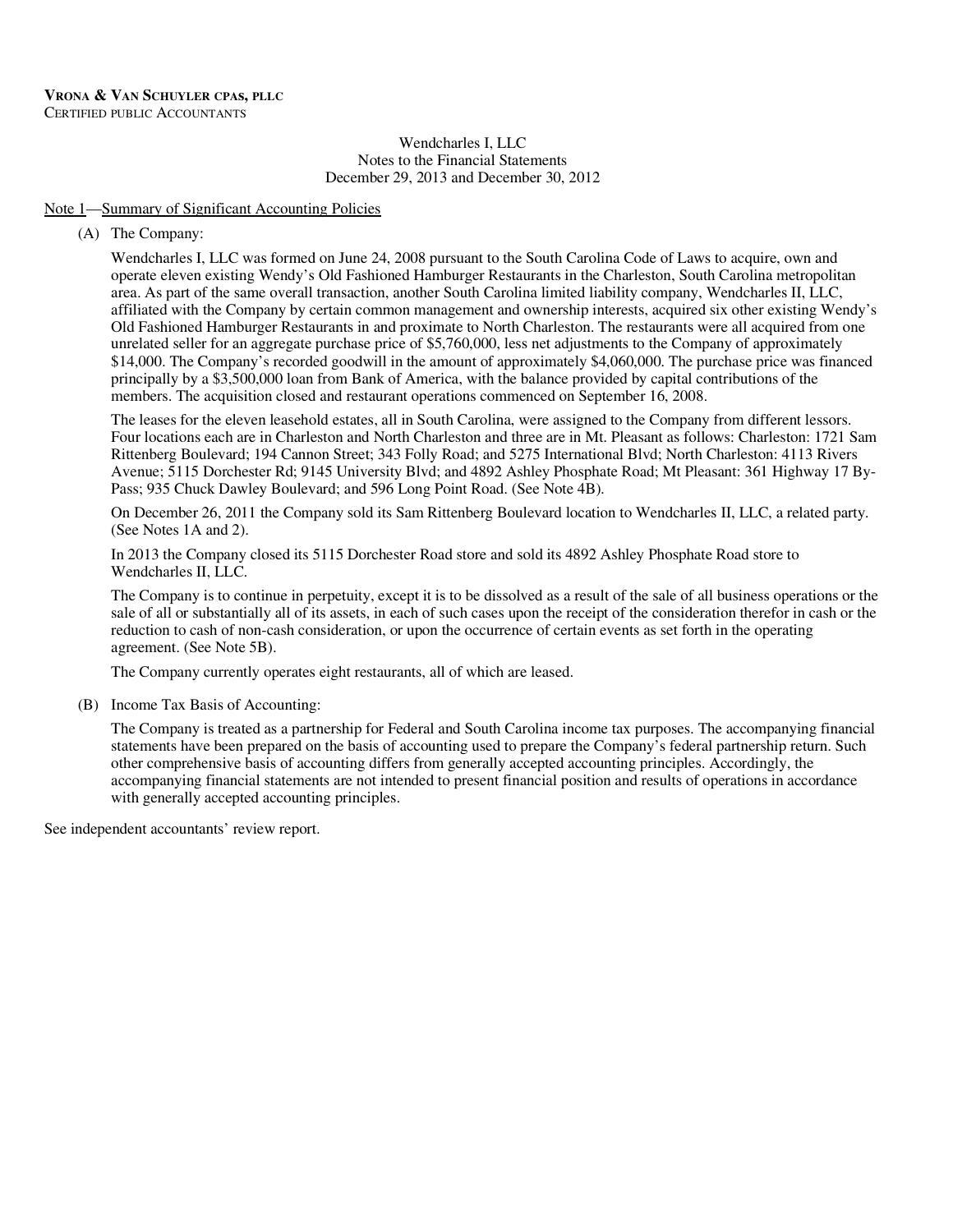### Note 1—Summary of Significant Accounting Policies—(Continued):

(C) Inventories:

Inventories represent food and supplies and are stated at cost.

(D) Property, Equipment and Depreciation:

Property and equipment are stated at cost. Depreciation is provided by application of the straight-line method over depreciable lives as follows:

| Land improvements<br>Leasehold improvements | 15 years<br>15 to 39 years |
|---------------------------------------------|----------------------------|
| Restaurant equipment                        | 5 to 7 years               |
| Automobile                                  | 5 years                    |

If it had qualifying property placed in service during the year, the Company has taken additional depreciation deductions in accordance with the federal government's enactment of the Economic Stimulus Act of 2008, amended by the American Recovery and Reinvestment Act of 2009, the Small Business Jobs Act of 2010, and the Tax Relief, Unemployment Insurance Reauthorization and Job Creation Act of 2010.

### (E) Goodwill:

Goodwill, representing the excess of the purchase price over the fair value of the assets acquired, is amortized over fifteen years.

(F) Deferred Costs:

The Company capitalized the costs incurred in obtaining its financing and its leases. These costs are amortized over the life of the loan.

(G) Income Taxes:

The Company was organized as a Limited Liability Company under the laws of South Carolina and is not subject to any federal or state income tax. For federal and South Carolina income tax purposes, the Company is treated as a partnership. Accordingly, each member is required to report on his federal and applicable state income tax return his distributive share of all items of income, gain, loss, deduction, credit and tax preference of the Company for any taxable year, whether or not any cash distribution has been or will be made to such member.

The Company's tax returns are subject to examination by the Federal and State taxing authorities. The tax laws, rules and regulations governing these returns are complex, technical and subject to varying interpretations. If an examination required the Company to make adjustments, the profit or loss allocated to the members would be adjusted accordingly. Management believes the Company is no longer subject to tax examinations for the years prior to 2010.

Although income tax rules are used to determine the timing of the reporting revenues and expenses, non-taxable and nondeductible expenses are included in the determination of net income in the accompanying financial statements.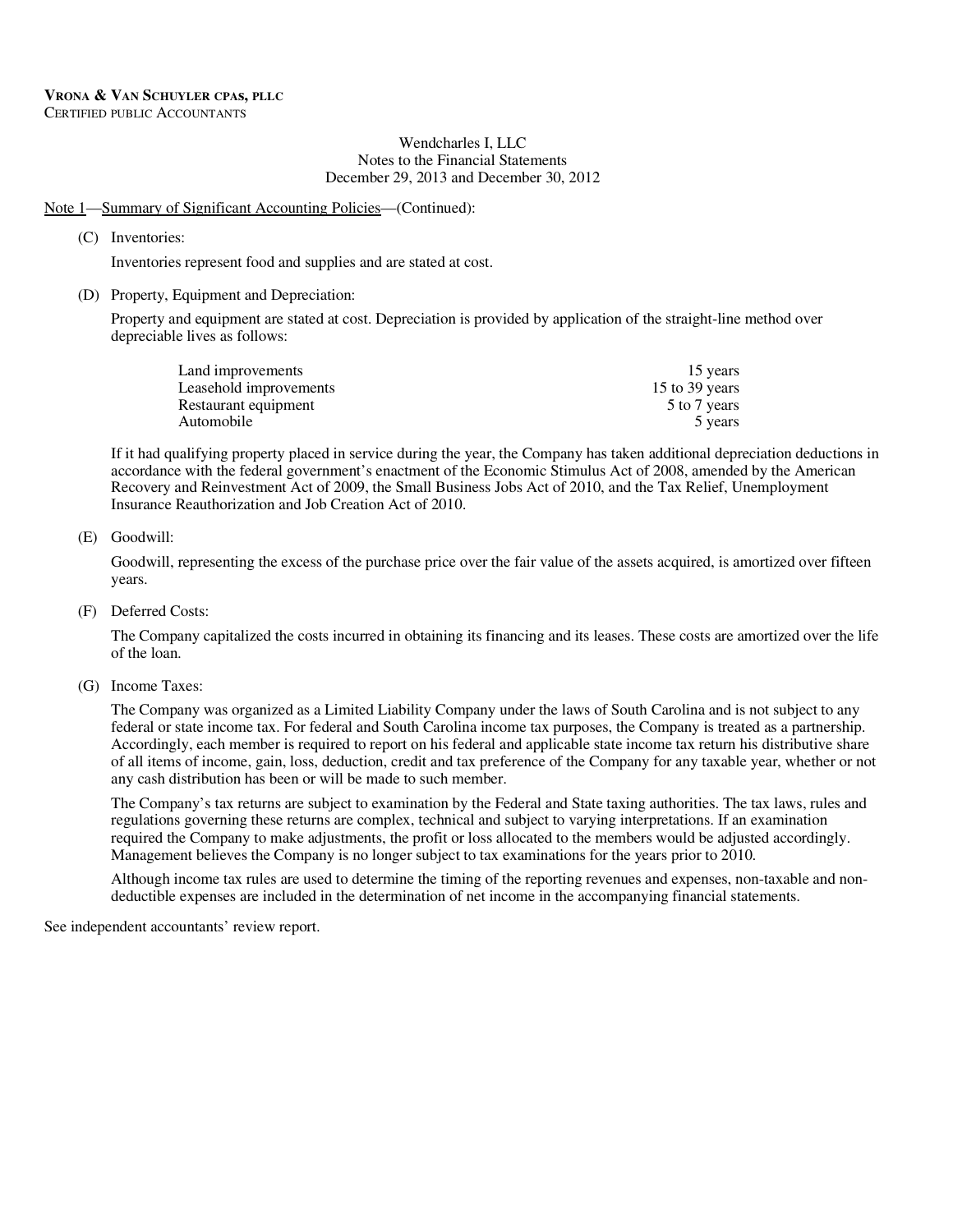## Note 1—Summary of Significant Accounting Policies—(Continued):

(H) Fiscal Year:

The Company's annual accounting period is a fiscal year ending on the last Sunday of December. The 2013 fiscal year represents 52 weeks and the 2012 fiscal year represent 53 weeks.

(I) Cash:

The Company maintains its cash in various banks. The accounts at each bank are guaranteed by the Federal Deposit Insurance Corporation, to a maximum of \$250,000. At any time during the year, the cash balance may exceed \$250,000.

(J) Use of Estimates:

The preparation of financial statements in conformity with the income tax accrual basis of accounting requires management to make estimates and assumptions that affect certain reported amounts and disclosures. Accordingly, actual results could differ from these estimates.

### (K) Advertising:

The Company expenses all advertising costs when incurred.

(L) Sales Tax:

The Company collects sales tax and remits to the state of South Carolina. The liability is reflected in taxes payable on the balance sheet.

## Note 2—Property and Equipment

Property and equipment consist of the following:

|                                | 2013           | 2012          |
|--------------------------------|----------------|---------------|
| Land improvements              | 120,103<br>\$. | 117,621<br>S. |
| Leasehold improvements         | 866,067        | 951,877       |
| Restaurant equipment           | 1,425,263      | 1,698,017     |
| Construction in progress       |                |               |
| Automobile                     | 13,514         | 4,940         |
| Total                          | 2,424,947      | 2,772,455     |
| Less: Accumulated depreciation | 1,933,699      | 2,117,250     |
| Property and equipment, net    | 491,248        | 655,205<br>S  |

In 2013 the Company closed its 5115 Dorchester Road store and recognized a loss of \$512,844 on the closing.

In 2013 the Company sold its 4892 Ashley Phosphate Road store to Wendcharles II, LLC a related company for \$630,000. The Company recognized a gain of \$399,724 on the sale.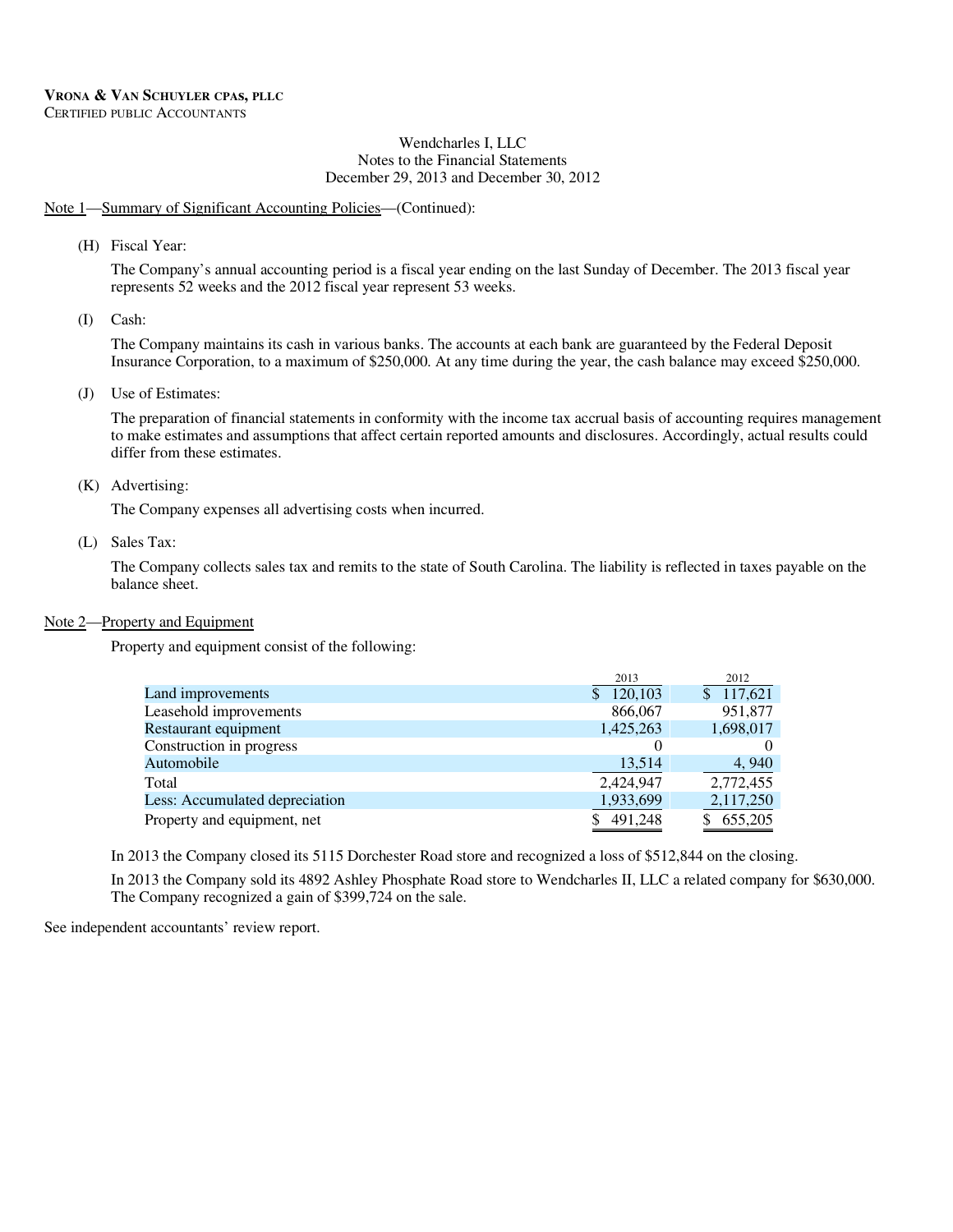### Note 3—Acquisition Debt

At the closing of the purchase transaction, the Company and its affiliate, Wendcharles II, LLC, jointly obtained a \$3,500, 000 loan from Bank of America, with interest at a floating rate, initially equal to the thirty-day adjusted LIBOR plus 250 basis points for the period commencing on the closing date until four quarterly financial reports have been submitted and reviewed in accordance with the loan agreement and, thereafter, equal to the thirty day adjusted LIBOR plus a margin based on the funded debt to earnings before interest, taxes depreciation and amortization ("EBITDA") ratio. Based on the relative values of the leasehold interests acquired, \$1,800,000 and \$1,700,000, representing 51% and 49%, respectively, of the total principal amount, were recorded on the books of the Company and its affiliate, although they are jointly and severally liable for the loan.

A combined initial payment of interest only of \$7,277, based on LIBOR of 2.49%, set two business days before the closing date was due and paid on October 1, 2008. Beginning on November 1, 2008 and ending on August 1, 2015, monthly payments of interest and principal are due in an amount sufficient to amortize the loan over 13.5 years. LIBOR is adjusted on the first business day of each month. The loan matures on August 16, 2015. The loan was repaid in 2013.

On March 17, 2010, the Company borrowed \$250,000 from Wen-Restaurants LLC (a related company, see note 6C). Repayment terms were \$2,440 per month including interest at 3.25% per annum. In November 2013 the Company prepaid \$45,126 to reduce the loan balance to \$125,000. New terms are monthly payments of \$1,221 including interest of 3.25% for 120 months.

Aggregate principal payments are as follows:

| 2014       | \$10,784  |
|------------|-----------|
| 2015       | 11,140    |
| 2016       | 11,507    |
| 2017       | 11,887    |
| 2018       | 12,279    |
| Thereafter | 66,521    |
|            | \$124,118 |

In October 2011 the Company borrowed \$120,000 from M&T Bank. Repayment terms are \$3,333 per month for 36 months plus interest at 3.25%.

The annual principle payments are as follows:

| 2014 | $\overline{a} = -\overline{a} = -$<br>$\bigcap$<br>m<br>J, J, |
|------|---------------------------------------------------------------|
|      |                                                               |

In April 2012 the Company borrowed \$180,000 from Wendcapital LLC, a related party. Repayment terms are \$1,757 per month for 144 months at an interest rate of 6%. Additional interest may be charged if certain performance based sales are realized.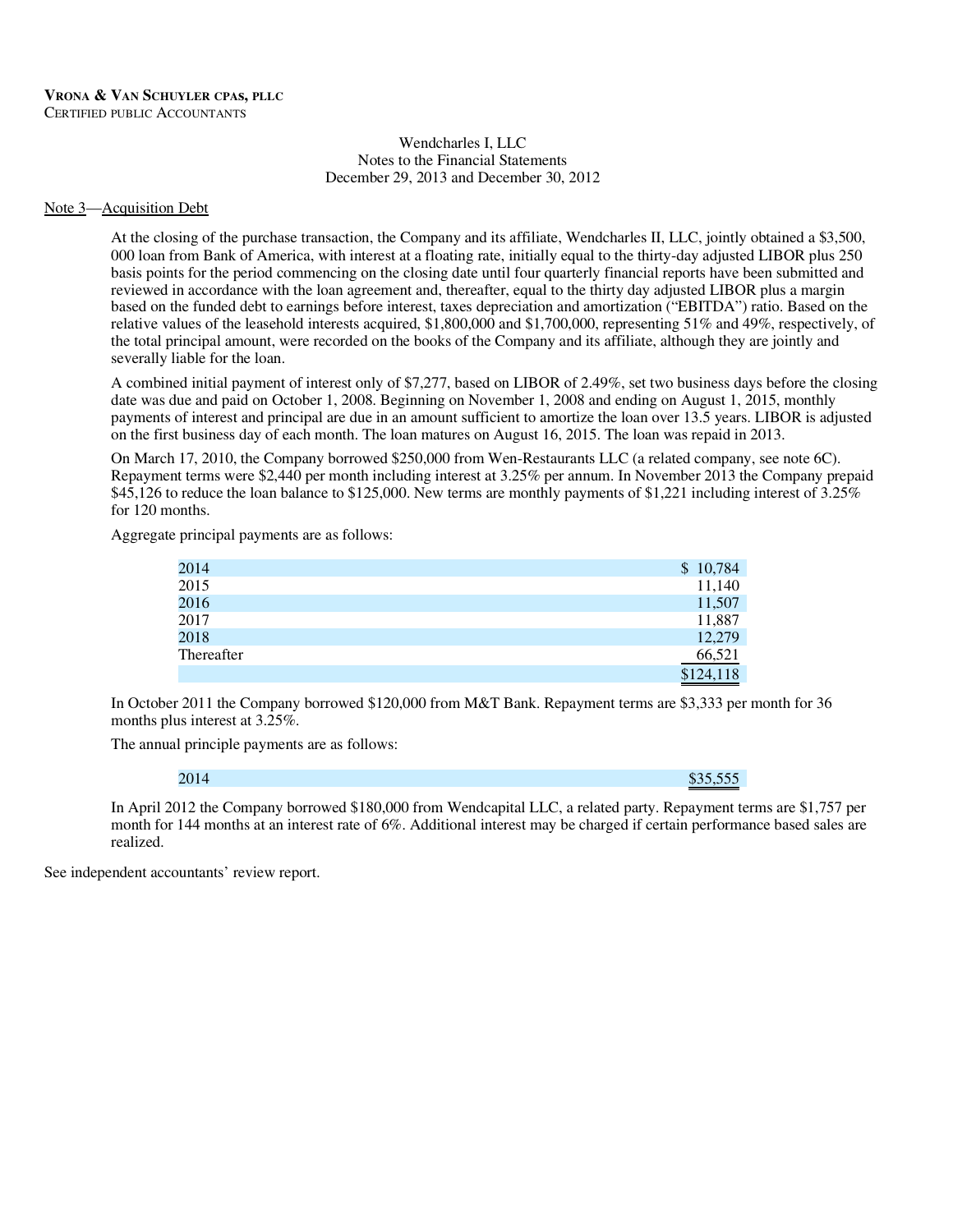### Note 3—Acquisition Debt—(Continued):

The future principal payments are as follows:

| 2014       | \$11,674  |
|------------|-----------|
| 2015       | 12,394    |
| 2016       | 13,159    |
| 2017       | 13,970    |
| 2018       | 14,882    |
| Thereafter | 95,956    |
|            | \$162,035 |

On June 27, 2013 the Company borrowed \$1,100,000 from M&T Bank. Repayment terms are approximately \$18,644 plus interest at 3% for 59 months.

The future principal payments are as follows:

| 2014 | \$223,729 |
|------|-----------|
| 2015 | 223,729   |
| 2016 | 223,729   |
| 2017 | 223,729   |
| 2018 | 93,220    |
|      | \$988,136 |

## Note 4—Commitments and Contingencies

(A) Franchise Agreement Commitments:

The Company is the franchisee for the eight Wendy's restaurants it owns and operates. The franchise agreements obligate the Company to pay to Wendy's International a monthly royalty equal to 4% of the gross sales of each restaurant, or \$250, whichever is greater. The Company must also pay to Wendy's National Advertising Program 3% of the gross sales and spend not less than .75% of the gross sales of each restaurant for local and regional advertising.

(B) Minimum Operating Lease Commitments:

The lease for the restaurant located at 4113 Rivers Ave in North Charleston has a primary term that expires on March 31, 2025 and includes two five- year renewal options. The current annual rent for the lease is \$105,662 through March 31, 2014. At that time and on each April 1 thereafter, annual rent will be increased by the previous year's annual rent multiplied by 1%.

The lease for the restaurant located at 194 Canon Street in Charleston had a primary term that expired on September 14, 2004. The current term expires on September 14, 2014 and includes two remaining five-year renewal options. The annual rent is \$131,560 for all terms of the lease. In addition the Company is required to pay percentage rent equal to 5% of gross sales in excess of \$1,087,872.

The lease for the restaurant located at 343 Folly Road in Charleston has a primary term that expires on November 6, 2021 and includes two five-year renewal options. The annual rent is \$70,200 for all terms of the lease. In addition the Company is required to pay percentage rent equal to 7% of gross sales in excess of \$589,488.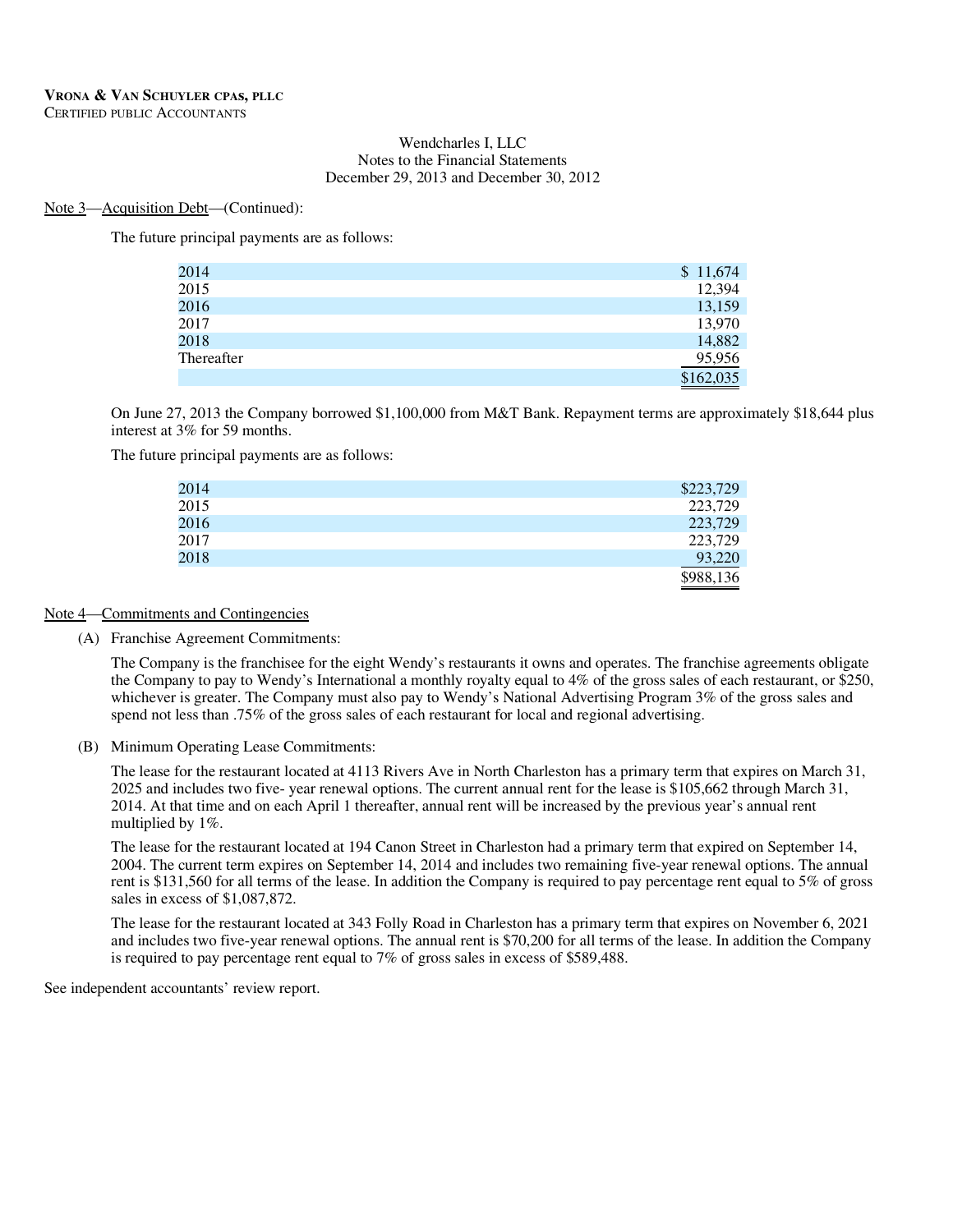### Note 4—Commitments and Contingencies—(Continued):

### (B) Minimum Operating Lease Commitments—continued:

The lease for the restaurant located at 361 Hwy 17 Bypass in Mt Pleasant has a primary term that expires on November 6, 2021 and includes two five- year renewal options. The annual rent is \$55,333 for all terms of the lease. In addition the Company is required to pay percentage rent equal to 7% of gross sales in excess of \$750,000. In 2013 part of the land was condemned and the Company received \$181,061 in proceeds. The lease was amended to reflect this change. The Company recognized a gain of \$90,508.

The lease for the restaurant located at 935 Chuck Dawley Blvd in Mt Pleasant had a primary term that expired on September 9, 1996. The current term expires on September 9, 2016. The annual rent is \$97,020 for the remainder of the current term. In addition the Company is required to pay percentage rent equal to 6% of gross sales in excess of base rent.

The lease for the restaurant located at 9145 University Blvd in North Charleston has a primary term that expires on March 31, 2025 and includes two five-year renewal options. The current annual rent for the lease is \$108, 379 through March 31, 2014. At that time and on each April 1 thereafter, annual rent will be increased by the previous year's annual rent multiplied by 1%.

The lease for the restaurant located at 596 Long Point Road in Mt Pleasant has a primary term that expires on March 31, 2025 and includes two five- year renewal options. The current annual rent for the lease is \$99,039 through March 31, 2014. At that time and on each April 1 thereafter, annual rent will be increased by the previous year's annual rent multiplied by  $1\%$ 

The lease for the restaurant located at 5275 International Blvd in North Charleston has a primary term that expires on April 30, 2027 and includes four five-year renewal options. The current annual rent for the lease is \$129,150 through June 30, 2018. At that time and on each five year anniversary thereafter, annual rent will be increased by the previous year's annual rent multiplied by 5%.

The Company is required to pay all realty taxes, insurance, routine maintenance and common charges for the above leases.

Rent expense was \$947, 544 in 2013 and \$1, 096, 594 in 2012 including percentage including percentage rent of \$94,089 in 2013 and \$89,185 in 2012.

Future annual minimum rentals are as follows:

| 2014       | \$757,606   |
|------------|-------------|
| 2015       | 667,914     |
| 2016       | 641,161     |
| 2017       | 577,250     |
| 2018       | 583,704     |
| Thereafter | 3,624,818   |
|            | \$6,852,453 |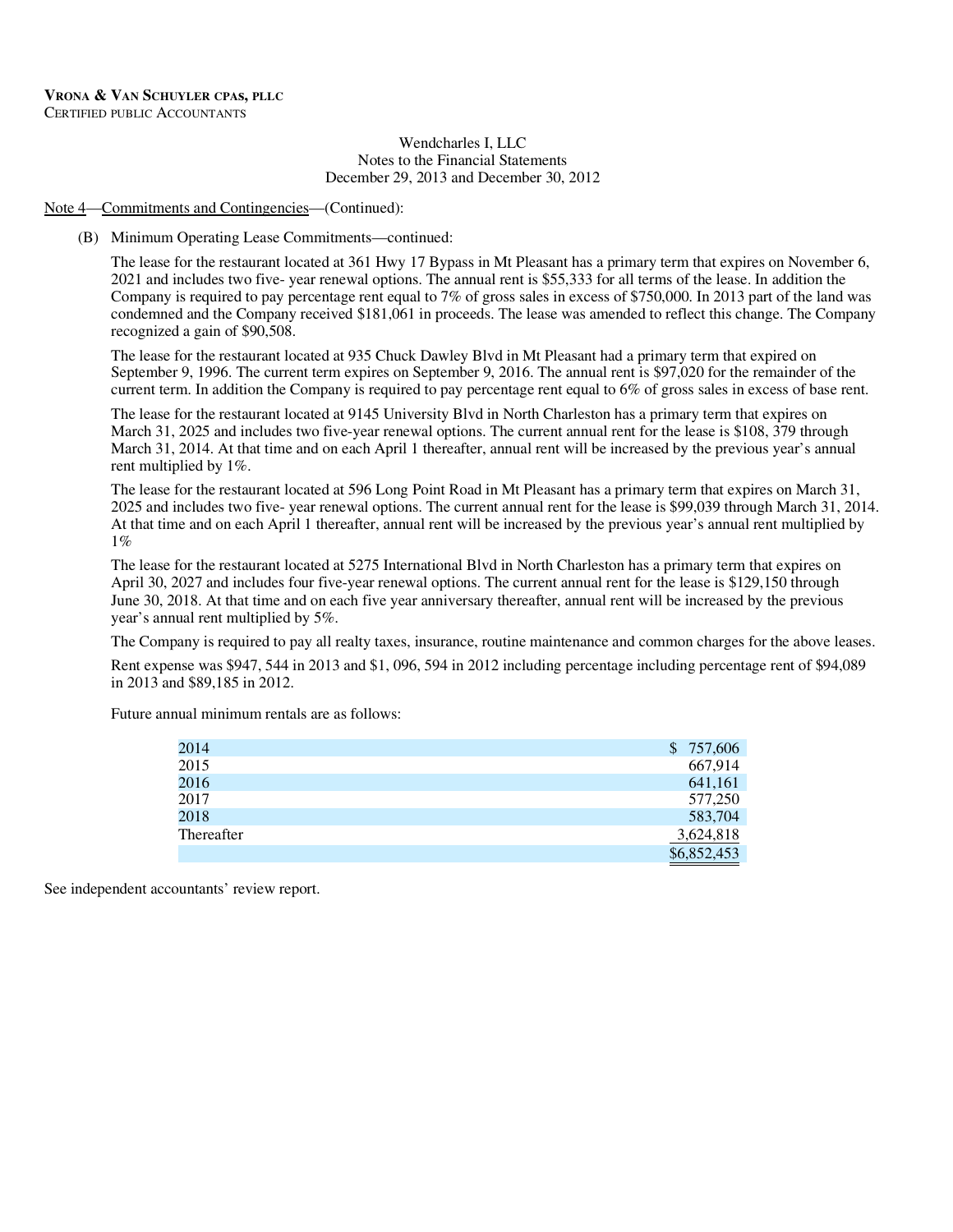## Note 4—Commitments and Contingencies—(Continued):

(C) Financial and Operational Advisory Services Agreement:

The Company has a financial and operational advisory services agreement with three of its corporate officers. The agreement provides for these officers to: Consult with and advise the Company on applicable financial and/or operational matters and if required by the Company's debt, lease or franchise agreements, to which they are signatories, to remain ready, willing and able to maintain such status for the benefit of the Company, except where such guarantees are not needed; and remain able to provide such additional personal guarantees as, within their sole discretion, may reasonably be necessary to maintain the business of the Company. The initial term expires December 2011, and is automatically renewable annually thereafter, as long as the Company remains in business. The agreement also provides for the reimbursement of reasonable expenses incurred by the individuals in fulfilling their duties. The aggregate annual fee under this agreement is \$42,000. (See Note 6A).

### Note 5—Capitalization and Operating Agreement

(A) Capitalization:

The Company's initial capitalization consisted of 800 units, of which 42 and 32 were sold to two managing members at \$100 per unit, or \$ 7,400 in the aggregate, and 80 units were sold to the third managing member at \$125 per unit, or \$10,000 in the aggregate. Of the remaining 646 units, 67 were sold at \$100 per unit, or \$6,700 in the aggregate, and 579 units were sold at per unit contributions of \$4,700 totaling \$2,721,300. All contributions totaled \$2,745,400. (See Note 5B).

(B) Operating Agreement:

All purchasers of membership interests are parties to the Company's operating agreement which provides for the capitalization and operation of the Company, distributions to members and transfers of interests. Members' consents representing 75% of all membership interests are required for the following actions: Change in the operating agreement; voluntary dissolution; sale or exchange of substantially all assets; merger or consolidation; incurrence of debt or refinancing other than in the ordinary course of business or in connection with entering new or unrelated businesses; and removal of a manager, for cause. Members are not required to make up negative capital accounts. Distributions either from cash flow generated by operations or capital transactions (as defined) other than capital contributions are made at the sole discretion of the managers, acting unanimously. Managers are elected by the members. Outside liens against membership interests are prohibited. For permitted transfers of membership interests, book value is equal to assets less liabilities using the income tax method/accrual basis of accounting.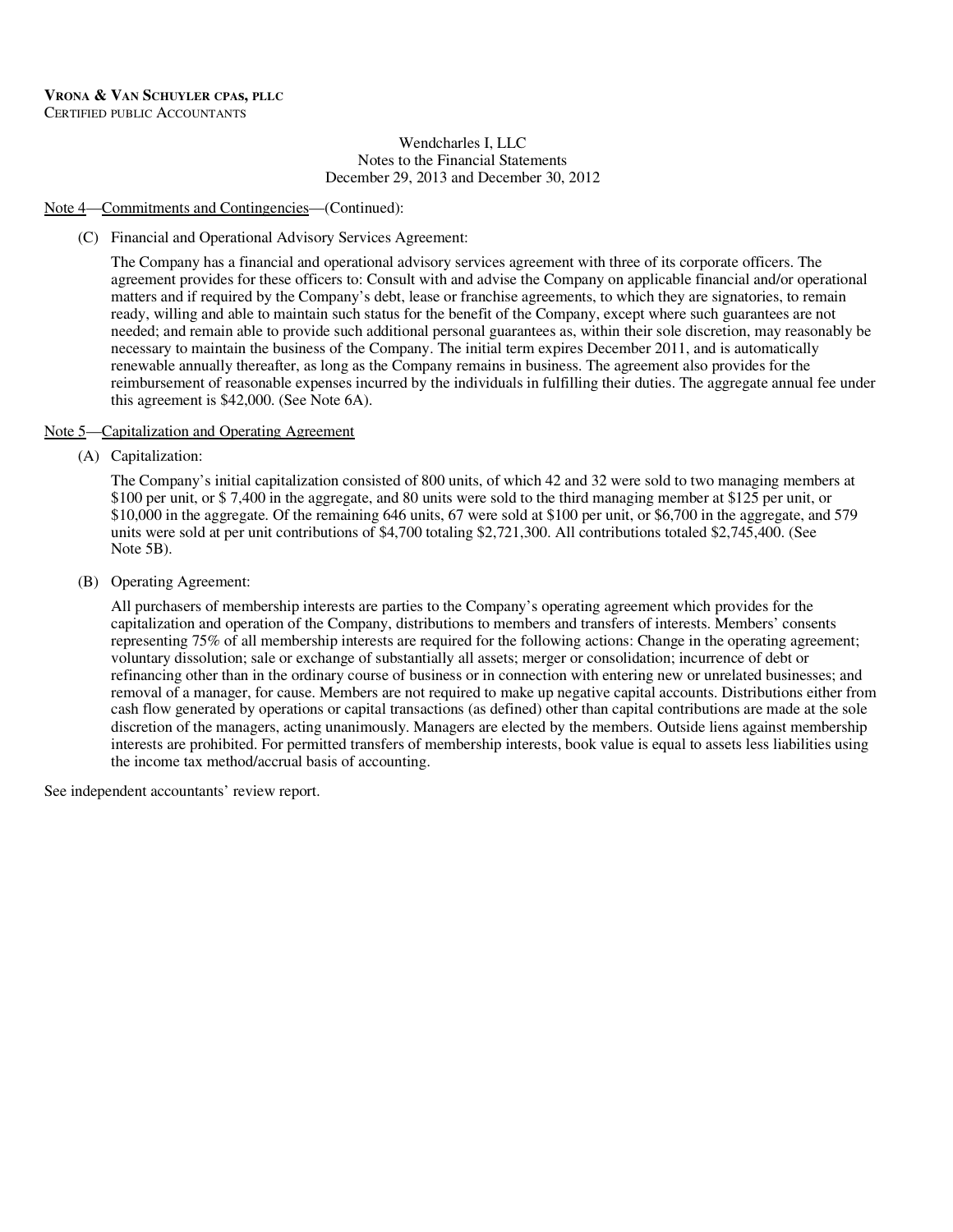## Note 5—Capitalization and Operating Agreement—(Continued):

(B) Operating Agreement:

Members wishing to sell their interests shall submit their request in writing, together with appropriate documentation setting forth the terms of such sale, to the managing members, who within thirty days and at their sole discretion, shall approve or disapprove of such sale. If not approved, the managing members within fourteen additional days may elect to have the Company purchase the offered units at the stated terms. Such action by the managing members is to be by simple majority. If the managing members determine that the offered interests are not to be redeemed by the Company, then the interests shall be offered to the remaining members of the Company, pro-rata at the same offered terms, who will have 14 additional days to purchase the offered shares. If the interests are not purchased by the members, then they may be sold to the third-party purchaser at the offered terms, but the purchaser must become bound by the terms of the operating agreement. Membership interests may also be transferred to family members or trusts or by reason of death or incompetence.

In the event of a termination of a member's interest by death, retirement, resignation, expulsion, bankruptcy, incompetence, or in the case of a member that is not a natural person—dissolution, the Company must be dissolved unless it is continued by the consent of all the remaining members. Non-consenting members are deemed to offer and authorized representatives or trustees of deceased or bankrupt members may offer the applicable membership interest, first to the Company, and then to the consenting (continuing) members. In such case, the offered interests must be purchased by either the Company or one or more of the consenting members. Such purchases, unless made by the Company, are to be made pro-rata to the existing interests of purchasing members, unless they agree otherwise or there is only one purchasing member.

In any event, all offered interests of non-consenting members or by the estate, trustee, etc. of deceased or bankrupt members, etc. must be purchased by the Company or one or more consenting members or the Company must be dissolved and liquidated.

### Note 6—Related Party Transactions

(A) Financial and Operational Advisory Services:

The Company paid two of its three managing members and a third individual a total of \$42,000 in 2013 and \$42,000 in 2012 pursuant to a financial and operational advisory services agreement. (See Note 4C).

(B) Redemption of Membership Interest:

In October 2009 the Company redeemed one member's .125% membership interest for \$2,000.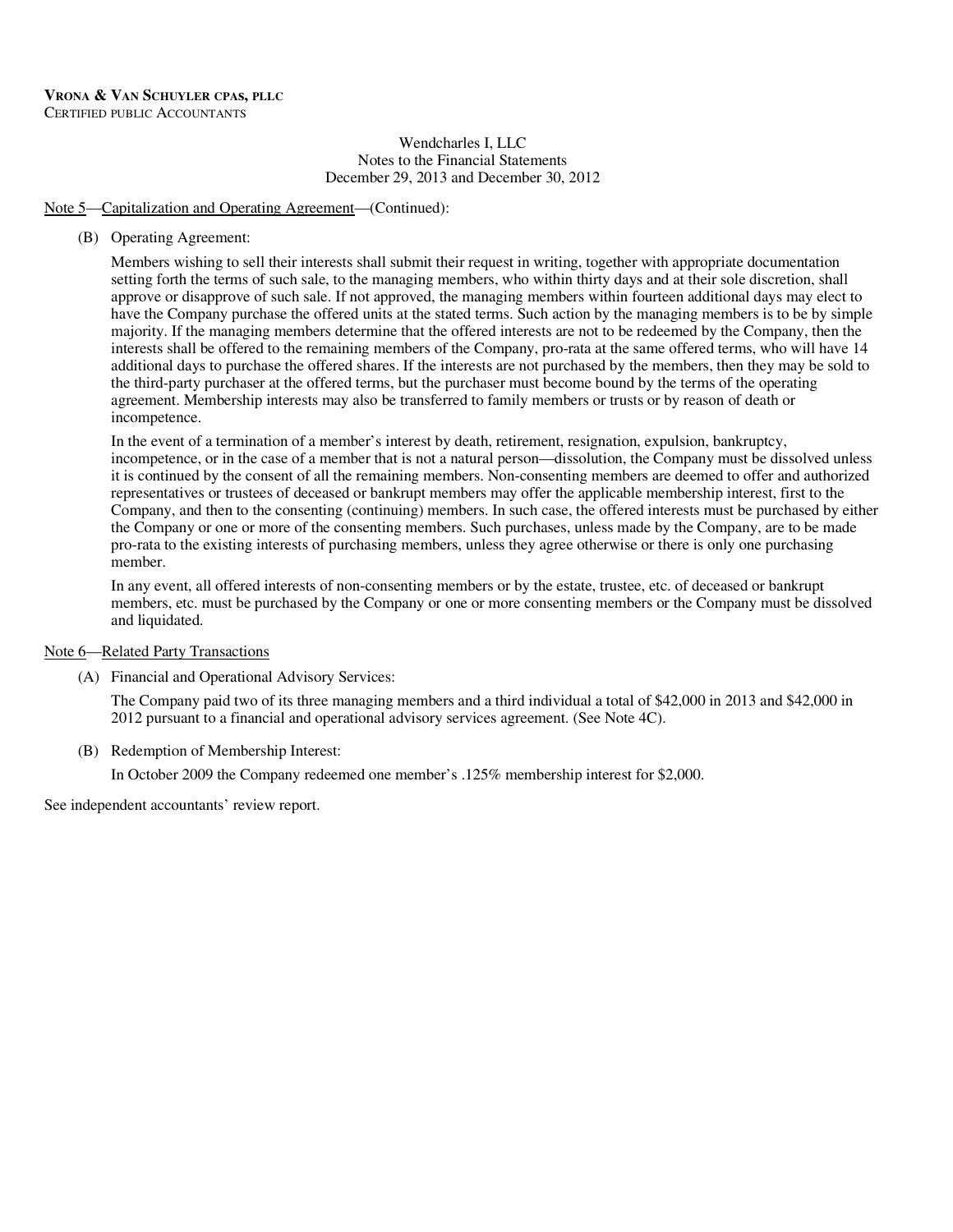### Note 6—Related Party Transactions—(Continued):

(C) Note Payable:

In March 2010 the Company borrowed \$250,000 from Wen-Restaurants Associates L.P. Both Companies have common owners but are not under common control.

## Note 7-Pension Plan

The Company maintains a qualified cash or deferred compensation plan under section  $401(K)$  of the Internal Revenue Code. Under the plan, employees may elect to defer up to (15%) of their salary, subject to Internal Revenue Service limits. A discretionary matching contribution may be made by the Company and added to each participant's account. Company contributions for the plan amounted to \$0 for 2013 and \$0 for 2012.

## Note 8—Subsequent Event

Subsequent events have been evaluated through the date the financial statements were issued, as reflected on the independent accountants' review report.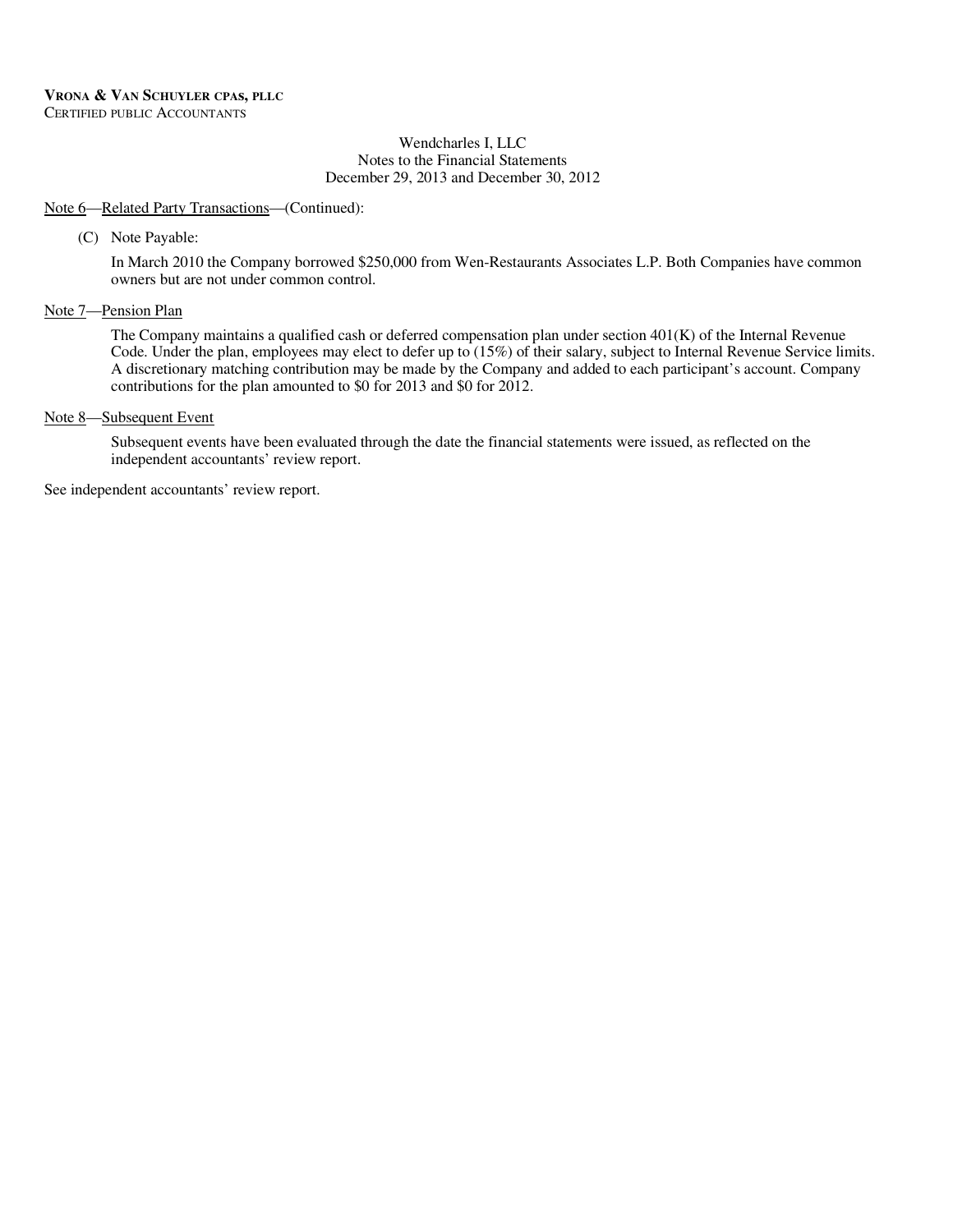**Exhibit 99.2** 

## **VRONA & VAN SCHUYLER CPAS, PLLC** CERTIFIED PUBLIC ACCOUNTANTS

## WENDCHARLES II, LLC

FINANCIAL STATEMENTS—INCOME TAX BASIS December 29, 2013 and DECEMBER 30, 2012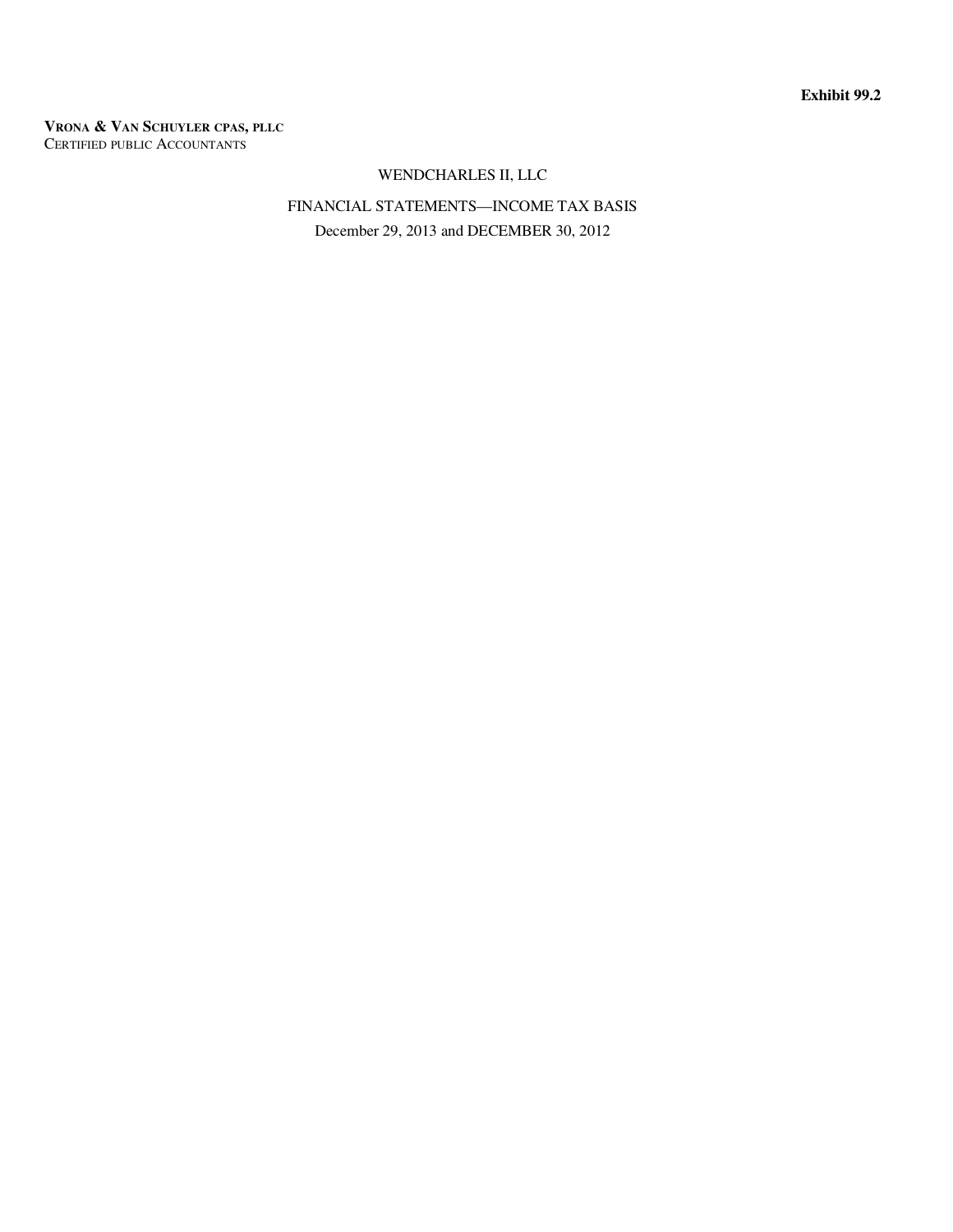### **VRONA & VAN SCHUYLER CPAS, PLLC** CERTIFIED PUBLIC ACCOUNTANTS ADMIN@VRONAVANSCHUYLERCPA.COM WWW.VRONAVANSCHUYLERCPA.COM

240 Long Beach Road (2008) 240 West 35th St. Ste 300<br>240 West 35th St. Ste 300<br>2506 New York, NY 11558-1541 ISLAND PARK, NY 11558-1541<br>TEL: 516-670-9479 FAX: 516-670-9477

TEL: 212-868-3750<br>FAX: 212-868-3727

## INDEPENDENT ACCOUNTANTS' REVIEW REPORT

To the Members Wendcharles II, LLC 27 Central Avenue Cortland, New York

We have reviewed the accompanying statements of assets, liabilities and members' capital-income tax basis of Wendcharles II, LLC as of December 29, 2013 and December 30, 2012 and the related statements of revenues and expenses-income tax basis, changes in members' capital (deficit)-income tax basis and cash flows-income tax basis for the years then ended. A review includes primarily applying analytical procedures to management's financial data and making inquiries of company management. A review is substantially less in scope than an audit, the objective of which is the expression of an opinion regarding the financial statements as a whole. Accordingly, we do not express such an opinion.

Management is responsible for the preparation and fair presentation of the financial statements in accordance with the income tax basis of accounting and for designing, implementing, and maintaining internal control relevant to the preparation and fair presentation of the financial statements.

Our responsibility is to conduct the reviews in accordance with Statements on Standards for Accounting and Review Services issued by the American Institute of Certified Public Accountants. Those standards require us to perform procedures to obtain limited assurance that there are no material modifications that should be made to the financial statements. We believe that the results of our procedures provide a reasonable basis for our report.

Based on our reviews, we are not aware of any material modifications that should be made to the accompanying financial statements in order for them to be in conformity with the income tax basis of accounting, as described in Note 1.

Vrona&VanSchuyler CAAs, Puc

CERTIFIED PUBLIC ACCOUNTANTS

January 27, 2014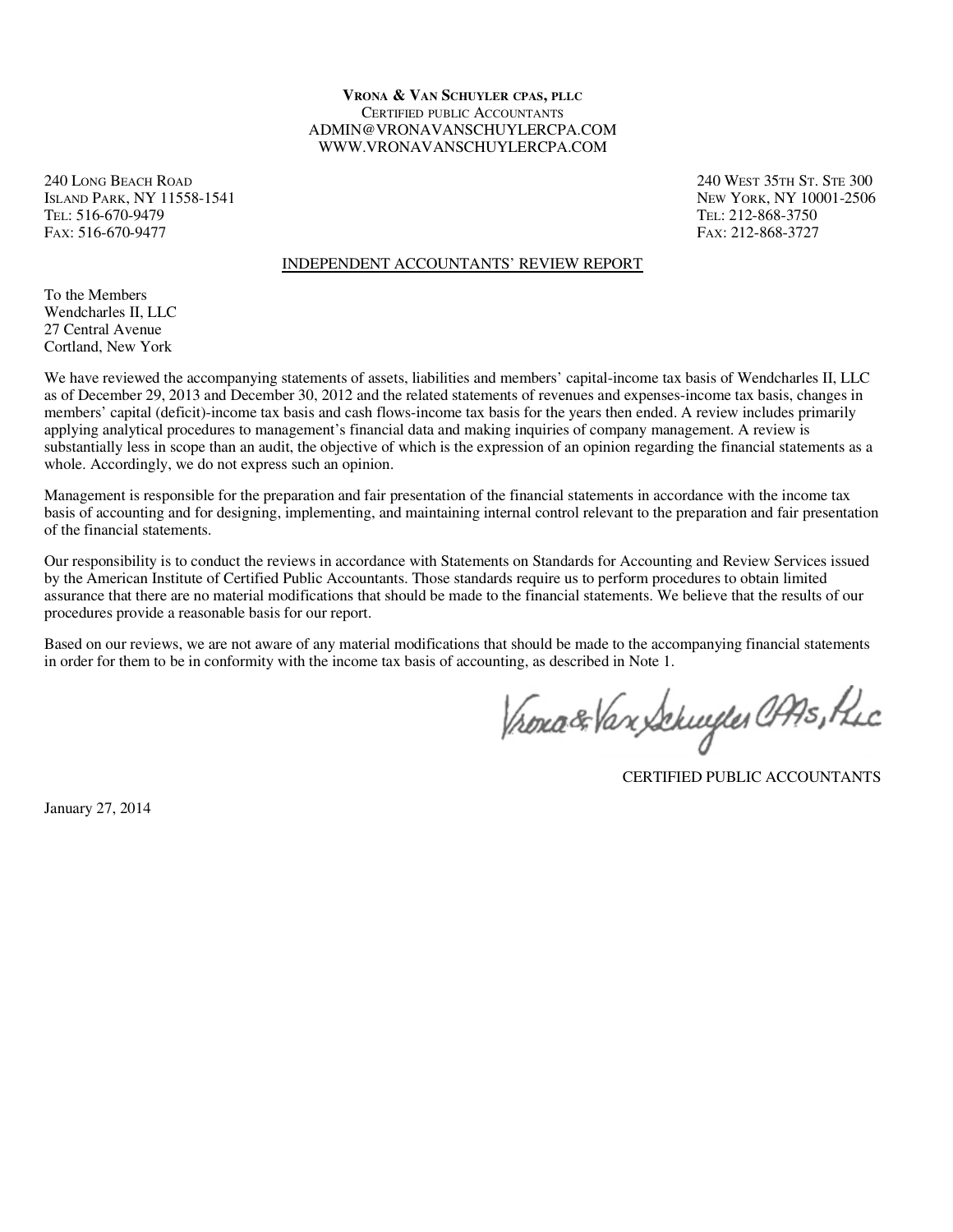## Wendcharles II, LLC Statements of Assets, Liabilities and Members' Capital (Deficit)—Income Tax Basis December 29, 2013 and December 30, 2012

|                                                        | 2013           | 2012        |
|--------------------------------------------------------|----------------|-------------|
| <b>ASSETS</b>                                          |                |             |
| Current assets:                                        |                |             |
| Cash (Note 1I)                                         | \$.<br>664,589 | \$451,695   |
| Inventories—(Note 1C)                                  | 67,975         | 66,040      |
| Prepaid expenses and other current assets              | 12,692         | 2,652       |
| Total current assets                                   | 745,256        | 520,387     |
| Property and equipment—(Notes 1D and 2)                | 822,347        | 603,498     |
| Other assets:                                          |                |             |
| Goodwill, net of accumulated amortization of           |                |             |
| \$530,617 in 2013 and \$413,959 in 2012—(Note 1E)      | 1,324,898      | 1,018,982   |
| Deferred costs, net of accumulated amortization of     |                |             |
| \$29,810 in 2013 and \$37,264 in 2012—(Note 1F)        | $\Omega$       | 25,059      |
| Deposits                                               | 12,160         | 15,160      |
| Total other assets                                     | 1,337,058      | 1,059,201   |
| <b>TOTAL ASSETS</b>                                    | \$2,904,661    | \$2,183,086 |
| LIABILITIES AND MEMBERS' CAPITAL (DEFICIT)             |                |             |
| Current liabilities:                                   |                |             |
| Current maturities of long-term debt—(Note 3)          | \$<br>116,686  | \$146,250   |
| Accounts payable, accrued expenses and taxes payable   | 788,274        | 684,435     |
| Total current liabilities                              | 904.960        | 830,685     |
| Long-term debt, less current maturities—(Note 3)       | 586,765        | 1,548,355   |
| <b>Total liabilities</b>                               | 1,491,725      | 2,379,040   |
| Commitments and contingencies—(Notes 3, 4, 5, 6 and 7) |                |             |
| Members' capital (deficit)—(Notes 1A, 5 and 6B)        | 1,412,936      | (195, 954)  |
| TOTAL LIABILITIES AND MEMBERS' CAPITAL (DEFICIT)       | \$2,904,661    | \$2,183,086 |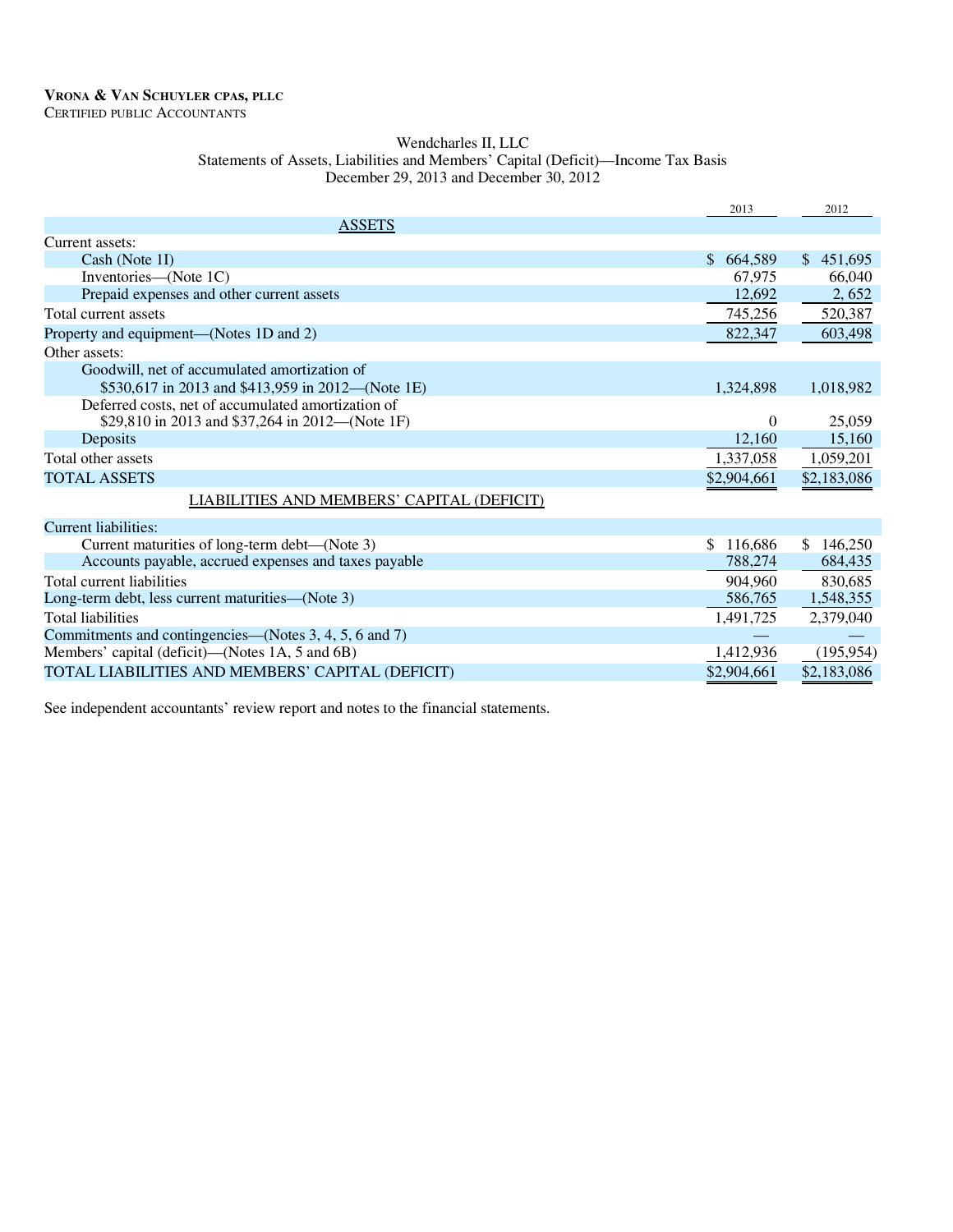## Wendcharles II, LLC

Statements of Revenues and Expenses—Income Tax Basis For the Years Ended December 29, 2013 and December 30, 2012

|                                                         | 2013         | 2012        |
|---------------------------------------------------------|--------------|-------------|
| Sales—net                                               | \$11,343,824 | \$9,690,644 |
| Cost of sales—net                                       | 3,398,564    | 3,044,485   |
| Gross profit                                            | 7,945,260    | 6,646,159   |
| Labor expenses                                          | 3,325,730    | 2,954,508   |
| Store operating and occupancy expenses                  | 2,163,322    | 1,874,128   |
| General and administrative expenses                     | 568,320      | 492,172     |
| Advertising expenses—(Note 4A)                          | 553,192      | 456,395     |
| Royalty expense—(Note 4A)                               | 453,752      | 387,622     |
| Depreciation and amortization—(Notes 1D, 1E and 1F)     | 501,894      | 549,266     |
| Interest expense—(Note 3)                               | 58,147       | 53,818      |
| Total operating expenses                                | 7,624,357    | 6,767,909   |
| Operating income (loss)                                 | 320,903      | (121,750)   |
| Gain/(loss) on sale/(disposal) of assets                | (68, 592)    | (76,111)    |
| Workers' Compensation Refund                            | 170,000      | 205,000     |
| Other income                                            | 24,369       | 18,405      |
| Excess (deficiency) of revenues over expenses—(Note 1G) | 446,680      | 25,544      |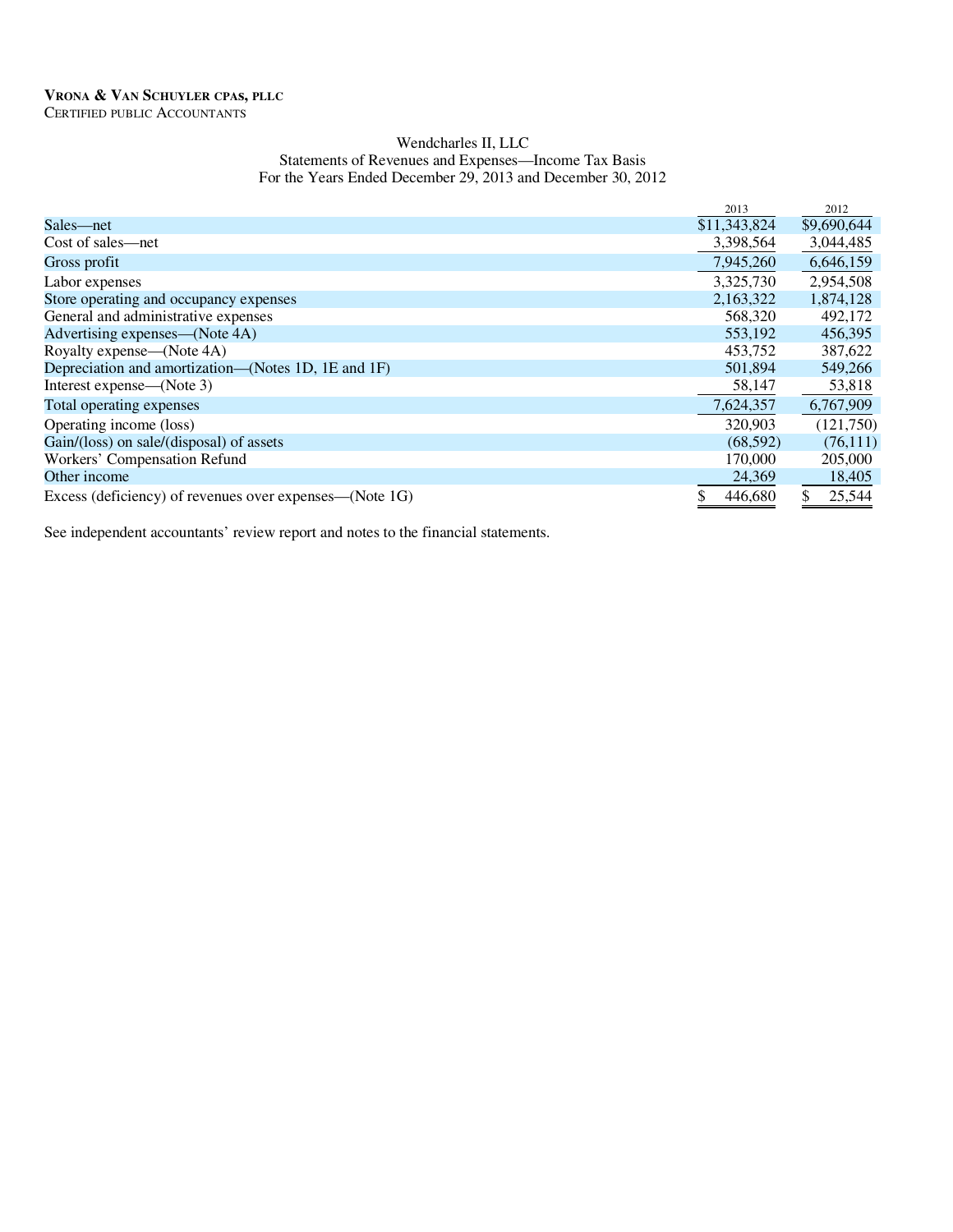## Wendcharles II, LLC Statements of Changes in Members' Capital (Deficit)—Income Tax Basis For the Years Ended December 29, 2013 and December 30, 2012

| Members' capital, December 25, 2011                                               | 41,512      |
|-----------------------------------------------------------------------------------|-------------|
| Excess of revenues (deficit) over expenses for the period ended December 30, 2012 | 25.544      |
| Distributions paid to members                                                     | (263,010)   |
| Members' capital, December 30, 2012                                               | (195, 954)  |
| Excess of revenues (deficit) over expenses for the period ended December 29, 2013 | 446,680     |
| Distributions paid to members                                                     | (294, 490)  |
| Purchase of members' interest                                                     | (5,300)     |
| Capital contribution from members                                                 | 1,462,000   |
| Members' capital, December 29, 2013                                               | \$1,412,936 |
|                                                                                   |             |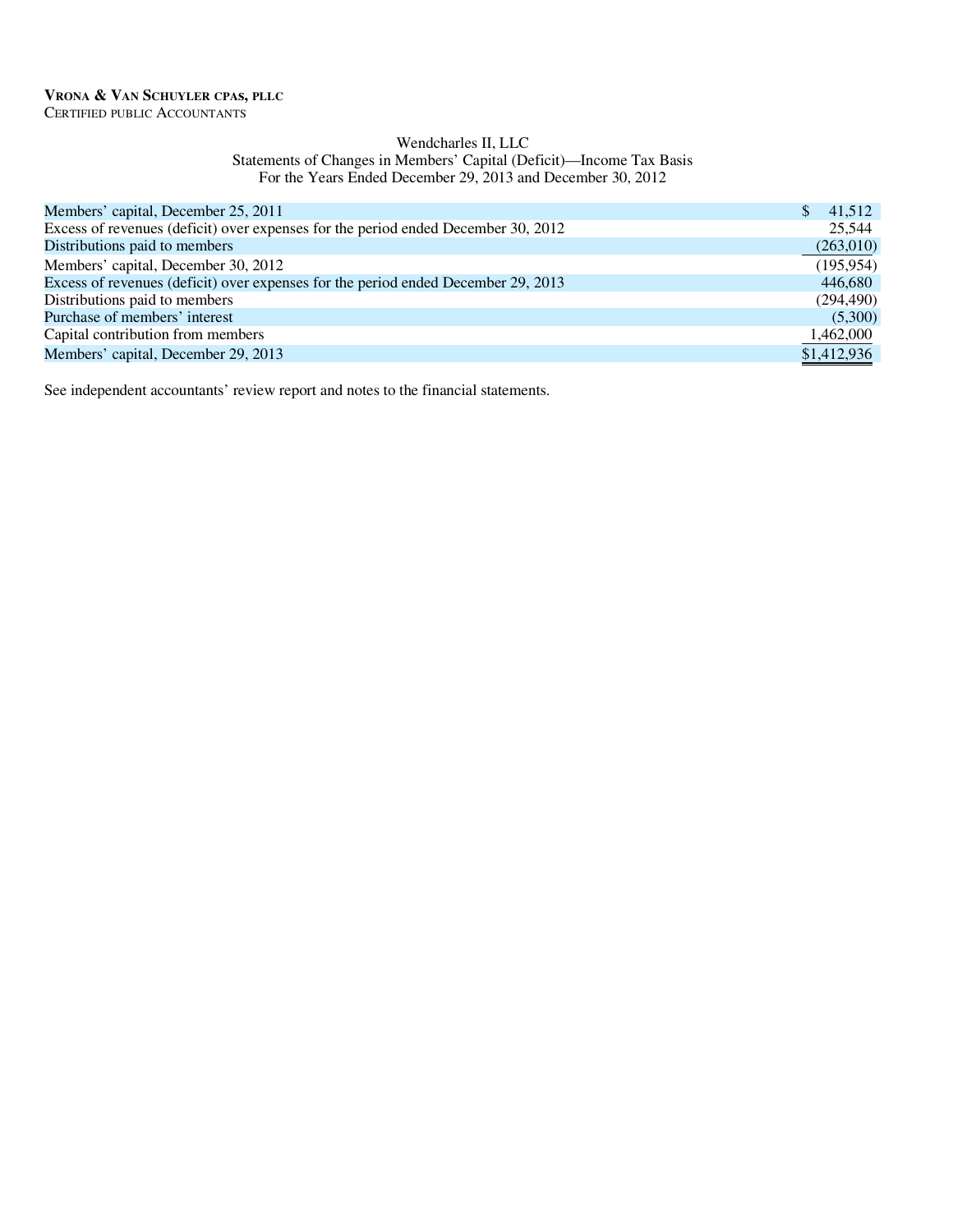## Wendcharles II, LLC Statements of Cash Flows—Income Tax Basis For the Years Ended December 29, 2013 and December 30, 2012

|                                                                              | 2013          | 2012         |
|------------------------------------------------------------------------------|---------------|--------------|
| Cash flows from operating activities:                                        |               |              |
| Excess (deficiency) of revenues over expenses                                | \$<br>446,680 | 25,544<br>\$ |
| Adjustments to reconcile to net cash provided by operating activities:       |               |              |
| Depreciation and amortization                                                | 501,894       | 549,266      |
| (Gain)/loss on (sale)/disposal of assets                                     | 68.592        | 76,111       |
| Increase (decrease) in cash attributed to changes in assets and liabilities: |               |              |
| Decrease (increase) in inventories                                           | (1,935)       | (16, 339)    |
| Decrease (increase) in prepaid expenses and other current assets             | (10,040)      | (8,227)      |
| Increase (decrease) in accounts payable, accrued expenses and taxes          | 103,839       | 124,466      |
| Total adjustments                                                            | 662,350       | 725,277      |
| Net cash provided by operating activities                                    | 1,109,030     | 750,821      |
| Cash flows from investing activities:                                        |               |              |
| Capital expenditures, tangible and intangible assets                         | (1,070,192)   | (613, 409)   |
| Deposits (paid) returned                                                     | 3,000         | O            |
| Net cash provided by (used in) investing activities                          | (1,067,192)   | (613, 409)   |
| Cash flows from financing activities:                                        |               |              |
| Repayments of note payable                                                   | (1,391,154)   | (126, 875)   |
| Members' distributions                                                       | (294, 490)    | (263,010)    |
| Redemption of member's interest                                              | (5,300)       |              |
| Proceeds from loan                                                           | 400,000       | 360,000      |
| Capital contributions                                                        | 1,462,000     | $\Omega$     |
| Net cash provided by (used in) financing activities                          | 171,056       | (29, 885)    |
| Net increase (decrease) in cash                                              | 212,894       | 107,527      |
| Cash, beginning of period                                                    | 451,695       | 344,168      |
| Cash, end of period                                                          | \$<br>664.589 | \$451,695    |
| Supplemental Information:                                                    |               |              |
| Interest paid during the year                                                | \$<br>57,402  | \$53,818     |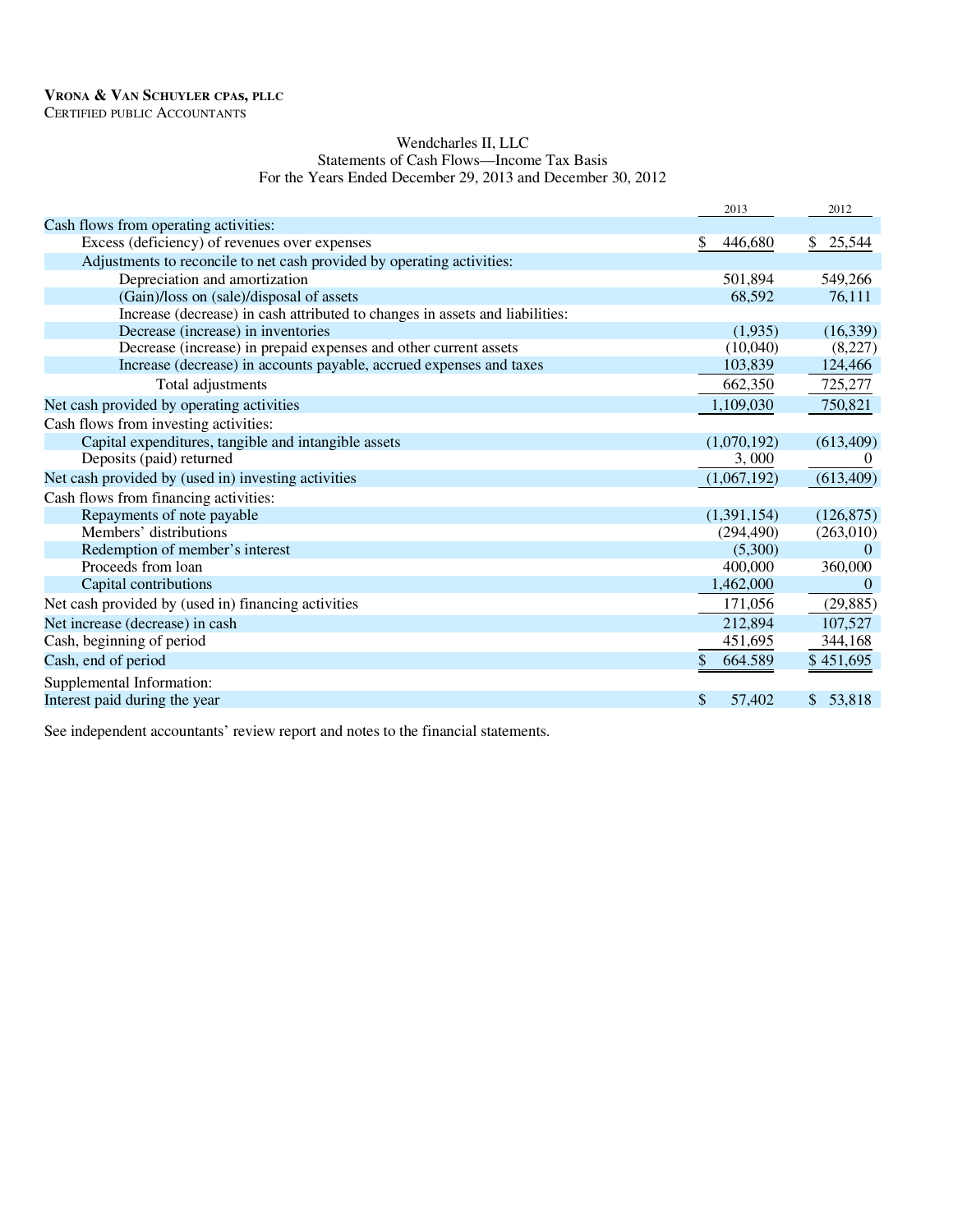## Note 1—Summary of Significant Accounting Policies

(A) The Company:

Wendcharles II, LLC was formed on June 24, 2008 pursuant to the South Carolina Code of Laws to acquire, own and operate six existing Wendy's Old Fashioned Hamburger Restaurants in the Charleston, South Carolina metropolitan area. As part of the same overall transaction, another South Carolina limited liability company, Wendcharles I, LLC, affiliated with the Company by certain common management and ownership interests, acquired eleven other existing Wendy's Old Fashioned Hamburger Restaurants in and proximate to North Charleston. The restaurants were all acquired from one unrelated seller for an aggregate purchase price of \$5,760,000, less net adjustments to the Company of approximately \$14,000. The Company's recorded goodwill in the amount of approximately \$4,060,000. The purchase price was financed principally by a \$3,500,000 loan from Bank of America, with the balance provided by capital contributions of the members. The acquisition closed and restaurant operations commenced on September 16, 2008.

The leases for the six leasehold estates, all in South Carolina, were assigned to the Company from different lessors. Two locations each are in Goose Creek and Summerville and one each is in North Charleston and Moncks Corner as follows: Goose Creek: 101 Red Bank Road; and 601 St. James Avenue; Summerville: 740 North Main Street; and 10012 Dorchester Road; North Charleston: 7440 Northwoods Boulevard; and Moncks Corner: 515 North Highway 52.

The Company is to continue in perpetuity, except it is to be dissolved as a result of the sale of all business operations or the sale of all or substantially all of its assets, in each of such cases upon the receipt of the consideration therefor in cash or the reduction to cash of non-cash consideration, or upon the occurrence of certain events as set forth in the operating agreement. (See Note 5B).

On December 26, 2011 the Company purchased the assets for a restaurant located at Sam Rittenberg Boulevard in Charleston, North Carolina from Wendcharles I, LLC, a related party. The Company also assumed the lease for the property. (See Note 4B).

In 2013 the Company purchased the assets for a restaurant located at 4892 Ashley Phosphate Road restaurant in North Charleston, North Carolina from Wendcharles I, LLC, a related party. The Company also assumed the lease for the property. (See Note 4B).

The Company currently operates eight restaurants, all of which are leased. (See Note 4B).

(B) Income Tax Basis of Accounting:

The Company is treated as a partnership for federal and South Carolina income tax purposes. The accompanying financial statements have been prepared on the basis of accounting used to prepare the Company's federal partnership return. Such other comprehensive basis of accounting differs in certain respects from generally accepted accounting principles. Accordingly, the accompanying financial statements are not intended to present financial position and results of operations in accordance with generally accepted accounting principles.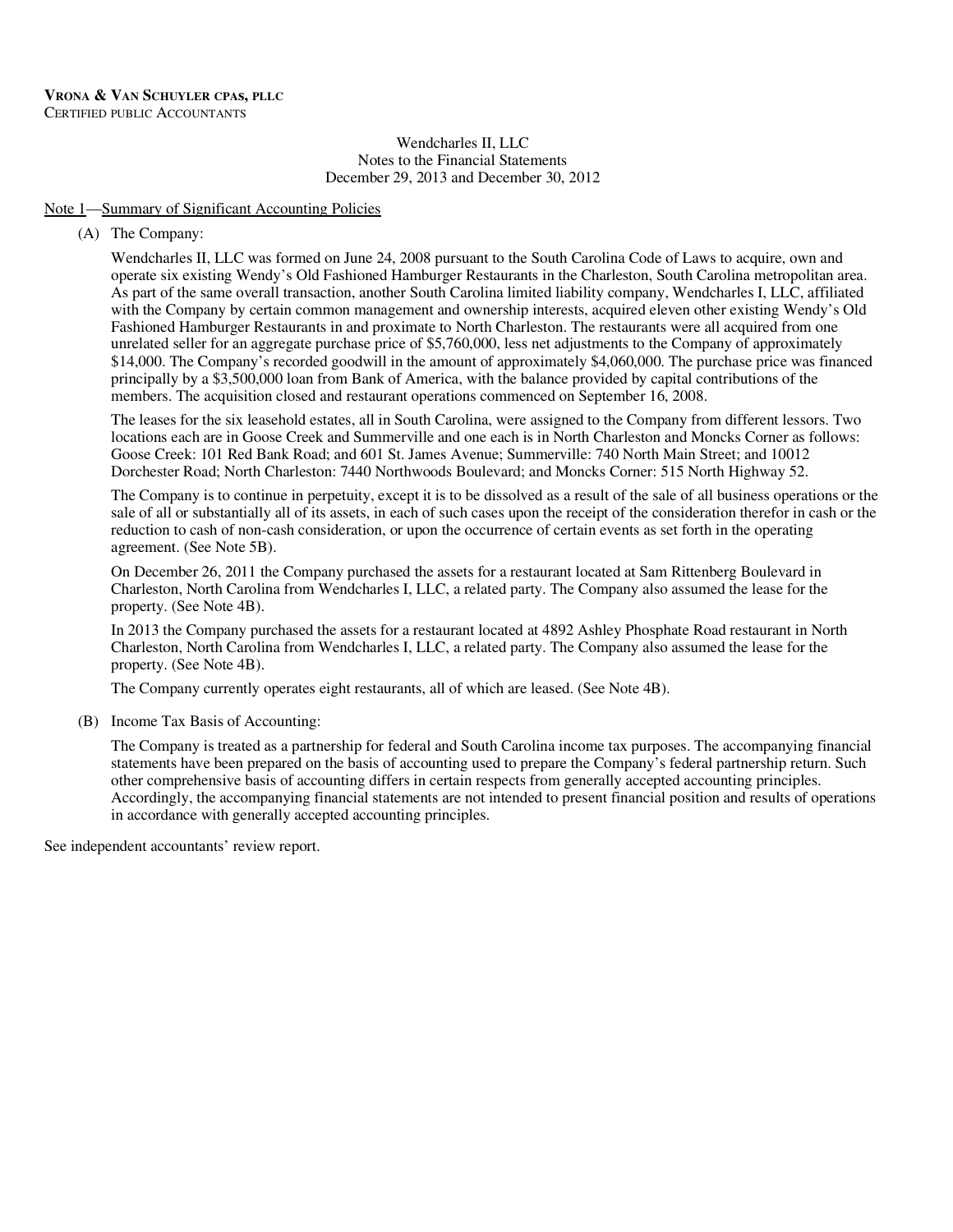### Note 1—Summary of Significant Accounting Policies—(Continued):

(C) Inventories:

Inventories represent food and supplies and are stated at cost.

(D) Property, Equipment and Depreciation:

Property and equipment are stated at cost. Depreciation is provided by application of the straight-line method over depreciable lives as follows:

| Land improvements      | 15 to 39 years |
|------------------------|----------------|
| Leasehold improvements | 15 to 39 years |
| Restaurant equipment   | 5 to 7 years   |

If it had qualifying property placed in service during the year, the Company has taken additional depreciation deductions in accordance with the federal government's enactment of the Economic Stimulus Act of 2008, amended by the American Recovery and Reinvestment Act of 2009, the Small Business Jobs Act of 2010, and the Tax Relief, Unemployment Insurance Reauthorization and Job Creation Act of 2010.

(E) Goodwill:

Goodwill, representing the excess of the purchase price over the fair value of the assets acquired, is amortized over fifteen years.

(F) Deferred Costs:

The Company capitalized the costs incurred in obtaining its financing and its leases. These costs are amortized over the life of the loan.

(G) Income Taxes:

The Company was organized as a Limited Liability Company under the laws of South Carolina and is not subject to any federal or state income tax. For federal and South Carolina income tax purposes, the Company is treated as a partnership. Accordingly, each member is required to report on his federal and applicable state income tax return his distributive share of all items of income, gain, loss, deduction, credit and tax preference of the Company for any taxable year, whether or not any cash distribution has been or will be made to such member.

The Company's tax returns are subject to examination by the Federal and State taxing authorities. The tax laws, rules and regulations governing these returns are complex, technical and subject to varying interpretations. If an examination required the Company to make adjustments, the profit or loss allocated to the members would be adjusted accordingly. Management believes the Company is no longer subject to tax examinations for the years prior to 2010.

Although income tax rules are used to determine the timing of the reporting of revenues and expenses, non-taxable revenues and non-deductible expenses are included in the determination of net income in the accompanying financial statements.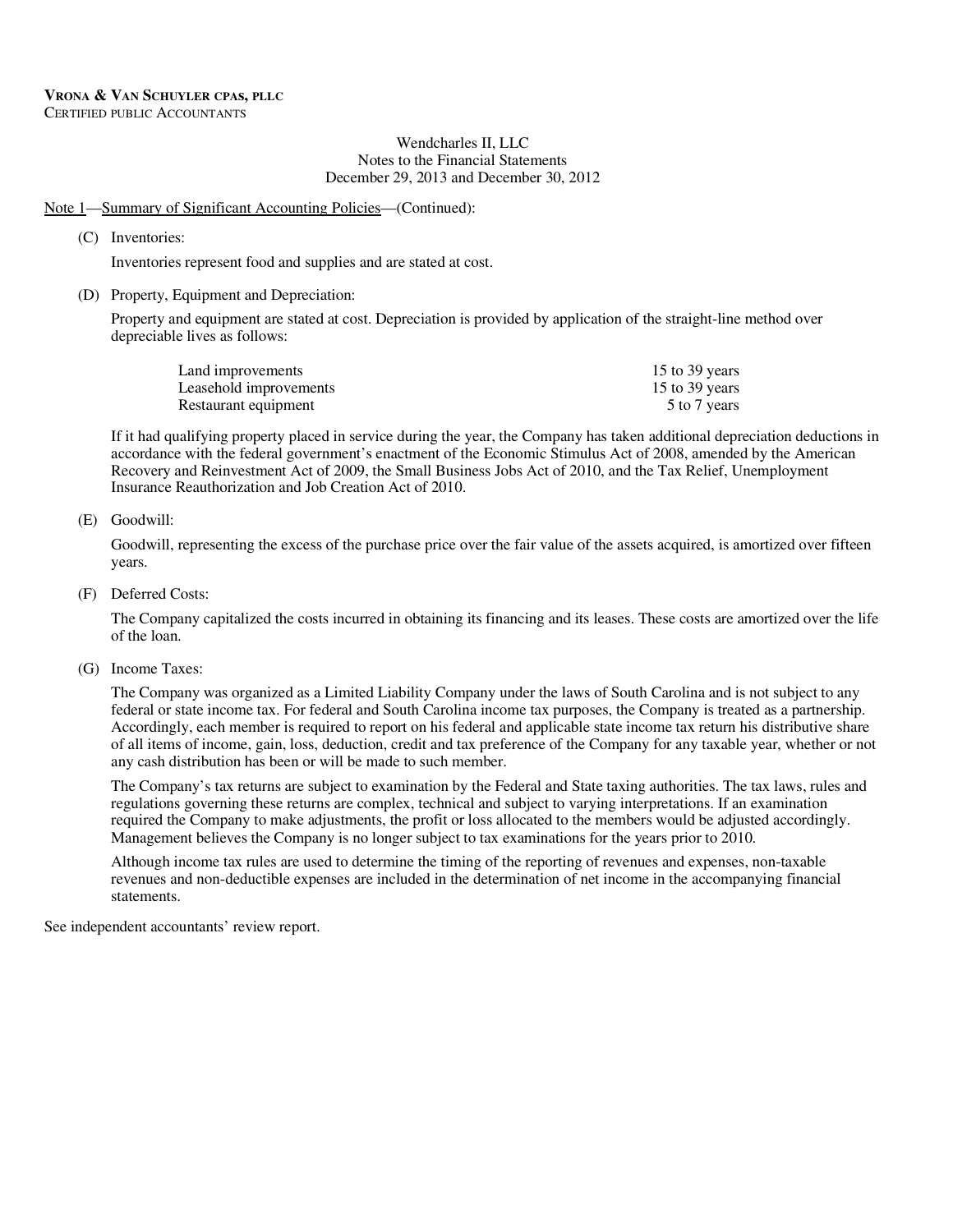## Note 1—Summary of Significant Accounting Policies—(Continued):

(H) Fiscal Year:

The Company's annual accounting period is a fiscal year ending on the last Sunday of December. The 2013 fiscal year represents 52 weeks and the 2012 fiscal year represents 53 weeks.

(I) Cash:

The Company maintains its cash in various banks. The accounts at each bank are guaranteed by the Federal Deposit Insurance Corporation, to a maximum of \$250,000. At any time during the year, the cash balance may exceed \$250,000.

(J) Use of Estimates:

The preparation of financial statements in conformity with the income tax basis of accounting requires management to make estimates and assumptions that affect certain reported amounts and disclosures. Accordingly, actual results could differ from these estimates.

(K) Advertising:

The Company expenses all advertising costs when incurred.

### (L) Sales Tax:

The Company collects sales tax and remits to the state of South Carolina. The liability is reflected in taxes payable on the balance sheet.

## Note 2—Property and Equipment

Property and equipment consist of the following:

|                                | 2013      | 2012      |
|--------------------------------|-----------|-----------|
| Land improvements              | 256,229   | 220,620   |
| Leasehold improvements         | 935.949   | 752,127   |
| Restaurant equipment           | 1,510,570 | 1,209,120 |
| Total                          | 2,702,748 | 2,181,867 |
| Less: Accumulated depreciation | 1,880,401 | 1,578,369 |
| Property and equipment, net    | 822,347   | 603,498   |

## Note 3—Acquisition Debt

At the closing of the purchase transaction, the Company and its affiliate, Wendcharles I, LLC, jointly obtained a \$3, 500, 000 loan from Bank of America, with interest at a floating rate, initially equal to the thirty-day adjusted LIBOR plus 250 basis points for the period commencing on the closing date until four quarterly financial reports have been submitted and reviewed in accordance with the loan agreement and, thereafter, equal to the thirty day adjusted LIBOR plus a margin based on the funded debt to earnings before interest, taxes depreciation and amortization ("EBITDA") ratio. Based on the relative values of the leasehold interests acquired, \$1,800,000 and \$1,700,000, representing 51% and 49%, respectively, of the total principal amount, were recorded on the books of the Company and its affiliate, although they are jointly and severally liable for the loan.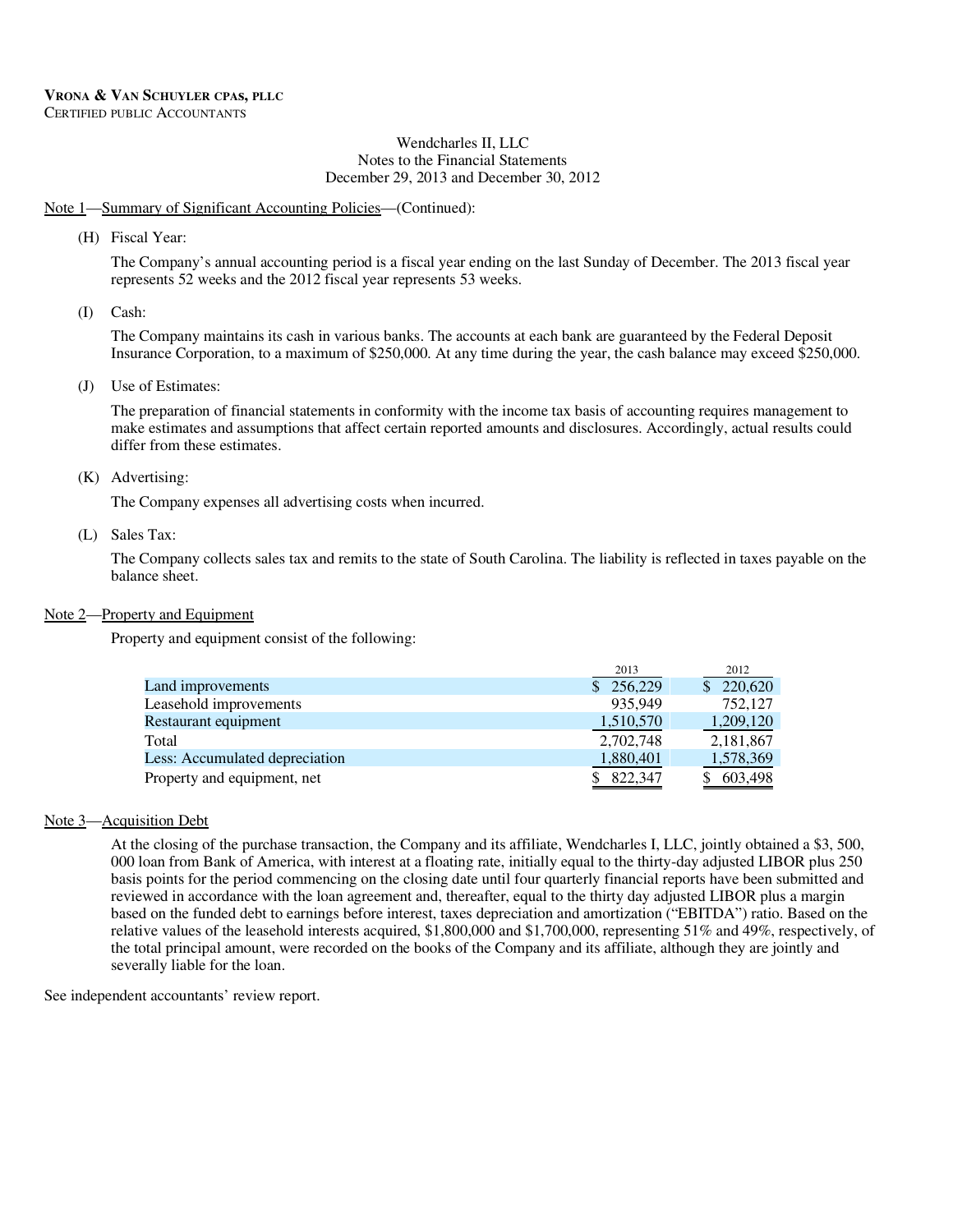### Note 3—Acquisition Debt—(Continued):

Beginning on November 1, 2008 and ending on August 1, 2015, monthly payments of interest and principal were due in an amount sufficient to amortize the loan over 13.5 years. The loan was repaid in 2013.

In June 2013 the Company borrowed \$400,000 from M&T Bank to repay the remaining balance on the Bank of America acquisition loan. Repayment terms are \$6,780 per month plus interest at an initial rate of 3% for 60 months with the final payment due May 27, 2018.

The future annual principal payments are as follows:

| 2014  | \$81,355  |
|-------|-----------|
| 2015  | 81,355    |
| 2016  | 81,355    |
| 2017  | 81,355    |
| 2018  | 33,902    |
| Total | \$359,322 |

In October 2011 the Company borrowed \$50,000 from M&T Bank for restaurant equipment. Repayment terms are monthly payments of \$1,388 plus interest at 3.24% for 36 months.

Future annual principal payments are as follows:

| 2014 | \$11,667 |
|------|----------|
|      | \$11,667 |

In August and October 2012 the Company borrowed two \$180,000 notes from Wendcapital LLC for renovations. Each note has a repayment term of \$1,757 per month which includes interest at 6%. Each loan matures on August 1, 2024. Additional interest may be charged if certain performance based sales are realized.

The future annual principal payments are as follows:

| 2014       | \$22,829  |
|------------|-----------|
| 2015       | 24,237    |
| 2016       | 25,732    |
| 2017       | 27,320    |
| 2018       | 29,006    |
| Thereafter | 203,338   |
|            | \$332,462 |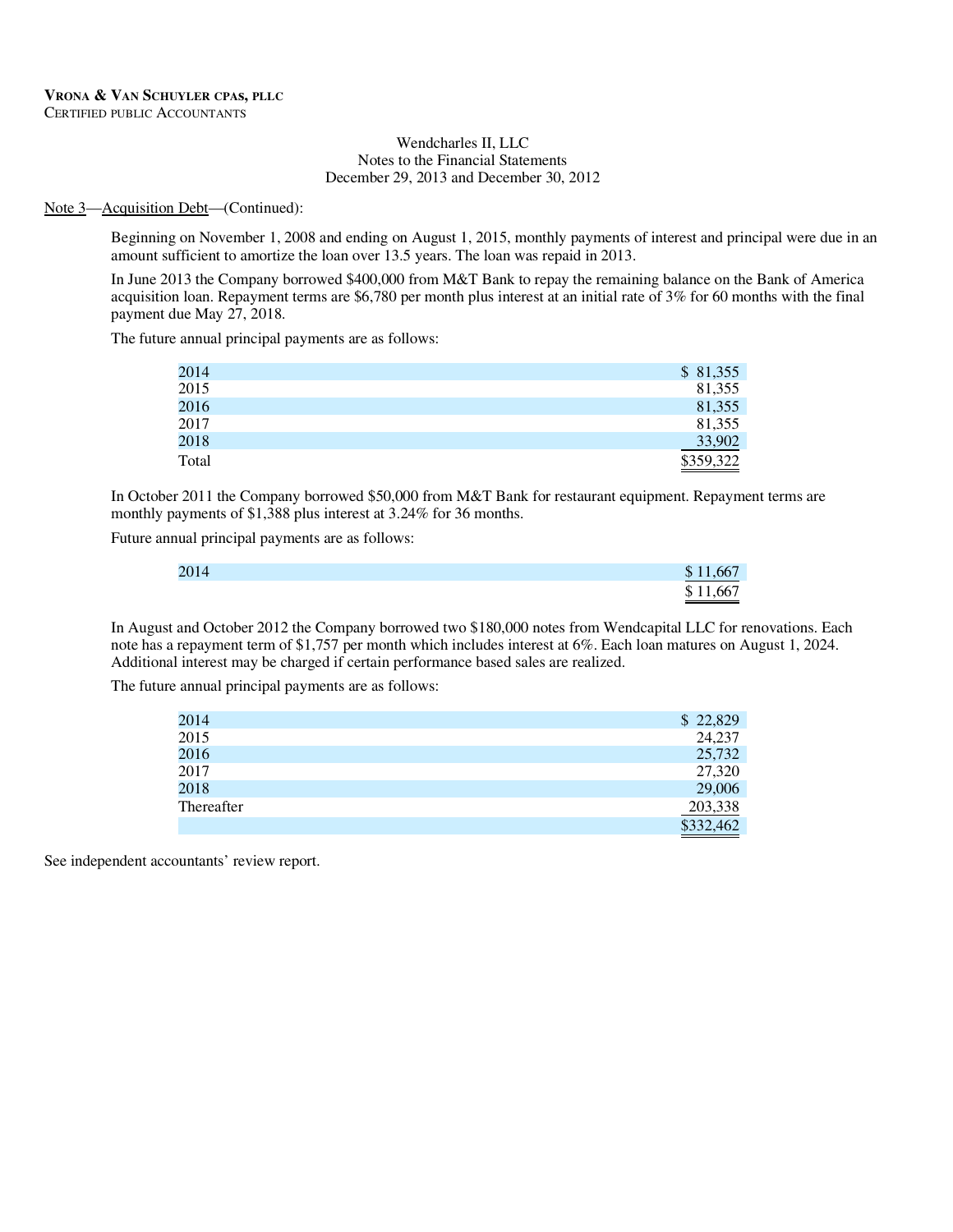### Note 4—Commitments and Contingencies

### (A) Franchise Agreement Commitments:

The Company is the franchisee for the seven Wendy's restaurants it owns and operates. The franchise agreements obligate the Company to pay to Wendy's International a monthly royalty equal to 4% of the gross sales of each restaurant, or \$250, whichever is greater. The Company must also pay to Wendy's National Advertising Program 3.25% of the gross sales and spend not less than .75% of the gross sales of each restaurant for local and regional advertising.

### (B) Minimum Operating Lease Commitments:

The lease for the restaurant located at 101 Red Bank Road in Goose Creek has a primary term that expires on November 30, 2032 and includes two five-year renewal options. The annual rent for the lease is \$96,000. In addition the Company is required to pay percentage rent equal to 10% of gross sales in excess of \$1,150,000.

The lease for the restaurant located at 740 North Main Street in Summerville had a primary term that expired on June 20, 2004. The current term expires on June 20, 2014 and includes two remaining five-year renewal options. The annual rent is \$67,628 for all terms of the lease.

The lease for the restaurant located at 10012 Dorchester Road in Summerville had a primary term that expired on April 30, 1995. The current term expires on April 30, 2020. The current annual rent for the lease is \$56,012 through April 30, 2015. At that time and on each five year anniversary thereafter, annual rent will be increased by the previous year's annual rent multiplied by 8%. In addition the company is required to pay percentage rent equal to 6% of gross sales in excess of base rent.

The lease for the restaurant located at 7440 Northwoods Blvd in North Charleston has a primary term that expires on November 8, 2020 and includes two ten year renewal options. The current annual rent for the lease is \$123, 237 through November 30, 2015. At that time and on each five year anniversary thereafter, annual rent will be increased by the previous year's annual rent multiplied by 5%. In addition the Company is required to pay percentage rent equal to 6% of gross sales in excess of base rent.

The lease for the restaurant located at 601 St. James Avenue in Goose Creek has a primary term that expires on March 31, 2025 and includes two five-year renewal options. The current annual rent for the lease is \$108,813 through March 31, 2014. At that time and on each April 1 thereafter, annual rent will be increased by the previous year's annual rent multiplied by 1%.

The lease for the restaurant located at 515 North Highway 52 in Moncks Corner has a primary term that expires on November 30, 2025 and includes two five-year renewal options. The current annual rent for the lease is \$128,847. On each December 1 thereafter, annual rent will be increased by the previous year's annual rent multiplied by 1.5%.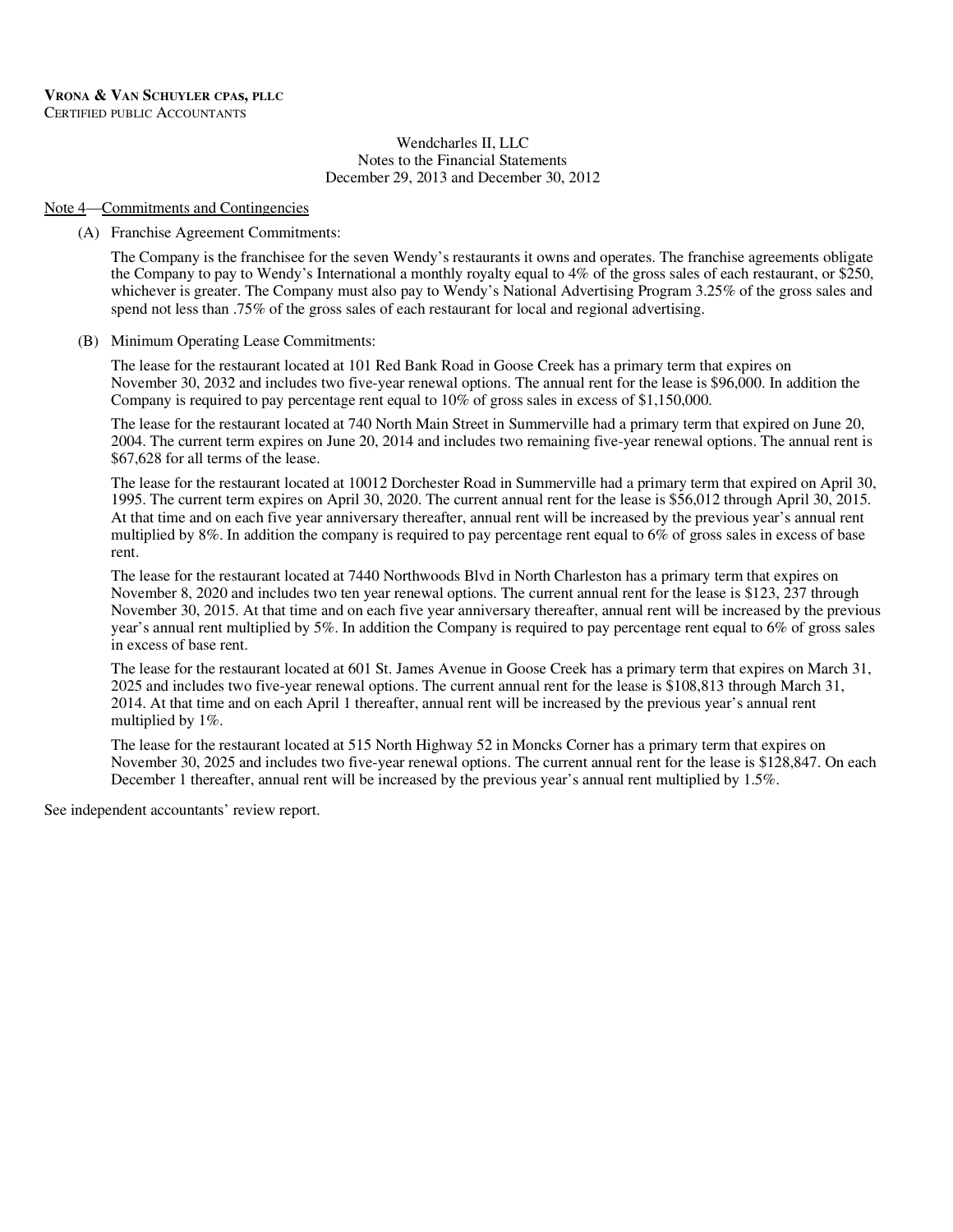### Note 4—Commitments and Contingencies—(Continued):

### (B) Minimum Operating Lease Commitments—continued:

The lease for the restaurant located at 1721 Sam Rittenberg Boulevard in Charleston has a primary term that expires on November 6, 2021 and includes two five-year renewal options. The annual rent is \$76,920. In addition the Company is required to pay percentage rent equal to 7% of gross sales.

The lease for the restaurant located at 4892 Ashley Phosphate Road in North Charleston has a primary term that expires on March 31, 2025 and includes two five year renewal options. The current annual rent is \$102,181 through April 1, 2014. At that time and every one year anniversary thereafter, annual rent will be increased by the previous year's annual rent multiplied by 1%.

The Company is required to pay all realty taxes, insurance, routine maintenance and common charges for the above leases.

Rent expense was \$828,754 in 2013 and \$759,947 in 2012 including percentage rent of \$95,737 in 2013 and \$85,390 in 2012.

Future annual minimum rentals are as follows:

| 2014       | 726,645<br>$\mathbb{S}^-$ |
|------------|---------------------------|
| 2015       | 703,962                   |
| 2016       | 716,069                   |
| 2017       | 720,250                   |
| 2018       | 724,483                   |
| Thereafter | 4,329,082                 |
|            | \$7,920,491               |

(C) Financial and Operational Advisory Services Agreement:

The Company has a financial and operational advisory services agreement with three of its corporate officers. The agreement provides for these officers to: Consult with and advise the Company on applicable financial and/or operational matters and if required by the Company's debt, lease or franchise agreements, to which they are signatories, to remain ready, willing and able to maintain such status for the benefit of the Company, except where such guarantees are not needed; and remain able to provide such additional personal guarantees as, within their sole discretion, may reasonably be necessary to maintain the business of the Company. The initial term expires December 2011, and is automatically renewable annually thereafter, as long as the Company remains in business. The agreement also provides for the reimbursement of reasonable expenses incurred by the individuals in fulfilling their duties. (See Note 6A).

Financial and operating advisory services fees totaled \$19,200 in 2013 and \$18,000 in 2012.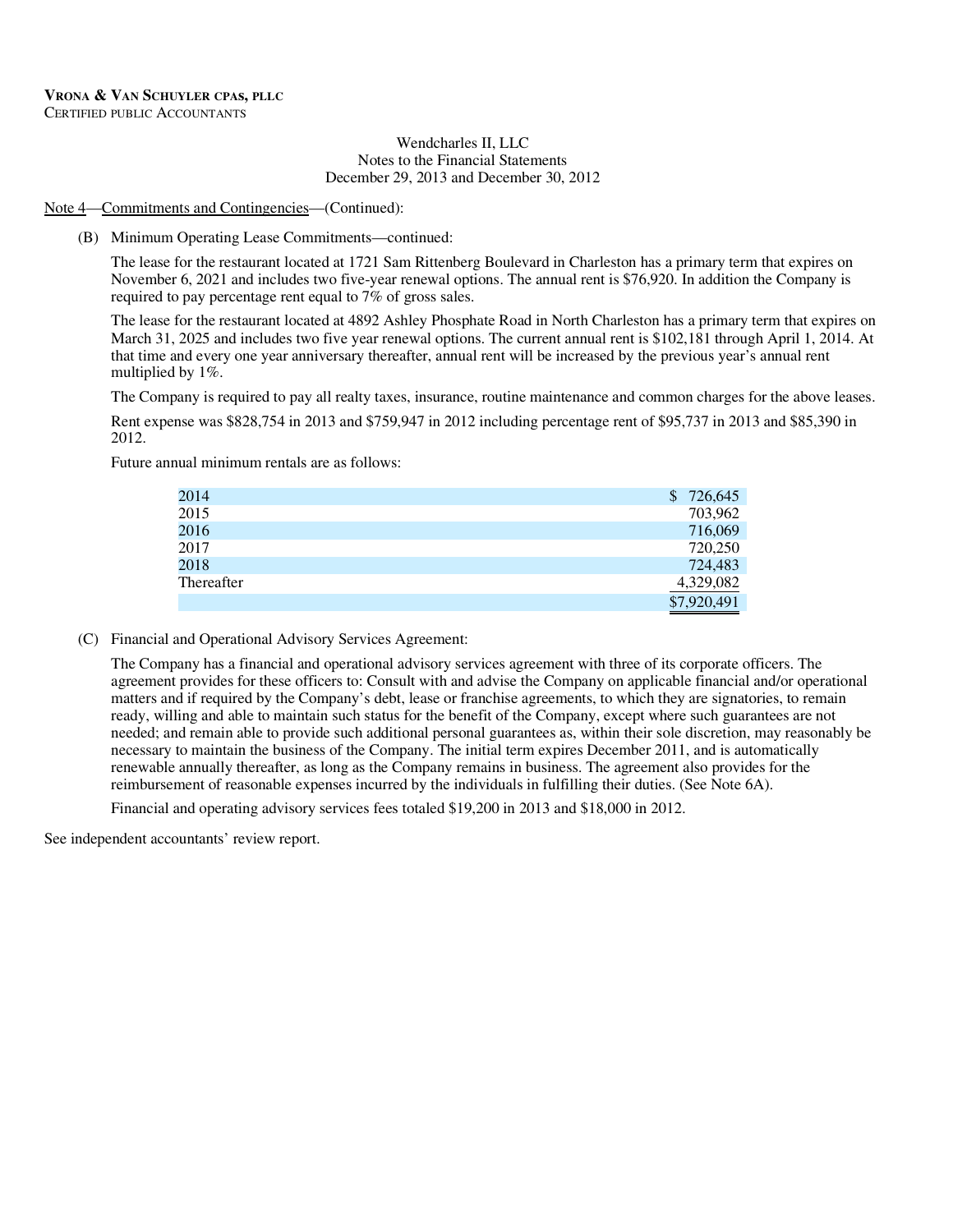## Note 5—Capitalization and Operating Agreement

(A) Capitalization:

The Company's initial capitalization consisted of 800 units, of which 42 and 32 were sold to two managing members at \$100 per unit, or \$7,400 in the aggregate, and 64 units were sold to the third managing member at \$156 per unit, or \$10,000 in the aggregate. Of the remaining 646 units, 83 were sold at \$100 per unit, or \$8,300 in the aggregate, and 579 units were sold at per unit contributions of \$2,300 totaling \$1,331,700. All contributions totaled \$1,357,400. (See Note 5B).

In March of 2013 the Company issued 795 additional units, of which 731 were sold to the members at \$2,000 per unit, or \$1,462,000 in the aggregate. 64 units were issued to its President at no cost.

(B) Operating Agreement:

All purchasers of membership interests are parties to the Company's operating agreement which provides for the capitalization and operation of the Company, distributions to members and transfers of interests. Members' consents representing 75% of all membership interests are required for the following actions: Change in the operating agreement; voluntary dissolution; sale or exchange of substantially all assets; merger or consolidation; incurrence of debt or refinancing other than in the ordinary course of business or in connection with entering new or unrelated businesses; and removal of a manager, for cause. Members are not required to make up negative capital accounts.

Distributions either from cash flow generated by operations or capital transactions (as defined) other than capital contributions are made at the sole discretion of the managers, acting unanimously. Managers are elected by the members. Outside liens against membership interests are prohibited. For permitted transfers of membership interests, book value is equal to assets less liabilities using the income tax method/accrual basis of accounting, except for transfers involving the interest owned by the Company's President, in which case a special valuation adjustment is required through August 2013.

Members wishing to sell their interests shall submit their request in writing, together with appropriate documentation setting forth the terms of such sale, to the managing members, who within thirty days and at their sole discretion, shall approve or disapprove of such sale. If not approved, the managing members within fourteen additional days may elect to have the Company purchase the offered units at the stated terms. Such action by the managing members is to be by simple majority. If the managing members determine that the offered interests are not to be redeemed by the Company, then the interests shall be offered to the remaining members of the Company, pro-rata at the same offered terms, who will have 14 additional days to purchase the offered shares. If the interests are not purchased by the members, then they may be sold to the third-party purchaser at the offered terms, but the purchaser must become bound by the terms of the operating agreement. Membership interests may also be transferred to family members or trusts or by reason of death or incompetence.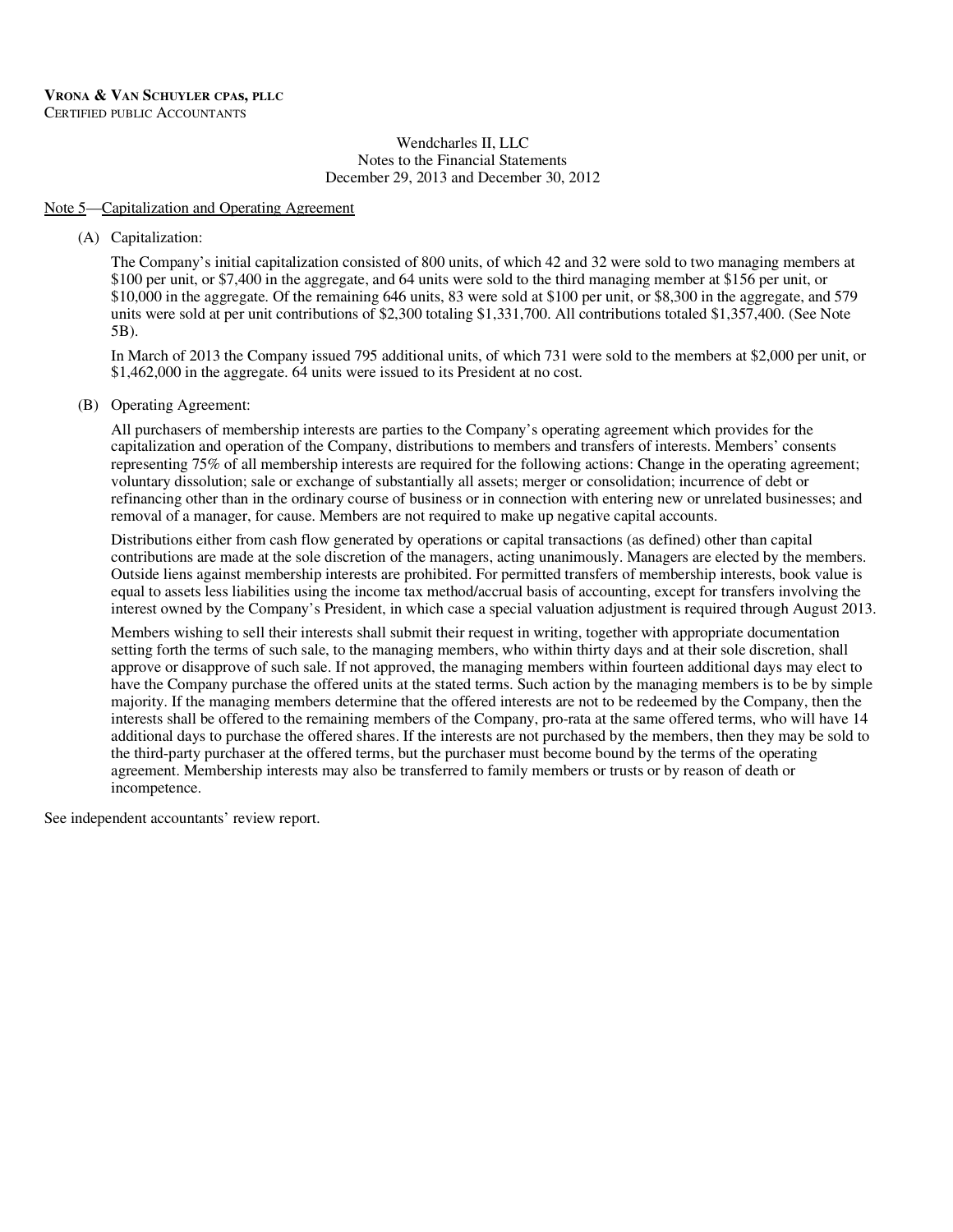## Note 5—Capitalization and Operating Agreement—(Continued):

(B) Operating Agreement—continued:

In the event of a termination of a member's interest by death, retirement, resignation, expulsion, bankruptcy, incompetence, or in the case of a member that is not a natural person—dissolution, the Company must be dissolved unless it is continued by the consent of all the remaining members. Non-consenting members are deemed to offer and authorized representatives or trustees of deceased or bankrupt members may offer the applicable membership interest, first to the Company, and then to the consenting (continuing) members. In such case, the offered interests must be purchased by either the Company or one or more of the consenting members. Such purchases, unless made by the Company, are to be made pro-rata to the existing interests of purchasing members, unless they agree otherwise or there is only one purchasing member.

In any event, all offered interests of non-consenting members or by the estate, trustee, etc. of deceased or bankrupt members, etc. must be purchased by the Company or one or more consenting members or the Company must be dissolved and liquidated.

## Note 6—Related Party Transactions

(A) Financial and Operating Advisory Service Fees:

The Company paid two of its three managing members and a third individual a total of \$19,200 in 2013 and \$18,000 in 2012 pursuant to a financial and operational advisory services agreement. (See Note 4C).

(B) Other:

In March 2009 the Company redeemed one member's .13% membership interest for \$500.

In January 2010 the Company redeemed one member's .13% membership interest for \$1,500.

In December 2011 the Company redeemed one member's .13% membership interest for \$1,500.

In March 2013 the Company redeemed one member's .13% membership interest for \$3,300.

In April 2013 the Company redeemed one member's .13% membership interest for \$2,000.

## Note 7—Pension Plan

The Company maintains a qualified cash or deferred compensation plan under section  $401(K)$  of the Internal Revenue Code. Under the plan, employees may elect to defer up to (15%) of their salary, subject to Internal Revenue Service limits. A discretionary matching contribution may be made by the Company and added to each participant's account. Company contributions for the plan amounted to \$13 for 2013 and \$0 for 2012.